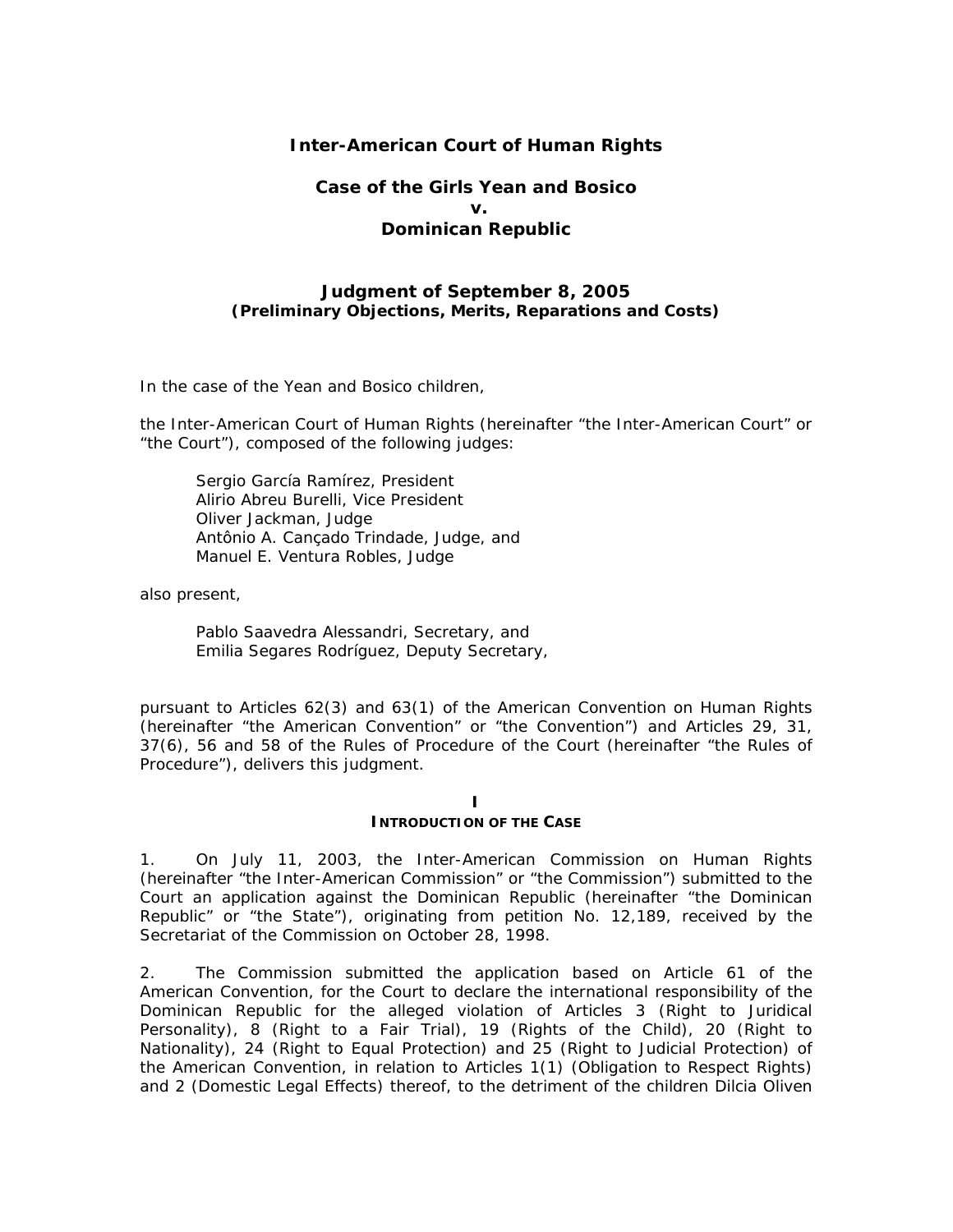Yean and Violeta Bosico Cofi<sup>[1](#page-1-0)</sup> (hereinafter "the children Dilcia Yean and Violeta Bosico", "the Yean and Bosico children", "the children Dilcia and Violeta", "the children" or "the alleged victims"), with regard to the facts that have occurred and the rights that have been violated since March 25, 1999, the date on which the Dominican Republic accepted the contentious jurisdiction of the Court.

3. In its application, the Commission alleged that the State, through its Registry Office authorities, had refused to issue birth certificates for the Yean and Bosico children, even though they were born within the State's territory and that the Constitution of the Dominican Republic (hereinafter "the Constitution") establishes the principle of *ius soli* to determine those who have a right to Dominican citizenship. The Commission indicated that the State obliged the alleged victims to endure a situation of continued illegality and social vulnerability, violations that are even more serious in the case of children, since the Dominican Republic denied the Yean and Bosico children their right to Dominican nationality and let them remain stateless persons until September 25, 2001. According to the Commission, the child Violeta Bosico was unable to attend school for one year owing to the lack of an identity document. The Commission also alleges that the absence of a mechanism or procedure for an individual to appeal a decision of the Registry Office before a judge of first instance, and also the discriminatory acts of the Registry Office officials, who did not allow the alleged victims to obtain their birth certificate, violate specific rights embodied in the Convention. The Commission requested the Court to order the State to grant reparations that make full amends for the alleged violations of the children's rights. It also requested that the State adopt the legislative and other measures necessary to ensure respect for the rights embodied in the Convention and establish guidelines that contain reasonable requirements for the late registration of births and do not impose excessive or discriminatory obligations, so as to facilitate the registration of Dominican-Haitian children. Lastly, the Commission requested the Court to order the State to pay the reasonable costs and expenses arising from processing the case in the domestic jurisdiction and before the organs of the Inter-American System.

#### **II COMPETENCE**

4. The Court has jurisdiction to hear the preliminary objections and possible merits, reparations and costs in this case, in the terms of Articles 62 and 63(1) of the Convention, because the Dominican Republic has been a State Party to the American Convention since April 19, 1978, and accepted the contentious jurisdiction of the Court on March 25, 1999 (*infra* paras. 100 to 108 and 132).

#### **III**

## **PROCEEDING BEFORE THE COMMISSION**

5. On October 28, 1998, the Yean and Bosico children, through Genaro Rincón Miesse<sup>[2](#page-1-1)</sup> and Solain Pierre,<sup>[3](#page-1-2)</sup> General Coordinator of the *Movimiento de Mujeres* 

 $\overline{a}$ 

<span id="page-1-0"></span><sup>1</sup> On March 25, 1999, the date on which the State accepted the Court's contentious jurisdiction, Dilcia Yean was 2 years old and Violeta Bosico was 14 years old.

<span id="page-1-2"></span><span id="page-1-1"></span><sup>2</sup> This Court notes that, according to his passport, Genaro appears with the last names "Rincón Miesse"; however, in various documents submitted by the parties, he appears with the last names "Rincón Martínez"; the Court therefore considers it is the same person. For the effects of this judgment, the name "Genaro Rincón Miesse" will be used, as it appears in his passport.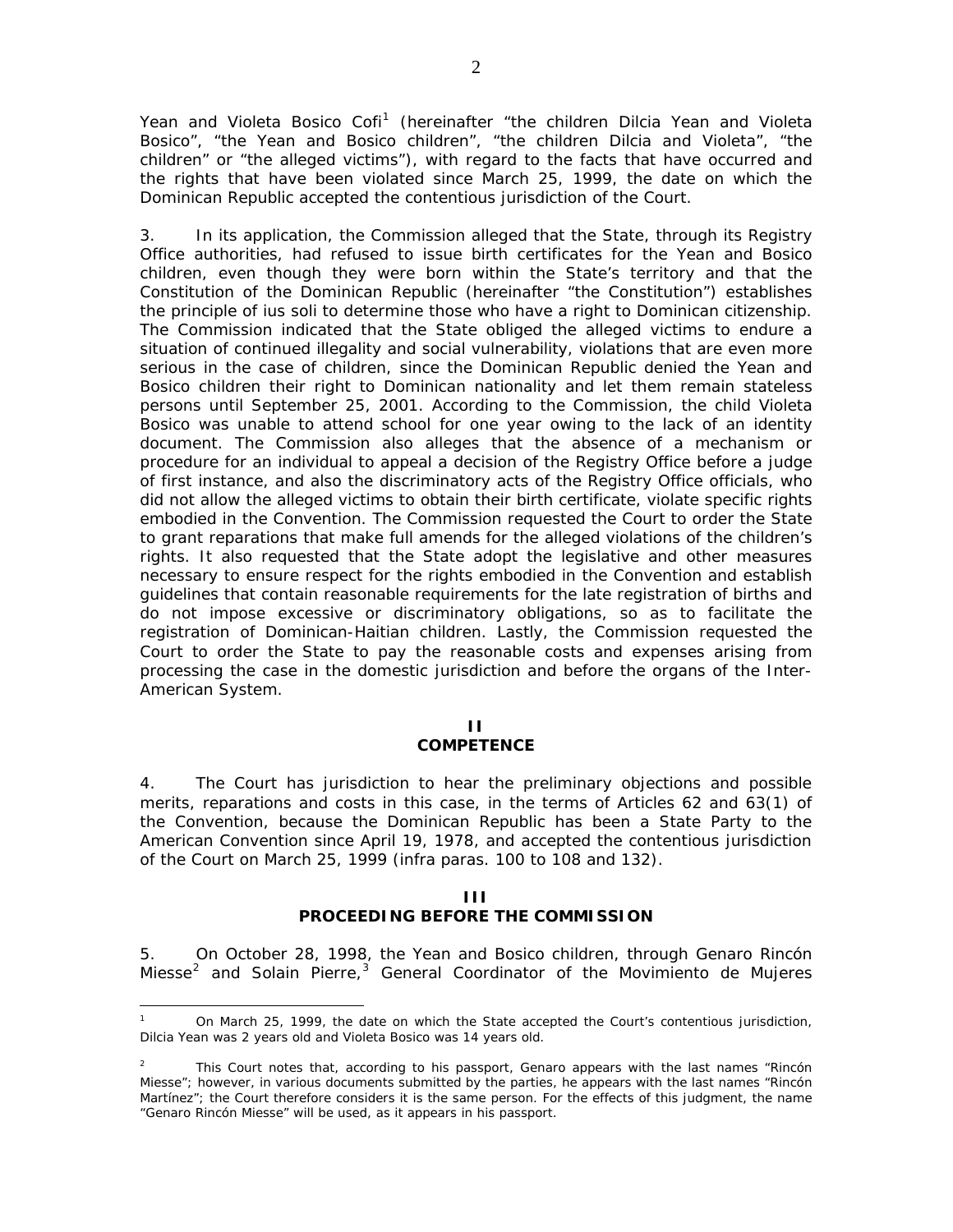*Domínico-Haitianas* [Movement of Dominican-Haitian Women] (hereinafter "MUDHA"), submitted a petition to the Inter-American Commission based on the "denial to [the Yean and Bosico children] of their birth certificates, which [would] allow them to have a nationality and a name; [this refusal ...] curtailed their right to an education, because, among other matters, without a birth certificate it is not possible to attend school in the [Dominican] Republic."

6. On April 27, 1999, the Commission received an amended petition in English and a request for precautionary measures, submitted by Genaro Rincón Miesse, representative of MUDHA, María Claudia Pulido, representative of the Center for Justice and International Law (hereinafter "CEJIL"), and by Laurel Fletcher and Roxana Altholz, representatives of the International Human Rights Law Clinic, Boalt Hall School of Law, University of California, Berkeley (hereinafter "International Human Rights Law Clinic"), as representatives of the petitioners. On June 11, 1999, the final version of the petition in Spanish was submitted to the Inter-American Commission. In it, the petitioners' representatives alleged the violation of Articles 3, 17, 18, 19, 20, 21, 22, 23 and 24 of the American Convention, and also Articles VI, VII, VIII, XII, XVII, XIX, XX and XXIII of the American Declaration of the Rights and Duties of Man (hereinafter "the American Declaration"), because "refusing to register [the children] based [on] their legal status and the origin of their parents constitute[d] a violation of [their] rights [...and] endangered their immediate and long-term personal safety and wellbeing."

7. On July 7, 1999, the Commission opened the case, forwarded the pertinent parts of the petition to the State, requested it to provide information concerning the facts and, in accordance with its Rules of Procedure in force at the time, asked the State to provide "any information that [would] enable [the Court ...] to assess whether the remedies under domestic law ha[d] been exhausted."

8. On August 27, 1999, the Commission requested the Dominican Republic to adopt precautionary measures in favor of the children Dilcia Yean and Violeta Bosico, in order "to grant [the children] forthwith the necessary guarantees to avoid them being expelled from Dominican territory and so that Violeta Bosica (sic) m[ight] continue attending school regularly, and receiving the education offered to all other Dominican children."

9. On August 30, 1999, the State requested the Inter-American Commission to provide it with information on "the reasons that [had] led it to request precautionary measures at this time and not previously or subsequently," and also about any new facts that justified this request. On September 2, 1999, the Commission informed the State that the request for precautionary measures referred to a situation that "me[t] the requirements of truth and urgency, and the need to prevent irreparable harm to persons."

10. On September 30, 1999, having been granted an extension, the State informed the Commission that "the Central Electoral Board, the organ to which the Registry Office and the officials of the civil status department are attached, ha[d]

 $\overline{a}$ 

<sup>3</sup> This Court notes that, according to her birth certification, Solain appears with the last name "Pie"; however, in various documents submitted by the parties, she appears with the last name "Pierre"; the Court therefore considers it is the same persons. For the effects of this judgment, the name "Solain Pierre" will be used, as she is usually known.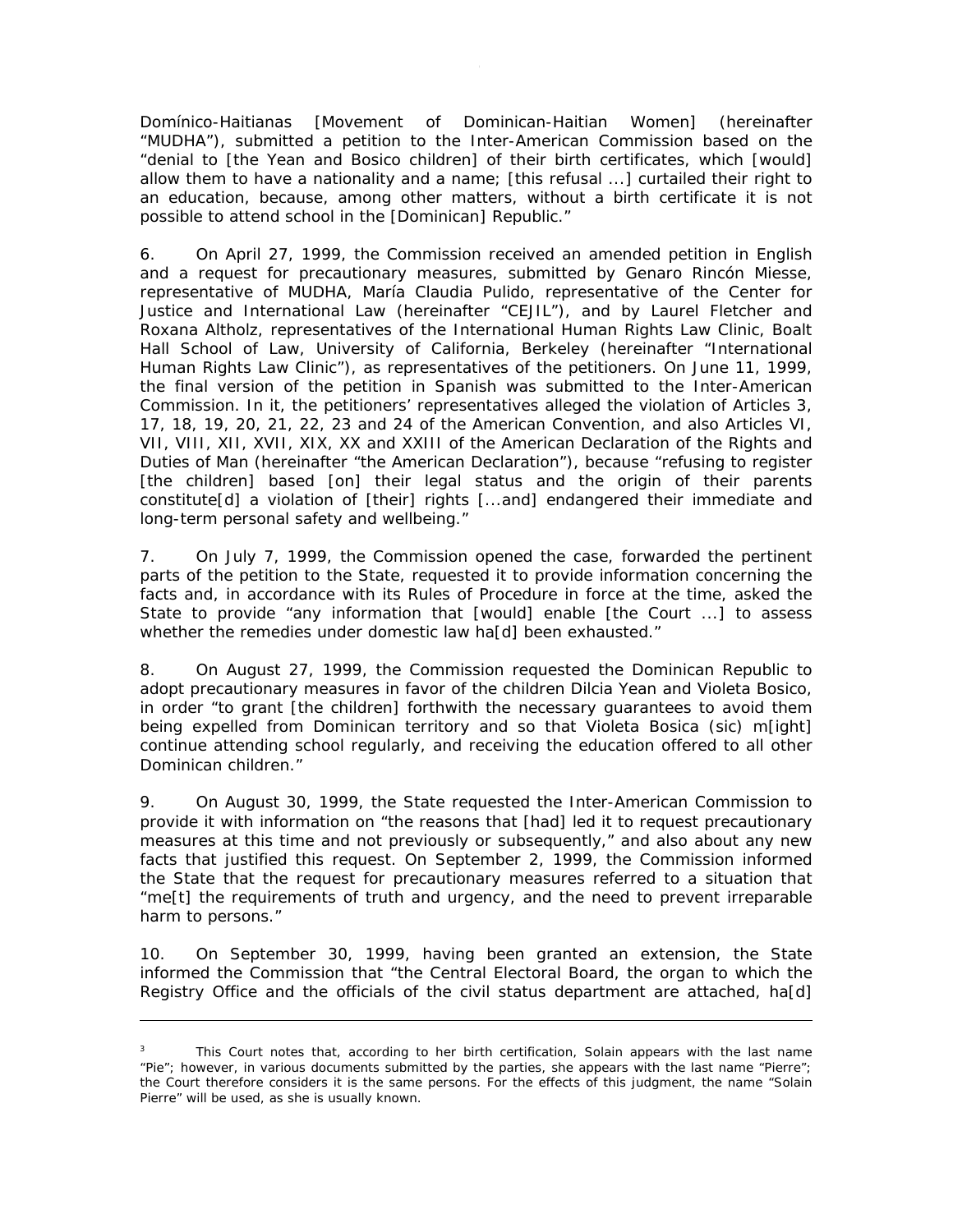report[ed] that it had not been asked to examine the case in question, so that [...] domestic remedies ha[d] not been exhausted in the case," and attached copies of an official letter dated September 2, 1999, addressed to the Head of the International Studies Division by the President of the Central Electoral Board, a letter dated September 20, 1999, addressed to the Inspectorate of the Central Electoral Board by Thelma Bienvenida Reyes, Civil Status Registrar, and a list of eleven requirements for late declaration of birth issued by the Central Electoral Board.

11. On September 30, 1999, also, and in relation to the adoption of precautionary measures, the State advised that "the Dominican Republic [would] never repatriate a Haitian citizen who was in the country legally, with a legal residence permit, a work permit, [or] a valid Dominican visa[,] or according to any of the conditions that have been established for accepting illegal immigrants, [such as] individuals who have been in the country for a long time, or who are related to Dominican nationals," and that "the Directorate General of Migration [had] reiterated the provisions it had established for repatriation procedures to the corresponding departments, emphasizing [...] that the [Yean and Bosico children] should not be repatriated while the procedure of verifying the legitimacy of their arguments was underway."

12. On October 5, 1999, the Inter-American Commission held a hearing on the precautionary measures ordered in this case, during which the petitioners' representatives alleged that "the actions of the [State] ha[d] left the children Dilcia and Violeta without a nationality and ha[d] exposed them to the risk of immediate and arbitrary expulsion from the country in which they were born." The State indicated that "it had never violated the law or refused to register their births[, rather] the procedure established [by law] had not been complied with;" it added that "it doubted that domestic remedies had been exhausted."

13. On November 1, 1999, the Commission advised that "it place[d] itself at the disposal of the parties concerned with a view to reaching a friendly settlement of the matter."

14. On December 1, 1999, the State advised the Commission that it was willing to accept the friendly settlement mechanism and put on record that "domestic remedies ha[d] not yet been exhausted."

15. On December 2, 1999, the petitioners' representatives alleged that "they ha[d] exhausted domestic remedies [and] ha[d] complied with the provisions of Dominican law to appeal the denied registration [..., because the children had] appealed the decision before the Public Prosecutor[, who had] rejected the appeal." The petitioners' representatives also alleged that the Central Electoral Board "ha[d] already considered [the registration request] and decided against the [children] and, consequently, Dilcia and Violeta ha[d] exhausted the questionable 'appeal procedure' before the [Central Electoral Board]."

16. On January 11, 2000, the petitioners' representatives advised that they were willing to take part in the friendly settlement procedure proposed by the Commission.

17. On March 1, 2000, the petitioners' representatives submitted a proposal for a friendly settlement to the Commission, requesting specific measures of satisfaction, such as: registration of the children's births; modification of the requirements for late declaration of birth to ensure the rights of Dominican children with Haitian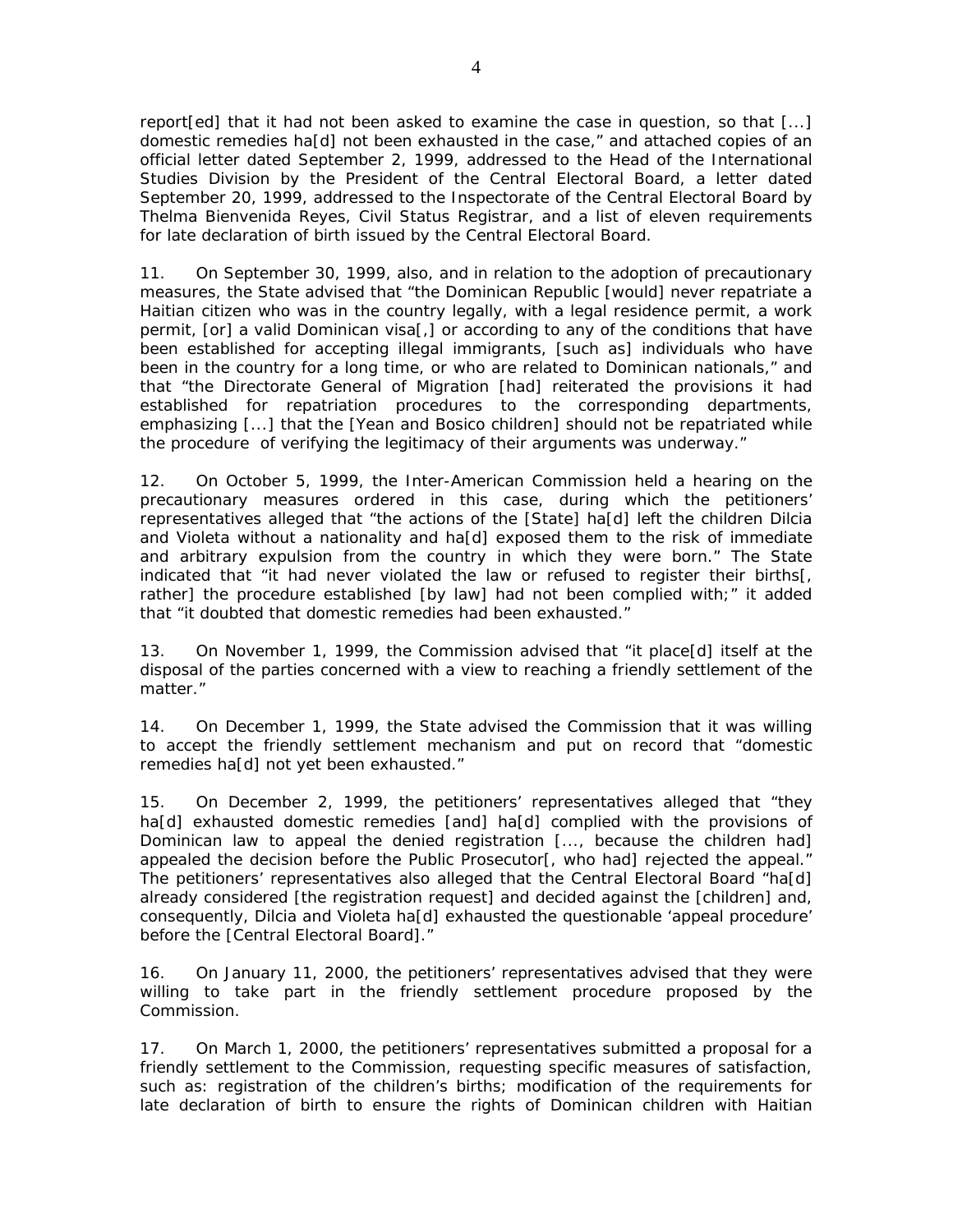parents; establishment of an internal complaint mechanism to settle disputes, and the guarantee of the right to education, without any distinction based on nationality. Furthermore, with regard to compensation, they requested non-pecuniary damages for the children and their next of kin, and consequential damages for the children's next of kin.

18. On March 6, 2000, during its one hundred and sixth regular session, the Commission held a hearing on a possible friendly settlement in this case. On that occasion, the petitioners' representatives reiterated the requests submitted in their proposed friendly settlement and, at the end of the hearing, they asked the Commission to terminate the friendly settlement procedure. For its part, the State indicated that the case of the Yean and Bosico children was not an isolated case and that domestic remedies had not been exhausted. The State also advised that the registration procedure requirements established by Act No. 659 of July 17, 1944, on Civil Status Acts (hereinafter "Act No. 659") are of a general nature and are not discriminatory, because it is a national law; accordingly, accepting the children's request would entail violating domestic law.

19. On March 6, 2000, the State submitted a brief on the arguments presented during the hearing before the Commission and indicated that: (a) "the [State] finds it unacceptable that the [children] are attempting to obtain a birth certificate illegally [...]; a late declaration made without respecting the provisions of [Act No. 659] would be absolutely void;" (b) "the requirements of [the Central Electoral] Board are obligatory for all those on Dominican territory [and] the Public Prosecutor's refusal to accept the [late] declaration [...] was based [...] on the fact that the obligatory legal requirements had not been fulfilled;" and (c) "the procedure exhausted by the [children] concluded with the ruling of the Public Prosecutor of the District of Monte Plata." In this regard, article 41 of Act No. 659 establishes that "[t]he Civil Status Registrar who has received a late declaration of birth shall immediately forward a certified copy of the record to the Public Prosecutor of the corresponding judicial district, who [...] shall authorize the court of first instance [to consider the matter, and that court shall] make a ruling ratifying or not the record of the late declaration. [...] It is therefore evident that domestic remedies have not been exhausted in the instant case."

20. On May 2, 2000, the petitioners' representatives indicated that "they ha[d] exhausted the pertinent domestic remedies [and that] they [did] not have to exhaust any other remedy before the Central Electoral Board or any other Dominican institution, because such remedies were neither appropriate nor effective." In this regard, they repeated that "there was no recognized procedure for making an appeal before the Central Electoral Board," and they mentioned that article 6 of Electoral Act No. 275-97 of December 21, 1997, stipulated that the decisions of the Central Electoral Board may not be appealed. This is confirmed in the case law of the Supreme Court of Justice of the Dominican Republic (hereinafter "Supreme Court of Justice"), so there was no possibility of a judicial review of the decisions of the Central Electoral Board. Regarding compliance with article 41 of Act No. 659, they stated that, on the one hand, the remedy addressed to the Public Prosecutor was an appropriate response to the refusal of the Civil Status Registrar to issue the birth certificates and, on the other hand, "there is no legal provision establishing the obligation or the possibility" of appealing before the court of first instance, because the Public Prosecutor is responsible for transmitting late declarations to that court and "there is no provision that authorizes the [children] to do this themselves."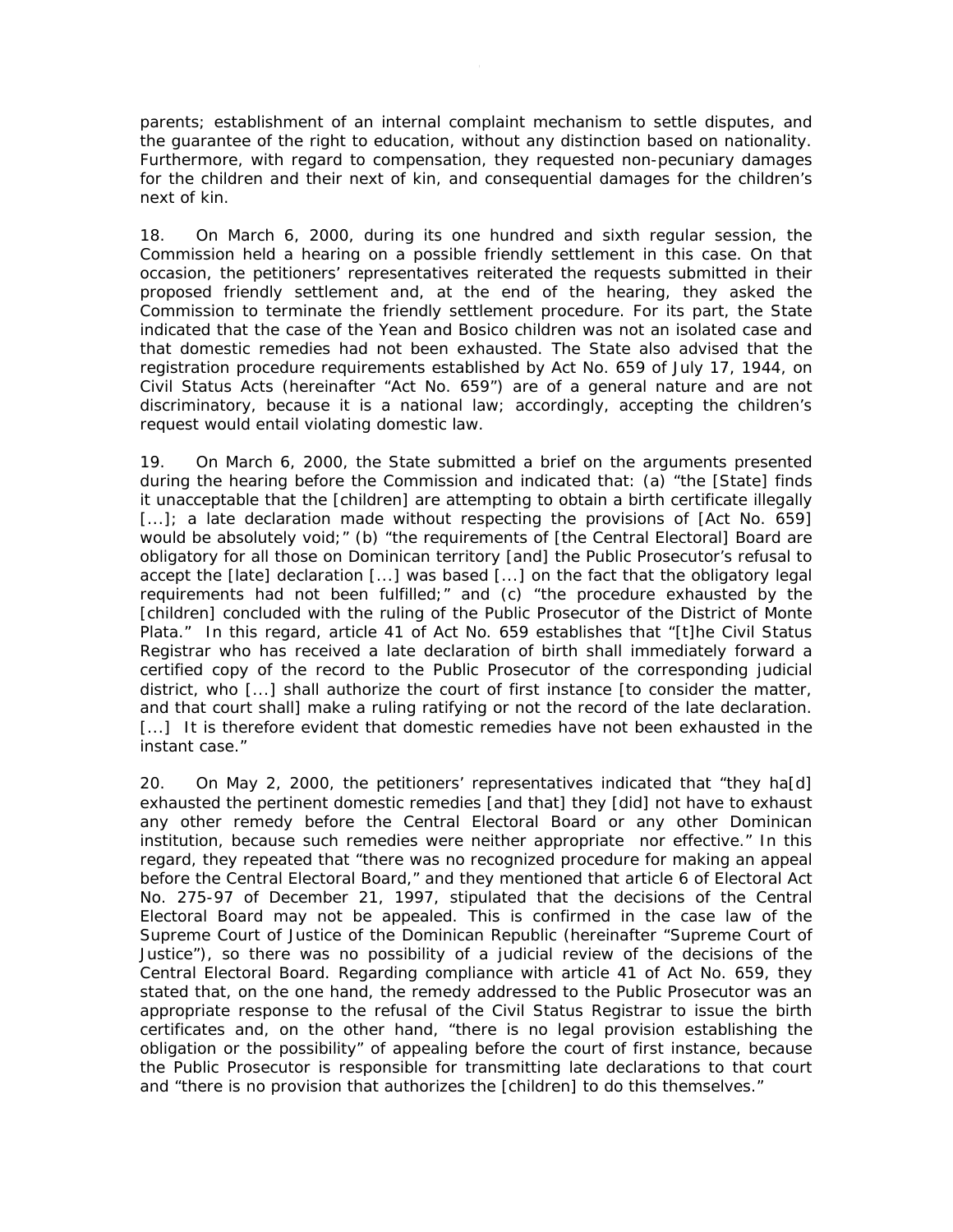21. On June 19, 2000, the State indicated that the "authorization [...] of the Public Prosecutor [was] a procedural error, because the correct procedure is the one established in article 41 of [Act No.] 659" and that, if the representatives reject the Central Electoral Board's authority to examine the matter, "they [should] resort to the ordinary courts."

22. On February 22, 2001, during its one hundred and tenth regular session, the Commission adopted Report No. 28/01, in which it declared that the case was admissible and decided to proceed to consider the merits. In this regard, the Commission stated that:

The petitioners do not have the legal standing to file judicial proceedings, since they must ask the Public Prosecutor to do this, according to article 41 of Act 659. Also, the arguments that appear in the file show that the Public Prosecutor did not authorize the judge of first instance to initiate the investigation in order to grant the late declaration of birth of the Yean and Bosico children, as established in the said article 41 of Act [No.] 659.

[...] In this case, the State has not specified in detail the appropriate and effective remedies that the petitioners should have exhausted.

[...] The State has not provided evidence that the administrative decisions of the Public Prosecutor or the Central Electoral Board may be modified by an appropriate remedy; and the State did not contradict the arguments of the petitioners with regard to the absence of mechanisms that would allow the petitioners to appear directly.

[...] The Commission considered that the petitioners had exhausted the remedies expressly established in the domestic laws in force and as established in article 46(1) of the American Convention. Also, there are no appropriate remedies in the domestic jurisdiction that should be exhausted before having recourse to the international instance, so that, in the instant case, the exception of exhaustion of domestic remedies established in Article 46(2)(a) applies.

23. On April 17, 2001, the representatives indicated that they were not interested in being a party to a friendly settlement in this case and wanted a hearing to be held in order to discuss the merits of the matter.

24. On August 24, 2001, the Commission held a meeting in the Dominican Republic attended band the representatives and the State, in order to reach a friendly settlement. On August 27, 2001, the Commission convened a hearing on the merits of the case.

25. On October 1, 2001, the State informed the Commission that "accepting the friendly settlement proposed by the Commission, it ha[d] decided to grant birth certificates to the children," and attached copies of the records of the birth certificates in the names of the children Dilcia Yean and Violeta Bosico; both records were issued on September 25, 2001.

26. On October 17, 2001, the representatives informed the Commission that, even though the granting of the children's birth certificates by the State was an important step forward, they considered that this action did not constitute a friendly settlement in this case, because, during the hearing of March 6, 2000, the State had not considered any of the points they had proposed.

27. On November 15, 2001, during its one hundred and thirteenth regular session, the Commission held a hearing on the merits of the case. The State indicated that the Dominican Republic did not have a policy of discrimination based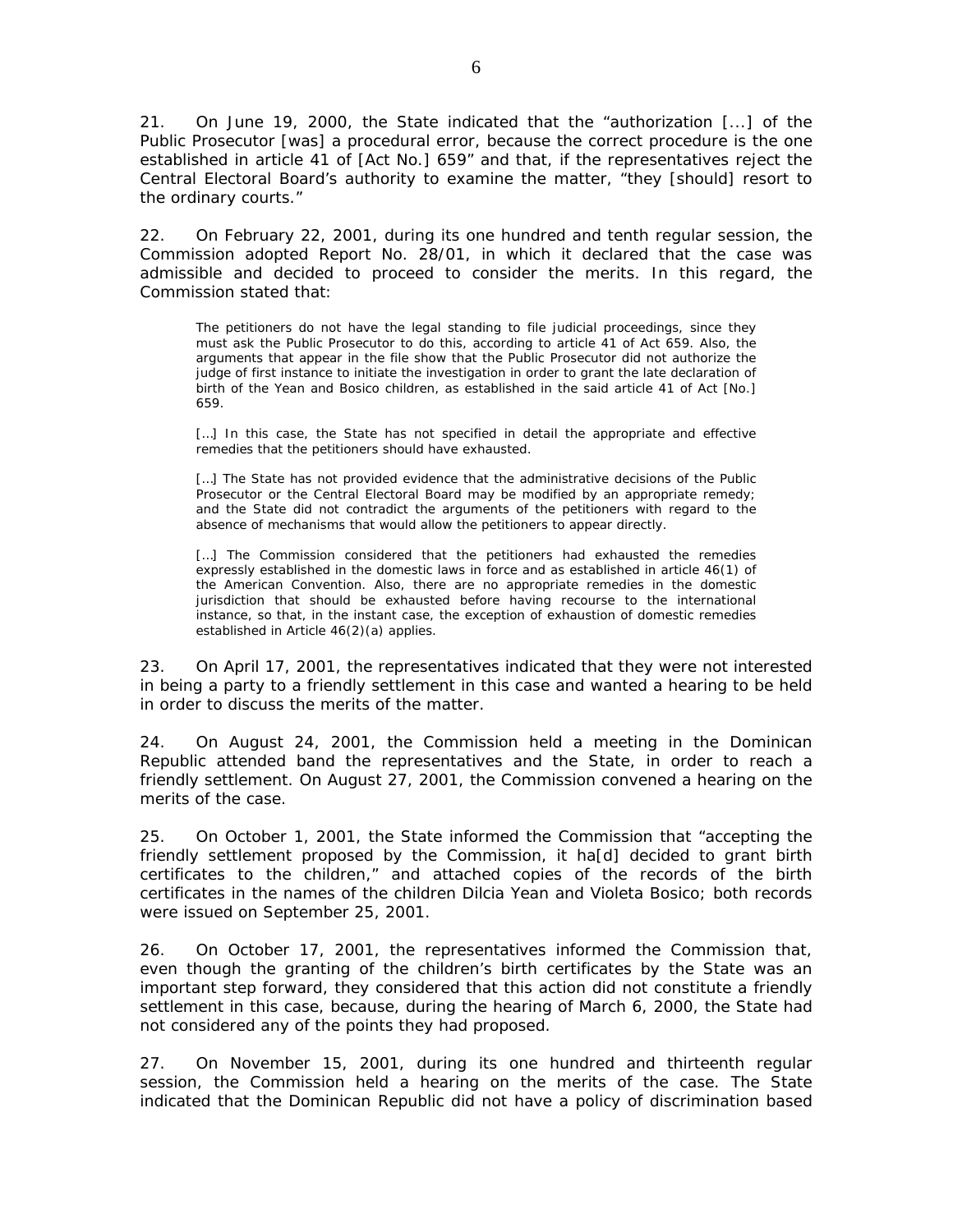on race or ethnic origin and repeated that "domestic remedies ha[d] not been exhausted" in this case. The State also manifested that "it ha[d] complied with the petitioners' request to grant Dilcia and Violeta their birth certificates;" consequently, the situation that gave rise to the petition to the Commission no longer existed. During the hearing, the petitioners' representatives stated that the harm caused to the children as a result of the discriminatory registration procedure, as well as the fact that they had lived as stateless persons for more than four years, was not remedied by the granting of the birth certificates by the State and that this action did not represent a friendly settlement, because their proposal included the adoption of other measures, such as public acknowledgement of the violations, compensating the children for the harm caused by their situation as stateless persons, and the adoption of measures to ensure non-repetition.

28. On January 31, 2002, having been granted an extension, the State submitted a brief in which it indicated that "in the interests of reaching a friendly settlement in the case and satisfying the petitioners' basic demand, it had granted the requested birth certificates to the Yean and Bosico children] [,...] even though the petitioners [...] had not concluded the proceeding before the Public Prosecutor [...] or had recourse to a court of first instance or the Central Electoral Board." In this regard, the State indicated that "[t]here was no provision in Dominican laws that prevented access to these bodies [, and that] what the law does not prohibit is permitted."

29. On March 6, 2003, during its one hundred and seventeenth regular session, the Commission adopted Report No. 30/03 on the merits of the case and recommended that the State should:

a) Establish guidelines that contain reasonable requirements and do not impose excessive or discriminatory obligations in order to facilitate the registration of Dominican-Haitian children with the Registry Office officials.

b) Establish a procedure that allows the requirements established in paragraph (a) to be applied in the case of late declarations of the birth of those born on Dominican territory.

c) Create a legal mechanism that, in case of dispute, allows individuals to file their reports directly before the judicial instance, so that their complaints can be reviewed by an independent and impartial judicial organ.

d) This mechanism should provide a simple, prompt and inexpensive recourse for individuals without a birth certificate.

e) Adopt the necessary measures to ensure that the children Dilcia Yean and Violeta Bosico, and also their mothers, Leonidas Yean and Tiramen Bosico Cofi, receive adequate and timely reparation and public acknowledgement of the violations of their human rights contained in Articles 1, 2, 3, 8, 19, 20, 24 and 25 of the American Convention on Human Rights and [in] Article XII of the American Declaration of the Rights and Duties of Man. When making this recommendation, the Commission recognize[d] that the State had made an effort to remedy the situation; however, some measures remained pending.

f) Adopt the necessary measures to prevent such facts being repeated in future.

30. On March 11, 2003, the Commission forwarded this report to the State and granted it two months from the date the communication was transmitted to provide information on the measures adopted to comply with the recommendations. The same day, the Commission informed the petitioners' representatives that it had issued Report No. 30/03 on the merits of the case, and asked them to advise it, within one month, of their position with regard to the pertinence of the case being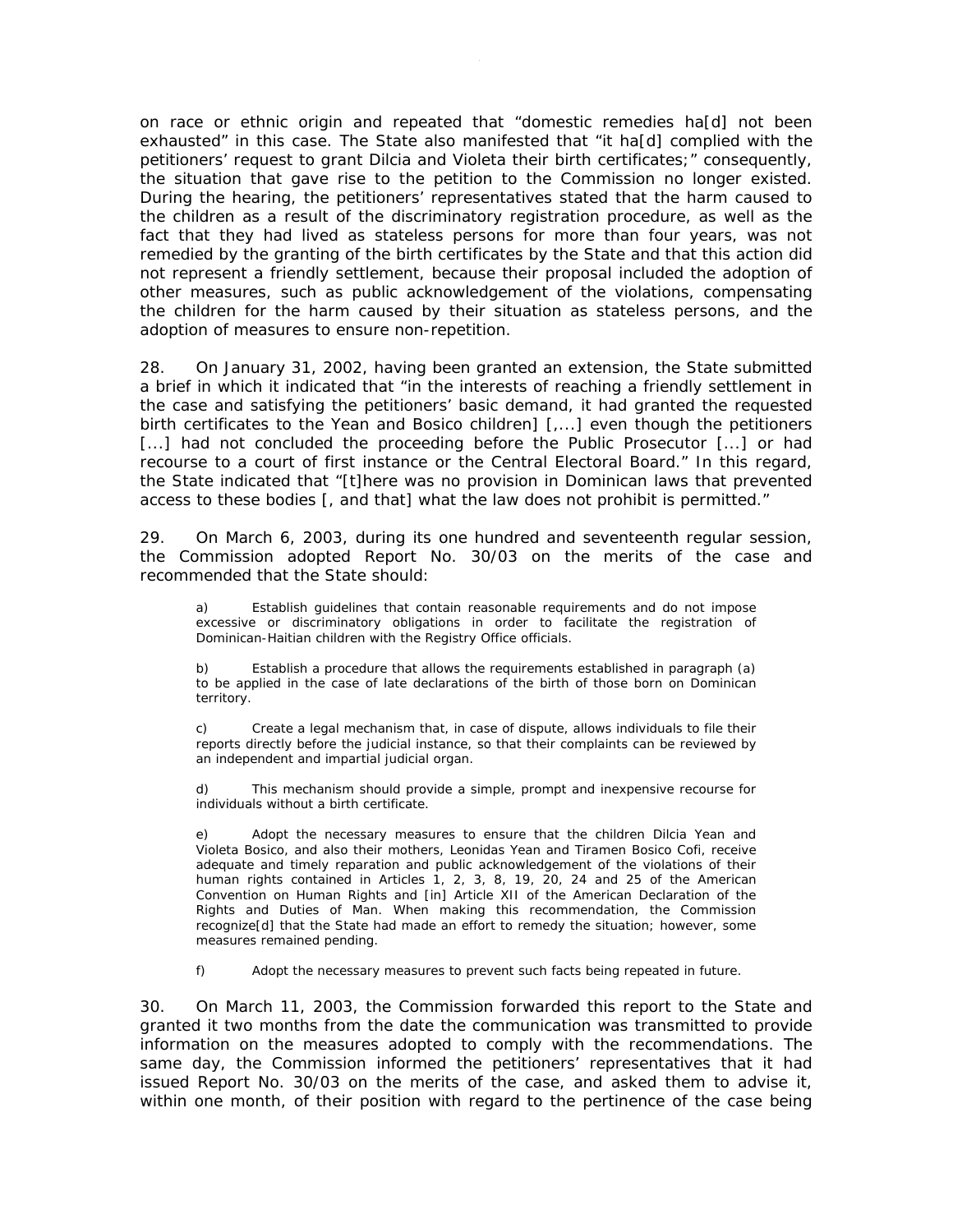submitted to the Inter-American Court.

31. On April 21, 2003, having been granted a fifteen-day extension, the petitioners' representatives requested the Commission to submit the case to the Court.

32. On June 5 and July 3, 2003, having been granted an extension, the State submitted its brief on the measures adopted to comply with the recommendations made in Report No. 30/03 on the merits of the case. The State indicated that "it had not failed to meet the obligation that the children should have a nationality, because, if they had not been granted Dominican nationality, they would be Haitian." It stated that the petitioners "had not filed [...] their petition before the competent court *ratione materiae*, that [...] this was the court of first instance [...], which could have heard an 'action to claim civil status' and which also hears matters relating to nationality [...]." The State also indicated that the children had not had recourse "to the Central Electoral Board, which is the supreme body responsible for the Civil Status Registrars." The State alleged that "it had not violated the rights contained in Articles 1, 2, 3, 8, 19, 20, 24 and 25 of the American Convention [… or] the right to education embodied in Article XII of the American Declaration […]." Lastly, with regard to the current requirements for making a late declaration, it advised that "the passport c[ould] be an identity document," and attached the draft law modifying Act No. 659, and facilitating the Registry Office procedure.

#### **IV**

#### **PROCEEDING BEFORE THE COURT**

33. On July 11, 2003, the Commission submitted the application to the Court.

34. The Commission appointed Susana Villarán and Santiago Cantón as its delegates and Bertha Santhoscoy and Ariel Dulitzky as its legal advisers.<sup>[4](#page-7-0)</sup> It also indicated the names of the original petitioners: Viviana Krsticevic and Roxanna Altholz, representing CEJIL, and Laurel Fletcher, representing the International Human Rights Law Clinic.

35. On August 12, 2003, after the President of the Court (hereinafter "the President") had made a preliminary review of the application, the Secretariat of the Court (hereinafter "the Secretariat") notified it to the State, with its attachments, and informed the State of the time limits for answering it and appointing its representatives in the proceeding. On the President's instructions, the Secretariat also advised the State of its right to designate a judge *ad hoc.*

36. On August 11, 2003, as established in Article 35(1)(d) and (e) of the Rules of Procedure, the Secretariat notified the application to MUDHA, CEJIL and the International Human Rights Law Clinic, as representatives of the alleged victims and their next of  $kin<sup>5</sup>$  $kin<sup>5</sup>$  $kin<sup>5</sup>$  (hereinafter "the representatives"), and informed them of the time limit for submitting their brief with requests, arguments and evidence (hereinafter "brief with requests and arguments").

<span id="page-7-0"></span> $\frac{1}{4}$  While this case was being processed, the Commission made changes in those it had designated to represent them before the Court.

<span id="page-7-1"></span>While this case was being processed, the representatives made changes in those it had designated to represent them before the Court.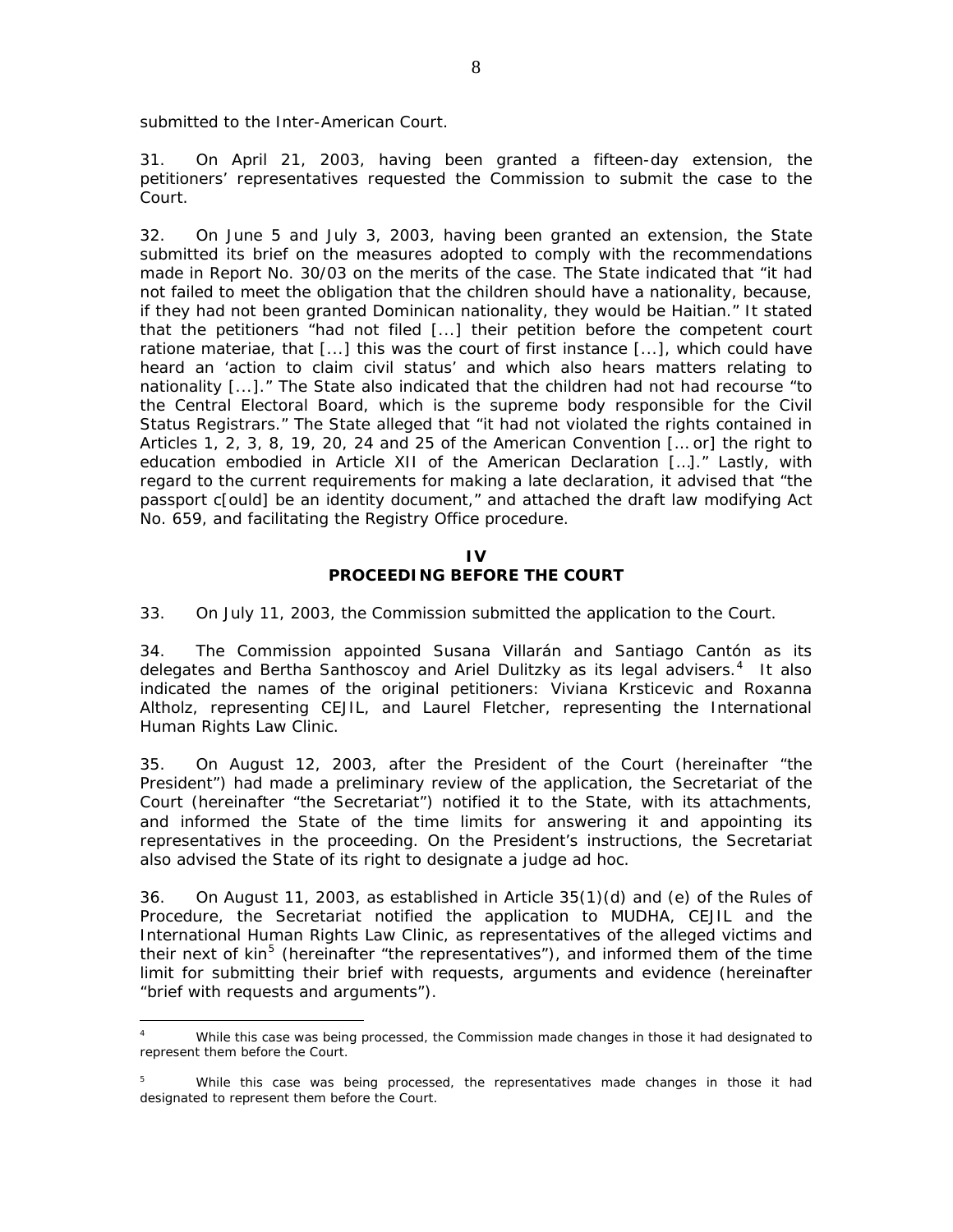37. On September 3, 2003, the State appointed Ambassador Rhadys Abreu de Polanco Judge *ad hoc* and indicated that "[her] functions are not incompatible with her designation as judge *ad hoc*." The State also designated José Marcos Iglesias Iñigo, Minister Councilor, as Agent, and Anabella de Castro, Minister Councilor, Responsible for Human Rights, as Deputy Agent.<sup>[6](#page-8-0)</sup>

9

38. On October 13, 2003, having been granted an extension, the representatives submitted their brief with requests and arguments. The representatives alleged that, in addition to the rights indicated by the Inter-American Commission in the application, the State had allegedly violated the rights embodied in Articles 17 (Rights of the Family), 18 (Right to a Name) and 26 (Progressive Development) of the American Convention, in relation to Articles 1(1) (Obligation to Respect Rights) and 2 (Domestic Legal Effects) thereof. They also requested the Court to order the State to adopt specific measures of reparation and reimburse costs and expenses. Subsequently, in their final written arguments submitted on April 14, 2005, the representatives indicated that the State had violated Articles 5 (Right to Humane Treatment) and 12 (Freedom of Conscience and Religion) of the American Convention (*infra* para. 49).

39. On November 13, 2003, the State submitted its brief filing preliminary objections, answering the application and with observations on the brief with requests and arguments (hereinafter "brief answering the application"), in which it filed two preliminary objections, which it called "[…] failure to exhaust the State's domestic remedies […]" and "[n]on-compliance [with the] friendly settlement [proposal] submitted by the Commission and accepted by the State […]." Subsequently, during the public hearing, the State alleged the preliminary objection of lack of competence ratione *temporis*.

40. On November 19, 2003, the representatives presented an "objection to the State's designation of Ambassador Rhadys I. Abreu de Polanco, as Judge *ad hoc* of the Court," and indicated that there was a situation of incompatibility and conflict of interests. On December 19, 2003, Rhadys I. Abreu de Polanco presented a note in which she rejected the objection to her designation as judge *ad hoc*. On December 19, 2003, the Commission forwarded its comments on the brief on the objection of the Judge *ad hoc* and requested the Court "to proceed to decide on the incompatibility and impediment" of Mrs. Abreu de Polanco to exercise the position of judge *ad hoc*.

41. On May 4, 2004, the Court issued an Order in which it decided that "the participation of Rhadys Iris Abreu de Polanco in the proceeding before the Inter-American Commission with regard to this case resulted in an impediment to her exercising the functions of Judge *ad hoc.*" It therefore invited the State to designate another judge *ad hoc* within 30 days; the Dominican Republic did not do so.

42. On January 21, 2004, having been granted an extension, the Commission and the representatives submitted their respective briefs with arguments on the preliminary objections filed by the Dominican Republic, in which they requested the Court to reject them and to continue processing the merits stage of the case.

<span id="page-8-0"></span> $\overline{a}$ 6 While this case was being processed, the State made changes in those it had designated to represent them before the Court.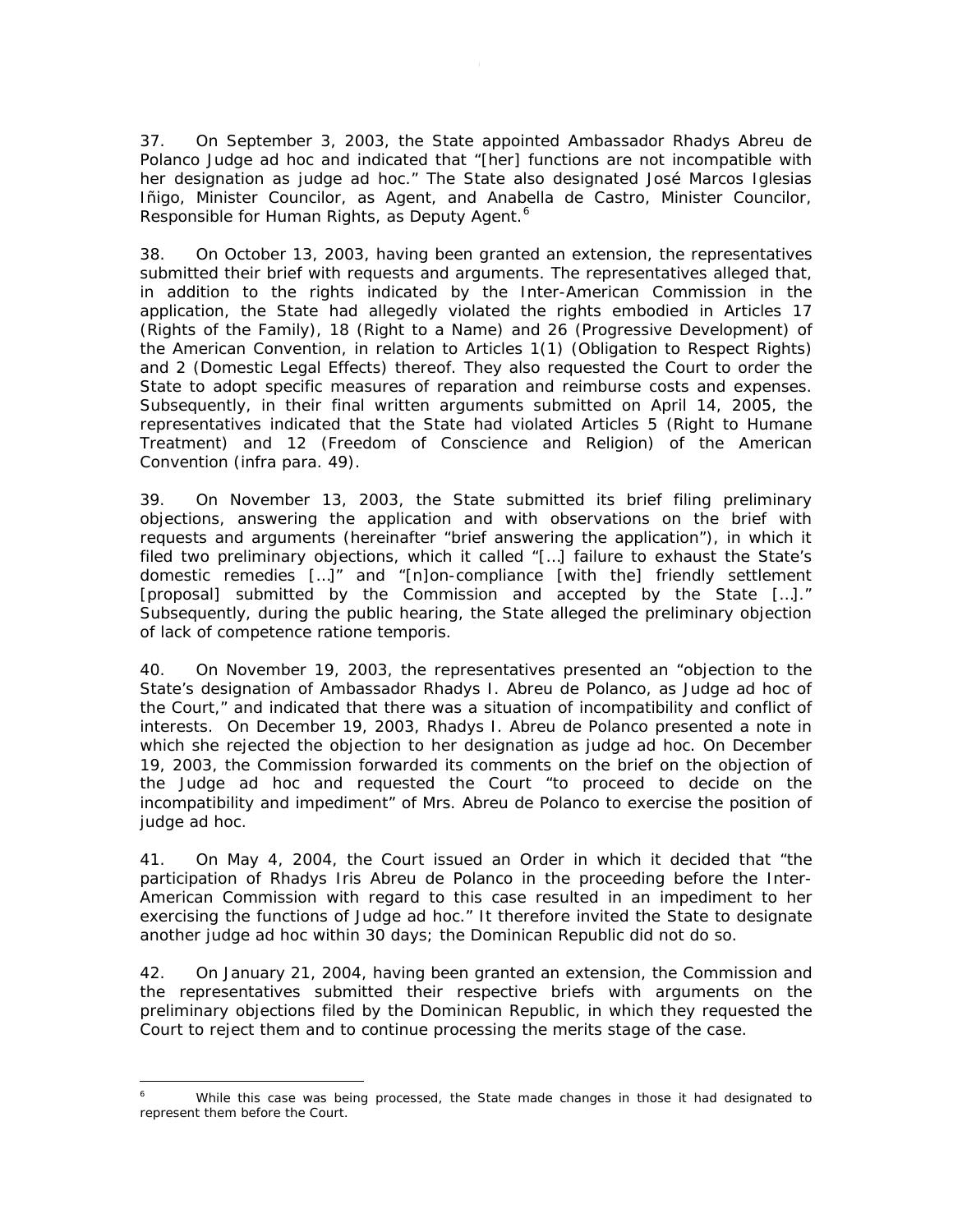43. On January 10, 2005, the State appointed Ambassador Rhadys I. Abreu de Polanco as Deputy Agent for the case.

44. On January 31, 2005, the President issued an Order in which, pursuant to Article 47(3) of the Rules of Procedure, he called upon the children Dilcia Yean and Violeta Bosico, and also Tiramen Bosico Cofi, Teresa Tucent Mena (*infra* note 45), Leonidas Oliven Yean and Samuel Martínez, proposed by the Commission and the representatives, the first five persons as witnesses and the sixth person as an expert witness, to make their statements and report in the form of an affidavit (a statement before a notary public). He also granted the State a non-extendible period of seven days after receipt of the affidavits to present any comments it deemed pertinent. Furthermore, the President convened the Commission, the representatives and the State to a public hearing to be held at the seat of the Court starting on March 14, 2005, to hear their arguments on preliminary objections and possible merits, reparations and costs, and to hear the testimony of Genaro Rincón Miesse, Amada Rodríguez Guante and Thelma Bienvenida Reyes, and the expert reports of Frederick John Packer and Débora E. Soler Munczek, offered by the Commission, the representatives and the State, as applicable. He also informed the parties that they had until April 14, 2005, to submit their final written arguments.

45. On February 15, 2005, the representatives presented the authenticated statements made by the six persons mentioned in the preceding paragraph.

46. On February 23, 2005, the State observed, with regard to the statements presented band the representatives, that "there [were] contradictions between the facts stated and the evidence before [the Court]," and that the State "reserved the right to specify these during the public hearing to be held on March 14 and 15[, 2005. It also indicated...] that the absence of [the alleged victims] would alter the procedural equilibrium and denaturalize the adversarial nature of the public hearing."

47. On March 14 and 15, 2005, during the public hearing, the Court received the statements of the witnesses and the expert reports of the expert witnesses proposed by the parties, and heard the arguments of the Commission, the representatives and the State on preliminary objections and possible merits, reparations and costs. There appeared before the Court: (a) for the Inter-American Commission: Ariel Dulitzky, Juan Pablo Albán and Lilly Ching, legal advisers; (b) for the representatives: Laurel Fletcher, of the International Human Rights Law Clinic, Solain Pierre and Moisés Medina Moreta, of MUDHA, and Viviana Krsticevic, Roxanna Althoz and Alejandra Nuño, of CEJIL, and (c) for the State: José Marcos Iglesias Iñigo, Agent, Rhadys I. Abreu de Polanco, Deputy Agent, Julio César Castaños Guzmán and Adonai Medina, advisers, and Rafael González, assistant. The following appeared as witnesses: Genaro Rincón Miesse, proposed by the Commission and the representatives, and Amada Rodríguez Guante and Thelma Bienvenida Reyes, proposed by the State; and as expert witnesses: Débora E. Soler Munczek and Frederick John Packer, proposed by the Commission and the representatives.

48. On March 14, 2005, the representatives submitted some documents they indicated were supervening evidence, in accordance with Article 43(3) (sic) of the Rules of Procedure.

49. On April 14, 2005, the representatives presented their final arguments in English, together with the respective attachments and, on April 28, 2005, they forwarded the respective translation into Spanish. On April 14, 2005, the State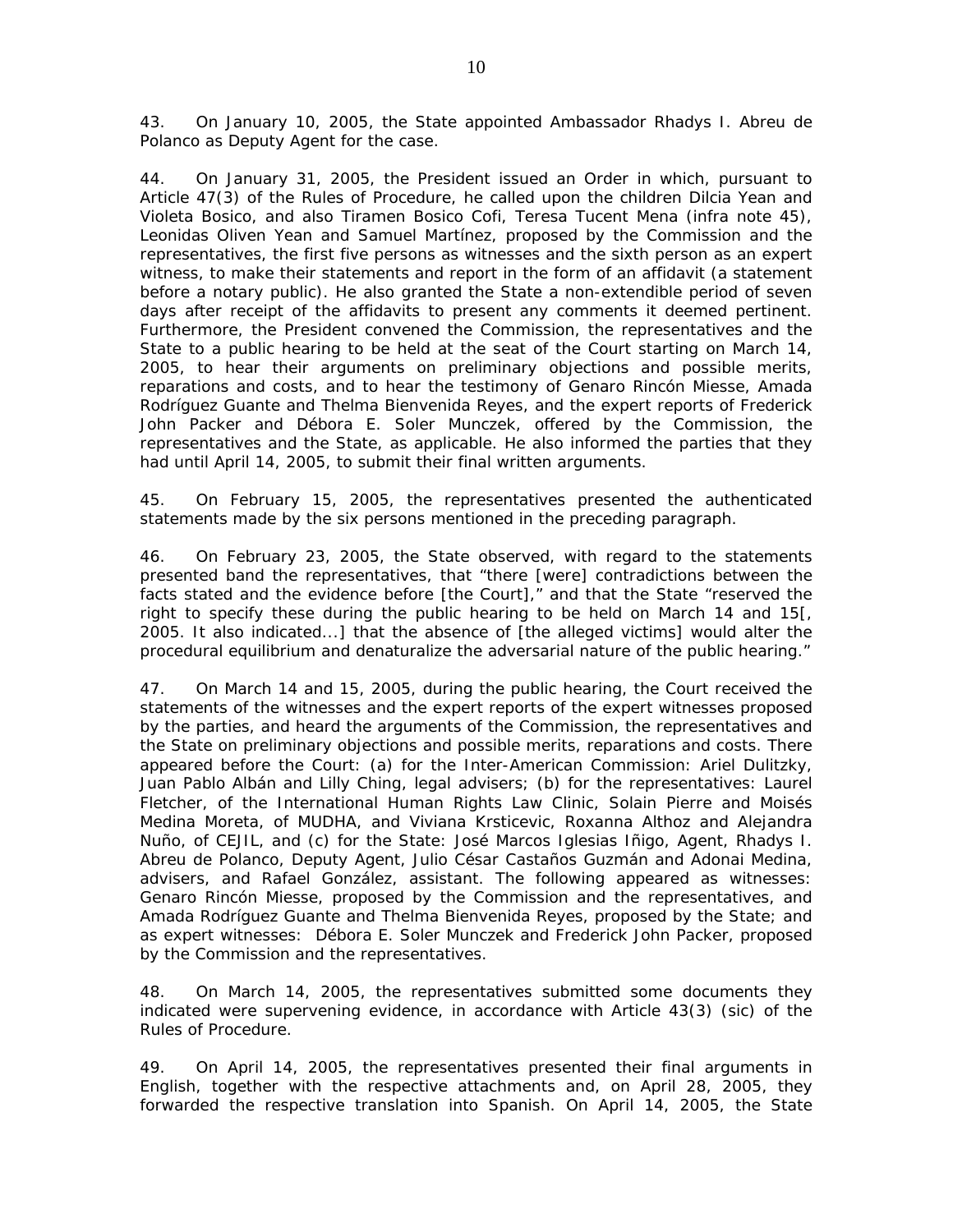remitted its final written arguments and the attachments. On April 15, 2005, the Commission forwarded its final written arguments.

50. On August 3, 2005, on the instructions of the President and in accordance with Article 45(1) of the Rules of Procedure, the Secretariat requested the Commission, the representatives, and the State to forward the following documents it considered would be helpful: Resolution No. 5-88 of the Central Electoral Board of June 8, 1988; Act No. 8-92 of April 13, 1992, [and a copy of] the documents provided by Genaro Rincón and Marcelino de la Cruz as attachments to the document: 'declaration requesting authorization for late declaration' submitted to the 'Judge of the Court of First Instance of the Judicial District of Monte Plata' on September 11, 1997."

51. On August 16, 17 and 26, 2005, respectively, the State, the representatives, and the Commission presented some of the documents requested by the Secretariat as helpful evidence.

52. On September 5, 2005, the State submitted a brief with observations (and some attachments), on the documents forwarded band the representatives on August 17, 2005, "to help the Court decide."

> \* \* \*

53. On January 31, February 15 and 25, March 2, 14 and 25, April 1, 13 and 14, and June 3, 2005, the Court received *amici curiae* from the following persons, organizations and institutions:

- a) Centre on Housing Rights and Evictions (COHRE);
- b) *Asociación Civil de Centros Comunitarios de Aprendizaje* (CECODAP);
- c) *Comité de América Latina y el Caribe para la Defensa de los Derechos de la Mujer* (CLADEM);
- d) Minority Rights Group International (MRG);
- e) Katarina Tomasevski;
- f) *Secretaría Ampliada de la Red de Encuentro Domínico Haitiano Jacques Viau* (RED), consisting of the *Centro Cultural Domínico Haitiano* (CCDH), the *Movimiento Sociocultural de los Trabajadores Haitianos* (MOSCTHA), the *Servicio Jesuita a Refugiados y Migrantes* (SRJM-RD), the *Centro Dominicano de Investigaciones Legales* (CEDAIL) and the *Asociación Pro-Desarrollo de la Mujer y el Medio Ambiente, Inc.* (APRODEMA);
- g) Comparative International Education Society (CIES);
- h) Themis Foundation, in collaboration with the University of Ottawa School of Law;
- i) Open Society Justice Initiative, and
- j) *Centro de Estudios Legales y Sociales* (CELS), *Servicio de Apoyo y Orientación a Inmigrantes y Refugiados* (CAREF), *Clínica Jurídica para los Derechos de Inmigrantes y Refugiados (*Law School of the Universidad de Buenos Aires*,* CELS and CAREF) and Christian Courtis, Professor of the Universidad de Buenos Aires and the Instituto Tecnológico Autónomo de México.
- 54. On April 4 and 15 and on June 7, 2005, the Secretariat forwarded copies of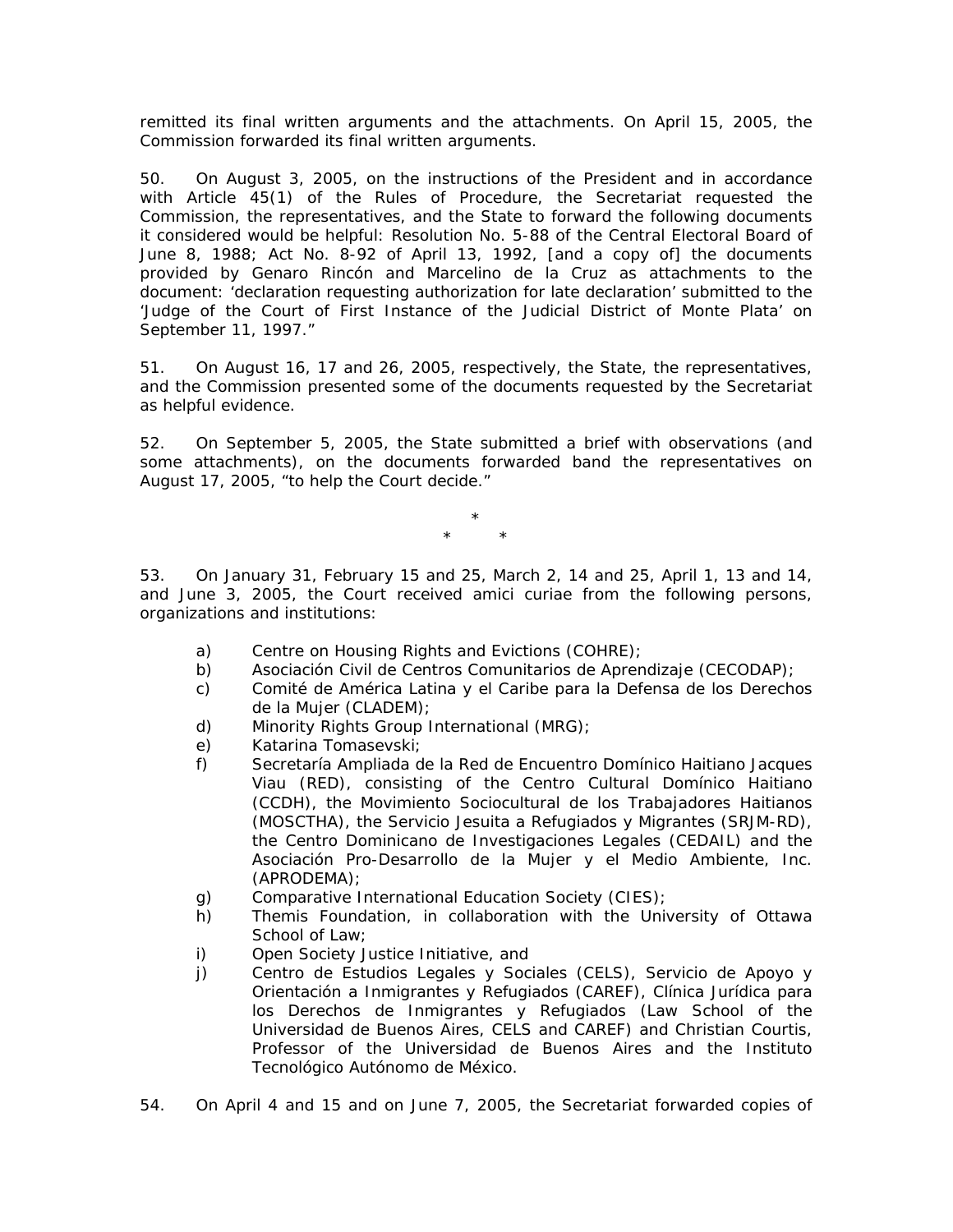these *amici curiae* to the Commission, the representatives, the State, and the persons, organizations and institutions.

#### $\mathbf{v}$

## **PRELIMINARY OBJECTIONS**

55. The State filed the following preliminary objections: "[…] failure to exhaust the State's domestic remedies […]" and "[n]on-compliance with the friendly settlement [proposal] presented by the Commission and accepted by the State [...]" in its brief answering the application. Subsequently, during the public hearing held at the seat of the Court on March 14 and 15, 2005, the State alleged the preliminary objection of the Court's "[l]ack of competence *ratione temporis."* 

> \* \* \*

#### **FIRST PRELIMINARY OBJECTION**

*Failure to exhaust the State's domestic remedies*

#### *Arguments of the State*

56. The State argued that:

a) This preliminary objection was duly filed before the Inter-American Commission during the first stages of the proceeding as evidenced by, among other elements, "documents and communications prepared by the State[, such as] the note dated September 28 1999 [submitted to the Commission on September 30, 1999; the [record of the hearing [held on] October 5, 1999, [...] at the seat of the [Commission, and the] note of November 22, 1999 [submitted to the Commission on December 1, 1999]." Even though this objection was rejected by the Commission, the Court is competent to hear it;

b) The most appropriate domestic remedy in this case is the hierarchic recourse that exists in administrative law, established in article 1 of Act No. 1494 of August 2, 1947. This remedy should be filed before the superior administrative instance to the one that committed the alleged violation, in this case the Central Electoral Board. The alleged victims did not make use of this remedy;

c) The Public Prosecutor's intervention is part of the late declaration procedure and is not an instance before which a remedy should be filed. "When a procedure is carried out before a civil status registrar, the latter (not the parties) forwards the file to the Public Prosecutor so that the latter may issue his opinion and the court of first instance decides whether or not to ratify the late declaration." The action filed by the representatives before the Public Prosecutor of the Judicial District of the Province of Monte Plata on September 11, 1997, does not constitute filing a hierarchic recourse. In these procedures, this step is only deemed to be a consultation, so that the Public Prosecutor may make a recommendation to the court of first instance designated to hear the late declaration proceeding;"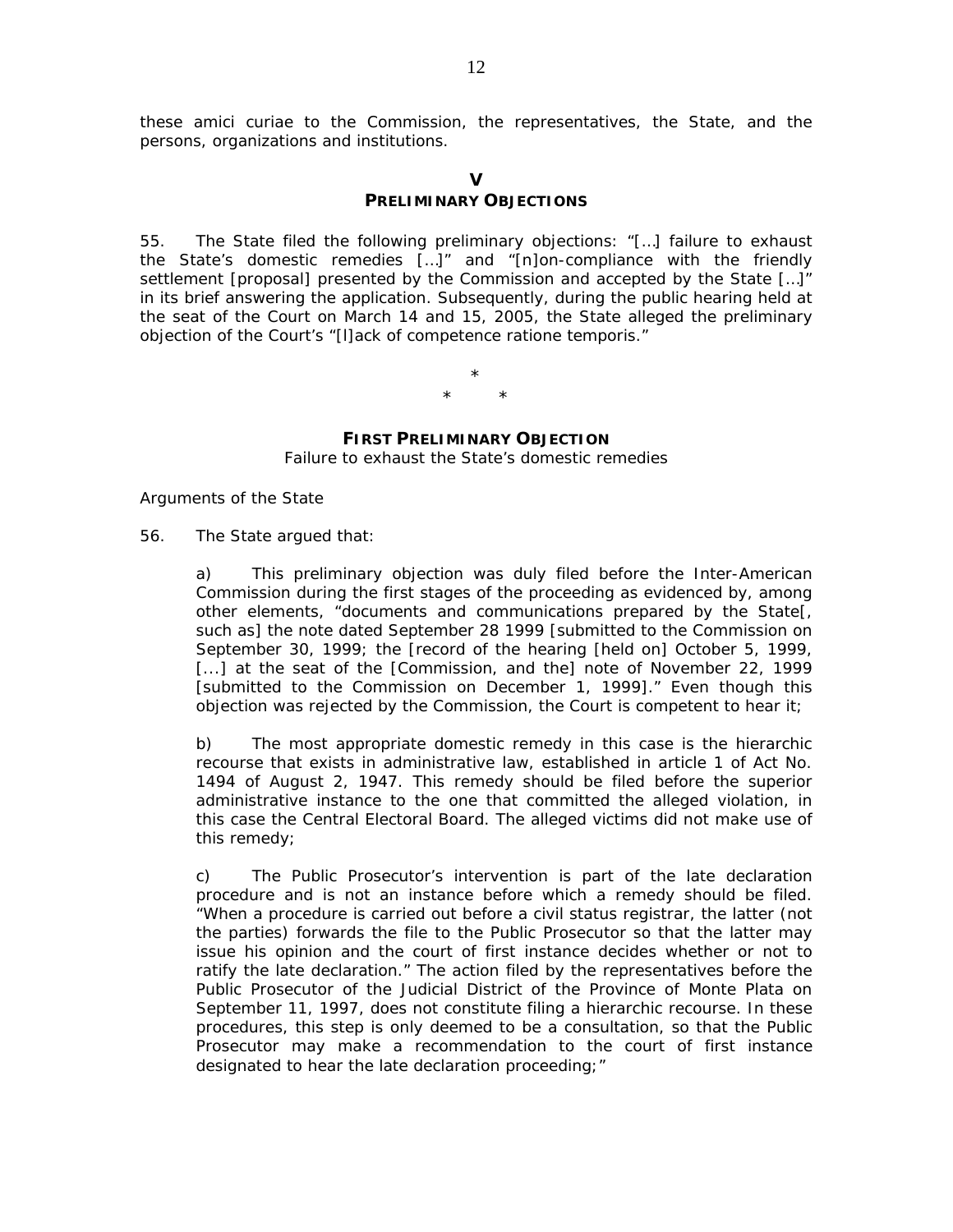d) The alleged victims did not exhaust the remedy of review before the Civil Status Registrar, nor did they file the matter directly with the court of first instance with jurisdiction to hear all matters concerning human rights;

e) The alleged victims did not file an application for amparo [an action for the protection of constitutional rights] although this has existed in the Dominican Republic since 1978, when the State ratified the American Convention. In 1999, the "Supreme Court of Justice established in a judgment that the procedure for applications for amparo was the same as the procedure for civil matters;" however, prior to this ruling, several courts had already heard amparo actions;

f) The alleged victims did not file an action for unconstitutionality against the norm that denied them access to recognition of their nationality, and

g) The Court should declare that it lacked jurisdiction to hear this case, because the State has appropriate mechanisms and opportunities for settling this dispute.

#### *Arguments of the Commission*

57. The Inter-American Commission stated that:

a) Articles 46 and 47 of the American Convention stipulate that it is the Commission, as one of the principal organs of the system, that determines whether a petition is admissible;

b) The arguments presented by the State concerning the failure to exhaust domestic remedies are time-barred and unfounded; they seek to return the proceeding to the stage prior to the admissibility of the petition, which is precluded, because the Commission, with strict respect for the adversary principle, has considered the arguments of both parties together with the information and documentation in the file, and has decided to declare the case admissible on the grounds set out in the admissibility report;

c) The State's "new" position concerning non-exhaustion of domestic remedies, in which it indicated that the hierarchic recourses of amparo and unconstitutionality, which were not mentioned during the admissibility stage before the Commission, are the "existing" remedies, continues to be without merit, because it is time-barred. The State has not proved that such remedies are effective, and has merely mentioned their existence;

d) With regard to the hierarchic recourse before the Central Electoral Board, which is of an administrative nature, Dominican legislation does not provide for the possibility of those whose request for a late registration of birth has been rejected being able to file a remedy of appeal or an appeal for revision before the Central Electoral Board. Since [the petitioners] had been unable to comply with the basic requirements for obtaining a late registration of birth, and bearing in mind that the Central Electoral Board does not consider requests for registration that are submitted without the required documentation attached, a possible appeal before this body would not have been effective;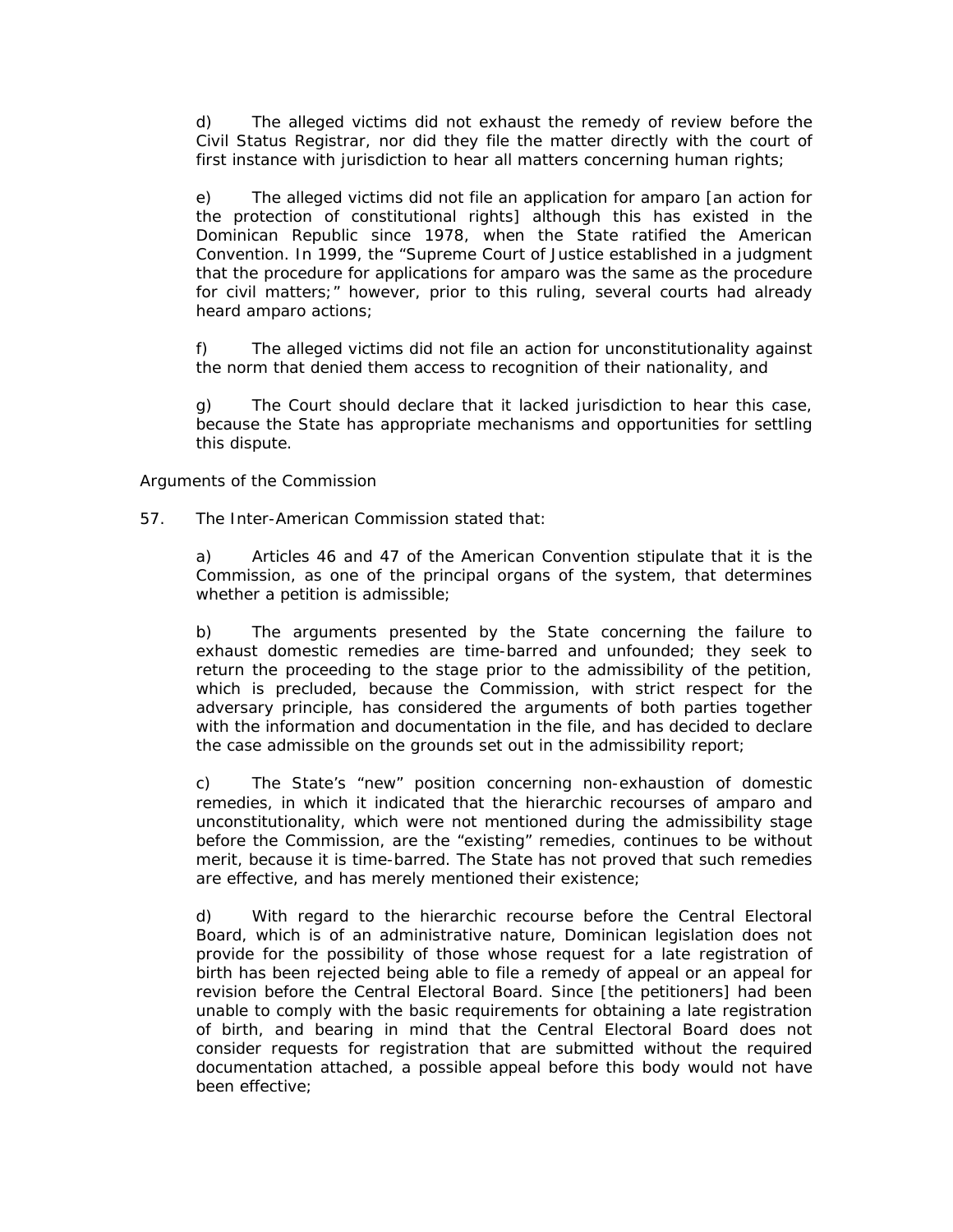e) When the facts of the case occurred, the laws contained no provision allowing an individual to appeal the decision of the Public Prosecutor before a court of first instance. According to Act No. 659, the Public Prosecutor is the person responsible for submitting late declarations to the court of first instance and, in this case, he did not do so. The request for late registration was rejected by the Public Prosecutor on July 20, 1998, and this closed the way to the possibility of resolving the problem, since the alleged victims were not entitled to bring a legal action in order to reverse the administrative authority's decision;

f) At the time of the facts, Dominican law had not established a remedy of amparo. On February 24, 1999, almost two years after the registration of the alleged victims was rejected, the Supreme Court of Justice created the remedy of amparo, through its case law; this recourse can be filed within 15 days of the alleged harmful act. It is not possible to require the exhaustion of a remedy that was not expressly established by law;

g) The remedy of unconstitutionality is of an extraordinary nature and, in general, only remedies that are appropriate to protect the juridical situation that has been violated must be exhausted. The validity of this remedy against administrative acts was decided by the Supreme Court of Justice on August 8, 1998;

h) During the public hearing before the Court in this case, the State invoked the non-exhaustion of the remedy of an appeal for review before the Civil Status Registrar, and the direct remedy based on "full jurisdiction" before a court of first instance. However, based on the *estoppel* principle, the State was barred from alleging these remedies for the first time at that hearing; and

i) The discussion concerning whether "there are effective and appropriate remedies that the parties have not filed at the domestic level," raised by the State as a preliminary objection, is an element of the central dispute submitted to the Court, so that "resolving this question does not correspond to the characteristics of a preliminary objection."

### *Arguments of the representatives*

58. The representatives argued that:

a) According to Articles 46 and 47 of the American Convention, the Commission is empowered to determine the admissibility of a petition and decide on the exhaustion of domestic remedies. Once the Commission has taken a decision on the admissibility of a case, having examined the arguments of the parties, this decision is of a "final" and "indivisible" nature;

b) The Dominican Republic did not argue the failure to exhaust domestic remedies during the initial stages of the proceeding before the Commission. In this regard, it should be noted that the State provided several responses during the admissibility stage before the Commission, such as those of September 30, 1999; November 22, 1999, submitted to the Commission on December 1, 1999, and June 7, 2000, submitted to the Commission on June 19, 2000, in which it maintained that domestic remedies had not been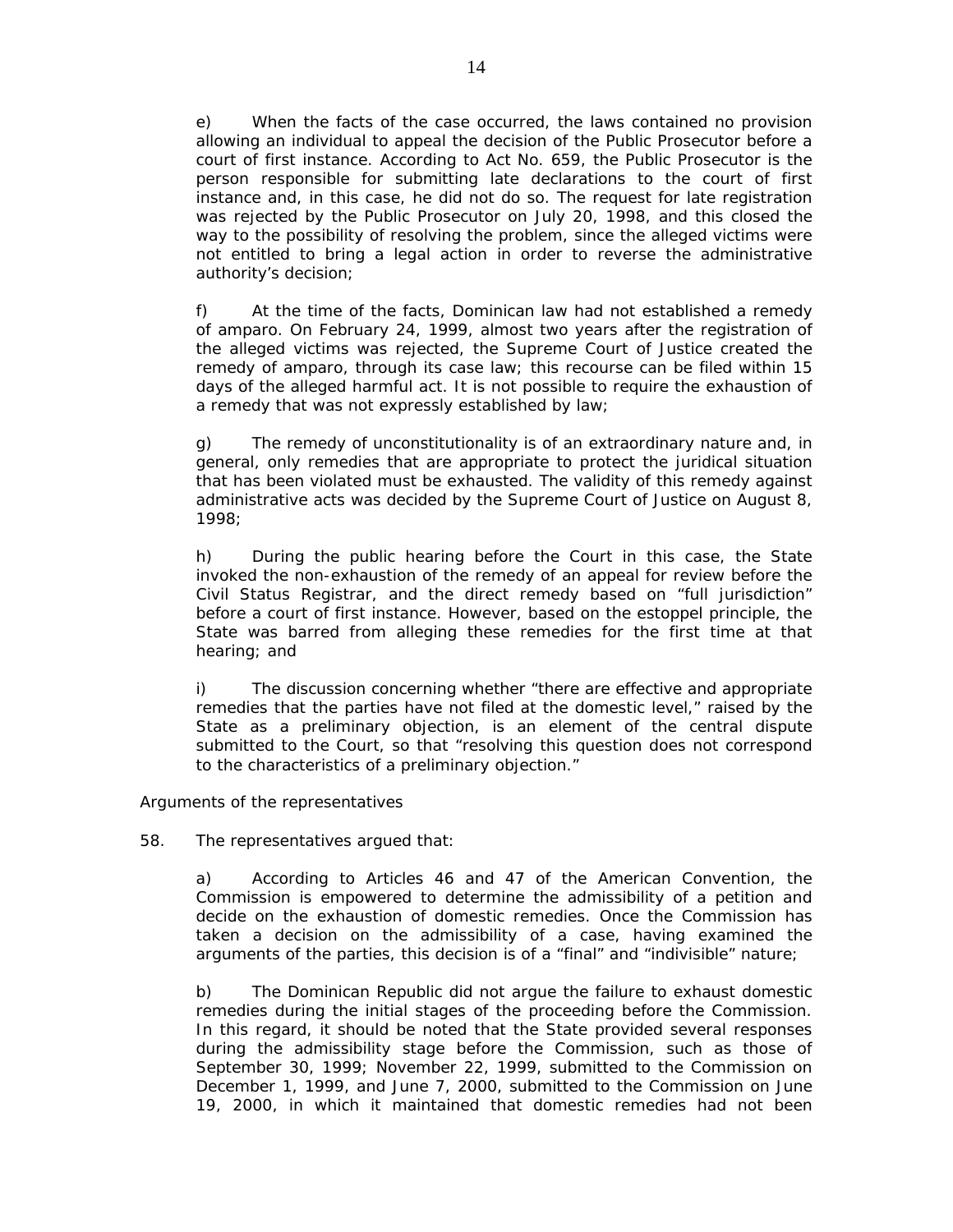exhausted and that the children should resort to the Central Electoral Board and to the ordinary courts; it never mentioned the remedy of amparo or the remedy of unconstitutionality;

c) The hierarchic recourses established in Dominican administrative law were neither appropriate nor effective, and were not alleged at the appropriate time;

d) The Central Electoral Board is the administrative authority responsible for recording registrations; an informal appeal before this body does not constitute an effective remedy, since this is a discretional procedure. The Central Electoral Board is an autonomous body that makes decisions against which there is no appeal, that does not have any formal procedures and that has not published regulations or established procedures that petitioners may use to request a review of an adverse decision of the Civil Status Registrars. Furthermore, the law does not grant the Central Electoral Board authority to consider individual cases decided by the Civil Status Registrars. The only remedy established by the laws in force when the facts occurred for appealing the rejection of a registration request was the appeal before the Public Prosecutor;

e) In the Dominican Republic, the remedy of amparo is not regulated in any specific law. It is part of positive law based on the judgment of the Supreme Court of Justice of February 24, 1999. The State has not proved that this remedy is effective, and

f) The State has not proved that the remedy of unconstitutionality is effective, since enabling regulations for its implementation have not been issued.

### *Considerations of the Court*

59. The American Convention establishes that the Court has full jurisdiction over matters relating to the cases submitted to it, including the rules of procedure on which its capacity to exercise its jurisdiction are based.<sup>[7](#page-14-0)</sup>

60. Article 46(1)(a) of the Convention establishes that, to determine the admissibility of a petition or communication lodged before the Inter-American Commission in accordance with Articles 44 or 45 of the Convention, the remedies under domestic law must have been pursued and exhausted in accordance with generally recognized principles of international law.<sup>[8](#page-14-1)</sup> This means that these remedies must not only exist formally, but also that they must be appropriate and effective, as a result of the objections established in Article  $46(2)$  of the Convention.<sup>[9](#page-14-2)</sup>

<span id="page-14-0"></span> $\overline{a}$ <sup>7</sup> *Cf. Case of The Serrano Cruz Sisters. Preliminary objections.* Judgment of November 23, 2004. Series C No. 118, para. 133; *Case of Tibi.* Judgment of September 7, 2004. Series C No. 114, para. 47, and *Case of Juan Humberto Sánchez.* Judgment of June 7, 2003. Series C No. 99, para. 65.

<span id="page-14-1"></span><sup>8</sup> *Cf. Case of the Moiwana community.* Judgment of June 15, 2005. Series C No. 124, para. 48; *Case of Tibi, supra* note 7, para. 48, and *Case of Herrera Ulloa*. Judgment of July 2, 2004. Series C No. 107, para. 80.

<span id="page-14-2"></span><sup>9</sup> *Cf. Case of the Serrano Cruz Sisters. Preliminary objections, supra* note 7, para. 134; *Case of Tibi, supra* note 7, para. 50, and *the Case of Mayagna (Sumo) Awas Tingni Community. Preliminary objections*. Judgment of February 1, 2000. Series C No. 66, para. 53.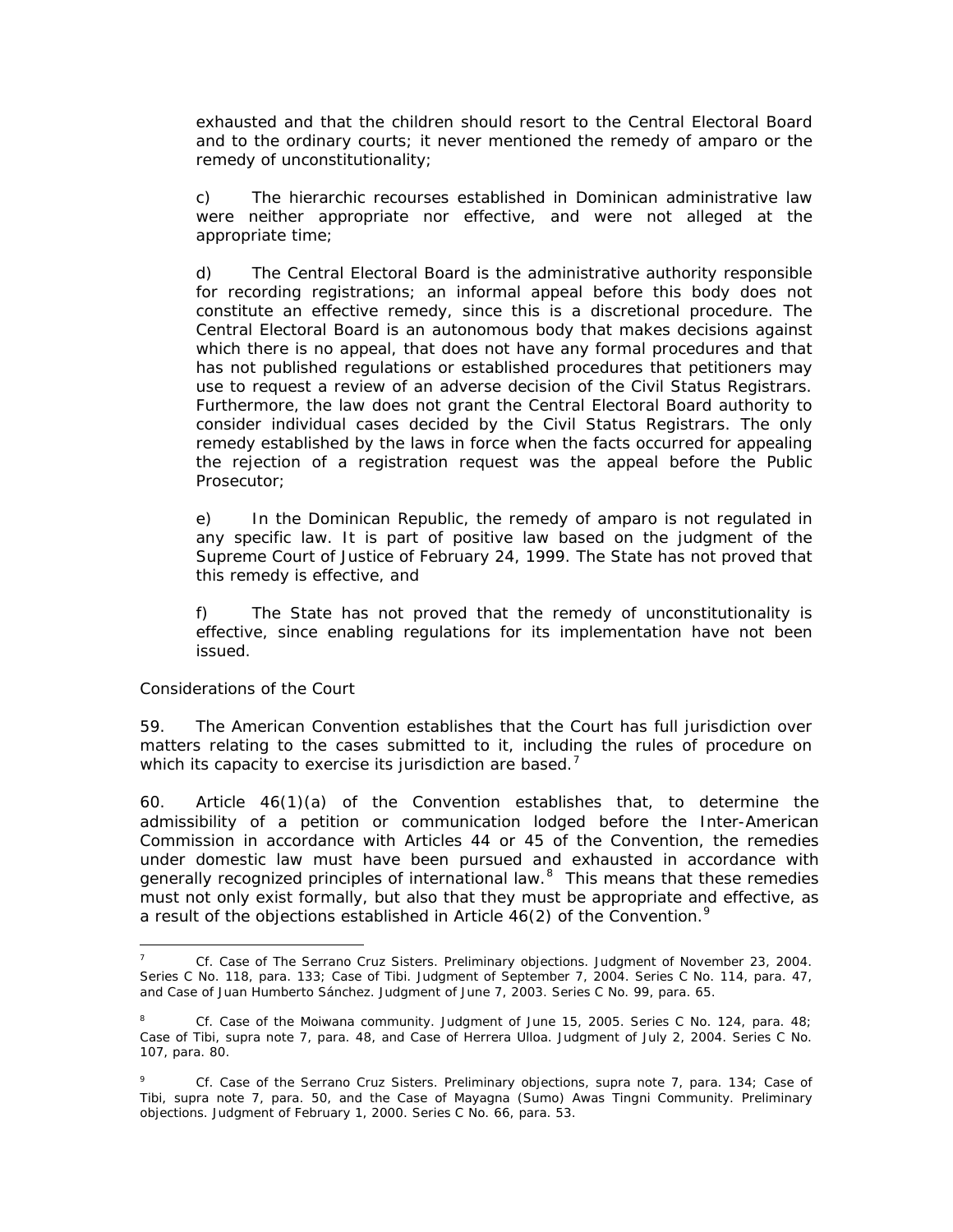61. The Court has already established clear criteria to be followed when filing the objection of failure to exhaust domestic remedies. Based on the generally recognized principles of international law, to which the rule of exhaustion of domestic remedies refers, it is clear: first, that the defendant State can waive its right to invoke this rule expressly or tacitly. Second, the correct moment for introducing the objection of failure to exhaust domestic remedies is during the admissibility stage of the proceeding before the Commission; in other words, before any consideration of the merits of the case; to the contrary, it is assumed that the State has tacitly waived its right to invoke it. Third, the Court has stated that the failure to exhaust domestic remedies is a simple matter of admissibility and that the State which alleges it must indicate the domestic remedies that have to be exhausted, and also prove that those remedies are adequate and effective.<sup>[10](#page-15-0)</sup>

62*.* In the instant case, the State made three different assertions in relation to the failure to exhaust domestic remedies. During the admissibility procedure before the Commission it merely indicated that domestic remedies had not been exhausted, because "the Central Electoral Board […] ha[d]not been seized of the case," and that the representatives ''should […] have recourse to the regular courts" (*supra* paras. 10 and 21). During the procedure before the Commission on the merits of the case, on January 31, 2002, the State indicated that the alleged victims "had not concluded the proceeding before the Public Prosecutor [...], or had recourse to a court of first instance or to the Central Electoral Board" (*supra* para. 28). Lastly, during the proceeding before the Court, in its brief answering the application, the State alleged that the hierarchic, amparo and unconstitutionality remedies had not been exhausted; and, during the public hearing, that the remedy of appeal for revision was pending exhaustion before the Civil Status Registrar and before the court of first instance.

63. With regard to the position of the Dominican Republic, in its Admissibility Report No. 28/01 issued on February, 2001, the Commission noted that, on the one hand, "the State had not shown that administrative decisions made by the Public Prosecutor, or by the Central Electoral Board admitted an appropriate remedy to modify them;" and it had not established that there were mechanisms allowing petitioners to appeal directly to these bodies. Consequently, it stated that there were no appropriate remedies in the domestic jurisdiction that could be exhausted in relation to the procedure of late declaration of birth. The Commission also stated that, according to the Dominican laws it was aware of, the alleged victims did not have legal standing to bring an action, since it was the Public Prosecutor who should do so according to Article 41 of Act No. 659, and that, in the instant case, the Public Prosecutor did not empower the judge of first instance to initiate an investigation in order to allow the late declaration of birth of the alleged victims.

64. The Court considers that, according to the above criteria (*supra* paras. 60 and 61), by not specifying the appropriate and effective remedies that should have been exhausted during the admissibility procedure before the Inter-American Commission, the State implicitly waived its right to a means of defense that the American Convention establishes in its favor and tacitly admitted the inexistence of such

 $\overline{a}$ 

<span id="page-15-0"></span><sup>10</sup> *Cf. Case of the Moiwana community*, *supra* note 8, para. 49; *the Case of Serrano Cruz Sisters*. *Preliminary objections*, *supra* note 7, para. 135, and *Case of Tibi, supra* note 7, para. 49.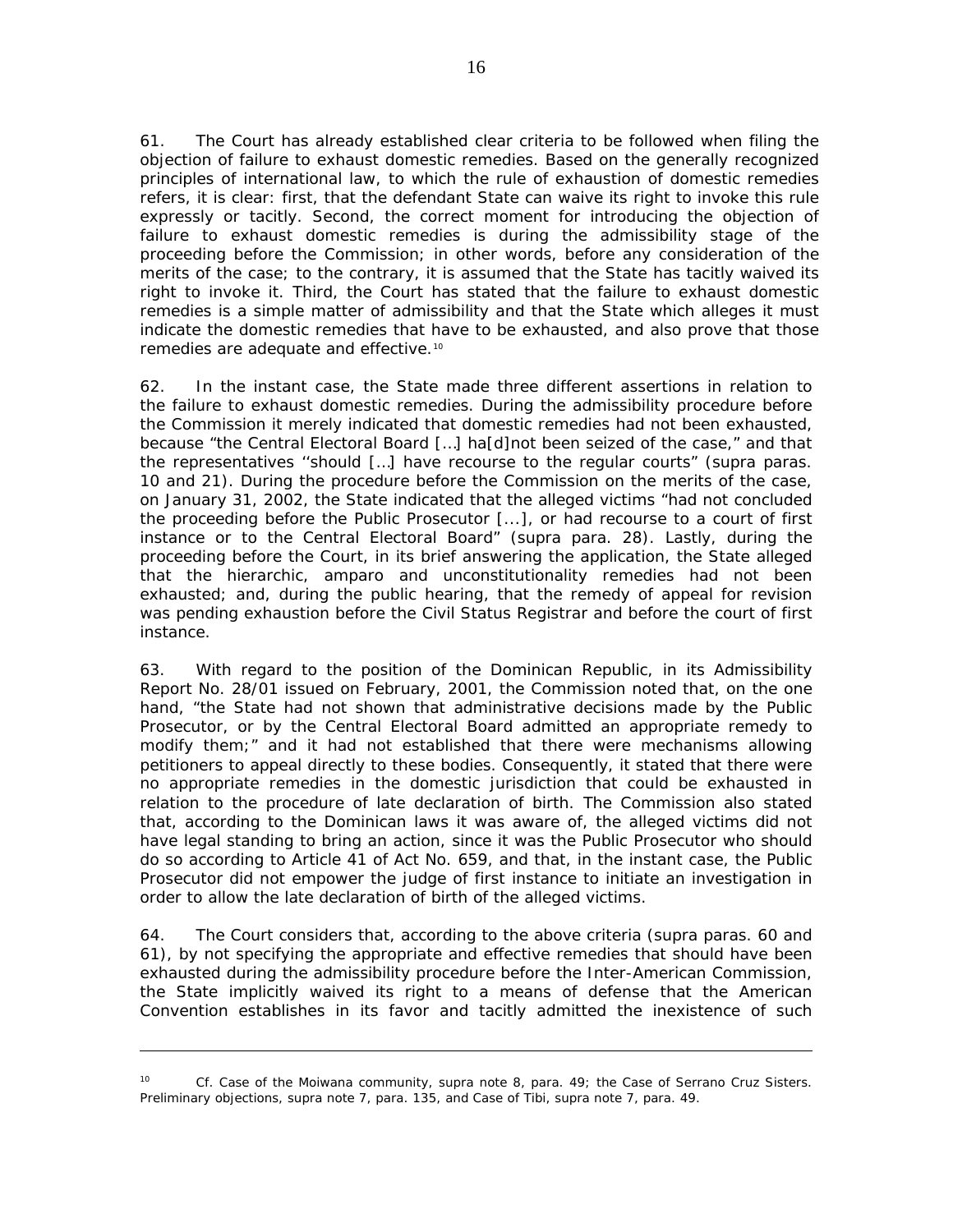remedies or their due exhaustion.<sup>[11](#page-16-0)</sup> In view of the foregoing, the State was barred from alleging the failure to exhaust the hierarchic recourses, and the remedies of amparo, unconstitutionality and appeal for revision before the Civil Status Registrar and before the court of first instance, in the proceeding before the Court.

65. Consequently, and bearing in mind the Inter-American Commission's reasoning, which is consequent with the relevant provisions of the American Convention, the Court rejects the first preliminary objection filed by the State.

> \* \* \*

#### **SECOND PRELIMINARY OBJECTION**

*Non-compliance with the friendly settlement presented by the Commission and accepted by the State* 

*Arguments of the State* 

66. The State argued that:

a) On November 1, 1999, the Commission made itself available to the parties to reach a friendly settlement, a procedure accepted by the Dominican Republic and, in this context, the representatives made demands, which it considered "[went] far beyond the purpose of a friendly settlement;"

b) On August 24, 2001, the State, the Commission and the representatives met in Santo Domingo, the Dominican Republic, at the offices of the Central Electoral Board, in order "to resolve this case," and

c) On September 25, 2001, the State delivered the birth certificates to the children Dilcia Yean and Violeta Bosico. However, the representatives have not wanted to accept that the delivery of the birth certificates was the result of the friendly settlement. In this case, Article 49 of the American Convention should be applied, based on the Commission's credibility before the States, and the application should be rejected.

*Arguments of the Commission* 

67. The Commission argued that:

a) As of November 1, 1999, it urged the parties to commence a procedure with the purpose of achieving a friendly settlement. Given the positions of the representatives and the State, it considered that the negotiations were terminated following the meeting held in the Dominican Republic on August 24, 2001;

<span id="page-16-0"></span> $\overline{a}$ <sup>11</sup> *Cf. Case of the Mayagna (Sumo) Awas Tingni Community. Preliminary objections, supra* note 9*,*  para. 56*; Case of Castillo Petruzzi et al.. Preliminary objections*. Judgment of September 4, 1998. Series C. No, 41, para. 56, and *Case of Loayza Tamayo. Preliminary objections.* Judgment of January 31, 1996. Series C. No. 25, para. 43.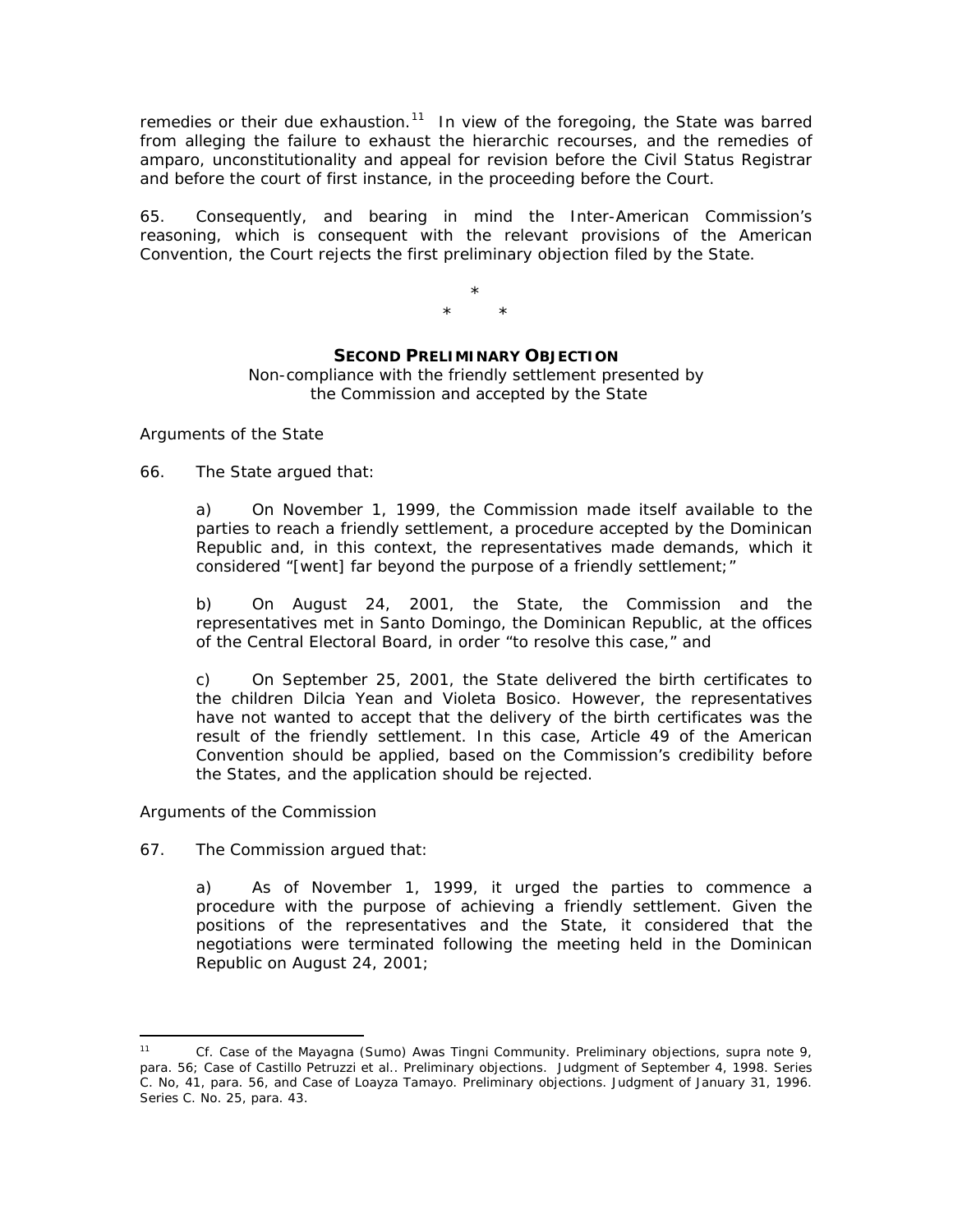b) It is obvious in this case that, despite the pertinent efforts of the parties, a friendly settlement was not reached, because the representatives withdrew and because the State indicated that it could not accept it. Consequently, it is incomprehensible that the State should request the application of Article 49 of the American Convention to avoid the Court hearing the merits of the case;

c) Bearing in mind that the alleged victims are the fundamental purpose of the Inter-American System, the representatives' declaration that the granting of the birth certificates by the State did not constitute a friendly settlement is a determining factor. This procedure was important for resolving the instant case, but it is not the only matter under discussion. Since one of the parties to the procedure manifested that it did not wish to continue with the negotiations to reach a friendly settlement, the Commission had no alternative but to proceed to examine the merits of the case, pursuant to the provisions of Article 50(1) of the Convention;

d) Although the State took certain steps designed to remedy at least in part the violations committed to the detriment of the alleged victims – the importance of which was duly acknowledged by the Commission – these steps did not constitute comprehensive, adequate and, above all, final reparation, and

e) It had complied with its treaty-based, statutory and regulatory obligations in relation to the friendly settlement procedure in this case, so that the arguments presented by the State in this regard are unfounded.

### *Arguments of the representatives*

#### 68. The representatives stated that:

a) The State unilaterally granted the children birth certificates in September 2001, outside the framework of a friendly settlement. This action did not resolve the case, because it will not be resolved until the alleged human rights violations have been acknowledged and totally repaired. In addition to the delivery of birth certificates, the friendly settlement proposal included the following points: financial compensation, public acknowledgement of the violations allegedly committed, modification of the requirements for late registration of births, and establishment of a judicial mechanism for resolving complaints. However, each attempt failed, owing to the State's reluctance to repair the alleged violations comprehensively, and

b) The Dominican Republic has never acknowledged its responsibility for the violations that were allegedly committed; it denied this in the proceeding before the Commission, and it is now denying it before the Court.

#### *Considerations of the Court*

69. The Court observes that the Commission indicated that on November 1, 1999, it made itself available to the parties in order to reach a friendly settlement. On December 1, 1999, and on January 11, 2000, the State and the representatives, respectively, agreed to accept this procedure. On March 1, 2000, the representatives submitted a proposal for a friendly settlement that contained various demands. On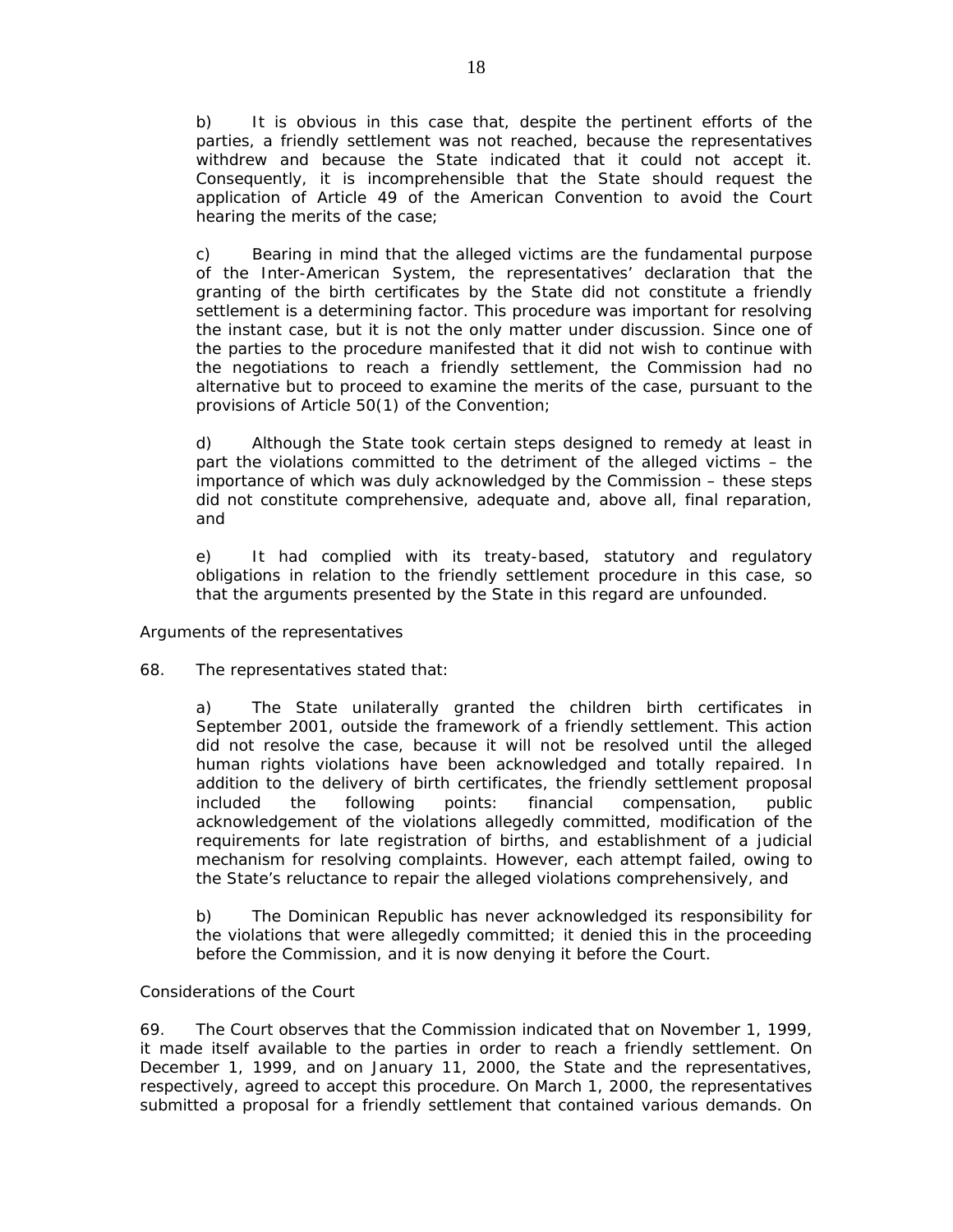March 6, 2000, the Commission held a hearing in order to examine the possibility of reaching a friendly settlement. During this hearing, the representatives reiterated their proposal and the State indicated that it could not comply with it, because "accepting the petitioners' request [would] involve violating domestic law." Then, on February 22, 2001, the Commission adopted Admissibility Report No. 28/01 in which it again put itself at the disposal of the parties to reach a friendly settlement. On April 17, 2001, the representatives informed the Commission that they were not interested in reaching a friendly settlement. Finally on August 24, 2001, the Commission held a meeting in Santo Domingo, the Dominican Republic, with the State and the representatives, but a friendly settlement was not reached.

70. On October 1, 2001, the State informed the Commission that on September 25, 2001, it had delivered birth certificates to the children Dilcia Yean and Violeta Bosico.

71. On October 17, 2001, the representatives informed the Commission that the State had delivered birth certificates to the alleged victims, and indicated that this action did not constitute a friendly settlement because, during the hearing of March 6, 2000, the State had not considered any of the points they had proposed.

72. The Court deems that in order to reach a friendly settlement there must be a basic consensus among the parties, which shows their willingness to end the dispute on the merits of the matter and the possible reparations and this has not occurred in the instant case.

73. The Court observes that, in this case, the Commission made itself available to the parties to reach a friendly settlement, and the representatives and the State agreed to accept this procedure. The representatives made a proposal for a friendly settlement during the procedure. However, the State did not accept it and stated that "the petitions [of the representatives] [went] far beyond the purpose of a friendly settlement." The Commission also indicated that it considered negotiations had concluded, because a friendly settlement had not been reached, following the meeting held in the Dominican Republic on August 24, 2001, with the participation of the representatives of the State, the children and the Commission. On September 25, 2001, the State granted birth certificates to the children. However, on October 17, 2001 the representatives indicated that the State's action did not constitute a friendly settlement, because their proposal involved the adoption of other measures; they also reiterated that the action was not carried out within a formal friendly settlement procedure.

74. From the above, it is clear that the friendly settlement procedure did not conclude with an express agreement of the parties to settle the matter. Consequently, the Court rejects the second preliminary objection filed b the State.

> \* \* \*

**THIRD PRELIMINARY OBJECTION** *Lack of competence ratione temporis* 

*Arguments of the State*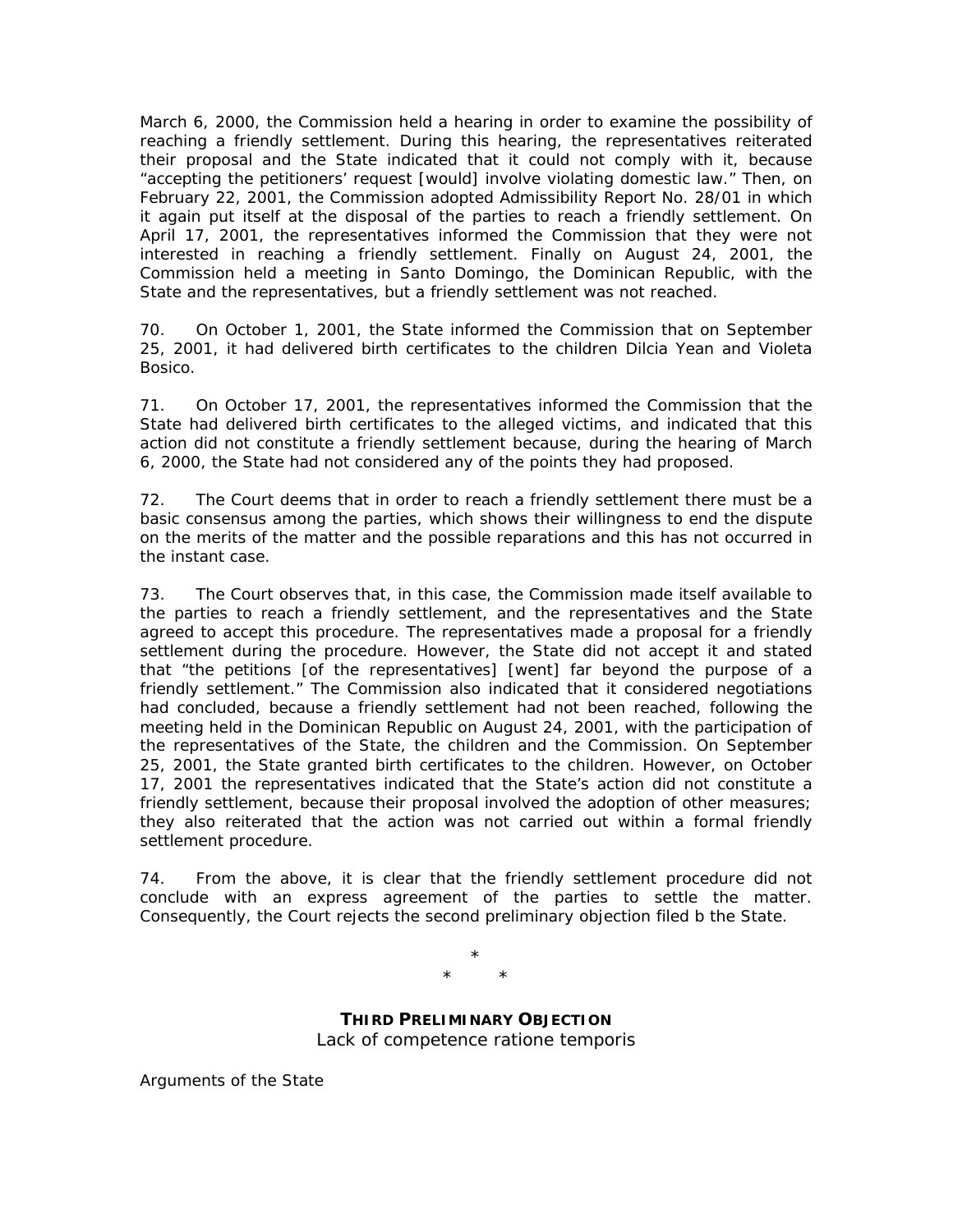75. The State argued that:

a) The alleged violation of the rights of the Yean and Bosico children occurred on March 5, 1997, and the State accepted the contentious jurisdiction of the Court on March 25, 1999; namely, two years after the alleged violation;

b) The Court has established that it cannot exercise its contentious jurisdiction to apply the Convention when the alleged facts occur before the Court's jurisdiction has been accepted, and

c) Although the State did not invoke this preliminary objection at the due moment, the Commission did invoke it opportunely, and the Court should therefore rule on it.

#### *Arguments of the Commission*

76. The Commission did not refer to this preliminary objection.

### *Arguments of the representatives*

77. The representatives stated in their final oral arguments during the public hearing that the State's attempt to file a new preliminary objection was time-barred.

#### *Considerations of the Court*

78. With regard to the argument of the State concerning the Inter-American Court's alleged lack of competence *rationae temporis* to hear the facts of this case that occurred on March 5, 1997, before the State accepted its contentious jurisdiction, the Court reiterates that, as any organ with jurisdictional functions, it has the power inherent in its attributes to determine the scope of its own competence, because by accepting its jurisdiction the States undertake to accept the Court's right to decide any dispute concerning its jurisdiction<sup>[12](#page-19-0)</sup> according to the provisions of Article 62(1) of the American Convention. Consequently, the Court will take into consideration both the date of acceptance of its contentious jurisdiction by the Dominican Republic, and the principle of non-retroactivity, established in Article 28 of the 1969 Vienna Convention on the Law of Treaties in order to determine the scope of its competence in this case (*infra* paras. 100 to 108 and 132).

79. In view of the above, the Court rejects the third preliminary objection filed by the State.

#### **VI EVIDENCE**

<span id="page-19-0"></span> $12<sup>12</sup>$ <sup>12</sup> *Cf. Case of Baena Ricardo. Competence*. Judgment of November 28, 2003. Series C No. 104, para. 68; *Case of Constitutional Court. Competence*. Judgment of September 24, 1999. Series C No. 55, para. 33, and *Case of Ivcher Bronstein. Competence*. Judgment of September 24, 1999. Series C No. 54, para. 34.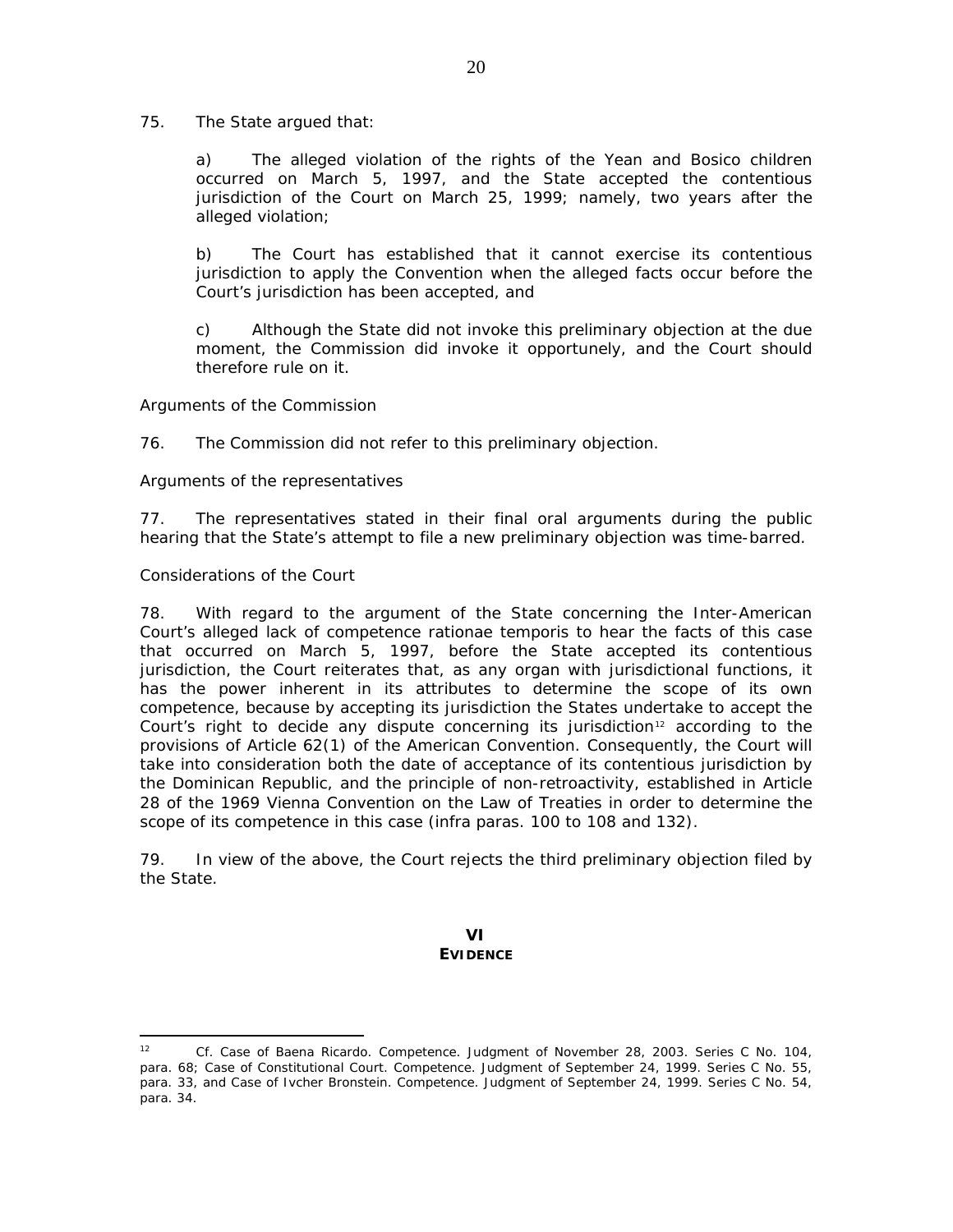80. Before examining the evidence provided, the Court will make some observations, in light of the provisions of Articles 44 and 45 of the Rules of Procedure which have been developed in its case law and are applicable to this case.

81. The adversary principle, which respects the right of the parties to defend themselves, applies to matters pertaining to evidence. This principle is embodied in Article 44 of the Rules of Procedure, as regards the time at which the evidence should be submitted to ensure equality between the parties.<sup>[13](#page-20-0)</sup>

82. According to the Court's practice, at the commencement of each procedural stage, the parties must indicate the evidence they will offer at the first opportunity they are given to communicate with the Court in writing. Moreover, in exercise of the discretional powers included in Article 45 of its Rules of Procedure, the Court may request the parties to provide additional probative elements as helpful evidence; and this shall not provide a new opportunity for expanding or completing the arguments or offering fresh evidence, unless the Court expressly permits it.<sup>[14](#page-20-1)</sup>

83. In the matter of receiving and assessing evidence, the Court has indicated that its proceedings are not subject to the same formalities as domestic proceedings and, when incorporating certain elements into the body of evidence, particular attention must be paid to the circumstances of the specific case and to the limits imposed by respect for legal certainty and the procedural equality of the parties. Likewise, the Court has taken account of international case law; by considering that international courts have the authority to assess and evaluate the evidence according to the rules of sound criticism, it has always avoided a rigid determination of the *quantum* of evidence needed to support a judgment. This criterion is true for international human rights courts, which have greater latitude to assess the evidence on the pertinent facts, in accordance with the principles of logic and on the basis of experience.<sup>[15](#page-20-2)</sup>

84. Based on the foregoing, the Court will now proceed to examine and weigh the documentary probative evidence forwarded by the Commission, the representatives and the State at different procedural opportunities or as helpful evidence requested by the Court and its President, as well as the expert evidence and testimony provided to the Court during the public hearing, all of which constitute the body of evidence in this case, according to the principle of sound criticism within the applicable legal framework.

### *A) DOCUMENTARY EVIDENCE*

85. The Commission and the representatives forwarded authenticated statements and a report, in response to the President's request in his Order of January 31, 2005, (*supra* para. 44). These statements and the report are summarized below.

<span id="page-20-0"></span> $13<sup>13</sup>$ <sup>13</sup> *Cf. Case of Acosta Calderón.* Judgment of June 24, 2005. Series C No. 129, para. 40; *Case of Yatama*. Judgment of June 23, 2005. Series C No. 127, para. 106, and *Case of Fermín Ramírez.* Judgment of June 20, 2005. Series C No. 126*,* para. 43.

<span id="page-20-1"></span><sup>14</sup> *Cf. Case of Acosta Calderón, supra* note 13, para. 41; *Case of Yatama*, *supra* note 13, para. 107, and *Case of Fermín Ramírez, supra* note 13*,* para. 44.

<span id="page-20-2"></span><sup>15</sup> *Cf. Case of Acosta Calderón, supra* note 13, para. 42; *Case of Yatama*, *supra* note 13, para. 108, and *Case of Fermín Ramírez, supra* note 13*,* para. 45.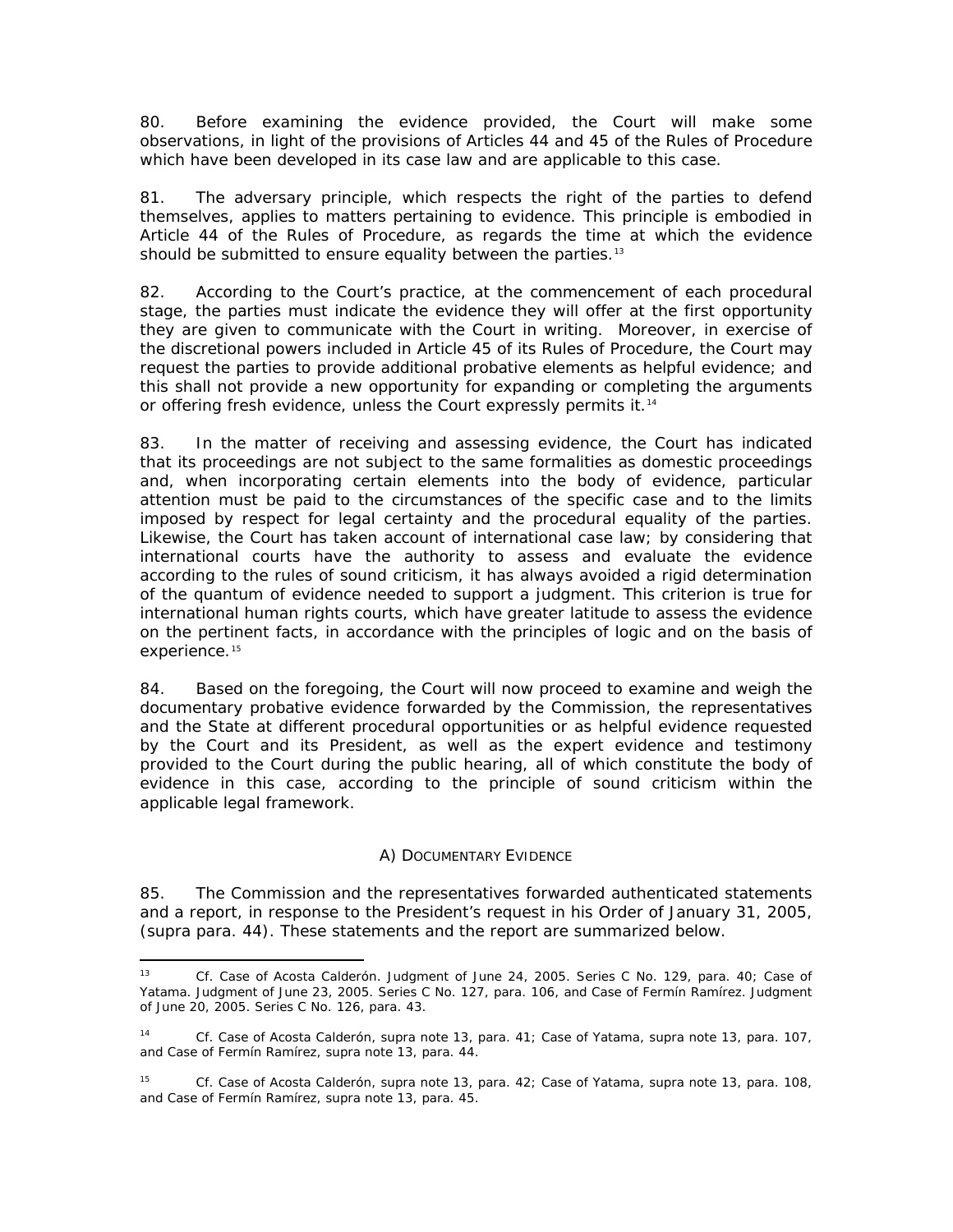### *Statements*

### *a) Proposed by the Inter-American Commission and the representatives*

## **1) Violeta Bosico, alleged victim**

She was born on March 13, 1985, in the Social Insurance Maternity Clinic in Sabana Grande de Boyá, the Dominican Republic. Her mother is Tiramen Bosico Cofi and her father is Delima Richard.

The witness lives with her sister, Teresa Tucent Mena, and her family in Batey Palavé in Manoguayabo. She attends second year of secondary school during the evening session at the Manoguayabo School. She hopes to be the first person in her family to go to university.

## **2) Tiramen Bosico Cofi, mother of the child Violeta Bosico**

She was born on October 24, 1956, in Batey Las Charcas in Sabana Grande de Boyá, the Dominican Republic. She has six children: Teresa, Daisy, Violeta, Heriberto, Rudelania and Esteban.

The witness gave an explanation concerning the names of her children. She referred to the difficulty in registering her daughters, Violeta and Daisy. She had to obtain a "document" from the mayor saying that Violeta had been born at home, when she was really born in the Social Insurance Maternity Clinic in Sabana Grande de Boyá. She did this because the Maternity Clinic was too far away from her home and she did not have the time or money to visit it in order to obtain the evidence that Violeta was born there.

The witness indicated that it was easier to obtain the documents for some of her children than for others. She said it was easier to register her children, Heriberto and Rudelania, because their father is from the Dominican Republic, had an identity document and accompanied her to register them. When registering Esteban, she encountered the same problems as with Violeta and Daisy. When she went with representatives of MUDHA to register Violeta and Daisy, they also wanted to register Esteban but could not.

Two of her children, Daisy and Esteban, still have no birth certificates. Daisy is very afraid of being away from her home or community because she has no documents and she thinks that she could be detained at any moment. Daisy stopped going to school because she knew that she was not going to be able to take the national examinations in eighth grade since she had no documents. Daisy has two children who are undocumented, because she herself has no documents. The witness has not attempted to register her children, Daisy and Esteban, again, because she does not have the money and is unable to take time off from work to travel to obtain all the documents that are required; also does not know whether she will be able to register them even when she has all the documents.

Immigration officials continue to detain and deport people who do not have documents or "more exactly, because they are dark-skinned." The witness indicated that, if she were detained, she would not give up her identity document, in case they tore it up and she would have no documents. She would prefer to be taken to Haiti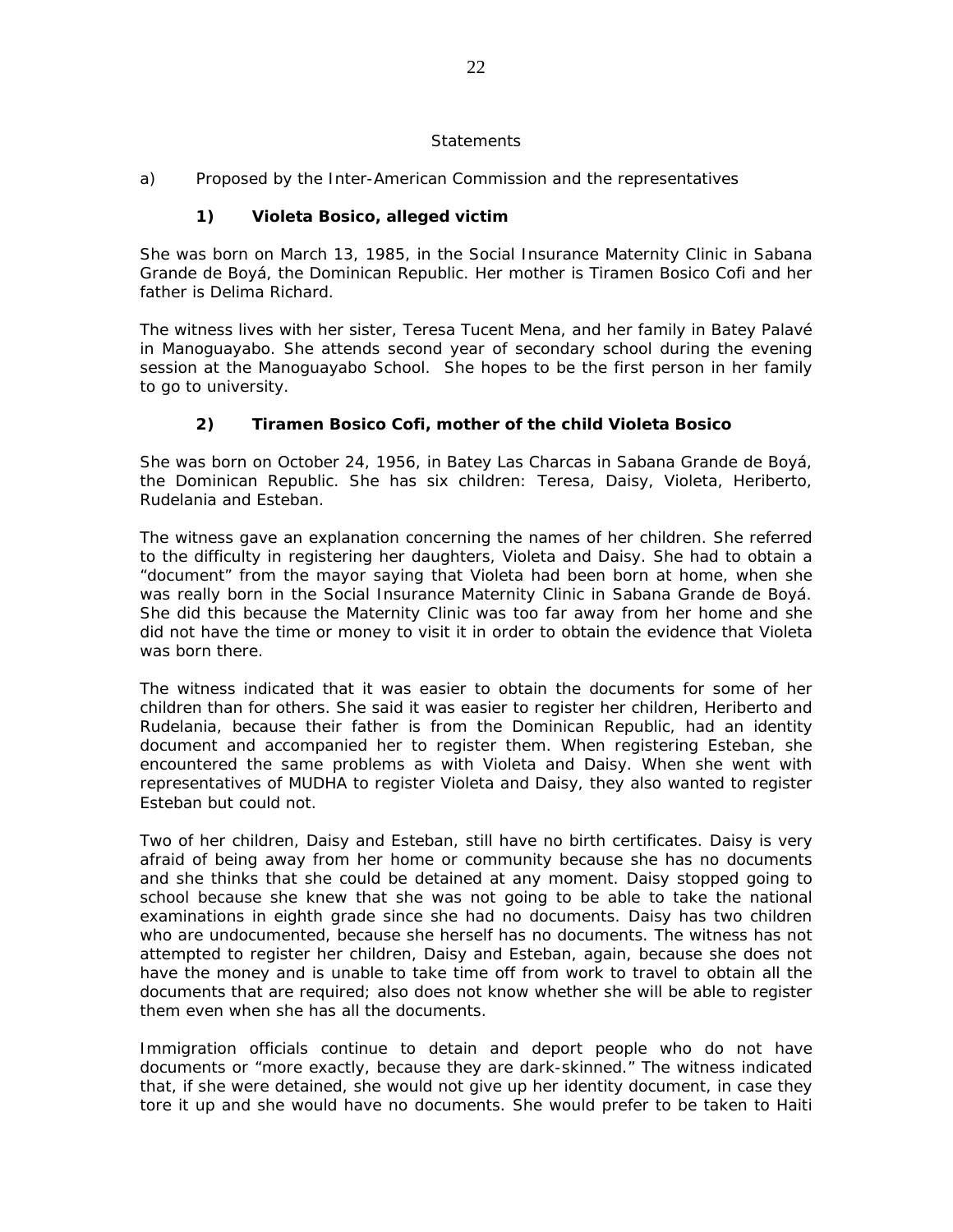with her documents so that she could return to the Dominican Republic. She has been very frightened that something could happen to her family because they are involved in this case.

Lastly, the witness indicated that there is nothing that could compensate them for all that has happened, but at least she hopes that they are compensated for all the time spent and expenses incurred because of this case, and that Violeta is granted a scholarship so she can continue studying at university.

# **3) Teresa Tucent Mena, sister of the child Violeta Bosico**

She was born on July 7, 1974. She is the daughter of Tiramen Bosico Cofi, and the sister of Violeta Bosico, who lives with the witness in Batey Palavé. She clarified that her correct last name is Tucent Mena, and not Tuseimena.

The witness believes that, to resolve this case and to solve the registration problems, it would be fair if undocumented mothers could declare or register their children just by going in person and providing documentary evidence that their child had been born in the Dominican Republic.

She hopes that her sister Violeta will be able to go to university, because they are very poor and it would be good if she had a scholarship to continue studying.

She is sometimes afraid when something related to this case is published in the national media, because she knows there are people who say that the witness and her family are denouncing the Dominican Republic and causing problems because of this case. This is why she is afraid that something bad could happen.

## **4) Dilcia Yean, alleged victim**

Her mother is Leonidas Oliven Yean. She is 8 years old. She lives in her aunt's house in Santo Domingo. She is currently in first grade at school, but she will enter second grade when this school year is over, because she is doing well. When she grows up she wants to work in an office near her family and be a lawyer to help others.

## **5) Leonidas Oliven Yean, mother of the child Dilcia Yean**

She was born on August 24, 1972, in Batey Enriquillo, Sabana Grande de Boyá, the Dominican Republic. Since 2001, she has lived in Santo Domingo in the home of her brother, Rufino.

She registered her daughter, Magdalena, in October 2004. To do this, she was asked for her identity card, witnesses, a document from the church and a document from the mayor. To solve the problems relating to the birth registration of children, the State should register children in the schools.

## *Expert reports*

- *b) Proposed by the representatives* 
	- **1) Samuel Martínez, anthropologist**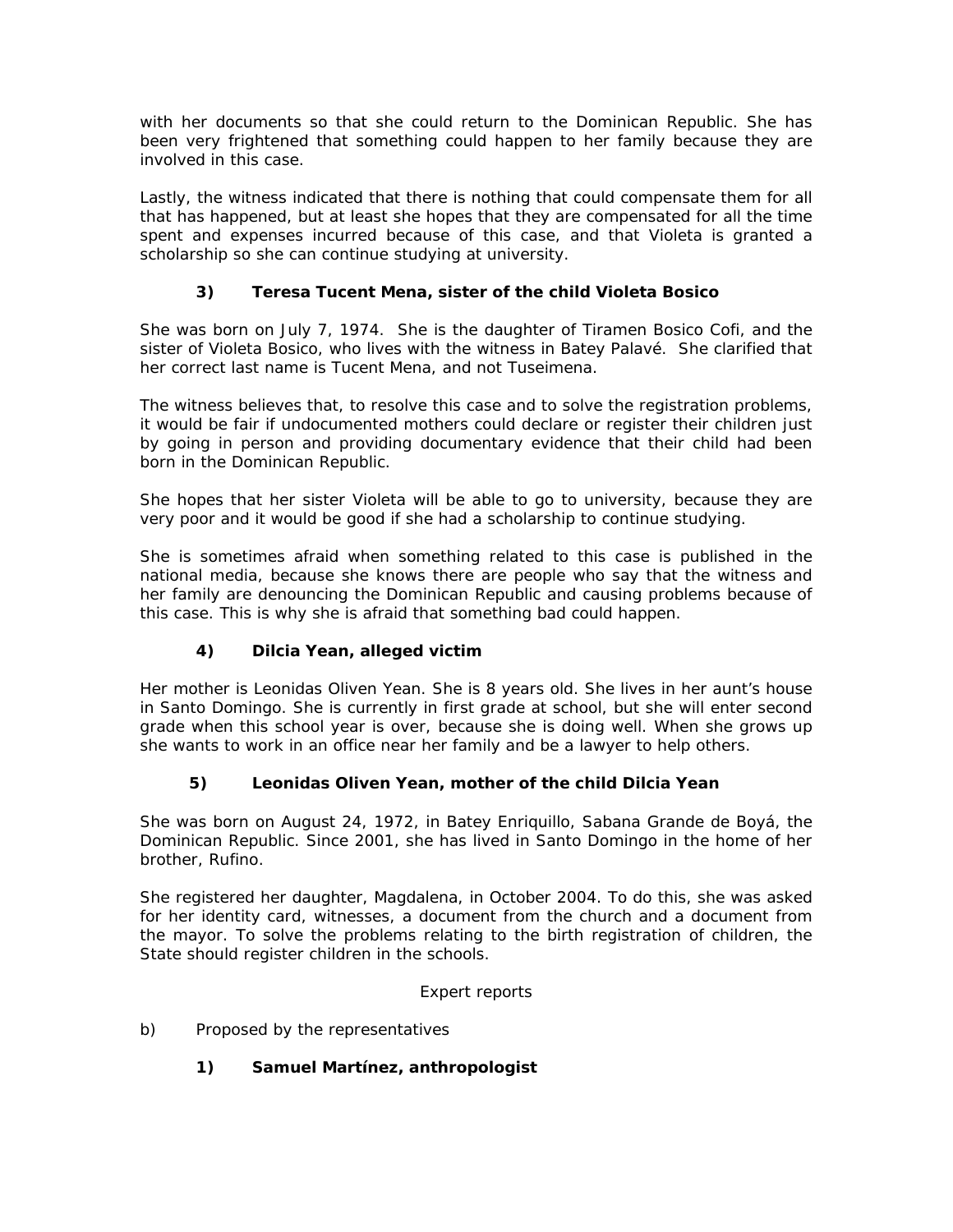Dominican-Haitians are struggling not only for legal citizenship but also for cultural citizenship, for a more widespread recognition that they are part of the Dominican Republic and so that, legally, they are part of this country. Cultural citizenship is a broad expression created by legal scholars and social scientists in order to describe those undeclared assumptions about individuals who, in terms of race, ethnic affiliation and class, belong wholly to the nation, and to define their fundamental identity. Exclusion from cultural citizenship can have negative social, economic and psychological consequences for those who are internally colonized or the underprivileged ethnic-racial minorities who are relegated to an enduring situation as second class citizens or who are totally denied citizenship.

Well-known State leaders of opinion are opposed to the rights of Haitian immigrants and tend to speak of Haitians as an undifferentiated mass, making no distinction between Dominican-Haitians and Haitian citizens, suggesting and, at times, affirming explicitly that those born in the Dominican Republic are as Haitian as their parents who were born in Haiti. However, social research suggests that Dominican-Haitians are culturally Dominican, are loyal to the Dominican Republic, and seek to obtain legal citizenship of the country in which they were born and the only one they know.

Late registration is often the only way that Dominican-Haitians have of obtaining an official birth certificate. Many Haitians in the Dominican Republic decide to give birth to their children at home, instead of going to a medical center, due to lack of financial resources and the difficulty of having access to adequate means of transportation from remote rural settlements, or to the fear that hospital personnel or police agents will report them, since many of them are in the country illegally. In recent years, hospital personnel have denied birth certifications even to Haitians born in hospitals.

The recruitment of Haitians is frequently permitted and even assisted by the Dominican police because very few Haitians would dare to enter a country for the first time where they know no one, do not speak the language, and have no guarantee of employment.

Haitians and their children born into poverty in the bateyes are willing to work for lower wages than those that Dominicans would accept for dangerous work which demands considerable effort.

The desire and also the tendency to return to their homes in Haiti has been especially strong among the Haitian immigrants and nine out of every ten men who migrate to the Dominican Republic to cut cane return home within two years. The Haitians who remain in the Dominican Republic do so because they have formed a family there.

Moreover, in the context of globalization where the flow of financial and cultural transactions involves an increasing demand for displacement from one country to another, the marginalization of those who are stateless increases. The ability to move to another country is not a luxury, but a necessity for hundreds of thousands of Dominicans seeking better living conditions; but this is an opportunity from which stateless Dominican-Haitians are excluded, since they do not have the necessary documentation.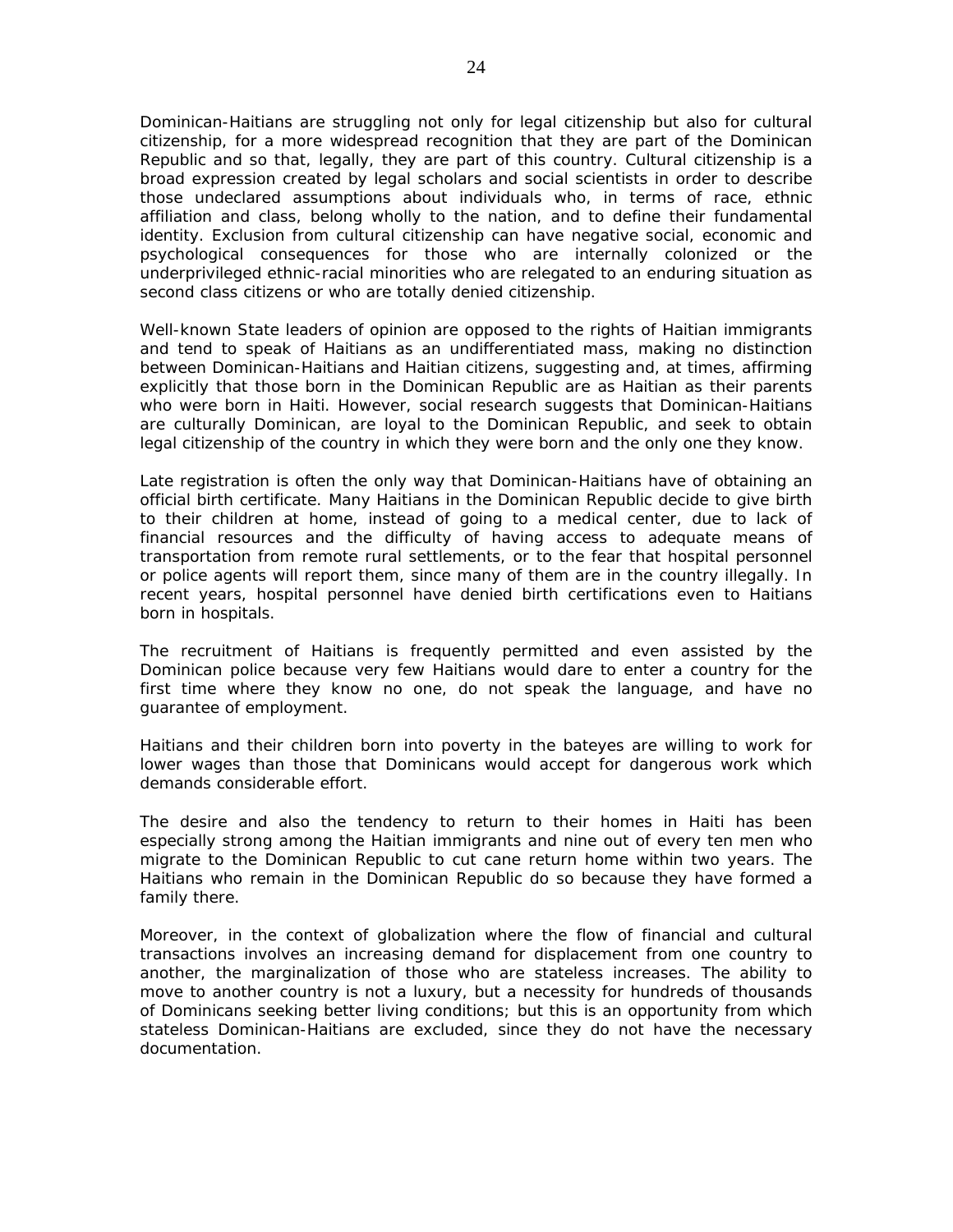Furthermore, the lack of an identity document lays the Dominican-Haitians open to the violation of their procedural guarantees because, if arrested, they are deported to Haiti without any type of judicial review or recourse.

With regard to education, a child who has not been registered is unable to enroll in secondary school or university. For children of Haitian origin from the working classes, higher education is practically the only reliable way of rising on the social and financial scale.

Poverty, lack of safe potable water, inadequate sanitation infrastructure, and the dilapidated conditions and overcrowding of the housing expose the Haitian population to greater risk of diseases and death from pathogens that contaminate water and insects.

Lastly, the refusal to register the children almost inevitably denies Dominican-Haitians a series of human rights, closes the door to financial prosperity and social inclusion, and prevents them from achieving their full potential as human beings.

## *B) TESTIMONIAL AND EXPERT EVIDENCE*

86. On March 14 and 15, 2005, during a public hearing, the Court received the statements of the witnesses proposed by the Commission, the representatives and the State, and of the expert witnesses proposed by the Inter-American Commission and the representatives (*supra* para. 47). The Court summarizes the principal parts of these statements and expert reports below.

### *Testimonies*

### *a) Proposed by the Commission and the representatives*

### **1) Genaro Rincón Miesse, lawyer**

He is Dominican, resides in Santo Domingo, and is a lawyer by profession. He is legal adviser to the organization *Movimiento de Mujeres Domínico-Haitianas* (MUDHA).

The obstacles to registering children of Haitian origin are the number of requirements and the lack of access of the fathers, who are "*braceros*" [day laborers], to the identification required by the civil status registrar (either an identity card or a residence card), since they only have a letter issued by the State's Sugar Board.

The Central Electoral Board establishes the registration requirements. In 1997, the requirements for children up to 12 years of age were: birth certification issued by a hospital or clinic and, in the case of children born outside a hospital or clinic, if this was in an urban area, a statement made by the midwife before a notary indicating the birth of the child and, if it was in a rural area, a declaration of the "*pedáneo*" [auxiliary] mayor endorsed by the midwife; the parents' documentation and marriage certificate, if they were married. In 1997, the following 11 documents were required to register children over 12 years of age: the birth certification as described above; the parents' documentation; marriage certificate; certificates from all the civil status registrars in the province indicating that the person had not been registered previously; school certification; baptism certificate; sworn statement by three witnesses over the age of 50 years who know how to read and write; the identity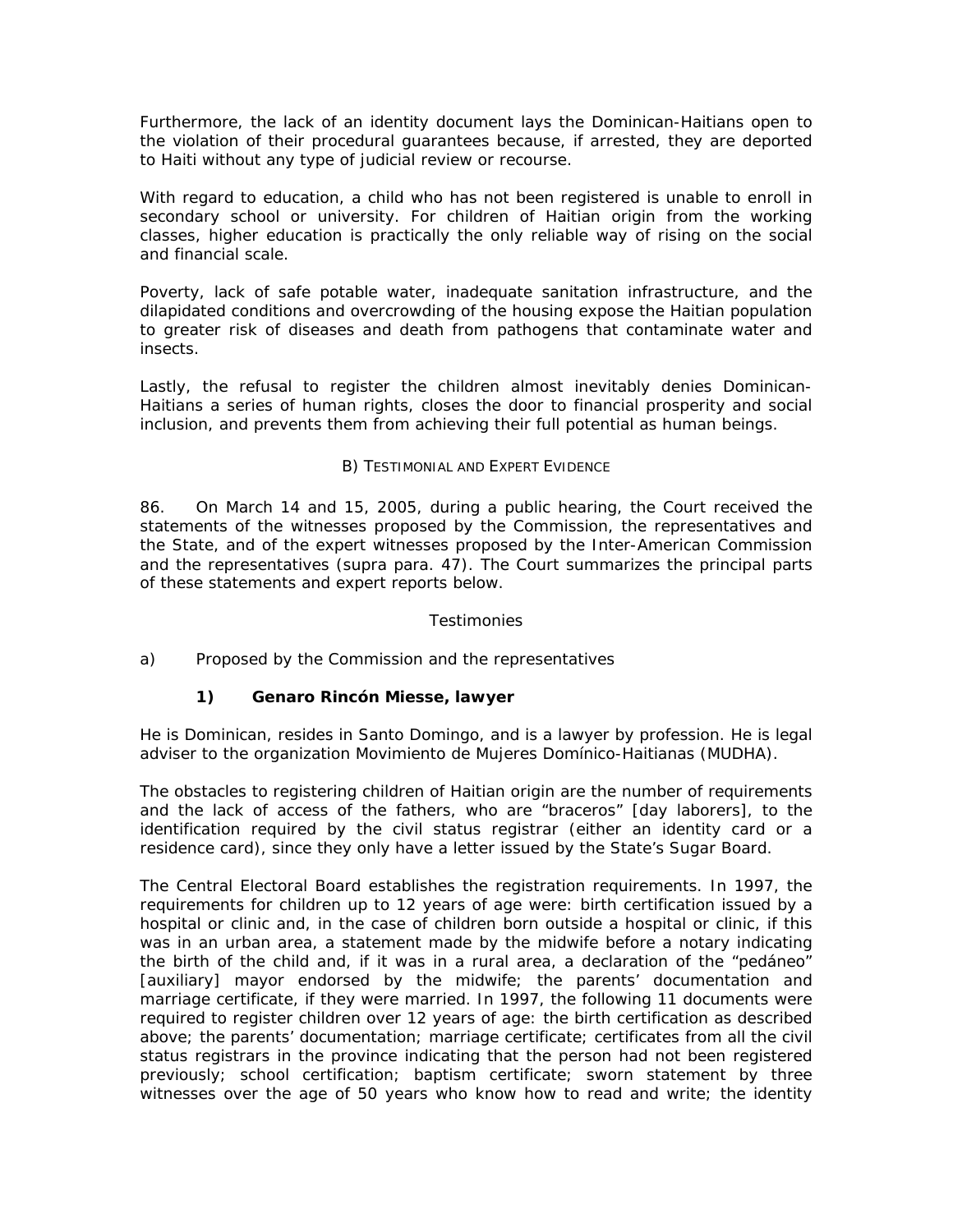cards of three witnesses; two photographs of the person; certificate indicating whether or not the person had an identity card; and a letter addressed to the Central Electoral Board requesting authorization for late declaration. The civil status registrars do not apply these requirements coherently. In the districts where the Haitian population lives, registrars do not apply the requirements consistently; in contrast, registrars in districts where there is no Haitian immigrant population are more flexible.

On March 5, 1995, (sic) he went to the Registry Office of Sabana Grande de Boyá to register twenty children, including the Yean and Bosico children. In the case of Dilcia Yean the documentation presented was her mother's identity card and the birth certification from the hospital in Sabana Grande de Boyá, and in the case of Violeta Bosico, the identity card of her mother, Tiramen Bosico, and the birth certification issued by the auxiliary mayor of Sabana Grande de Boyá.

Thelma Bienvenida Reyes, the Civil Status Registrar, refused to accept the documentation because children of Haitian immigrants could not be declared, since their parents were in the country illegally. If the parents are Haitian, the children are also Haitian, since the parents are in transit. The Civil Status Registrar added that she was following orders from her superiors, which she had in writing, even though she refused to produce the document. She then commented on the "strange," "Africanized" or Haitian nature of the children's last names. Lastly, the Civil Status Registrar told them to go to the Immigration Office in the Municipality of the provincial capital of Monte Plata.

The same day, he went to the Immigration Office, together with the MUDHA promoter. The inspector in this Office in Monte Plata gave him the same answer as the Civil Status Registrar. From there he went to the Directorate General of Immigration in Santo Domingo, to the Haitian Affairs Department, where he verified that the Immigration Office was authorized to decide matters relating to the registration of the children of Haitians.

He resorted to the Public Prosecutor, because this official was responsible for guaranteeing civil rights and also for the late declaration procedure. When a late declaration has been submitted to the Registry Office, it is submitted to the consideration of the Public Prosecutor to determine whether it is in order. He communicated with the Public Prosecutor six times; and the latter told him that he was waiting for his superior, Juan Serrano, to take a decision. Finally, the Public Prosecutor refused the petition because it did not comply with the procedural requirements and sent it back to the Registry Office.

He decided not to appeal before the Central Electoral Board, because, in the past, this body has not replied to the petitions submitted to it. The responsible authorities showed no interest in the matter. Moreover, at that time, there was no remedy of amparo against administrative decisions.

The child Violeta Bosico was expelled from school by the director, because she did not have a birth certificate; consequently, she was enrolled in evening classes. However, she went back to studying at the day school when the Commission ordered precautionary measures (*supra* para. 8). Also, the Central Electoral Board granted the birth certificates, but it did so in a different jurisdiction to the applicable one, and after presentation of the documents indicated above.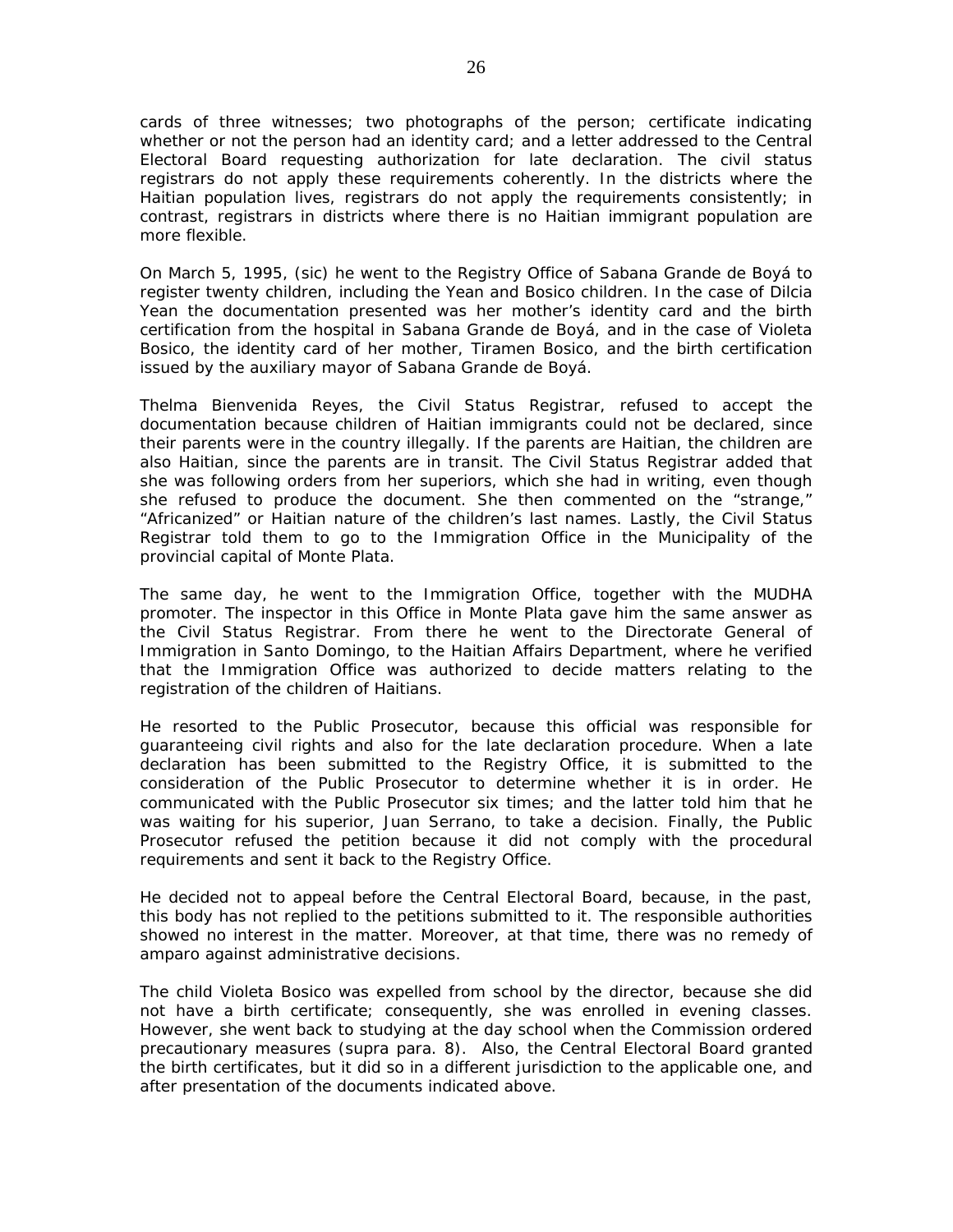The case of the child Violeta Bosico is not the only case of a child who does not have access to education. Similar cases have been documented by the non-governmental organizations, MUDHA, and the *Comité Dominicano de Derechos Humanos*.

# *b) Proposed by the State*

# **2) Amada Rodríguez Guante, Director of the Palavé Basic Education School**

She is the director of the Palavé Basic Education School where the child Violeta Bosico studied. The child Violeta Bosico completed basic education in eight courses. This school, as any institution, is regulated by law and, therefore, has a rule that a birth certificate is required in order to enroll a child. The mother is required to produce their birth certificates when she enrolls her children in school. The child Violeta Bosico decided to change from day school to evening classes, where she completed two years during one school year. By law, the evening session is for adults only; that is, those over 18 years of age; but children under 18 years of age can also take the courses. She is not sure how old the child Violeta Bosico was when she attended the school for adults in the evening. Parents have the right to decide where their children attend school. A birth certificate is required to avoid a child enrolling under a different given name or surname. When she started school, the child Violeta Bosico was enrolled under the surname of Richard and then, in eighth grade, when she presented the document, it appeared that her surname was Bosico.

## **3) Thelma Bienvenida Reyes, Civil Status Registrar of Sabana Grande de Boyá**

Children should be registered within sixty days of birth. However, this can vary depending on whether the mother lives in a rural or an urban area: sixty days for an urban area and ninety days for a rural area. The requirements for a regular declaration are the birth certification from the hospital or clinic or from the auxiliary mayor, and the parents' identity cards, together with their marriage certificate if they are married. The declaration can be made by the mother, the parents, or the midwife; anyone can make the declaration. The requirements for late declarations are: the same birth certification, the parents' identity cards, a school certification of whether they attend school or not, and a certificate from the Church stating whether they are baptized or not. In the case of the children Dilcia Yean and Violeta Bosico the declaration was not in order, because the identity cards were not presented; merely the certification from the mayor and another one from the hospital. When the attempt was made to register the children Dilcia Yean and Violeta Bosico, they were about one year old and about 11 or 12 years old, respectively. With regard to the procedure, there is a communication from Manuel Ramón Morel Cerda, President of the Central Electoral Board stating that the procedure complied with the law. The Public Prosecutor is not empowered to establish requirements for late declarations. A negative decision regarding birth registration can be appealed before the hierarchic tribunal which is the Central Electoral Board; then there is the procedure of the Public Prosecutor, and also the remedy of amparo. In the case of a late declaration, any probative documents that are considered necessary can be requested, even though they are not included among the requirements set out in the resolutions of the Central Electoral Board.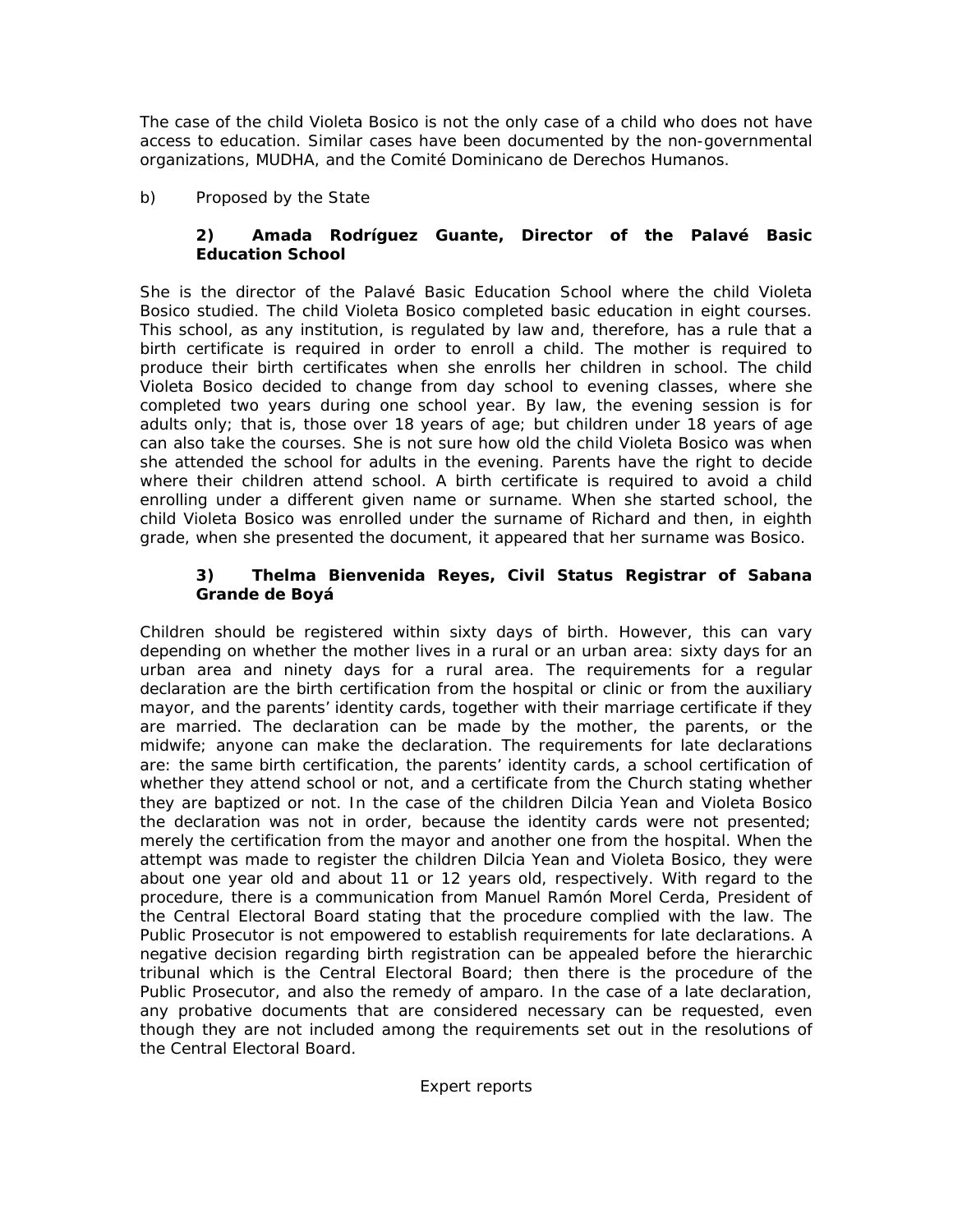## *c) Proposed by the Commission and the representatives*

## **1) Débora E. Soler Munczek, psychologist**

She interviewed the children Dilcia Yean and Violeta Bosico, and also their next of kin on February 1, 2 and 3, 2005. She found that the environment of discrimination and stigmatization against those of Haitian origin who live in the Dominican Republic has permeated the psychological structure not only of the alleged victims and their next of kin, but also of the whole community. Both children showed evidence of an acceptable social adaptation; however, their self-esteem, self-perception and concept of trust and personal safety and with regard to the world around them have been affected significantly owing to this environment of discrimination and stigmatization. The alleged victims and their next of kin are frightened of the reprisals they could suffer because they are defending their rights; and even though the families are more relaxed now that they have received the birth certificates issued by the State, their fear of deportation persists. Both families consider that the education of the children Dilcia and Violeta is an essential factor for their socio-economic future, so they have made significant financial and legal sacrifices to preserve this right.

## **2) Frederick John Packer, lawyer and professor**

Issues relating to nationality have traditionally fallen within the State's jurisdiction, but principles of international law, such as the right of individuals not to be stateless and the obligation of States to protect human rights have limited this power in recent years. Nationality, as a legal term, is traditionally defined based on two principles: on blood (or family heritage) and on place of birth. However, international treaties – such as the United Nations Convention on the Reduction of Statelessness and the European Convention on Nationality – and international courts – such as the Inter-American Court of Human Rights and the International Court of Justice – have adopted the principle of an effective connection between the individual and the State to define nationality. This change reflects the interest of States to improve inter-State relations and their desire to protect human rights, particularly of vulnerable individuals, such as children and women.

The effective connection between the individual and the State may be proved by various elements considered together. Thus any fact or act by an individual or the State that shows a real union between them satisfies this purpose; for example, the place of birth and the place of residence, or the identification of the applicant with the people of the said State.

States can choose the administrative procedure they prefer in order to grant nationality to those who request it. However, they are obliged to make this procedure simple and reasonable, especially when the applicants are individuals who would otherwise remain stateless. The two international treaties mentioned above order the State to grant nationality automatically to any person born on its territory who would otherwise remain stateless. In other cases, nationality is granted following a request made after a period of residence (either 3 or 5 years, depending on the treaty).

Although they are related, the procedures for nationality and for birth registrations are different and have different purposes. The nationalization procedure formally establishes the connection between the individual and the State; thus the individual can have recourse to the State's protection. In contrast, the main purpose of the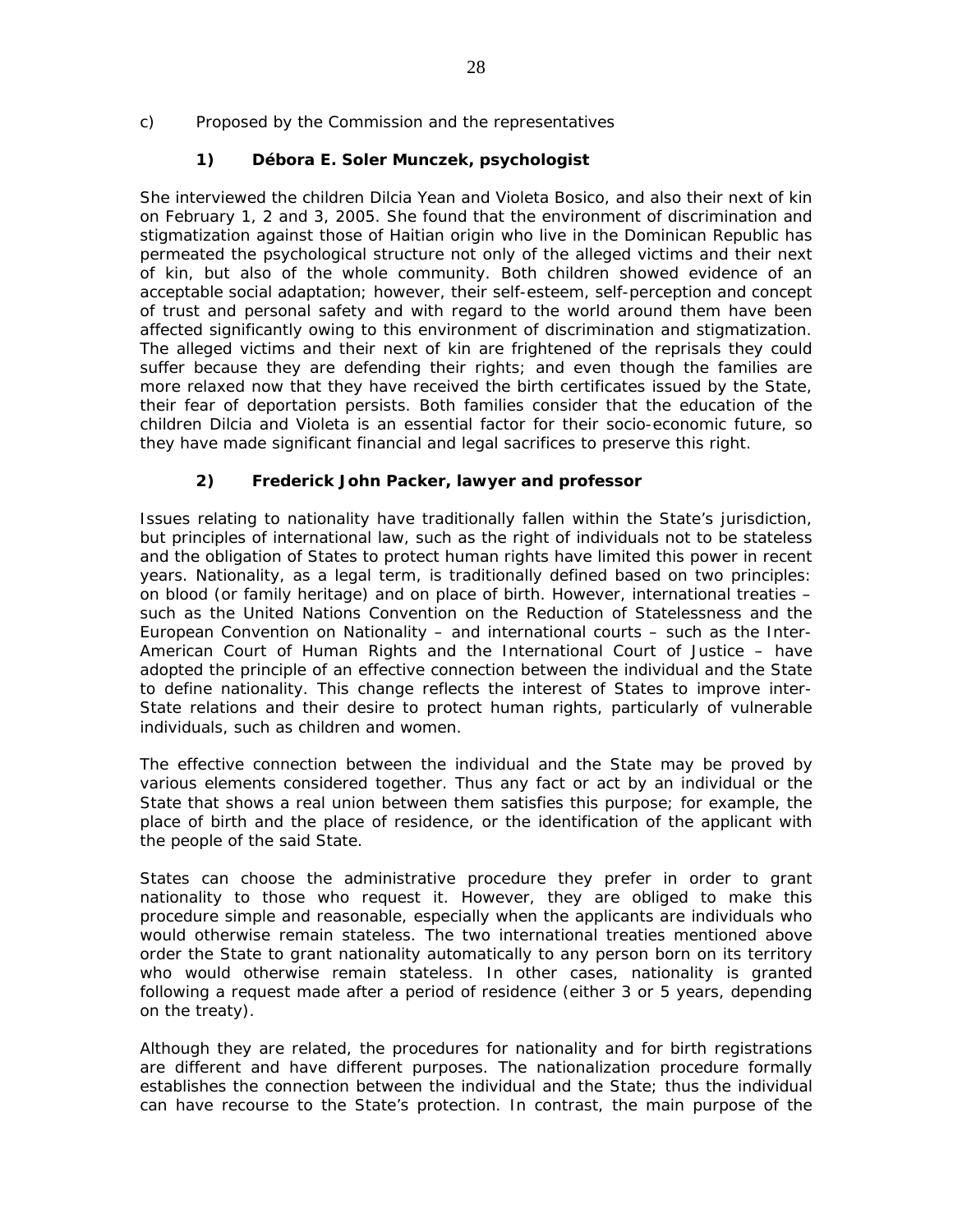Registry Office procedure is to contribute to the State's interest in controlling health, safety and public order.

It is reasonable for States that choose to use the birth registration system as part of the nationalization procedure to require documents that establish the identity of the individual, such as the birth certification, the baptism certificate or an attestation of the person who delivered the child. However, it is not reasonable to request all these documents at the same time, or ask for documents that show the legal migratory status of the father or mother of the applicant, or the existence of a formal marriage between them. First, requesting all these documents at the same time creates an unacceptable financial burden and requires an excessive amount of time. Second, the request for documents that prove the marital union or the migratory status of the parents constitutes a discrimination based on origin and membership of a social group. Third, documents that show the relationship of the applicant's parents with the State are irrelevant, because the connection that has to be proved is the one that exists between the applicant and the State.

In the case of the Yean and Bosico children, it is clear that their connection, the structure of their lives and their relationships are with the Dominican Republic; thus they could not have Haitian nationality, because there is no real connection between these children and the State of Haiti. By requiring a series of documents to be submitted concurrently, the administrative procedure of the Dominican Republic places a significant burden on the applicant. Moreover, these documents are redundant, because just one of them can satisfy the purpose of documenting the identity of the applicant and his/her connection with the State. No nationalization procedure in the fifty-five countries that the witness is aware of calls for all these requirements or documents simultaneously. The argument that all these documents are requested to prevent a possible electoral fraud is unsustainable, because the Dominican Republic can achieve this purpose by appropriate registration procedures that do not affect the procedure to obtain nationality.

Finally, even though international law does not define the concept of "people in transit," this is not important when deciding whether a person has a specific nationality, because what is important is the existence of the real connection between the individual and the State.

#### *C) EVIDENCE ASSESSMENT*

### *Documentary evidence assessment*

 $\overline{a}$ 

87. In this case as in others,<sup>[16](#page-28-0)</sup> the Court accepts the probative value of the documents presented by the parties at the proper procedural opportunity or as helpful evidence in accordance with Article 45 of its Rules of Procedure, which were not contested or opposed, and whose authenticity was not questioned.

88. In accordance with Article 45(1) of the Rules of Procedure and considering them useful to decide this case, the Court adds to the body of evidence the documents presented by the representatives, which they indicated were supervening

<span id="page-28-0"></span><sup>16</sup> *Cf. Case of Acosta Calderón*, *supra* note 13, para. 45*; Case of Yatama, supra* note 13, para. 112, and *Case of Yakye Axa Indigenous Community.* Judgment of June 17, 2005. Series C No. 125, para. 40.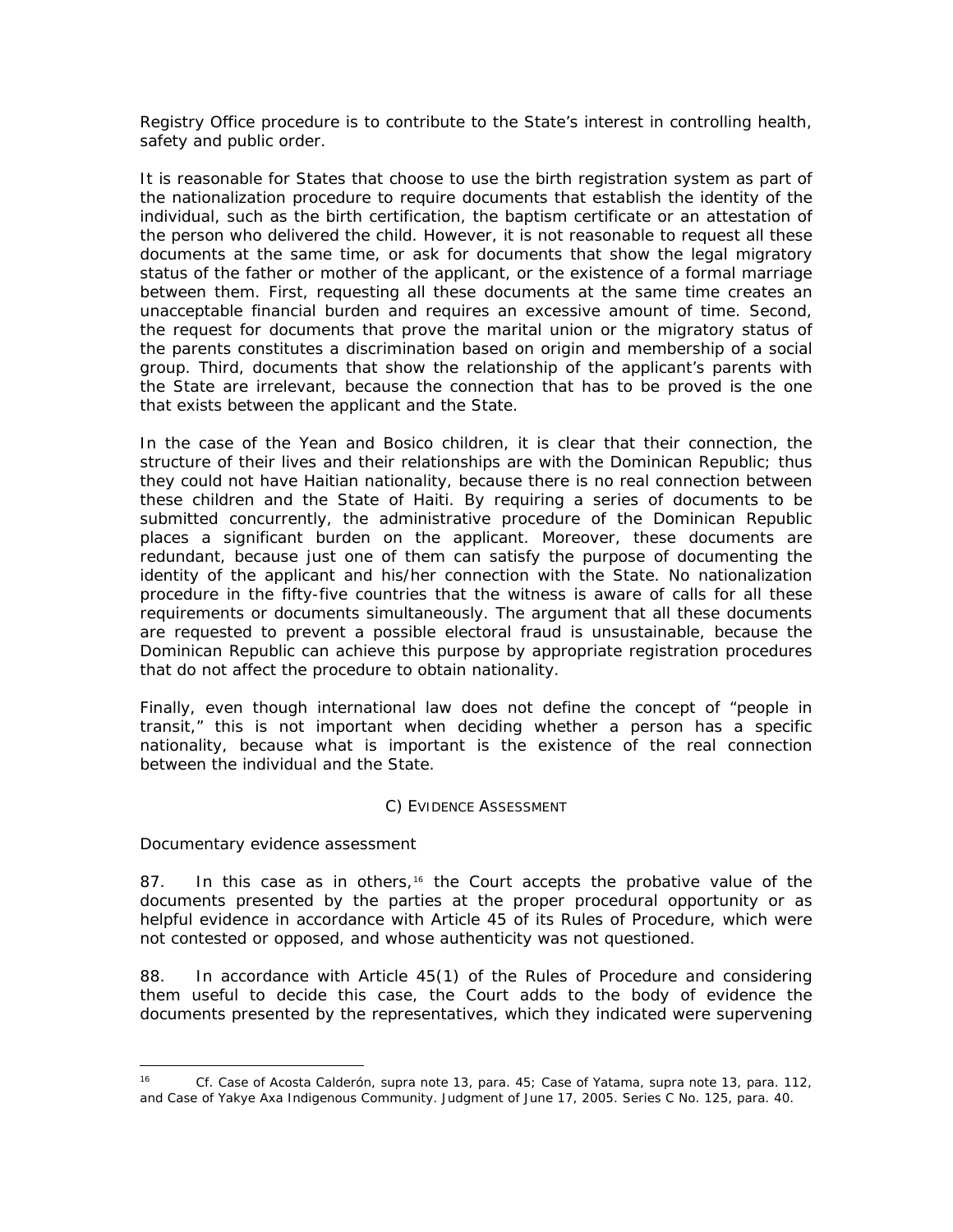evidence[17](#page-29-0) (*supra* para. 48); the documents submitted by the representatives as attachments to their final written arguments<sup>[18](#page-29-1)</sup> (*supra* para. 49); the documents contributed for the first time by the State as attachments to their final written arguments<sup>19</sup> (*supra* para. 49), and the documents submitted by the State on January 10, May 24 and September 5, 2005.[20](#page-29-3)

89. In application of the provisions of Article 45(1) of the Rules of Procedure, the Court incorporates into the body of evidence in this case, the documents presented by the State, the Commission and the representatives that were requested by the Court as helpful evidence (*supra* paras. 50 and 51); namely, a copy of Act No. 8-92 of April 13, 1992, presented by the three parties, and a copy of Resolution No. 5/88 of the Central Electoral Board of June 8, 1988, presented by the State and the representatives, because they are useful for deciding this case. With regard to the Court's request that the parties should present as helpful evidence the attachments to the "application requesting authorization for late declarations [...]" submitted to the Public Prosecutor of the Judicial District of Monte Plata, the Dominican Republic, on September 11, 1997, the Court notes the observations of the State<sup>[21](#page-29-4)</sup> and the Commission,<sup>[22](#page-29-5)</sup> which did not forward the attachments alleging that they did not have them; and the representatives only forwarded the attachments that were already in the case file indicating that "although the request to the Public Prosecutor was filed in favor of a group of children of Haitian origin, [...] they [would] provide only the documents corresponding to the Yean and Bosico children." In view of the foregoing, the Court notes that the parties must provide all the probative elements requested *de oficio*, as helpful evidence or at the request of a party, because the Court should

<span id="page-29-0"></span> $17$ Namely: the Code for the Protection System and Fundamental Rights of Children and Adolescents (Act No. 136–03), promulgated on August 7, 2003; Migration Act No. 285–04 of the Dominican Republic, promulgated on August 15, 2004; list of requirements for the late declaration of birth of persons over 16 years of age, issued by the Central Electoral Board on December 11, 2003; Resolution No. 07/2003, "Resolution on late declaration of persons over the age of sixteen years" issued by the Central Electoral Board on November 17, 2003, and the manual or guidelines for applying resolution No. 7/2003, of November 17, 2003, of the Central Electoral Board with regard to the procedure for late declarations of persons over 16 years of age.

<span id="page-29-1"></span><sup>&</sup>lt;sup>18</sup> Namely: copy of the decision of August 6, 1988 of the Supreme Court of Justice "on the action on unconstitutionality and nullity of the resolutions of the Senate and the Chamber of Deputies of the Republic," and several expenses vouchers submitted by CEJIL in the case of the Yean and Bosico children.

<span id="page-29-2"></span>Namely: birth certificate of Solain Pierre; certification of the Civil Status Registrar of Sabana Grande de Boyá of November 6, 2003; official letter of the Public Prosecutor of the National District addressed to the President of the Civil and Commercial Chamber of the court of first instance of the National District requesting ratification of late declarations of birth; resolution of the Supreme Court of Justice of the Dominican Republic of February 24, 1999; document of the State entitled: "Claims of the petitioners during the friendly settlement before the [Commission];" certification of the Director of the Palavé Basic School of November 6, 2003; certification of the Dominican Teachers Association of March 11, 2005; Basic Education diploma of the child Violeta Bosico of July 1, 2004; certification of the Association of Parents and Friends of the Palavé Basic School of March 11, 2005, and certification of the Las Mercedes Neighborhood Committee of March 11, 2005.

<span id="page-29-3"></span><sup>&</sup>lt;sup>20</sup> Namely: the document entitled "The Uses of Children: A Study of Trafficking in Haitian Children;" USAID/Haiti Mission, Port-au-Prince, Haiti, July 14, 2004*,* by Glenn R. Smucker and Gerald F. Murray; Resolution No. 11-89 of the Central Electoral Board of August 22, 1989, and certificate issued on March 7, 2005, by the director of the "local health center" of Sabana Grande de Boyá, the Dominican Republic.

<span id="page-29-4"></span><sup>&</sup>lt;sup>21</sup> The State indicated that "[t]his whole file was returned to the petitioners."

<span id="page-29-5"></span> $22$  The Commission stated that it hoped that the State and the representatives "are able to provide [...] the documentation submitted at the domestic level."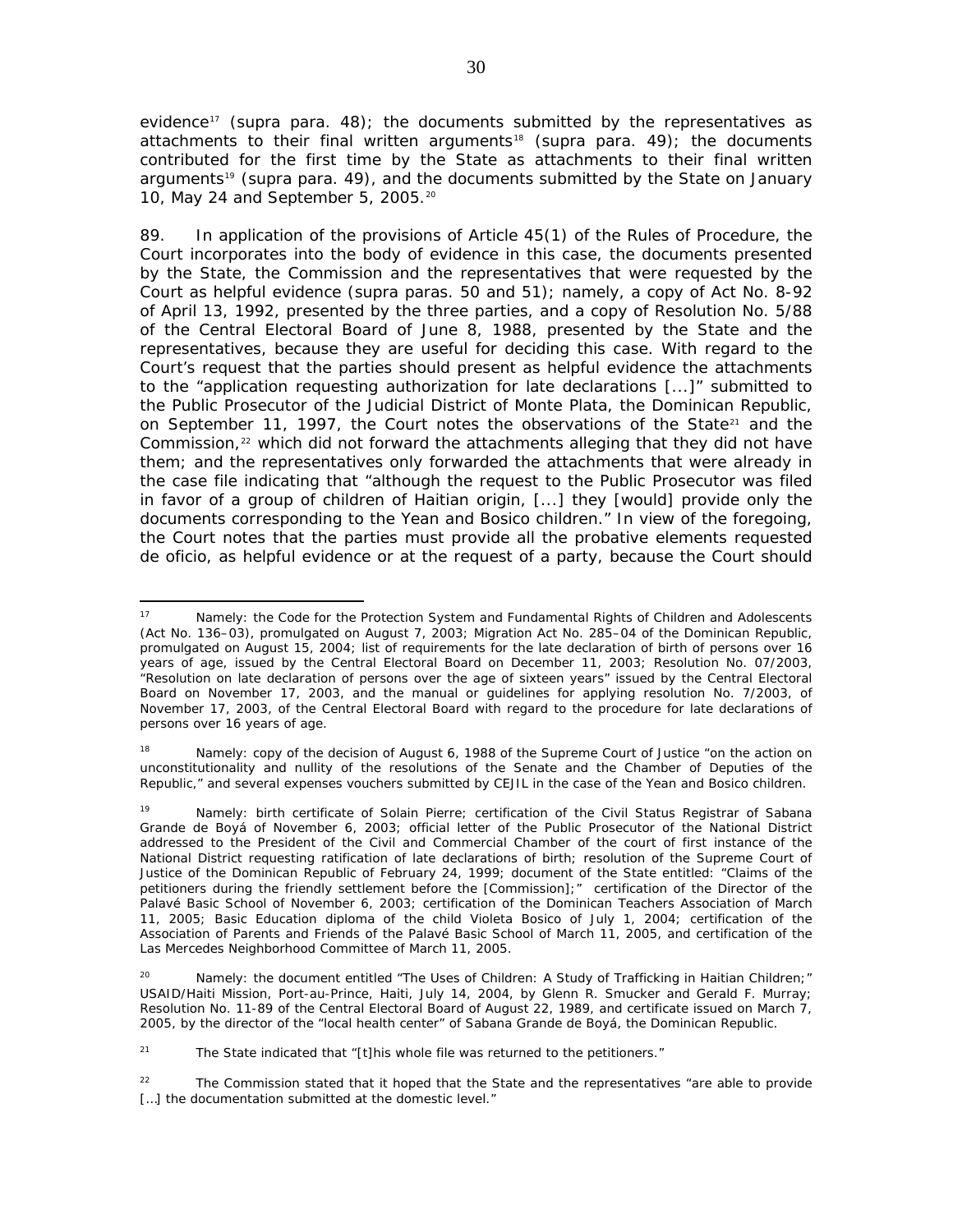have the greatest possible number of probative elements in order to assess and draw conclusions about the facts.

90. The Court also adds the following documents to the body of evidence in application of Article 45(1) of the Rules of Procedure, because it considers them useful to decide this case:(a) United Nations Development Programme, Human Development Office of the Dominican Republic, *Informe Nacional de Desarrollo Humano 2005*: *Hacia una inserción mundial incluyente y renovada*; (b) United Nations, Committee on the Rights of the Child, Examination of the Reports presented by the States Parties under Article 44 of the Convention. Concluding Observations of the Committee on the Rights of the Child. The Dominican Republic. UN Doc. CRC/C/15/Add.150, 21 February 2001; (c) World Bank, Dominican Republic Poverty Assessment: Poverty in a High-Growth Economy (1986 – 2000), 2 volumes, 2001; (d) Bridget Wooding and Richard Moseley-Williams, *Inmigrantes haitianos y dominicanos de ascendencia haitiana en la República Dominicana*. Santo Domingo, the Dominican Republic: *Cooperación Internacional para el Desarrollo y el Servicio Jesuita a Refugiados y Migrantes*, 2004; (e) United Nations, Human Rights Committee, Comments by the Government of the Dominican Republic on the Concluding Observations of the Human Rights Committee, UN Doc. CCPR/CO/71/DOM/Add.1, 28 May 2002; (f) Organization of American States, Annual Report of the Inter-American Commission on Human Rights 1991, OEA/Ser.L/V/II.81, doc. 6 rev. 1, of February 14, 1992; (g) Organization of American States, Inter-American Commission on Human Rights, Report on the Situation of Human Rights in the Dominican Republic, OEA/Ser.L/V/II.104, doc. 49 rev. 1, of October 7, 1999, and (h) United Nations, Commission on Human Rights, "Human Rights and Extreme Poverty," report presented by the independent expert responsible for the issue of human rights and extreme poverty, A. M. Lizin, in accordance with resolution 2002/30 of the Commission on Human Rights, Addition: Mission to the Dominican Republic. UN Doc. E/CN.4/2003/52/Add.1, 16 January 2003.

91. The Court admits the authenticated statements made by the children Dilcia Yean and Violeta Bosico (*supra* paras. 85(a)(4) and 85(a)(1)), and by Tiramen Bosico Cofi, Leonidas Oliven Yean and Teresa Tucent Mena (*supra* paras. 85(a)(2),  $85(a)(5)$  and  $85(a)(3)$ , to the extent they are in keeping with the purpose of the statement, and assesses them together with the body of evidence. The Court considers that, as they are the alleged victims and their next of kin who have a direct interest in the case, their statements must be assessed together with all the evidence in the proceedings and not in isolation. The statements of the alleged victims and those of their next of kin are useful insofar as they can provide more information on the consequences of the alleged violations.<sup>[23](#page-30-0)</sup>

92. In relation to the expert report submitted by Samuel Martínez (*supra* para. 8(b)(1)), which the State contested because it considered that the instant case "was not a class action that attempted to group together all the children of Haitian origin, and it did not refer to nationals of that country, so that it was totally irrelevant and out of order for [Mr. Martínez] to refer to aspects of Haitian migration and discrimination," this Court admits it, because it considers it useful to decide the case; however, it bears in mind the State's objections and assesses the report together

 $\overline{a}$ 

<span id="page-30-0"></span><sup>23</sup> *Cf. Case of Yatama, supra* note 13, para. 116; *Case of Yakye Axa Indigenous Community, supra* note 16, para. 43*,* and *the Case of Moiwana community, supra* note 8, para. 84.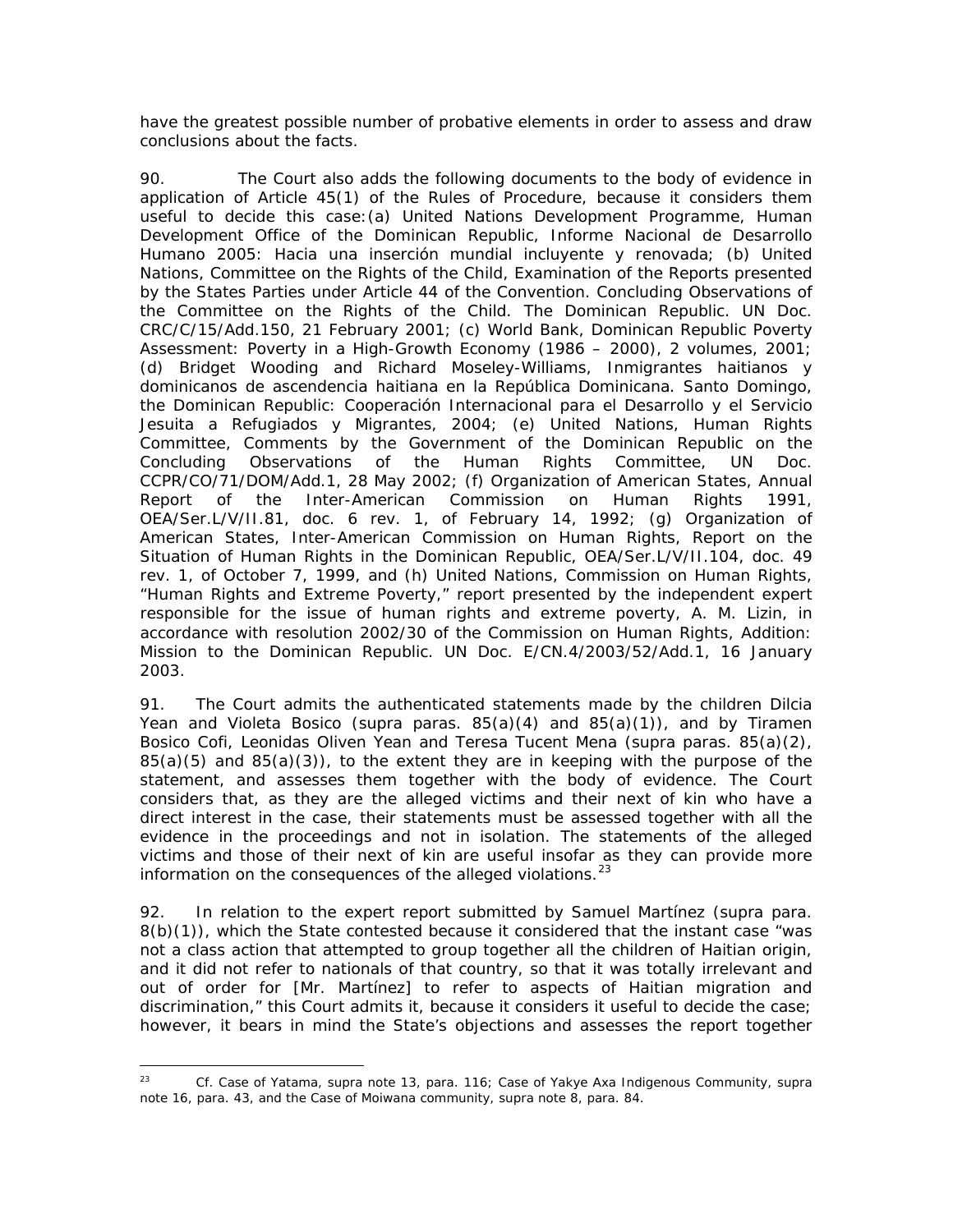with the body of evidence, applying the rules of sound criticism.

93. With regard to the abovementioned statements of the children Dilcia Yean and Violeta Bosico and of Tiramen Bosico Cofi, Teresa Tucent Mena and Leonidas Oliven Yean, as well as the expert report of Samuel Martínez, which have been authenticated and were not made before notary public, the Court admits them as it has on other occasions, because this does not affect legal certainty or the procedural equality of the parties. $24$ 

94. In relation to the statements made by Leonidas Oliven Yean on June 9 or July 25, 1999, and on July 24, 2001; the statement made by Tiramen Bosico Cofi on July 11, 1999, and the statement made by Genaro Rincón Miesse on August 9, 1999, provided by the Commission, the representatives and the State as documentary evidence, attached to their respective briefs of application, requests and arguments, and answering the application, the State indicated that these contained contradictions and a lack of precision. Accordingly, the Court admits them, bearing in mind the State's objections and assesses them in the context of the body of evidence and not in isolation.

95. With regard to the birth certificate of the child Violeta Bosico, issued on March 3, 1997, by the auxiliary mayor of the Second Circumscription of Sabana Grande de Boyá, the State contested the veracity of the place of birth indicated on this certificate, because Tiramen Bosico had stated before the said mayor that the child was born at home, while in the statement that she made on February 2, 2005, authenticated by Marcelino de la Cruz, she explained that the child "was born in the Social Insurance Maternity Clinic of Sabana Grande de Boyá." The Court notes that the State's objection refers to the place of birth of the child Violeta Bosico; namely whether she was born at home or in a maternity clinic. In other words, the State did not contest or oppose the other elements on the certificate, that is, the name of the child, her date of birth, the name of her mother and the fact that she was born in the Dominican Republic. Consequently, the Court considers that, since the State did not contest the fact that the child Violeta Bosico was born in the Dominican Republic, the elements to which the State objects do not affect the Court's decision on the central issue of this case.

96. Regarding the articles published by the press and presented by the parties, this Court considers that they can be assessed to the extent that they refer to wellknown public facts, or statements by State officials, or corroborate aspects related to the case. $25$ 

### *Testimonial and expert evidence assessment*

97. With regard to the testimony of Genaro Rincón Miesse (*supra* para. 86(a)(1)), and the expert reports of Débora E. Soler Munczek and Frederick John Packer (*supra* paras.  $86(c)(1)$  and  $86(c)(2)$ , the Court admits them because it considers them useful to decide the instant case, but it also bears in mind the State's observations

<span id="page-31-0"></span> $24$ <sup>24</sup> *Cf. Case of Yatama, supra* note 13, para. 116; *the Case of Serrano Cruz Sisters.* Judgment of March 1, 2005. Series C No. 120, para. 39, and *Case of Lori Berenson Mejía.* Judgment of November 25, 2004, Series C No. 119, para. 82.

<span id="page-31-1"></span><sup>25</sup> *Cf. Case of Yatama, supra* note 13, para. 119; *Case of Fermín Ramírez, supra* note 13, para. 51, and *Case of Yakye Axa Indigenous Community, supra* note 16, para. 46.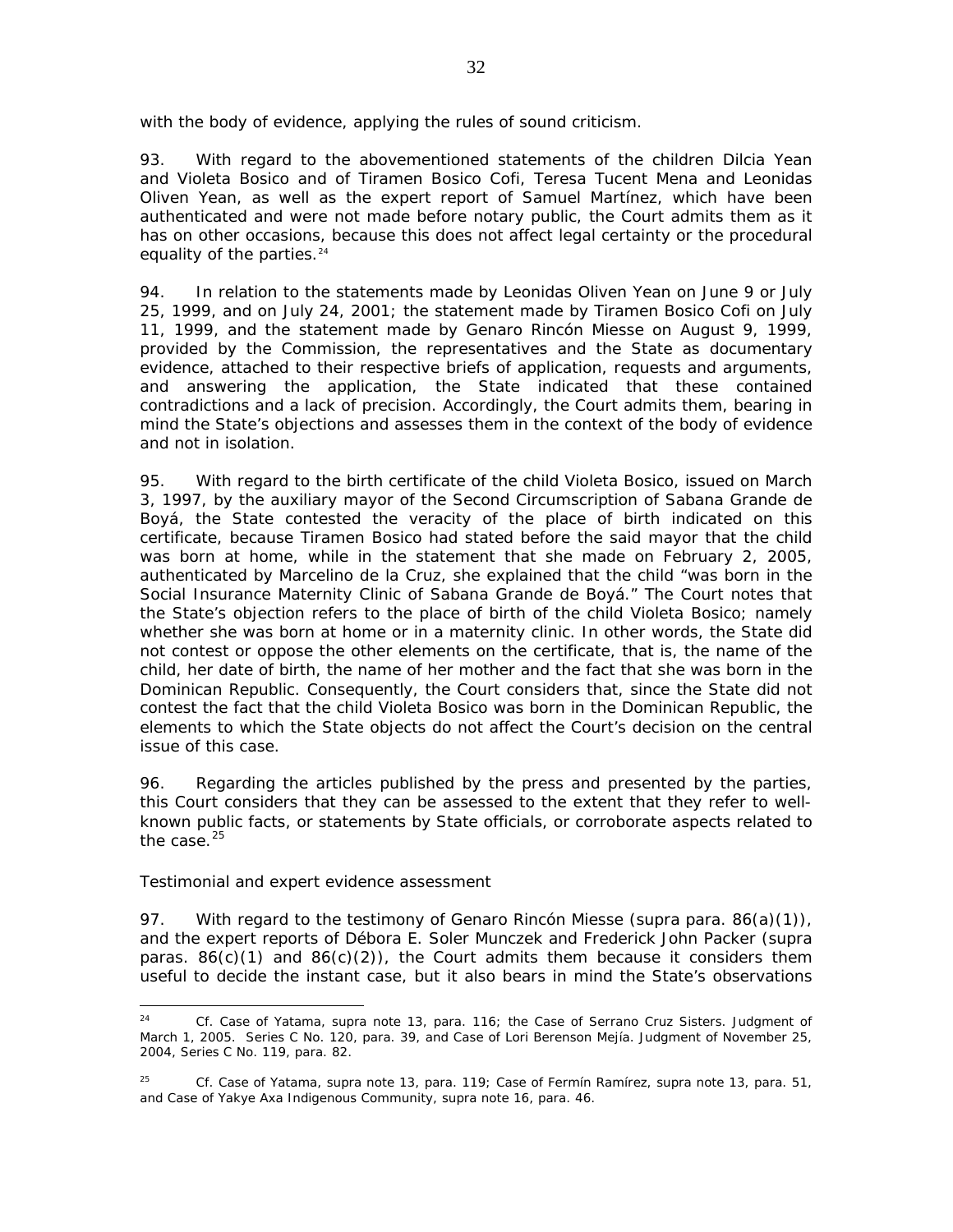regarding the expert witnesses, and assesses the testimony together with the body of evidence, according to the rules of sound criticism.

98. In relation to the testimony of Thelma Bienvenida Reyes (*supra* para. 86(b)(3)), which was not contested or opposed, the Court admits it and recognizes its probative value. Regarding the testimony of Amada Rodríguez Guante (*supra* para. 86(b)(2)), the Court notes that, during the public hearing, the purpose of her testimony was modified and it was decided that she should testify on the education of the child Violeta Bosico and the alleged non-pecuniary damage the child suffered by losing one year of school; this was not contested or opposed, so the Court admits it insofar as it corresponds to the purpose of the examination of the witness, and grants it probative value.

99. Based on the above, the Court will assess the probative value of the documents, statements and expert reports presented in writing or made before it. All the evidence submitted during the proceeding has been incorporated into a single body of evidence, which will be considered as a whole. $26$ 

#### **VII PRIOR CONSIDERATIONS**

100. The Court considers that, before examining the merits of the dispute, it should clarify its competence in this case, since the Dominican Republic accepted the Court's contentious jurisdiction on March 25, 1999.

101. In its application, the Commission indicated that it was not requesting the Court to establish violations based on facts that occurred prior to March 25, 1999; it stated that the facts that took place prior to that date were "submitted to the Court to provide background material to the violations that can be attributed to the State following its acceptance of the Court's contentious jurisdiction."

102. In this respect, the representatives stated that "the Court has full jurisdiction to decide cases of alleged violations [of] the Convention by the State as of March 25, 1999," and advised that "they recognize that the children's situation of abandonment also results from facts that occurred prior [to that date, which the] Court should consider [...] as background material."

103. The State indicated that "the temporal jurisdiction of the Court [...] is delimited by the moment at which the State accepted this jurisdiction."

104. When determining whether or not it has jurisdiction to hear a case pursuant to Article 62(1) of the American Convention, the Court must take into consideration both the date of the State's acceptance of its jurisdiction, and also the principle of non-retroactivity established in Article 28 of the 1969 Vienna Convention on the Law of Treaties, which applies to the period during which the juridical effects of the acceptance of the Court's jurisdiction are effective.<sup>[27](#page-32-1)</sup>

<span id="page-32-0"></span> $26$ <sup>26</sup> *Cf. Case of Acosta Calderón, supra* note 13, para. 49*; Case of Yakye Axa Indigenous Community, supra* note 16, para. 49, and *the Case of Serrano Cruz Sisters, supra* note 24, para. 46.

<span id="page-32-1"></span><sup>27</sup> *Cf. Case of the Moiwana community, supra* note 8, paras. 38 and 39; *Case of Caesar*. Judgment of March 11, 2005. Series C No. 123, para. 108, and *the Case of Serrano Cruz Sisters*. *Preliminary objections, supra* note 7, paras. 64 and 65.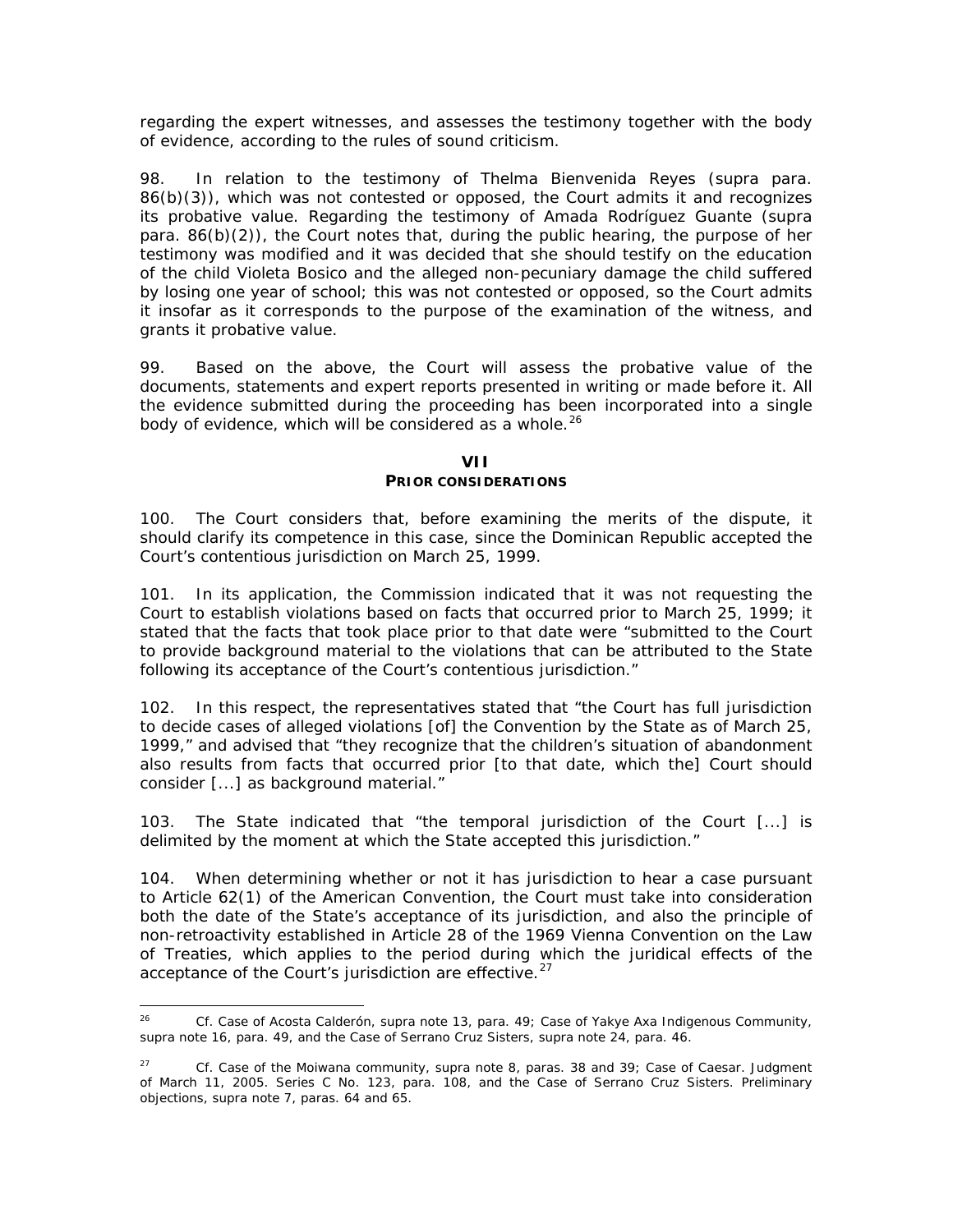105. This principle establishes that the Court cannot exercise its contentious jurisdiction to apply the Convention and declare that its norms have been violated when the alleged facts or conduct of the defendant State that could involve international responsibility precede acceptance of the Court's jurisdiction.

106. Consequently, the Court has jurisdiction to hear and declare violations to the Convention in two different situations: when the facts that produced a violation are subsequent to the date of acceptance of its jurisdiction, or in the case of a continuing or permanent violation that persists after the acceptance, even though it began before it. $^{28}$  $^{28}$  $^{28}$ 

107. Also, when interpreting the Convention in accordance with its object and purpose, the Court must do so in a way that preserves the integrity of the mechanism established in Article 62(1) of the Convention. It would be inadmissible to subordinate this mechanism to constraints that render ineffectual the system to protect human rights established in the Convention and, consequently, the Court's jurisdictional function.<sup>[29](#page-33-1)</sup>

108. In view of the above, the Court considers it necessary to establish that although the facts presented by the Inter-American Commission as background material took placed prior to March 25, 1999, some of these facts could persist after the date on which the state accepted the contentious jurisdiction of the Inter-American Court (*supra* para. 4), a situation which the Court will examine in this case.

#### **VIII PROVEN FACTS**

109. The Court considers proven the facts that form part of the background and context of this case which it is considering in the exercise of its competence. These facts are described below:

### *Background*

### *SOCIAL CONTEXT*

109(1) The first important migrations of Haitians towards the Dominican Republic took place in the first third of the twentieth century when around 100,000 persons went to work on the sugar plantations in that country. The Dominican mills were originally in the hands of private companies and, later, most of them were transferred to the control of the State Sugar Council (CEA). Many Haitian migrants went to live permanently in the Dominican Republic, formed a family in that country, and now live there with their children and grandchildren (second and third

<span id="page-33-0"></span> $28$ <sup>28</sup> *Cf. the Case of Moiwana community, supra* note 8, paras. 38 and 39; *the Case of Serrano Cruz Sisters*. *Preliminary objections*, *supra* note 7, paras. 64 and 65, and *Case of Alfonso Martín del Campo Dodd. Preliminary objections.* Judgment of September 3, 2004. Series C No. 113, para. 79.

<span id="page-33-1"></span><sup>29</sup> *Cf. Case of the Serrano Cruz Sisters*. *Preliminary objections, supra* note 7, para. 68; *Case of Baena Ricardo et al. Competence*, *supra* note 12, para. 128, and *Case of Hilaire, Constantine and Benjamin et al*. Judgment of June 21, 2002. Series C No. 94, para. 19.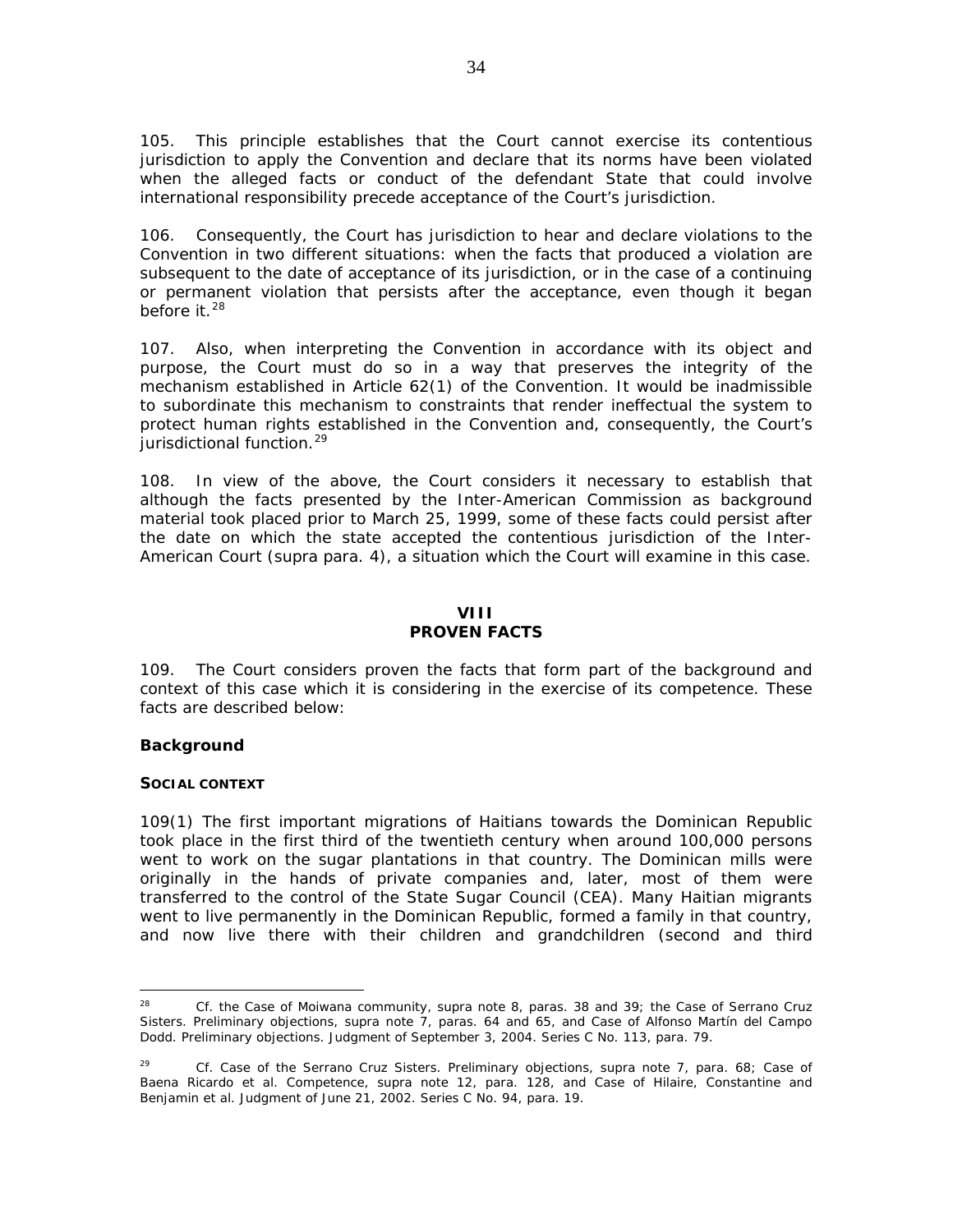generation Dominicans of Haitian origin) who were born in and live in the Dominican Republic.<sup>[30](#page-34-0)</sup>

109(2) Most of the Haitians and Dominicans of Haitian origin in the Dominican Republic live in conditions of poverty in areas known as "bateyes," which consist of settlement of agricultural workers located around the sugar cane plantations. $31$ There are few basic public services in these places and the roads are not maintained so that, during the rainy season, communication between the bateyes and the towns can be cut for several days.  $32$ 

109(3) In 2005, the Office of the United Nations Development Programme in the Dominican Republic indicated that:

Haitians live in the country in very precarious conditions of extreme poverty. Furthermore, most of them are undocumented and must face a generally hostile political and social situation, without the possibility of legal assistance and with limited access to health, sanitation and education services, and this includes the children of Haitians, who have been born in the country. It should be noted that the constraints to access to public services and the problem of lack of documentation are general among the poorest segments of the Dominican population. [...] Regarding Haitian immigration, our information confirms the conditions of their incorporation into sectors of the labor market assigned to this group of immigrants, [...] characterized by low salaries and appalling working conditions with low technology, known internationally as the three Ds: dirty, dangerous, demanding. Evidently, these are not precisely acceptable conditions from a human development perspective. [...].<sup>[33](#page-34-3)</sup>

<span id="page-34-0"></span> $\overline{a}$ <sup>30</sup> *Cf.* National Coalition for Haitian Rights, "Beyond de Bateyes – Haitian Immigrants in the Dominican Republic", 1996 (file of attachments to the application, attachment 9, folios 819 to 821 and 829 to 831); *Human Rights Watch*, "*Personas Ilegales - Haitianos y Domínico-Haitianos en la República Dominicana.*" New York: 2002, (file of attachments to the brief with requests and arguments, attachment 19, folios 310 to 320); Marco Scuriatti, "Background Papers – A review of the Haitían Immigrant Population in the Dominican Republic." In: World Bank, "Dominican Republic Poverty Assessment: Poverty in a High-Growth Economy (1986 – 2000)," volume II, 2001, pp. 81 to 83, and Bridget Wooding and Richard Moseley-Williams, "*Inmigrantes haitianos y dominicanos de ascendencia haitiana en la República Dominicana.*" Santo Domingo, the Dominican Republic: *Cooperación Internacional para el Desarrollo y el Servicio Jesuita a Refugiados y Migrantes*, 2004, pp. 1 to 103.

<span id="page-34-1"></span><sup>&</sup>lt;sup>31</sup> Cf. National Coalition for Haitian Rights, "Beyond de Bateyes – Haitian Immigrants in the Dominican Republic," 1996 (file of attachments to the application, attachment 9, folio 820); United Nations, Human Rights Committee, Comments by the Government of the Dominican Republic on the Concluding Observations of the Human Rights Committee, UN Doc. CCPR/CO/71/DOM/Add.1, 28 May 2002, para. 42; United Nations, United Nations Development Programme, Human Development Office of the Dominican Republic, *Informe Nacional de Desarrollo Humano 2005 – Hacia una inserción mundial incluyente y renovada*, pp. 119 to 144, and Bridget Wooding and Richard Moseley-Williams, "*Inmigrantes haitianos y dominicanos de ascendencia haitiana en la República Dominicana," Cooperación Internacional para el Desarrollo y el Servicio Jesuita a Refugiados y Migrantes*, Santo Domingo, the Dominican Republic, 2004, pp. 1 to 103.

<span id="page-34-2"></span><sup>32</sup> *Cf.* National Coalition for Haitian Rights, "Beyond de Bateyes – Haitian Immigrants in the Dominican Republic," 1996 (file of attachments to the application, attachment 9, folios 852 to 861); World Bank, "Dominican Republic Poverty Assessment: Poverty in a High-Growth Economy (1986 – 2000)," volume I, 2001, pp. 44 to 55; Marco Scuriatti, Background Papers – A review of the Haitian Immigrant Population in the Dominican Republic. In: World Bank, Dominican Republic Poverty Assessment: Poverty in a High-Growth Economy (1986 – 2000), volume II, 2001, pp. 84 to 85, and United Nations, Human Rights Committee, Comments by the Government of the Dominican Republic on the Concluding Observations of the Human Rights Committee, UN Doc. CCPR/CO/71/DOM/Add.1, 28 May 2002, para. 46.

<span id="page-34-3"></span><sup>33</sup> *Cf.* United Nations, United Nations Development Programme, Human Development Office of the Dominican Republic, *Informe Nacional de Desarrollo Humano 2005 – Hacia una inserción mundial incluyente y renovada*, pp. 121, 139, 141 222 and 143.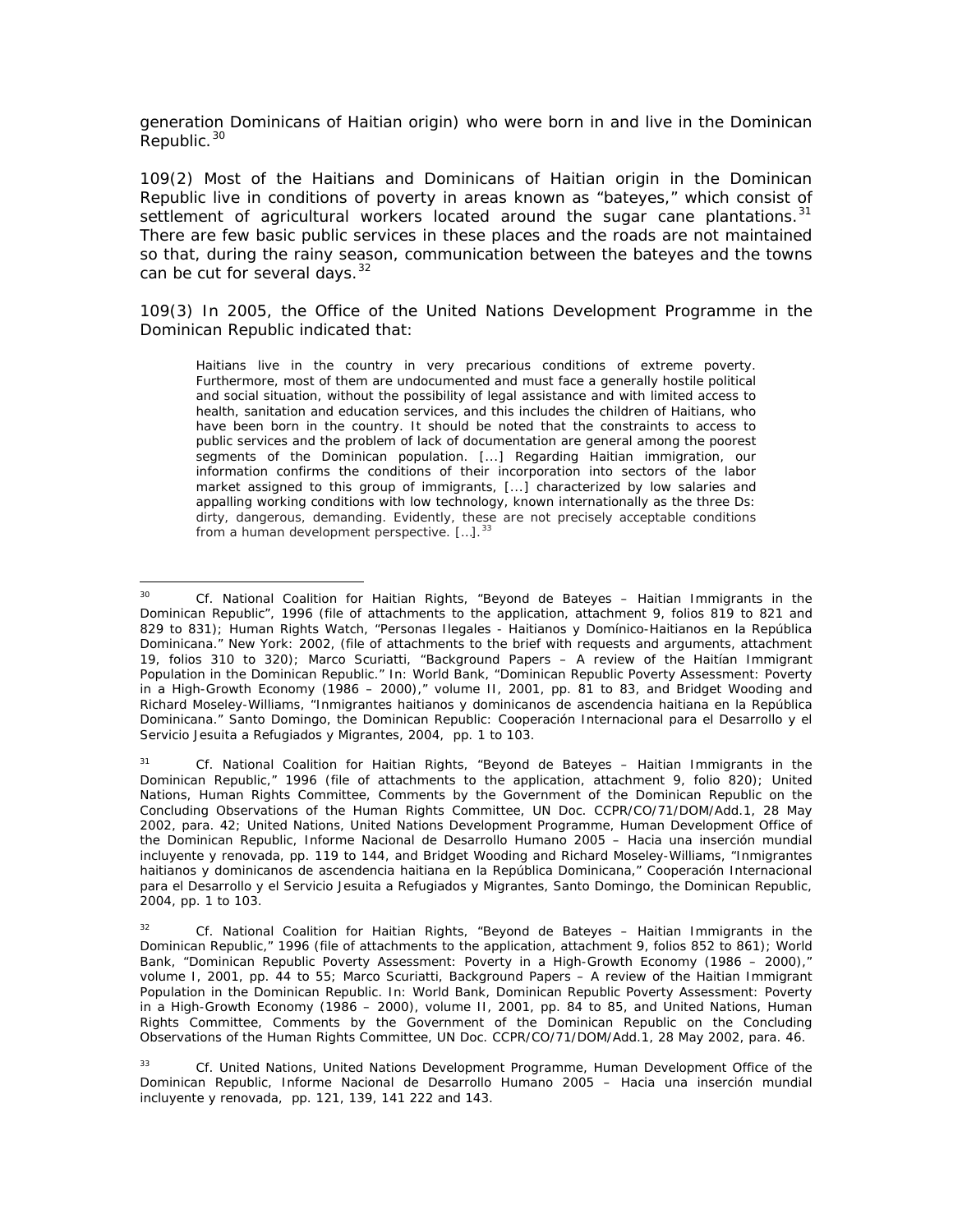109(4) In its report to the United Nations when presenting the "Comments by the Government of the Dominican Republic on the Concluding Observations of the Human Rights Committee," the State affirmed that its greatest concern was "to combat exclusion and social inequality by seeking mechanisms to integrate society as a whole and ensure that anti-Haitian practices are a thing of the past.<sup>"[34](#page-35-0)</sup>

109(5) In this report to the United Nations, the State indicated that the President of the Republic in 2002, Hipólito Mejía, had spoken out "in favor of enhancing the status of the bateyes," and affirmed that "since we bank on the future, we cannot remain passive in the face of situations that involve the direst poverty that offend our humanitarian conscience. If we ask ourselves what best symbolizes this type of situation, I believe we would all say, living conditions in the bateyes. $135$  $135$ 

#### *THE CHILDREN DILCIA YEAN AND VIOLETA BOSICO*

109(6) Dilcia Yean was born on April 15, 1996, in the "local health center," in the Municipality of Sabana Grande de Boyá, Province of Monte Plata, the Dominican Republic.<sup>[36](#page-35-2)</sup> She grew up in this municipality and, in 2003, attended the Alegría Infantil School.<sup>[37](#page-35-3)</sup> Her mother is Leonidas Oliven Yean, of Dominican nationality.<sup>[38](#page-35-4)</sup> Her father is Haitian and is not in communication with his daughter.<sup>[39](#page-35-5)</sup> Her maternal

<span id="page-35-3"></span><sup>37</sup> *Cf.* MUDHA report on the visit to the next of kin of the children Dilcia Yean and Violeta Bosico on April 9, 2003 (file of attachments to the brief with requests and arguments, tome I, folio 389).

<span id="page-35-4"></span><sup>38</sup> *Cf.* extract from the birth certificate of the child Dilcia Oliven Yean issued on September 25, 2001, by the Central Electoral Board, Civil Status Registry Office of the First Circumscription of the National District of the Dominican Republic (file of attachments to the application, attachment 14, tome IV, folio 2105); birth certificate of Leonidas Oliven Yean issued on October 9, 1978, by the Central Electoral Board, the Dominican Republic (file of attachments to the brief answering the application, attachment 1, folio 2), and identity card number 090-0002085-0, of Leonidas Oliven Yean issued on January 29, 1994, by the Central Electoral Board, the Dominican Republic (file of attachments to the application, attachment 3, folios 102 and 103). In the statement made by Leonidas Oliven Yean on February 3, 2005, authenticated by Marcelino de la Cruz Nuñez, she clarified that she is known as "Nany" (file of preliminary objections and possible merits and reparations, tome III, folio 905).

<span id="page-35-5"></span><sup>39</sup> *Cf.* statement made by Leonidas Oliven Yean on June 25 or July 9, 1999, before Katherine A. Fleet, in Batey Enriquillo, Sabana Grande de Boyá (file with attachments to the application, attachment 14, tome III, folios 1752 to 1756; file with attachments to the brief with requests and arguments,

<span id="page-35-0"></span><sup>34</sup> <sup>34</sup> *Cf.* United Nations, Human Rights Committee, Comments by the Government of the Dominican Republic on the Concluding Observations of the Human Rights Committee, UN Doc. CCPR/CO/71/DOM/Add.1, 28 May 2002, para. 46.

<span id="page-35-1"></span><sup>35</sup> *Cf.* United Nations, Human Rights Committee, Comments by the Government of the Dominican Republic on the Concluding Observations of the Human Rights Committee, UN Doc. CCPR/CO/71/DOM/Add.1, 28 May 2002, para. 46.

<span id="page-35-2"></span><sup>&</sup>lt;sup>36</sup> *Cf.* extract from the birth certificate of the child Dilcia Oliven Yean issued on September 25, 2001, by the Central Electoral Board, Civil Status Registry Office of the First Circumscription of the National District of the Dominican Republic (file of attachments to the application, attachment 14, tome IV, folio 2105); certificate of declaration of the birth of the child Dilcia Oliven Yean issued on September 25, 2001, by the Civil Status Registry Office of the First Circumscription of the National District, Santo Domingo, the Dominican Republic (file of attachments to the application, attachment 14, tome IV, folio 2113; file of attachments to the brief with requests and arguments, attachment 14, folio 90, and file of attachments to the answer to the application, attachment 18, folio 43), and official report of the birth of the child Dilcia Yean issued on March 5, 1997, by the "local health center" of Sabana Grande de Boyá, Monte Plata, Secretariat of State for Health and Social Assistance, the Dominican Republic (file of attachments to the application, attachment 3, folio 98; file of attachments to the brief with requests and arguments, attachment 7, folio 48, and file of attachments to the answer to the application, attachment 19, folio 45).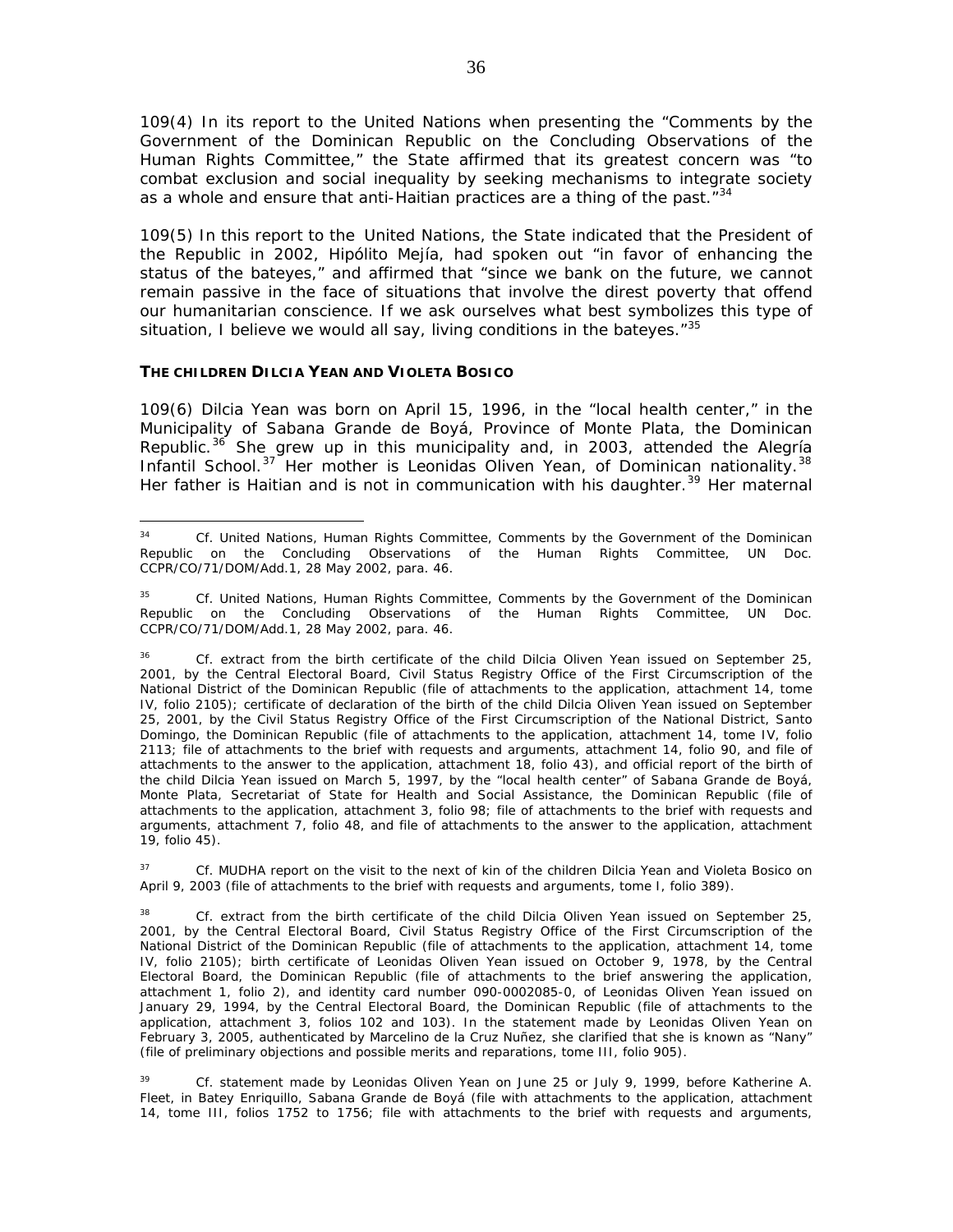grandparents are Dos Oliven, Haitian, and Anita Oliven Yean.<sup>[40](#page-36-0)</sup> Dilcia Yean is of Haitian origin through her father and her maternal grandfather.

109(7) Violeta Bosico was born on March 13, 1985, in the Dominican Republic.<sup>[41](#page-36-1)</sup> Her mother is Tiramen Bosico Cofi, of Dominican nationality.<sup>[42](#page-36-2)</sup> Her father is Delima Richard, of Haitian nationality, and he is not in communication with his daughter.<sup>[43](#page-36-3)</sup> Her maternal grandparents are Anol Bosico, who is Haitian, and Juliana Cofi.<sup>[44](#page-36-4)</sup> Violeta Bosico is of Haitian origin through her father and maternal grandfather.

109(8) Violeta Bosico lived with her mother and siblings in Batey Las Charcas, until 1992, when she went to live with her sister, Teresa Tucent Mena, in Batey Verde,

 $\overline{a}$ attachment 34, folios 411 to 415, and file of attachments to the brief answering the application, attachment 15, folios 31 and 32).

<span id="page-36-0"></span><sup>40</sup> *Cf.* extract from the birth certificate of Leonidas Oliven Yean issued on September 10, 2001, by the Central Electoral Board, in Sabana Grande de Boyá, the Dominican Republic (file of attachments to the application, attachment 9, folio 697, and file of attachments to the answer to the application, attachment 8, folio 17); birth certificate of Leonidas Oliven Yean issued on October 9, 1978, by the Central Electoral Board, the Dominican Republic (file of attachments to the brief answering the application, attachment 1, folio 2); birth certificate of Rufino Oliven Yean issued on November 30, 1974, by the Central Electoral Board, the Dominican Republic (file of attachments to the brief answering the application, attachment 2, folio 4), and birth certificate of Julio Oliven Yean issued on October 9, 1978 by the Central Electoral Board, the Dominican Republic (file of attachments to the brief answering the application, attachment 3, folio 6).

<span id="page-36-1"></span><sup>41</sup> *Cf.* extract from the birth certificate of the child Violeta Bosico Cofi issued on September 25, 2001, by the Central Electoral Board, Civil Status Registry Office of the First Circumscription of the National District of the Dominican Republic (file of attachments to the application, attachment 14, tome IV, folio 2104); certificate of declaration of the birth of the child Violeta Bosico Cofi issued on September 25, 2001, by the Civil Status Registry Office of the First Circumscription of the National District, Santo Domingo, the Dominican Republic (file of attachments to the application, attachment 14, tome IV, folio 2112; file of attachments to the brief with requests and arguments, attachment 15, folio 91, and file of attachments to the answer to the application, attachment 35, folio 105), and birth certificate of Violeta Bosico Cofi issued on March 3, 1997, by the auxiliary Mayor of Batey Las Charcas, Office of the Auxiliary Mayor, Section Juan Sánchez, Sabana Grande de Boyá, the Dominican Republic (file of attachments to the application, attachment 3, folio 94; file of attachments to the brief with requests and arguments, attachment 8, folio 49, and file of attachments to the answer to the application, attachment 24, folio 55).

<span id="page-36-2"></span><sup>42</sup> *Cf.* extract from the birth certificate of the child Violeta Bosico Cofi issued on September 25, 2001, by the Central Electoral Board, Civil Status Registry Office of the First Circumscription of the National District of the Dominican Republic (file of attachments to the application, attachment 14, tome IV, folio 2104); birth certificate of Tiramen Bosico Cofi issued on October 27, 1956, by the Civil Status Registrar of Sabana Grande de Boyá, the Dominican Republic (file of attachments to the brief answering the application, attachment 28, folio 69); identity card of Tiramen Bosico Cofi issued by the Central Electoral Board, the Dominican Republic (file of attachments to the application, attachment 3, folio 95), and identity card, number 090-0013606-0 of Tiramen Bosico Cofi issued by the Central Electoral Board, the Dominican Republic (file of attachments to the application, attachment 9, folios 620 and 621).

<span id="page-36-3"></span><sup>43</sup> *Cf.* additional statement made by the child Violeta Bosico Cofi before Hillary Ronen on July 31, 2001, in Batey Palavé, Santo Domingo, the Dominican Republic (file of attachments to the brief with requests and arguments, attachment 27, folios 393 to 396), and statement of Tiramen Bosico Cofi made before Katherine A. Fleet on July 11, 1999, in Palavé, Manoguayabo, the Dominican Republic (file of attachments to the application, attachment 4, folios 376 to 387; file of attachments to the brief with requests and arguments, attachment 4, folios 28 to 39, and file of attachments to the brief answering the application, attachment 25, folios 57 to 60).

<span id="page-36-4"></span><sup>44</sup> *Cf.* extract from the birth certificate of Tiramen Bosico Cofi issued on September 10, 2001, by the Civil Status Registrar of Sabana Grande de Boyá, the Dominican Republic (file of attachments to the application, attachment 9, folio 622, and file of attachments to the final arguments brief of the State, attachment 13, folio 3873), and birth certificate of Tiramen Bosico Cofi issued on October 27, 1956, by the Civil Status Registrar of Sabana Grande de Boyá, the Dominican Republic (file of attachments to the brief answering the application, attachment 28, folio 69).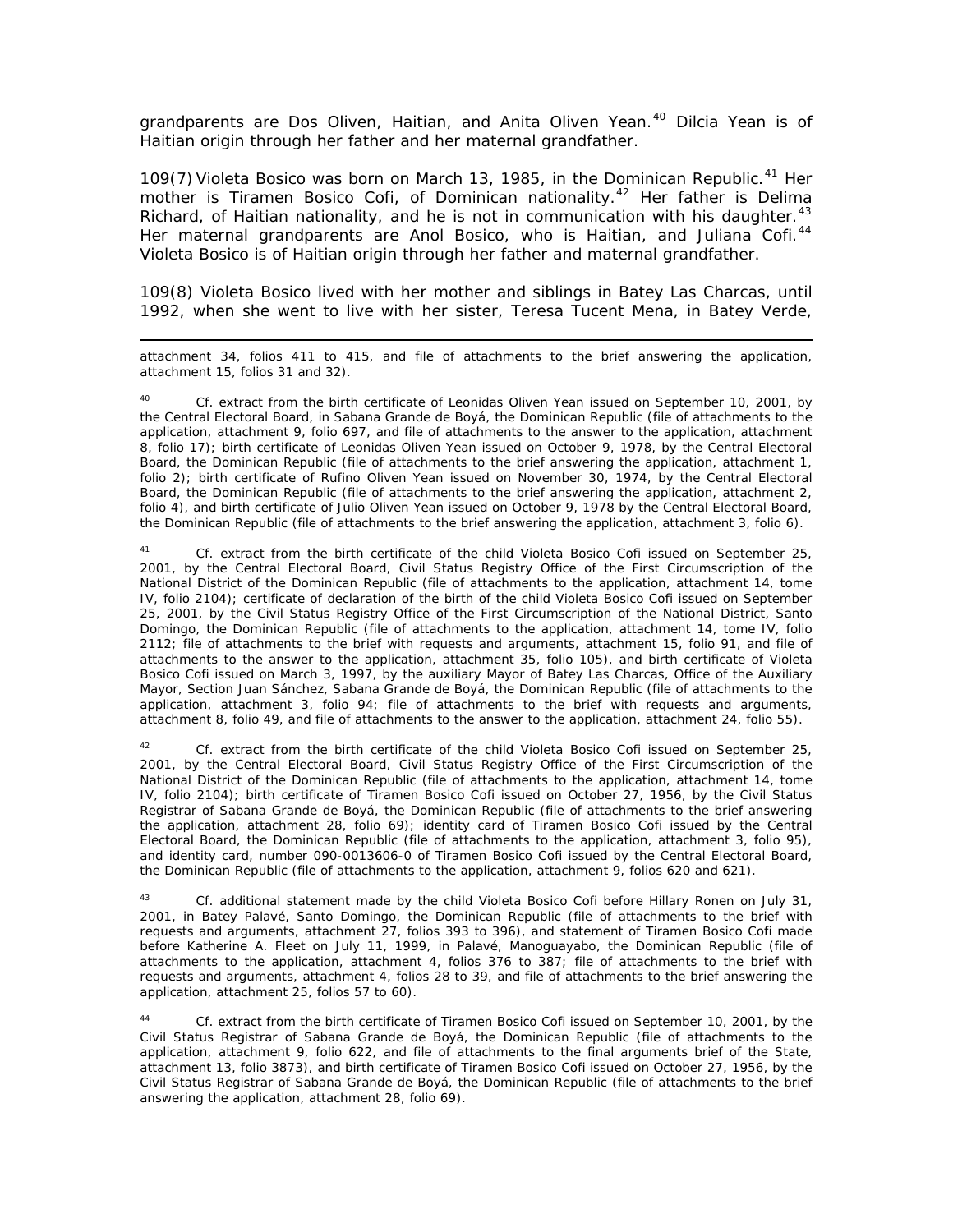also called Batey Enriquillo. In 1993, she moved, together with her sister to Batey Palavé, outside Santo Domingo, where she lives now. Violeta Bosico has grown up in the Dominican Republic, attended the Palavé School and, in 2005, went to secondary school.<sup>[45](#page-37-0)</sup>

109(9) Owing to their Haitian ancestry, the children Dilcia Yean and Violeta Bosico, form part of a vulnerable social group in the Dominican Republic.<sup>[46](#page-37-1)</sup>

## *THE REQUEST MADE BY THE CHILDREN DILCIA YEAN AND VIOLETA BOSICO FOR LATE BIRTH REGISTRATION IN THE CIVIL STATUS REGISTRY OFFICE*

109(10) Most Haitians and Dominicans of Haitian origin use the late declaration of birth procedure to declare their children born in the Dominican Republic. The mothers usually give birth at home, given the difficulty of traveling from the bateyes to the hospitals in the cities, their limited financial resources, and their fear of making themselves known to the hospital officials, the police and officials of the office of the auxiliary mayor and being deported. The Dominican Republic has

<span id="page-37-0"></span> $\overline{a}$ <sup>45</sup> *Cf.* statement made by the child Violeta Bosico Cofi, authenticated on February 2, 2005, by Marcelino de la Cruz Nuñez (file of preliminary objections and possible merits and reparations, folios 892 to 893bis, and file of attachments to the final arguments brief of the State, attachment 33, folios 3944 and 3945); statement made by the child Violeta Bosico Cofi on August 8, 1999, before Katherine A. Fleet, in Batey Palavé, Manoguayabo, the Dominican Republic (file of attachments to the application, attachment 6, folios 446 to 457, and file of attachments to the brief with requests and arguments, attachment 24, folios 370 to 381); additional statement made by the child Violeta Bosico Cofi before Hillary Ronen on July 31, 2001, in Batey Palavé, Santo Domingo, the Dominican Republic (file of attachments to the brief with requests and arguments, attachment 27, folios 393 to 396); statement made by Teresa Tucent Mena, authenticated on February 2, 2005, by Marcelino de la Cruz Nuñez (file of preliminary objections and possible merits and reparations, tome III, folios 899 to 900); statement made by Teresa Tucent Mena on August 8, 1999, before Katherine A. Fleet, in Palavé, Manoguayabo, the Dominican Republic (file of attachments to the application, attachment 4, folios 358 to 367; file of attachments to the brief with requests and arguments, attachment 25, folios 382 to 388); statement made by Tiramen Bosico Cofi before Katherine A. Fleet on July 11, 1999, in Palavé, Manoguayabo, the Dominican Republic (file of attachments to the application, attachment 4, folios 376 to 387; file of attachments to the brief with requests and arguments, attachment 4, folios 28 to 39, and file of attachments to the brief answering the application, attachment 25, folios 57 to 60); certification issued on November 6, 2003, by Amada Rodríguez Guante, Director of the Palavé Basic School (file of attachments to the final arguments brief of the State, attachment 28, folio 3934), and Basic Education diploma of Violeta Bosico issued on July 1, 2004, by the National Education Council, the Dominican Republic (file of attachments to the final arguments brief of the State, attachment 30, folio 3938). With regard to the name of Teresa Tucent Mena, the child Violeta Bosico's sister, it was noted that her last name is "Tucent Mena" and not "Tuseimena", as she herself indicated in the statement she made on February 2, 2005, authenticated by Marcelino de la Cruz Nuñez. For the effects of this judgment, the last name "Tucent Mena" will be used, even though the parties and several documents refer to the last name "Tuseimena," in the understanding that both names .<br>refer to the same person.

<span id="page-37-1"></span><sup>46</sup> *Cf.* National Coalition for Haitian Rights, "Beyond de Bateyes – Haitian Immigrants in the Dominican Republic," 1996 (file of attachments to the application, attachment 9, folios 809 to 875); Human Rights Watch*, "Personas Ilegales" - Haitianos y Domínico-Haitianos en la República Dominicana*. New York: 2002, (file of attachments to the brief with requests and arguments, attachment 19, folios 310 to 320); United Nations, Committee on the Rights of the Child, Examination of the Reports presented by the States Parties under Article 44 of the Convention. Concluding Observations of the Committee on the Rights of the Child. The Dominican Republic. UN Doc. CRC/C/15/Add.150, of 21 February 2001, para. 22; Bridget Wooding and Richard Moseley-Williams, *"Inmigrantes haitianos y dominicanos de ascendencia haitiana en la República Dominicana."* Santo Domingo, the Dominican Republic: *Cooperación Internacional para el Desarrollo y el Servicio Jesuita a Refugiados y Migrantes*, 2004, pp. 1 to 103; World Bank, "Dominican Republic Poverty Assessment: Poverty in a High-Growth Economy (1986 – 2000)," volume I, 2001, pp. 50 to 53, and Marco Scuriatti, "Background Papers – A review of the Haitian Immigrant Population in the Dominican Republic"; In: World Bank, Dominican Republic Poverty Assessment: Poverty in a High-Growth Economy (1986 – 2000), volume II, 2001, pp. 84 and 85.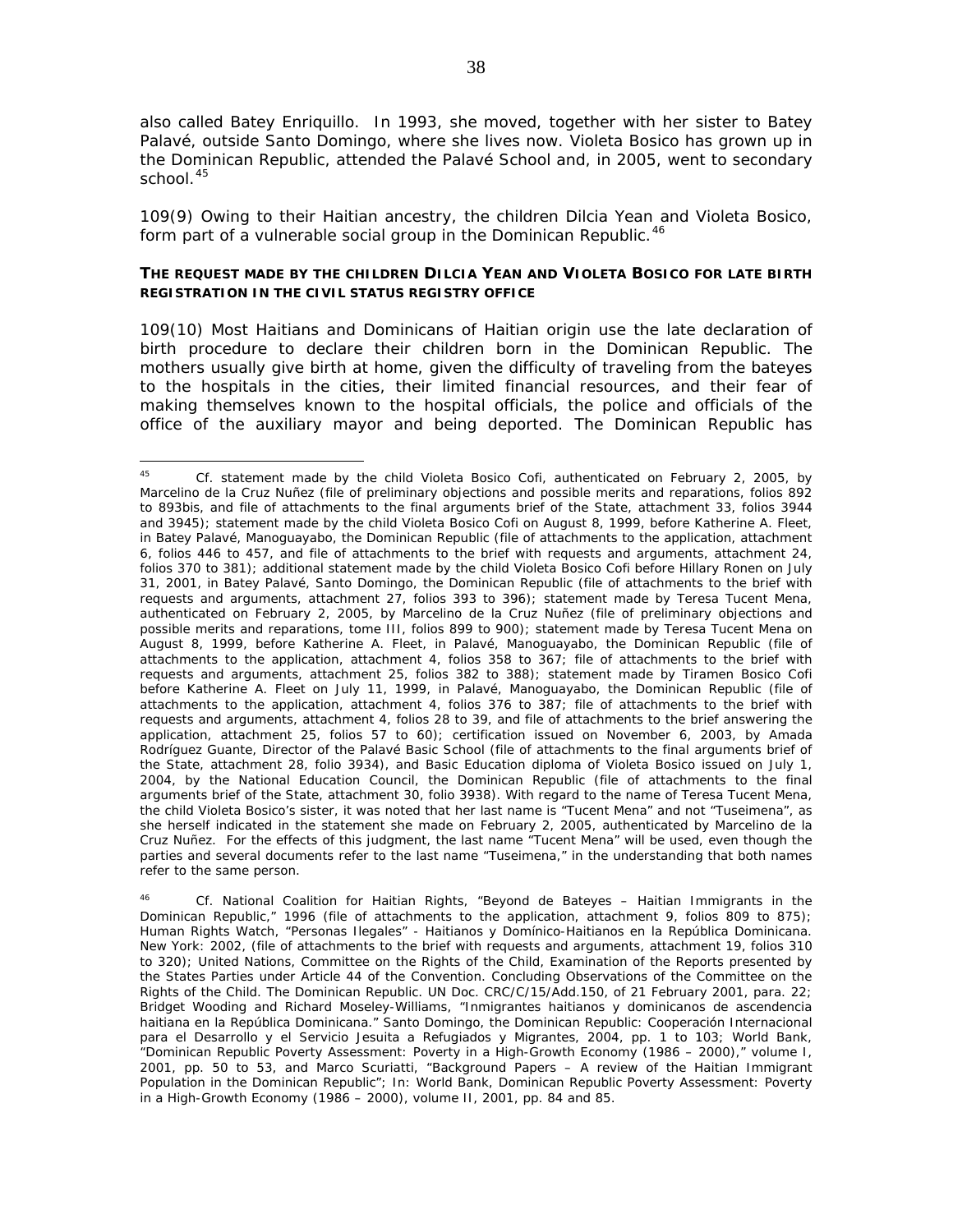deported Haitians and Dominicans of Haitian origin irrespective of their migratory status in the country. In such cases, the decisions have been taken without any prior investigation procedure. In some cases in the 1990s, these deportations included many thousands of persons.<sup>[47](#page-38-0)</sup>

109(11) In the Dominican Republic there have been cases in which the public authorities have placed obstacles in the way of Dominican children of Haitian origin obtaining birth certificates. Consequently, these children have had difficulty in obtaining an identity card or a Dominican passport, attending public schools, and having access to healthcare and social assistance services.<sup>[48](#page-38-1)</sup>

109(12) The Constitution of the Dominican Republic stipulates that all those born on its territory are Dominicans. The State adopted the principle of *ius soli* to grant Dominican nationality, except for the children of foreign diplomats resident in the country or the children of those in transit.<sup>[49](#page-38-2)</sup>

109(13) In the Dominican Republic, there are a series of requirements for late birth registration that vary according to the age of the applicant. There are different requirements for children under 13 years of age and for children over 13 years of age, which are indicated on lists issued by the Central Electoral Board or by any of the different Registry Offices. The requirements may vary according to the location

<span id="page-38-0"></span> $47$ 47 *Cf.* statement made by Samuel Martínez, authenticated on February 14, 2005, by the notary public Richard J. Wolak (file of preliminary objections and possible merits, reparations and costs, tome III, folios 908 to 933 and tome IV, 976 to 1002); National Coalition for Haitian Rights, "Beyond de Bateyes – Haitian Immigrants in the Dominican Republic," 1996 (file of attachments to the application, attachment 9, folios 809 to 875); Glenn R. Smucker and Gerald F. Murray, "The Uses of Children: A Study of Trafficking in Haitian Children," Port-au-Prince, Haiti: USAID/Haiti Mission, 2004, pp. 124 and 125 (file of attachments to the State's brief of January 10, 2005, folios 3060 to 3223); Human Rights Watch, *"Personas Ilegales" - Haitianos y Domínico-Haitianos en the Dominican Republic.* New York: 2002, (file of attachments to the brief with requests and arguments, attachment 19, folios 310 to 320); Bridget Wooding and Richard Moseley-Williams, *"Inmigrantes haitianos y dominicanos de ascendencia haitiana en la Repúblic Dominicana.*" Santo Domingo, the Dominican Republic: *Cooperación Internacional para el Desarrollo y el Servicio Jesuita a Refugiados y Migrantes*, 2004, pp. 1 to 103; United Nations, United Nations Development Programme, Human Development Office of the Dominican Republic, *Informe Nacional de Desarrollo Humano 2005, – Hacia una inserción mundial incluyente y renovada*, p. 128; Organization of American States, Annual Report of the Inter-American Commission on Human Rights 1991, OEA/Ser.L/V/II.81, doc. 6 rev. 1, of February 14, 1992, and Organization of American States, Inter-American Commission on Human Rights, Report on the Situation of Human Rights in the Dominican Republic, OEA/Ser.L/V/II.104, doc. 49 rev. 1, of October 7, 1999.

<span id="page-38-1"></span><sup>48</sup> *Cf.* interview with Manuel Ramón Morel Cerda, President of the Central Electoral Board, conducted by Katherine A. Fleet on February 8, 2001 (file of attachments to the brief with requests and arguments, attachment 48, folios 498 to 506); National Coalition for Haitian Rights, "Beyond de Bateyes – Haitian Immigrants in the Dominican Republic," 1996 (file of attachments to the application, attachment 9, folios 809 to 875); United Nations, United Nations Development Programme, Human Development Office of the Dominican Republic, *Informe Nacional de Desarrollo Humano 2005 – Hacia una inserción mundial incluyente y renovada*, p. 130); United Nations, Committee on the Rights of the Child, Examination of the Reports presented by the States Parties under Article 44 of the Convention. Concluding Observations of the Committee on the Rights of the Child. The Dominican Republic. UN Doc. CRC/C/15/Add.150, of February 21, 2001. paras. 22 and 26, and Bridget Wooding and Richard Moseley-Williams, "*Inmigrantes haitianos y dominicanos de ascendencia haitiana en la República Dominicana."*  Santo Domingo, the Dominican Republic: *Cooperación Internacional para el Desarrollo y el Servicio Jesuita a Refugiados y Migrantes*, 2004, pp. 1 to 103.

<span id="page-38-2"></span><sup>49</sup> *Cf.* Constitution of the Dominican Republic promulgated on August 14, 1994, Article 11 (file of attachments to the brief with requests and arguments, attachment 20, folios 332 to 360).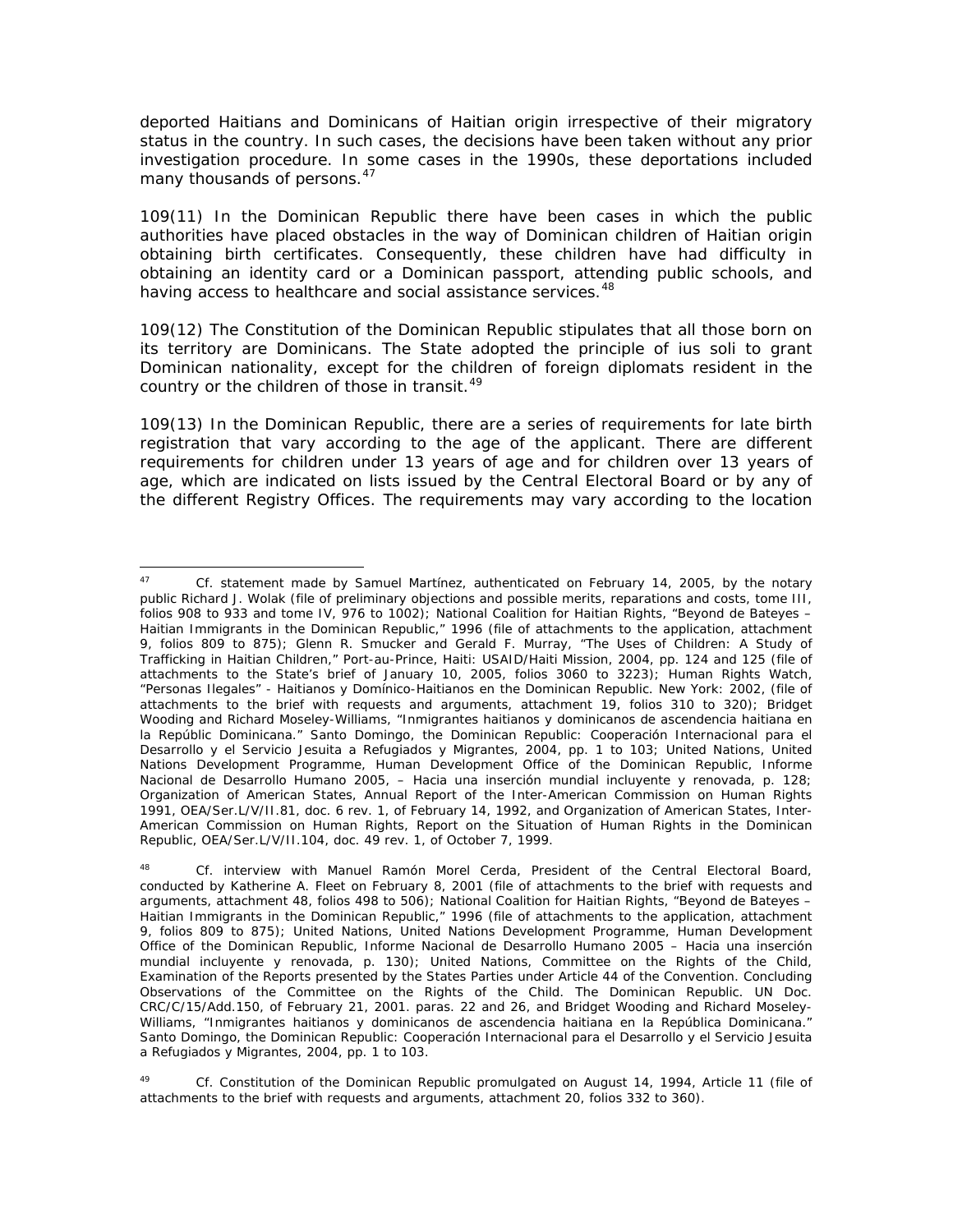of the Registry Office or the registrar applying them (*infra* paras. 109(18), 109(20) to  $109(28)$ ).  $50$ 

109(14) On March 5, 1997, when Dilcia Yean was 10 months old and Violeta Bosico was 12 years old, Genaro Rincón Miesse, who was the MUDHA lawyer at the time, Tiramen Bosico Cofi, who accompanied her daughter, Violeta Bosico,<sup>[51](#page-39-1)</sup> and Martha Remigio, a cousin of Dilcia Yean's mother, who accompanied this child,  $52$  went to the Registry Office of Sabana Grande de Boyá to request late registration of the birth of Dilcia Yean and Violeta Bosico, among other children.

109(15) The documents that the applicants brought to the Registry Office of Sabana Grande de Boyá were the identity cards of the children's mothers.<sup>[53](#page-39-3)</sup> In the case of

<span id="page-39-2"></span><sup>52</sup> *Cf*. statement made by Leonidas Oliven Yean on June 25 or July 9, 1999, before Katherine A. Fleet, in Batey Enriquillo, Sabana Grande de Boyá (file of attachment to the application, attachment 14, tome III, folios 1752 to 1756; file of attachments to the brief with requests and arguments, attachment 34, folio 411 to 415, and file of attachments to the brief answering the application, attachment 15, folios 31 and 32); statement made by Leonidas Oliven Yean, authenticated on February 2, 2005, by Marcelino de la Cruz Nuñez (file of preliminary objects and possible merits and reparations, tome III, folios 905 and 906), and statement made by Genaro Rincón Miesse on August 9, 1999, before Katherine A. Fleet, in Gazcue, Santo Domingo, the Dominican Republic (file of attachments to the application, attachment 4, folios 358 to 367; file of attachments to the brief with requests and arguments, attachment 2, folios 16 to 25, and file of attachments to the brief answering the application, attachment 34, folios 94 to 103).

<span id="page-39-3"></span><sup>53</sup> *Cf.* identity card of Tiramen Bosico Cofi issued by the Central Electoral Board, the Dominican Republic (file of attachments to the application, attachment 3, folio 95); identity card number 090- 0002085-0 of Leonidas Oliven Yean issued on January 29, 1994, by the Central Electoral Board, the Dominican Republic (file of attachments to the application, attachment 3, folios 102 and 103); the State's brief entitled: "the reply [...] of the Dominican Republic to the document 'memorandum prepared for the hearing on merits' presented by the petitioners […] during the hearing held on November 15, 2001, [before the Inter-American Commission]" (file of attachments to the application, attachment 14, tome VI, folios 2547 to 2561); testimony of Genaro Rincón Miesse given before the Inter-American Court during the public hearing held on March 14, 2005; statement made by Leonidas Oliven Yean on June 25 or July 9, 1999, before Katherine A. Fleet, in Batey Enriquillo, Sabana Grande de Boyá, the Dominican Republic (file of attachments to the application, attachment 14, tome III, folios 1752 and 1756, and file of attachments to the brief with requests and arguments, attachment 34, folio 411); statement made by Tiramen Bosico Cofi before Katherine A. Fleet on July 11, 1999, in Palavé, Manoguayabo, the Dominican Republic (file of attachments to the application, attachment 9, folios 612 to 619; file of attachments to the brief with requests and arguments, attachment 4, folios 28 to 39, and file of attachments to the answer to the application, attachment 25, folios 57 and 60), and statement made by Genaro Rincón Miesse on August 9, 1999, before Katherine A. Fleet, in Gazcue, Santo Domingo, the Dominican Republic (file of attachments to the application, attachment 4, folios 358 to 367; file of attachments to the brief with requests and arguments, attachment 2, folios 16 to 25, and file of attachments to the brief answering the application, attachment 34, folios 94 to 103).

<span id="page-39-0"></span> $50^{\circ}$ <sup>50</sup> *Cf.* brief of June 5, 2003, with the State's comments on Report No. 30/03 issued on March 6, 2003, by the Inter-American Commission (file of attachments to the application, attachment 14, tome 7, folios 2995 to 3014); testimony of Genaro Rincón Miesse given before the Inter-American Court during the public hearing held on March 14, 2005; testimony of Thelma Bienvenida Reyes given before the Inter-American Court during the public hearing held on March 14, 2005.

<span id="page-39-1"></span><sup>51</sup> *Cf.* statement made by Tiramen Bosico Cofi, authenticated on February 2, 2005, by Marcelino de la Cruz Nuñez (file of preliminary objections and possible merits and reparations, tome III, folios 895 to 897bis); statement made by Tiramen Bosico Cofi before Katherine A. Fleet on July 11, 1999, in Palavé, Manoguayabo, the Dominican Republic (file of attachments to the application, attachment 9, folios 612 to 619; file of attachments to the brief with requests and arguments, attachment 4, folios 28 to 39, and file of attachments to the answer to the application, attachment 25, folios 57 and 60); testimony of Genaro Rincón Miesse before the Inter-American Court during the public hearing held on March 14, 2005, and statement made by Genaro Rincón Miesse on August 9, 1999, before Katherine A. Fleet, in Gazcue, Santo Domingo, the Dominican Republic (file of attachments to the application, attachment 4, folios 358 to 367; file of attachments to the brief with requests and arguments, attachment 2, folios 16 to 25, and file of attachments to the brief answering the application, attachment 34, folios 94 to 103).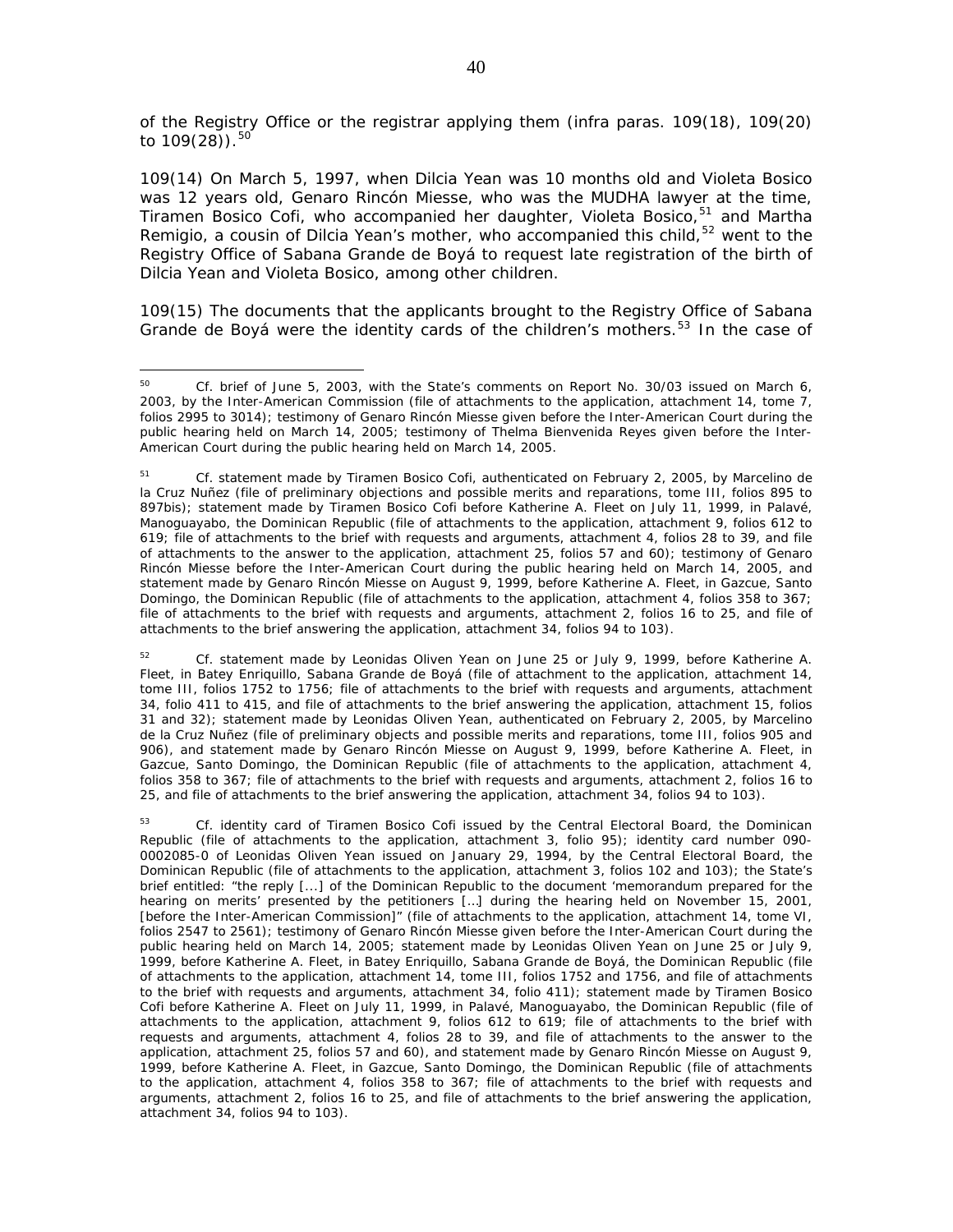Dilcia, they also provided the birth certification issued by the "local health center" of Sabana Grande de Boyá and, in the case of Violeta, the certification of her birth issued by the auxiliary mayor of Batey Las Charcas, Sabana Grande de Boyá.<sup>[54](#page-40-0)</sup>

109(16) In 1997, children under 13 years of age were required to present a birth certification, the parents' identity cards and, if the latter were married, their marriage certificate, when requesting late registration of birth.<sup>[55](#page-40-1)</sup>

109(17) In the Registry Office of Sabana Grande de Boyá, the registrar responsible for registering births, Thelma Bienvenida Reyes, informed Genaro Rincón Miesse that it was not possible to register the children because the applicants did not have all the documents that Central Electoral Board required for this procedure.<sup>[56](#page-40-2)</sup>

109(18) While the case was being processed before the Commission, the State presented a communication signed by Thelma Bienvenida Reyes, and attached a list issued by the Central Electoral Board, with the eleven documents required for late registration of birth:  $57$ 

 $\overline{a}$ 

<span id="page-40-1"></span><sup>55</sup> *Cf.* testimony of Genaro Rincón Miesse given before the Inter-American Court during the public hearing held on March 14, 2005; brief with final arguments presented by the State on April 14, 2005, (file of preliminary objections and possible merits and reparations, tome V, folio 1224), and resolution No. 5/88 issued by the Central Electoral Board on June 8, 1988 (file of preliminary objections and possible merits and reparations, tome VI, folio 1557).

<span id="page-40-2"></span><sup>56</sup> *Cf.* the State's brief entitled: "the reply [...] of the Dominican Republic to the document 'memorandum prepared for the hearing on merits' presented by the petitioners […] during the hearing held on November 15, 2001, [before the Inter-American Commission]" (file of attachments to the application, attachment 14, tome VI, folios 2547 to 2561); statement made by Genaro Rincón Miesse on August 9, 1999, before Katherine A. Fleet, in Gazcue, Santo Domingo, the Dominican Republic (file of attachments to the application, attachment 4, folios 358 to 367; file of attachments to the brief with requests and arguments, attachment 2, folios 16 to 25, and file of attachments to the brief answering the application, attachment 34, folios 94 to 103), and statement made by Leonidas Oliven Yean on June 25 or July 9, 1999, before Katherine A. Fleet, in Batey Enriquillo, Sabana Grande de Boyá (file of attachments to the application, attachment 14, tome III, folios 1752 to 1756; file of attachments to the brief with requests and arguments, attachment 34, folios 411 to 415, and file of attachments to the brief answering the application, attachment 15, folios 31 and 32).

<span id="page-40-3"></span><sup>57</sup> *Cf.* the State's brief entitled: "the reply [...] of the Dominican Republic to the document 'memorandum prepared for the hearing on merits' presented by the petitioners […] during the hearing held on November 15, 2001, [before the Inter-American Commission]" (file of attachments to the application, attachment 14, tome VI, folios 2547 to 2561); letter of September 30, 1999, from the Permanent Mission of the Dominican Republic to the Organization of American States to the Inter-

<span id="page-40-0"></span><sup>54</sup> *Cf.* document with official report of the birth of the child Dilcia Yean issued on March 5, 1997, by the Secretariat of State for Health and Social Assistance, Dominican Republic (file of attachments to the application, attachment 3, folio 98 and file of attachments to the brief with requests and arguments, attachment 7, folio 48, and file of attachments to the answer to the application, attachment 19, folio 45); birth certificate of Violeta Bosico Cofi issued on March 3, 1997, by the auxiliary Mayor of Batey Las Charcas, Office of the Auxiliary Mayor, Section Juan Sánchez, Sabana Grande de Boyá, the Dominican Republic (file of attachments to the application, attachment 3, folio 94); file of attachments to the brief with requests and arguments, attachment 8, folio 49 and file of attachments to the answer to the application, attachment 24, folio 55); the State's brief entitled: "the reply [...] of the Dominican Republic to the document 'memorandum prepared for the hearing on merits' presented by the petitioners […] during the hearing held on November 15, 2001, [before the Inter-American Commission]" (file of attachments to the application, attachment 14, tome VI, folio 2547 al 2555); testimony of Genaro Rincón Miesse given before the Inter-American Court during the public hearing held on March 14, 2005, and statement made by Genaro Rincón Miesse on August 9, 1999, before Katherine A. Fleet, in Gazcue, Santo Domingo, the Dominican Republic (file of attachments to the application, attachment 4, folios 358 to 367; file of attachments to the brief with requests and arguments, attachment 2, folios 16 to 25, and file of attachments to the brief answering the application, attachment 34, folios 94 to 103).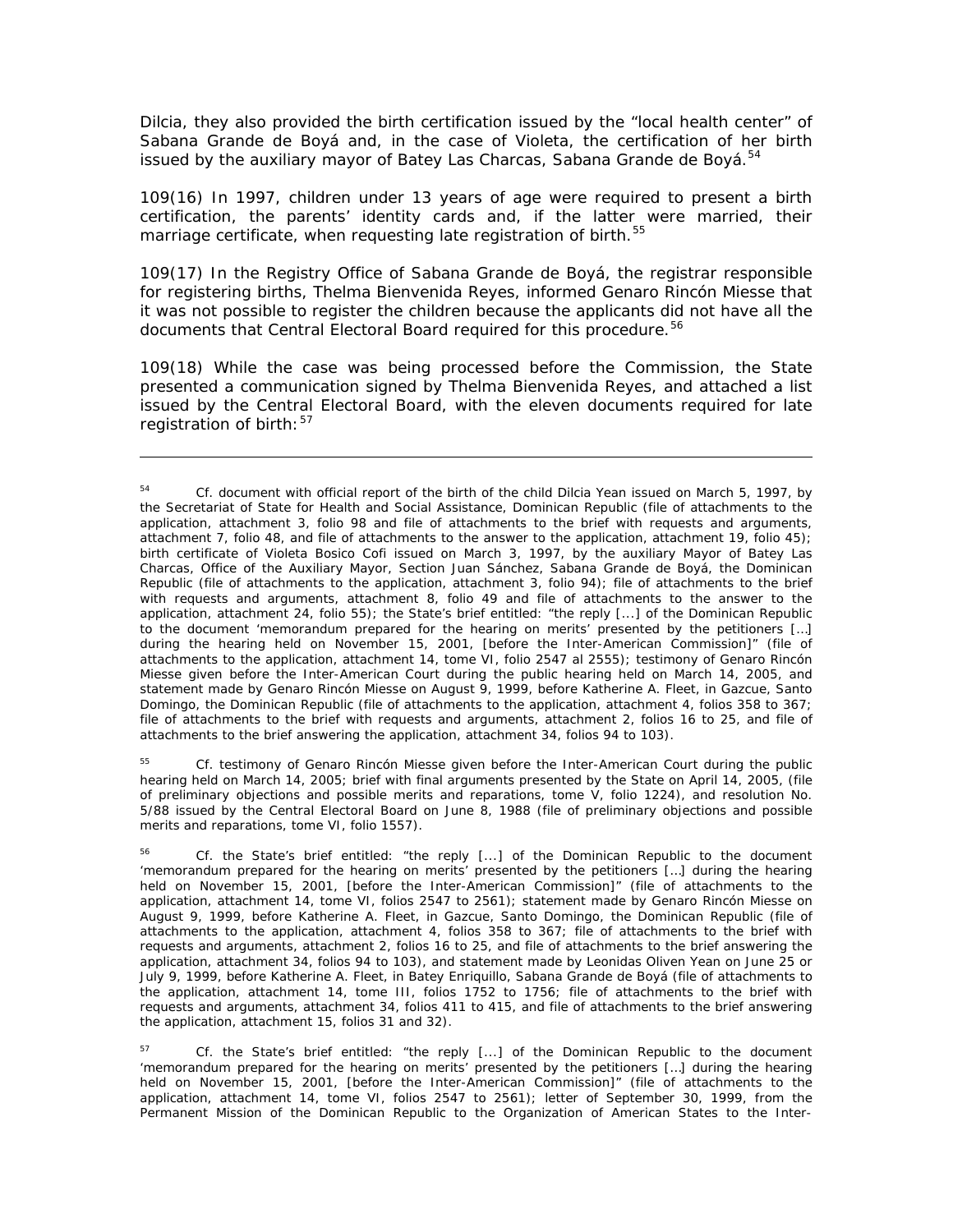- 1. Document from the Mayor (if the child was born in a rural area), or certification from the clinic or hospital where the child was born.
- 2. Certification from the church or parish on whether the child was baptized or not.
- 3. School certification, if the child is in school.
- 4. Certification from all the Registry Offices in the place where the child was born.
- 5. Copies of the parents' identity cards; if the parents are deceased, copies of the death certificates.
- 6. If the parents are married, copy of the marriage certificate.
- 7. Sworn statement (Form OC-25) signed by three witnesses over 50 years of age who have an identity card (the new identity card), and who know how to sign their names.
- 8. Copies of the witnesses' identity cards.<br>9. Letter addressed to the President of
- Letter addressed to the President of the Central Electoral Board requesting late declaration of birth.
- 10. Letter addressed to the President of the Central Electoral Board requesting certification of whether or not the child has an identity document; if the applicant is over 20 years of age, he/she also requires a certification from the Edificio El Huacalito: National District […] of whether or not he/she has an identity document.
- 11. Two (2) photographs […].

 $\overline{a}$ 

109(19) On September 11, 1997, MUDHA and the *Comité Dominicano de Derechos Humanos* (CDH), through its lawyers, Genaro Rincón Miesse and Marcelino de la Cruz Nuñez, filed a "petition requesting authorization for late declarations," before the Public Prosecutor of the court of first instance of the Judicial District of the Province of Monte Plata, in favor of a specific group of children, including the children Dilcia Yean and Violeta Bosico.<sup>[58](#page-41-0)</sup>

109(20) On July 20, 1998, the Public Prosecutor of the Judicial District of Monte Plata, Julio César Castro Castro, decided "to refuse [...] the request for late declaration of birth, because it was not accompanied by the appropriate documentation and procedure, [and] to refer the parties concerned to the Civil Status Registrar of Sabana Grande de Boyá, so that the application could be made in

American Commission (file of attachments to the application attachment 14, tome II, folios 1411 to 1418, and file of attachments to the brief with requests and arguments, attachment 13, folios 82 to 89), official letter issued on September 20, 1999, by the Civil Status Registrar, Thelma Bienvenida Reyes, to the Head of the Inspectorate, Luis Felipe Gomez, attached to the State's letter to the Inter-American Commission of September 30, 1999 (file of attachments to the application attachment 14, tome II, folio 1417, and file of attachments to the brief with requests and arguments, attachment 13, folio 88), and list of "requirements for late declaration of births" issued by the Central Electoral Board of the Dominican Republic, attached to the State's letter to the Inter-American Commission of September 30, 1999 (file of attachments to the application attachment 14, tome II, folio 1418, and file of attachments to the brief with requests and arguments, attachment 13, folio 89).

<span id="page-41-0"></span><sup>58</sup> *Cf.* "submission of formal request for authorization for late declarations," filed by the *Movimiento de Mujeres Domínico-Haitianas* (MUDHA) and the *Comité Dominicano de Derechos Humanos* (CDH), filed before the Public Prosecutor of the court of first instance of the Judicial District of the Province of Monte Plata, on September 11, 1997 (file of attachments to the application, attachment 3, folios 90 to 93); identity card of Tiramen Bosico Cofi issued by the Central Electoral Board, the Dominican Republic (file of attachments to the application, attachment 3, folio 95); identity card, number 090-0002085-0, of Leonidas Oliven Yean issued on January 29, 1994, by the Central Electoral Board, the Dominican Republic (file of attachments to the application, attachment 3, folios 102 and 103); birth certificate of Violeta Bosico Cofi issued on March 3, 1997, by the auxiliary Mayor of Batey Las Charcas, Office of the Auxiliary Mayor, Section Juan Sánchez, Sabana Grande de Boyá (file of attachments to the application, attachment 3, folio 94), and document with official report of the birth of the child Dilcia Yean issued on March 5, 1997, by the Secretariat of State for Public Health and Social Assistance, the Dominican Republic (file of attachments to the application, attachment 3, folio 98 and file of attachments to the brief with requests and arguments, attachment 7, folio 48, and file of attachments to the answer to the application, attachment 19, folio 45).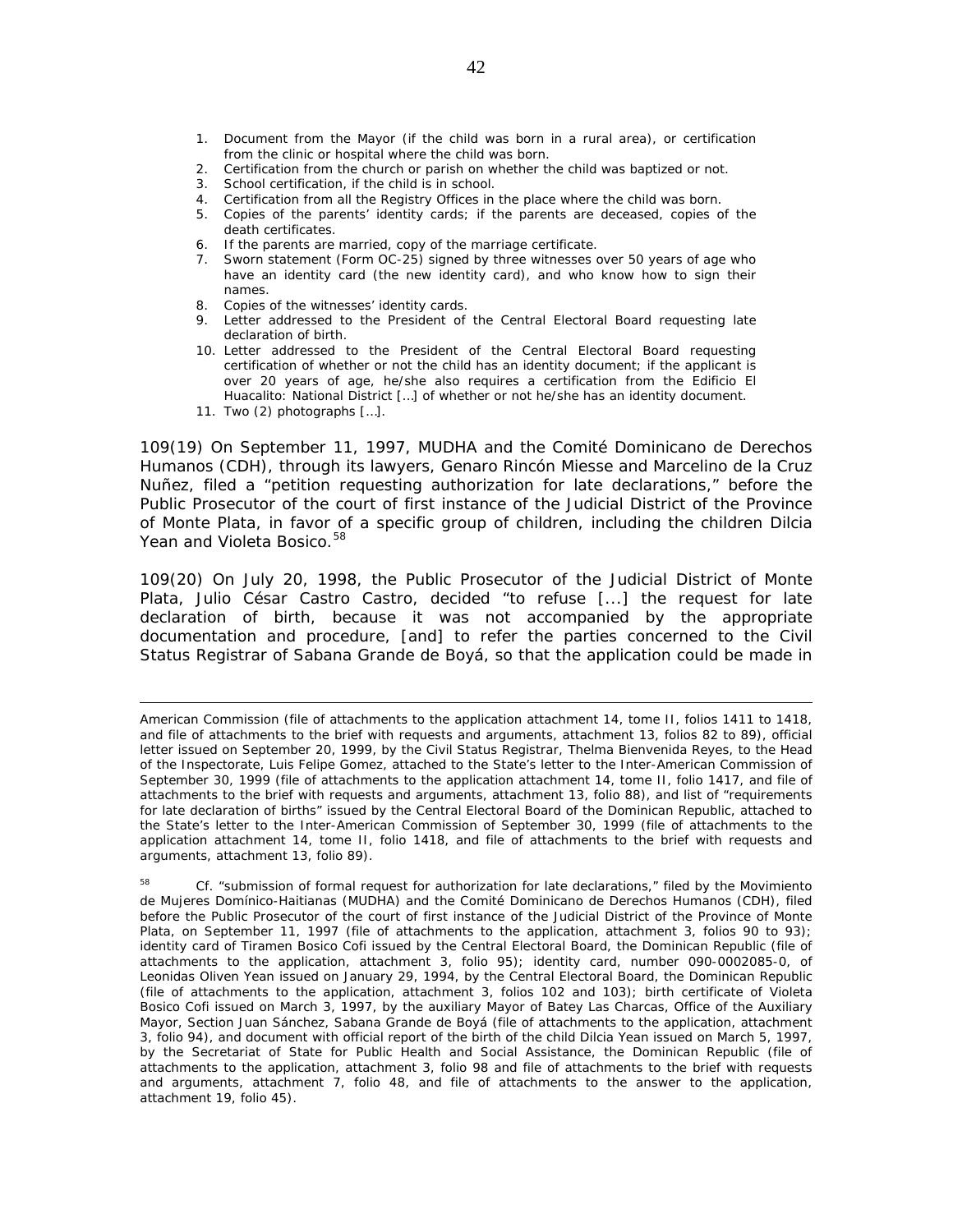keeping with the ordinary procedure," because the twelve following requirements had to be fulfilled in order to make a late registration of birth:  $59$ 

[…]

- 1. Birth certification (hospital, clinic, midwife).
- 2. Certification from the parish on whether the child was baptized or not.
- 3. Certification from the school concerning the education received by the applicant, and the level of schooling achieved.
- 4. Certification of the registry offices in the place where the applicant was born.
- 5. Copies of the parents' identity cards.
- 6. If the parents are deceased, copies of the death certificates.
- 7. Sworn statement signed by three witnesses over 50 years of age, who have identity cards.
- 8. Copies of the witnesses' identity cards.
- 9. Letter addressed to the President of the Central Electoral Board requesting late declaration of birth.
- 10. If the applicant is 20 years of age or over, certification of whether or not he/she has the old identity card.
- 11. Two photographs
- 12. Certification of identity, with seven witnesses[.]

109(21) In a communication of November 15, 2001, addressed to the Inter-American Commission, the representatives attached a document with seven requirements for "late declarations and their ratification by a ruling," required by the "Civil Status Registry office of the Second Circumscription [National District]," for children over 13 years of age, and indicated three requirements for children under 13 years of age, as follows:  $60$ 

- 1. Certification from the clinic or hospital where the child was born.
- 2. Certification issued by the Central Electoral Board (CEB) on whether or not the applicant has an identity document (for applicants over 16 years of age).
- 3. The parents' identity cards (if the applicant is legitimate or recognized; to the contrary, only the mother's identity card. If they do not have identity cards, they should obtain a CIE form from the CEB). If one of the parents is under 16 years of age, he/she should also present a birth certificate.
- 4. Marriage certificate of the parents (if the child is legitimate).
- 5. Certification of non-declaration issued by all the registry offices in the National District: 1st District: Calle José Gabriel García, corner of El Número, Ciudad Nueva 2nd: Calle Barahona, corner of Abreu 3rd: Pedro Livio Cedeño near Av. Duarte 4th: Calle 17 No. 3, Ens. Ozama 5th: Villa Mella, in front of the park 6th: Calle Ramón Cáceres, almost on the corner of Pedro Livio Cedeño 7th: La Victoria 8th: Guerra 9th: Boca Chica 6. Baptism certificate. Certification from the school or copy of school report.
- 7. Sworn statement signed by three witnesses, over 50 years of age on the DC-25 form, provided by the Registry Office.

<span id="page-42-0"></span><sup>59</sup> <sup>59</sup> *Cf.* resolution refusing the request for late declaration issued on July 20, 1998, by the Public Prosecutor for the Judicial District of Monte Plata, Julio César Castro Castro, in Monte Plata, the Dominican Republic (file of attachments to the application, attachment 14, tome I, folios 1030 and 1031, and file of attachments to the brief with requests and arguments, attachment 3, folios 26 and 27).

<span id="page-42-1"></span><sup>&</sup>lt;sup>60</sup> *Cf.* list of "requirements for late declarations and ratification by judgment" issued by the Civil Status Registry Office of the Second Circumscription, National District, the Dominican Republic, attached to the communication that the representatives addressed to the Inter-American Commission on November 15, 2001 (file of attachments to the application attachment 14, tome V, folio 2262, and file of attachments to the brief with requests and arguments, attachment 6, folio 47).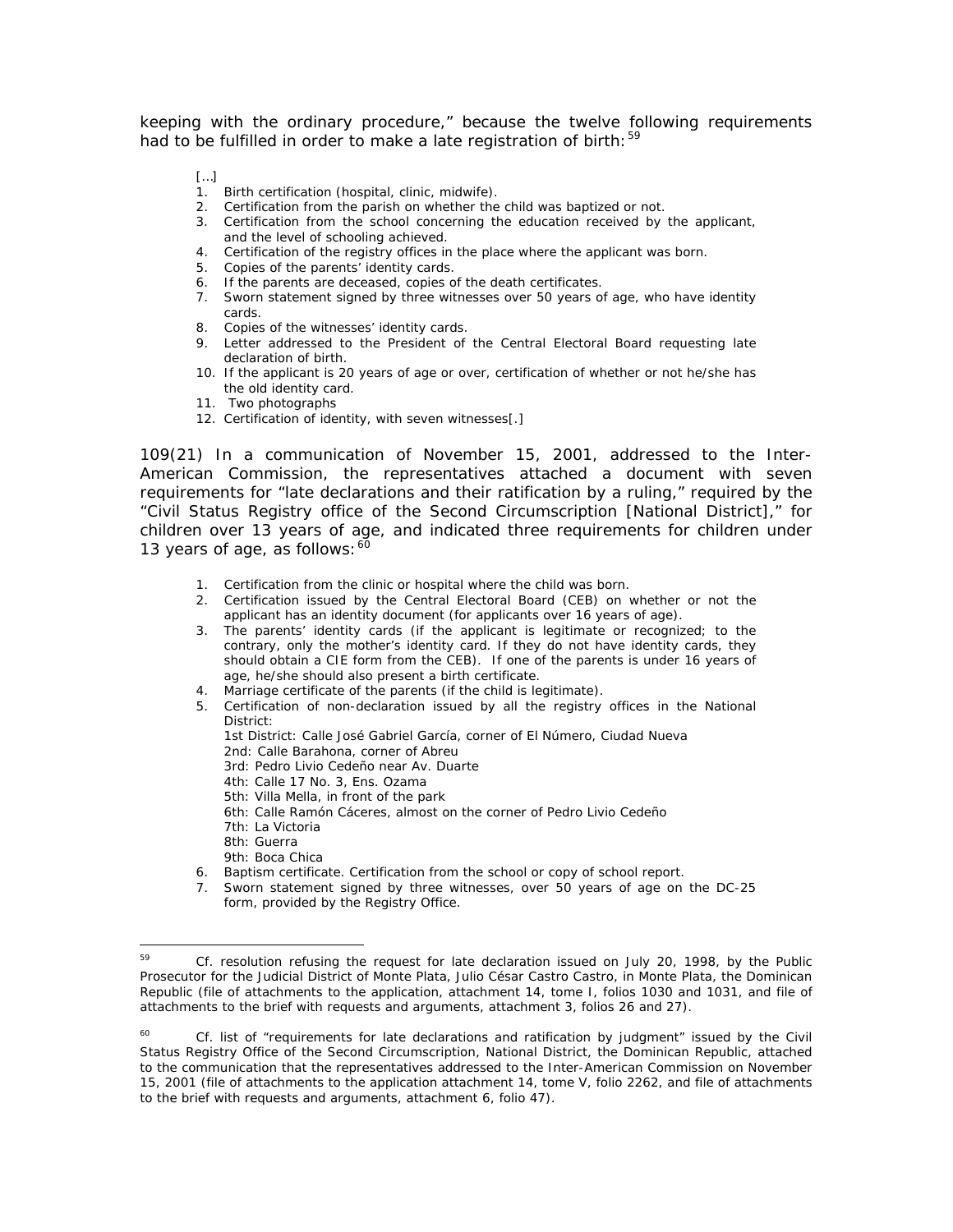NOTE: In the case of children under 13 years of age, it is sufficient to present the documents indicated in Nos. 1, 3 and 4 (the latter if the child is legitimate). When the person has already been declared, document No. 1 can be substituted by the certification of identity, with seven witnesses, that has been registered.

[…]

CIVIL STATUS REGISTRY OFFICE OF THE SECOND CIRCUMSCRIPTION, N.D.

#### *OTHER LISTS OF REQUIREMENTS FOR LATE BIRTH REGISTRATION IN THE REGISTRY OFFICES OF THE DOMINICAN REPUBLIC*

109(22) Resolution No. 5/88 issued by the Central Electoral Board on June 8, 1988, establishes the following list of six requirements for late registration of birth of a person over 13 years of age: [61](#page-43-0)

FIRST: In order to establish the truth of any late declaration of birth of a person over 13 years of age, it is decided that, in addition to the legal requirements, the applicant must previously have presented the following documents to the Civil Status Registrar:

1. Certification from the clinic or hospital where the child was born, recording the sex of the child, the date of birth, and the mother's name;

2. Baptism certificate of the person whose birth is to be declared issued by the parish of the place of birth or of residence of the parents; if the person is not a Catholic, the certificate should be issued by the church of the religion practiced;

3. Identity card of the person whose birth is to be declared, if he/she has been issued with such a card;

4. Certification from the public or private school, stating the last school year attended by the person whose birth is to be declared;

5. Certification of the Registry Office of the jurisdiction where the birth occurred, stating that the birth of the person whose birth is the object of the late declaration has not been registered in that office, when the late registration is being made in a different place from that where the birth occurred, and

6. Sworn statement signed by three witnesses, over 50 year of age, testifying to the truth of the statements made by the person making the declaration.

SECOND: The person who proposes to make the late declaration of birth should be at least 18 years older that the person whose birth will be declared, unless the declarer is the father or mother. Verification of this requirement will be based on the information on the declarer's identity card.

THIRD: With the exception of the identity card of the person whose birth is the object of the late declaration, the other documents indicated in this Resolution, as evidence of the truth of the declaration, must be filed by the respective Civil Status Registrar.

109(23) Resolution No. 5/99 issued by the Central Electoral Board on August 4, 1999, concerning late declarations of births recorded in the corresponding registers from 1965 to 1992, that have not been ratified by a ruling of the competent court, establishes that the parties concerned must present the following documents:  $62$ 

- 1. Copies of the identity cards of the parents (or the person making the declaration), or a certification of these or of another document establishing the identity of these persons;
- 2. Sworn declaration on form OC-25, to be signed before the respective Civil Status Registrar by the person concerned or his/her legal representative, and also by the witnesses to which it refers, attaching a copy of the latter's identity cards, and

<span id="page-43-0"></span><sup>61</sup> <sup>61</sup> *Cf.* resolution No. 5/88 issued by the Central Electoral Board on June 8, 1988 (file of preliminary objections and possible merits and reparations, tome VI, folio 1557).

<span id="page-43-1"></span> $62$  Cf. resolution of the Central Electoral Board No. 5/99 of August 4, 1999 (file of attachments to the final arguments brief of the State, attachment 19, folios 3886 to 3890).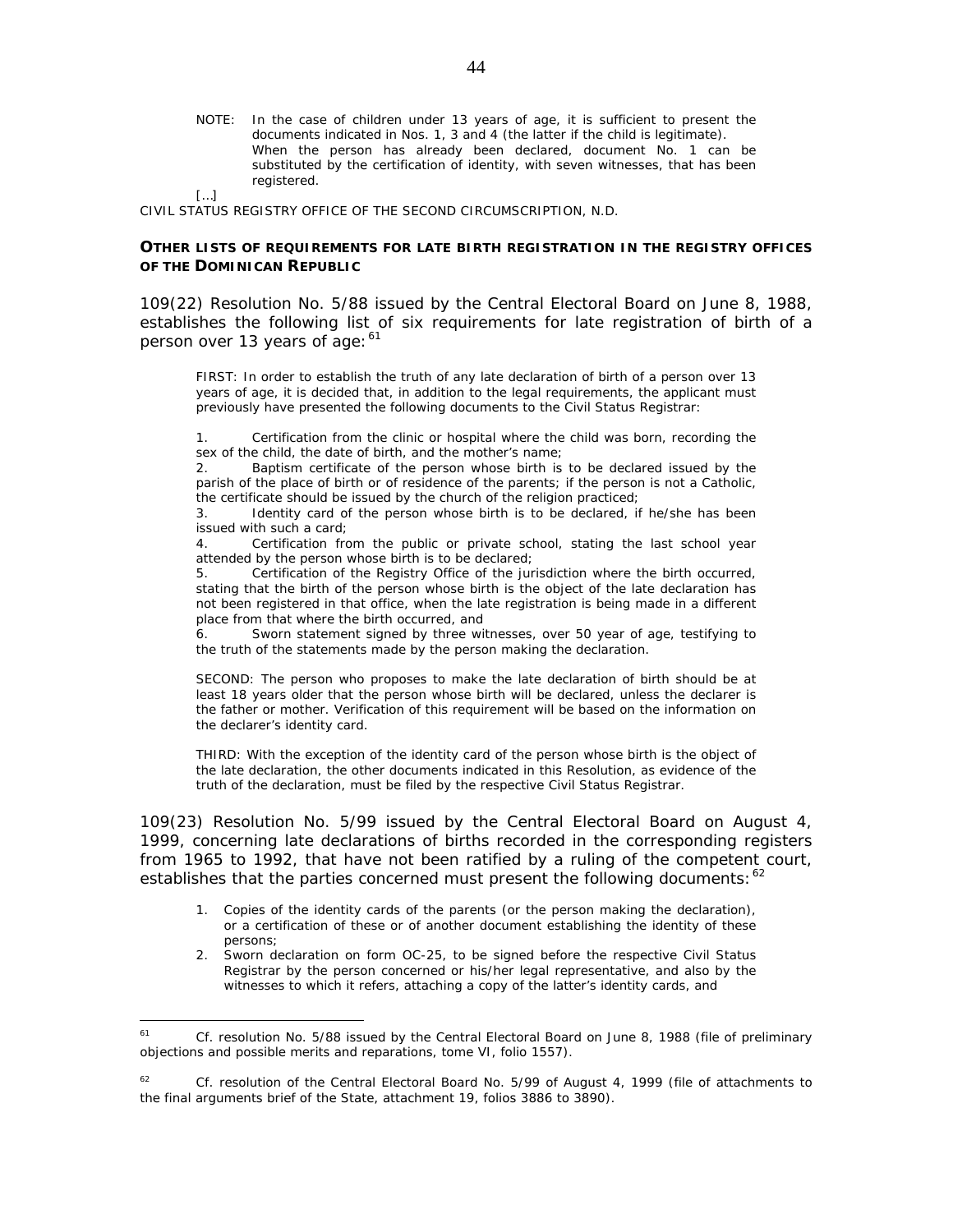3. Any other document that the respective Civil Status Registrar deems pertinent.

109(24) On September 3, 2001, the Central Electoral Board and the Secretariat of State for Education signed a collaboration agreement under which the Central Electoral Board would conduct a campaign in schools attached to the Secretariat of Education "in order to facilitate the procedure of late declaration of birth for all Dominican children under 13 years of age who are enrolled in schools without a birth certificate." This agreement stipulated that the following five requirements must be complied with for the late registration of birth:  $63$ 

- 1. The child must be a Dominican under 13 years of age.
- 2. Two current photographs of the child, size 2x2.
- 3. Certification of birth from the clinic or hospital where the child was born, or a certification from the Auxiliary Mayor, duly legalized by the city council of the place of birth.
- 4. Copies of the identity cards of the parents, or of the mother if the child is illegitimate.
- 5. Certification of whether or not the child has been baptized.

109(25) On June 5, 2003, in its brief with comments on Merits Report 30/03 issued by the Inter-American Commission during the processing of the case, the State indicated that the requirements for late registration of birth are: [64](#page-44-1)

For children up to 12 years of age:

- 1. Certification of birth, recording the sex of the child, the date of birth and the mother's name.
- 2. Identity of the mother, in the case of an illegitimate child, and of the father, if the latter makes the declaration and recognition in writing.
- 3. Marriage certificate if the parents are marred.
- 4. Certification from the school, if the child attends an educational establishment.

In the case of declarations for children aged 13 years or more:

- 1. Certification of birth, recording the sex of the child, the date of birth and the mother's name.
- 2. Certification from the public or private school, stating the last school year attended by the person whose birth is to be declared and their situation, indicating that to date the birth certificate has not been presented.
- 3. Identity of the mother, in the case of an illegitimate child, and of the father, if the latter makes the declaration and recognition in writing
- 4. Marriage certificate if the parents are married.
- 5. Baptism certificate issued by the parish of the place of birth; if the person is not a Catholic, the certificate should be issued by the church of the religion practiced;
- 6. Certification of whether or not the person whose birth is to be declared has an identity card.
- 7. Certification of the Civil Status Registry Office in the jurisdiction where the birth occurred, stating that the birth of the person whose birth is the object of the late declaration is not registered in that Office, when the late declaration is to be made in a different place to the one where the birth occurred. When there is more than one Registry Office in the place of birth, each of them must issue a certification.
- 8. Sworn statement by three (3) witnesses, over 50 years of age, testifying to the birth. The OC-25 form should be used for this purpose; this form is for the exclusive and judicious use of the Civil Status Registrar.

<span id="page-44-0"></span><sup>63</sup> <sup>63</sup> *Cf.* collaboration agreement signed by the Central Electoral Board and the Secretariat of State for Education on September 3, 2001 (file of attachments to the application, attachment 14, tome IV, folios 2114 and 2115).

<span id="page-44-1"></span><sup>64</sup> *Cf.* brief of June 5, 2003, with the State's comments on Report No. 30/03 issued on March 6, 2003, by the Inter-American Commission (file of attachments to the application, attachment 14, tome 7, folios 2995 to 3014).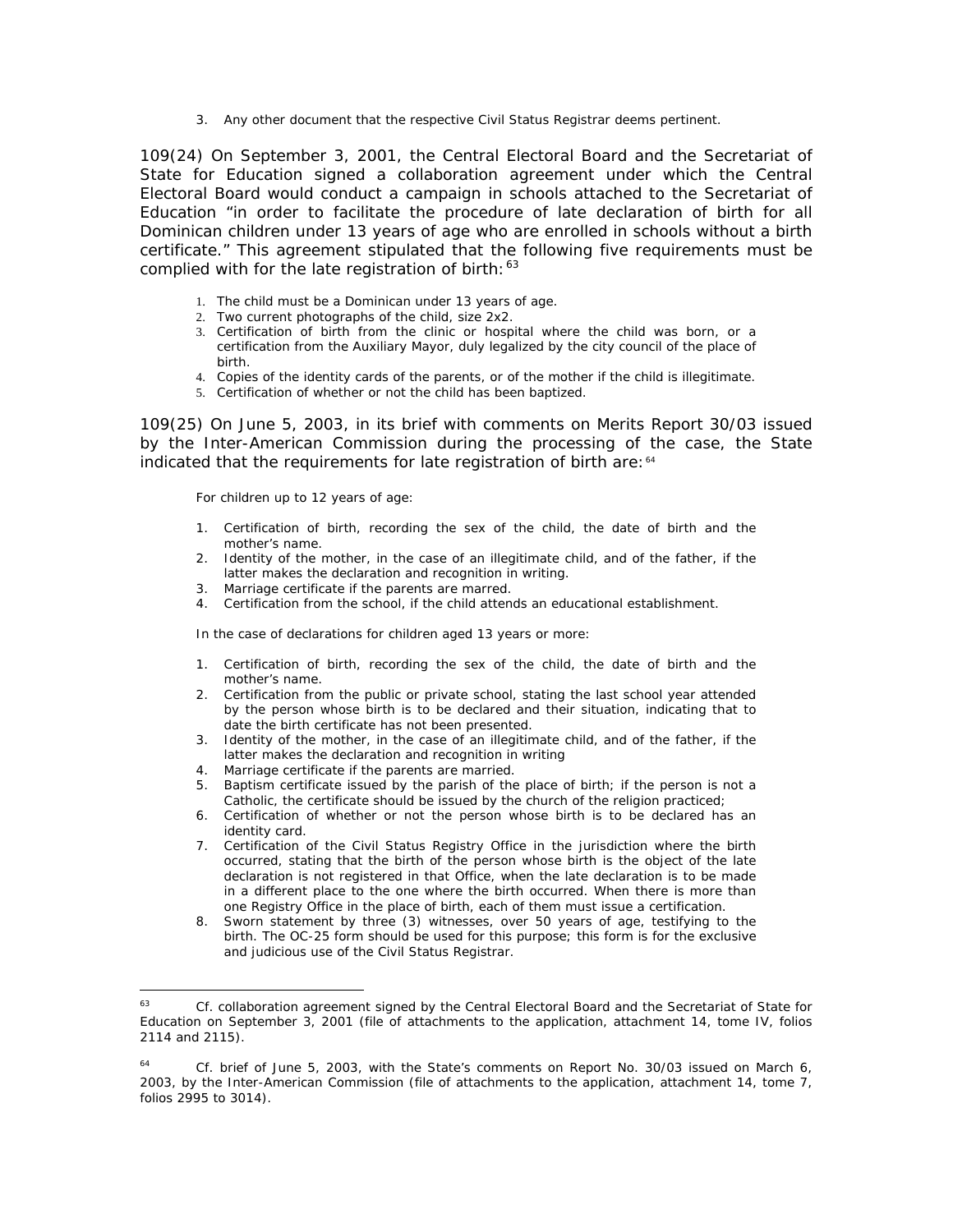109(26) The official letter of July 3, 2003, addressed by the State to the Inter-American Commission, describing the measures adopted by the Dominican Republic to comply with the recommendations contained in Report No. 30/03 of the Commission, and stating that the requirements for late declaration of birth are as follows: [65](#page-45-0)

- 1. The child must be a Dominican under the age of 13 years.
- 2. Two current photographs of the child, size 2x2.
- 3. Certification of birth from the clinic or hospital where the child was born, or else a certification from the auxiliary mayor, duly legalized by the city council of the place of birth.
- 4. Copies of the parents' identity cards (or passports), or of the mother, if the child is illegitimate.
- 5. Certification of whether or not the child has been baptized.

109(27) The list issued on November 17, 2003, by the Central Electoral Board, which established six requirements for the late declaration of birth for those over 16 years of age: [66](#page-45-1)

- A) Certification of birth from the clinic or hospital where the child to be registered was born, issued by the doctor, clinic or hospital, midwife or auxiliary mayor;
- B) Current identity cards of the parents of the child to be registered, if the child is legitimate or recognized, or of the mother, if the child is illegitimate; or of the person making the declaration as established by law (art. 43 of Act 659 on Civil Status Acts). If one or both parents are deceased, the death certificate issued by the corresponding civil status registrar should be presented.
- C) Recent marriage certificate of the parents of the person to be registered, if they have been married;
- D) Certification of the Registry Offices of the Municipality or National District where the person to be declared was born that the latter has not be registered already; this certification is issued free of charge and without any tax;
- E) Baptism certificate with birth certification;
- F) Two photographs of the person to be registered, size 2x2.

109(28) On August 14, 2005, while the case was being processed before the Court, the State forwarded a list with the following five requirements for requesting late declaration of birth for children under 13 years of age:  $67$ 

- 1. The child must be a Dominican under 13 years of age.
- 2. Two current photographs of the child, size 2x2.

 $\overline{a}$ 

- 3. Certification of birth from the clinic or hospital where the child was born, or else a certification from the auxiliary mayor, duly legalized by the city council of the place of birth.
- 4. Copies of the parents' identity cards, or of the mother, if the child is illegitimate.
- 5. Certification of whether or not the child has been baptized.

<span id="page-45-0"></span><sup>&</sup>lt;sup>65</sup> *Cf.* official letter on the measures adopted in relation to the recommendations contained in Report No. 30/03 of the Inter-American Commission, addressed to the Commission on July 3, 2003, by the Permanent Representative of the Dominican Republic to the Organization of American States, Sofía Leonor Sánchez Baret (file of attachments to the application, attachment 14, tome VII, folios 3038 to 3039).

<span id="page-45-1"></span><sup>66</sup> *Cf.* list of requirements for late declaration of birth of persons over 16 years of age issued on December 11, 2003, by the Central Electoral Board, the Dominican Republic (file of documents presented by the representatives on March 14, 2005, attachment 3, folio 3236).

<span id="page-45-2"></span><sup>&</sup>lt;sup>67</sup> *Cf.* requirements for requesting late declaration of birth for persons over 13 years of age (file of attachments to the final arguments brief of the State, attachment 2, folio 3752).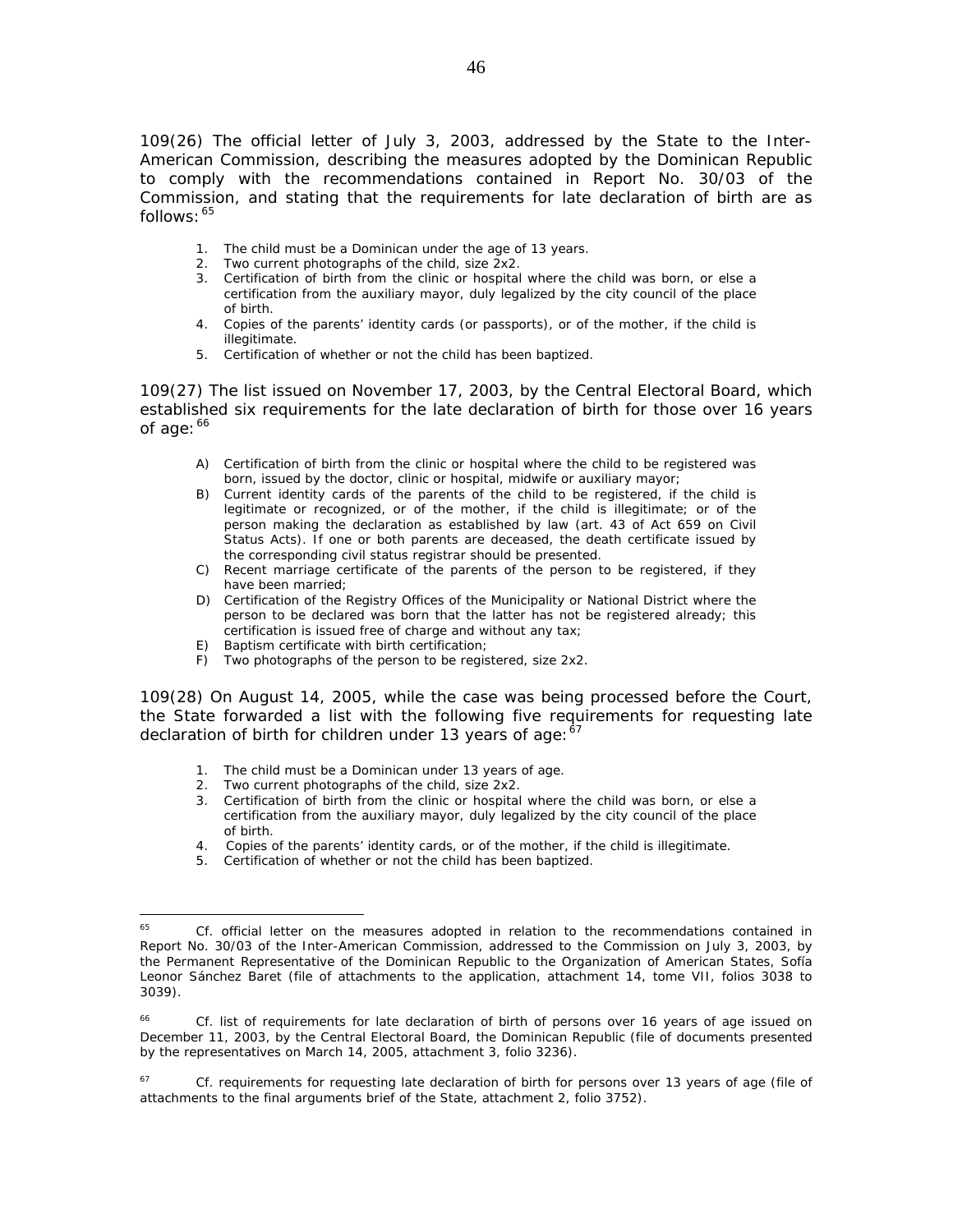## *THE GRANTING OF BIRTH CERTIFICATES TO THE YEAN AND BOSICO CHILDREN*

109(29) On March 25, 1999, when the Dominican Republic accepted the contentious jurisdiction of the Inter-American Court, the children Dilcia Yean and Violeta Bosico did not have birth certificates of Dominican nationality.<sup>[68](#page-46-0)</sup>

109(30) On September 8, 1999, owing to the precautionary measures ordered by the Inter-American Commission in favor of the children Dilcia and Violeta, the State ordered the Directorate General of Migration to issue "temporary certificates of residence in the country [to the alleged victims] until their migratory status in the Dominican Republic ha[d] been examined and defined.<sup>"[69](#page-46-1)</sup>

109(31) On September 21, 2001, after communicating with officials of the Ministry of Foreign Relations, Leonidas Oliven Yean and Tiramen Bosico Cofi, accompanied by Genaro Rincón Miesse, went to the Registry Office of the First Circumscription to register the birth of their daughters, Dilcia Yean and Violeta Bosico, respectively. They were not asked to pay any fees in the Registry Office, or to sign documents or to make a public declaration.<sup>[70](#page-46-2)</sup>

109(32) On September 25, 2001, the State granted the child Dilcia Oliven Yean a birth certificate issued by the Civil Status Registry Office of the First Circumscription of the National District of the Dominican Republic.<sup>[71](#page-46-3)</sup>

109(33) On September 25, 2001, the State granted the child Violeta Bosico a birth certificate issued by the Civil Status Registry Office of the First Circumscription of the National District of the Dominican Republic.<sup>[72](#page-46-4)</sup>

<span id="page-46-0"></span> $68$ <sup>68</sup> *Cf.* communication from the Head of Services of the Directorate General of Migration and from the Head of the International Studies Division of the Dominican Republic addressed to the Inter-American Commission on September 30, 1999 (file of attachments to the application, attachment 14, tome II, folios 1441 to 1444); extract from the birth certificate of the child Dilcia Oliven Yean issued on September 25, 2001, by the Central Electoral Board, Civil Status Registry Office of the First Circumscription of the National District of the Dominican Republic (file of attachments to the application, attachment 14, tome IV, folio 2105), and extract from the birth certificate of the child Violeta Bosico Cofi issued on September 25, 2001, by the Central Electoral Board, Civil Status Registry Office of the First Circumscription of the National District of the Dominican Republic (file of attachments to the application, attachment 14, tome IV, folio 2104).

<span id="page-46-1"></span><sup>&</sup>lt;sup>69</sup> *Cf.* communication from the Head of Services of the Directorate General of Migration and from the Head of the International Studies Division of the Dominican Republic addressed to the Inter-American Commission on September 30, 1999 (file of attachments to the application, attachment 14, tome II, folio 1441 to 1444).

<span id="page-46-2"></span><sup>70</sup> *Cf.* letter from the *Movimiento de Mujeres Domínico-Hatianas* addressed to the Inter-American Commission on September 28, 2001 (file of attachments to the application, attachment 14, tome IV, folios 2110 to 2111).

<span id="page-46-3"></span><sup>71</sup> *Cf.* extract from the birth certificate of the child Dilcia Oliven Yean issued on September 25, 2001, by the Central Electoral Board, Civil Status Registry Office of the First Circumscription of the National District of the Dominican Republic (file of attachments to the application, attachment 14, tome IV, folio 2105), and certificate of declaration of the birth of the child Dilcia Oliven Yean issued on September 25, 2001, by the Civil Status Registry Office of the First Circumscription of the National District, Santo Domingo, the Dominican Republic (file of attachments to the application, attachment 14, tome IV, folio 2113; file of attachments to the brief with requests and arguments, attachment 14, folio 90, and file of attachments to the answer to the application, attachment 18, folio 43).

<span id="page-46-4"></span><sup>72</sup> *Cf.* extract from the birth certificate of the child Violeta Bosico Cofi issued on September 25, 2001, by the Central Electoral Board, Civil Status Registry Office of the First Circumscription of the National District of the Dominican Republic (file of attachments to the application, attachment 14, tome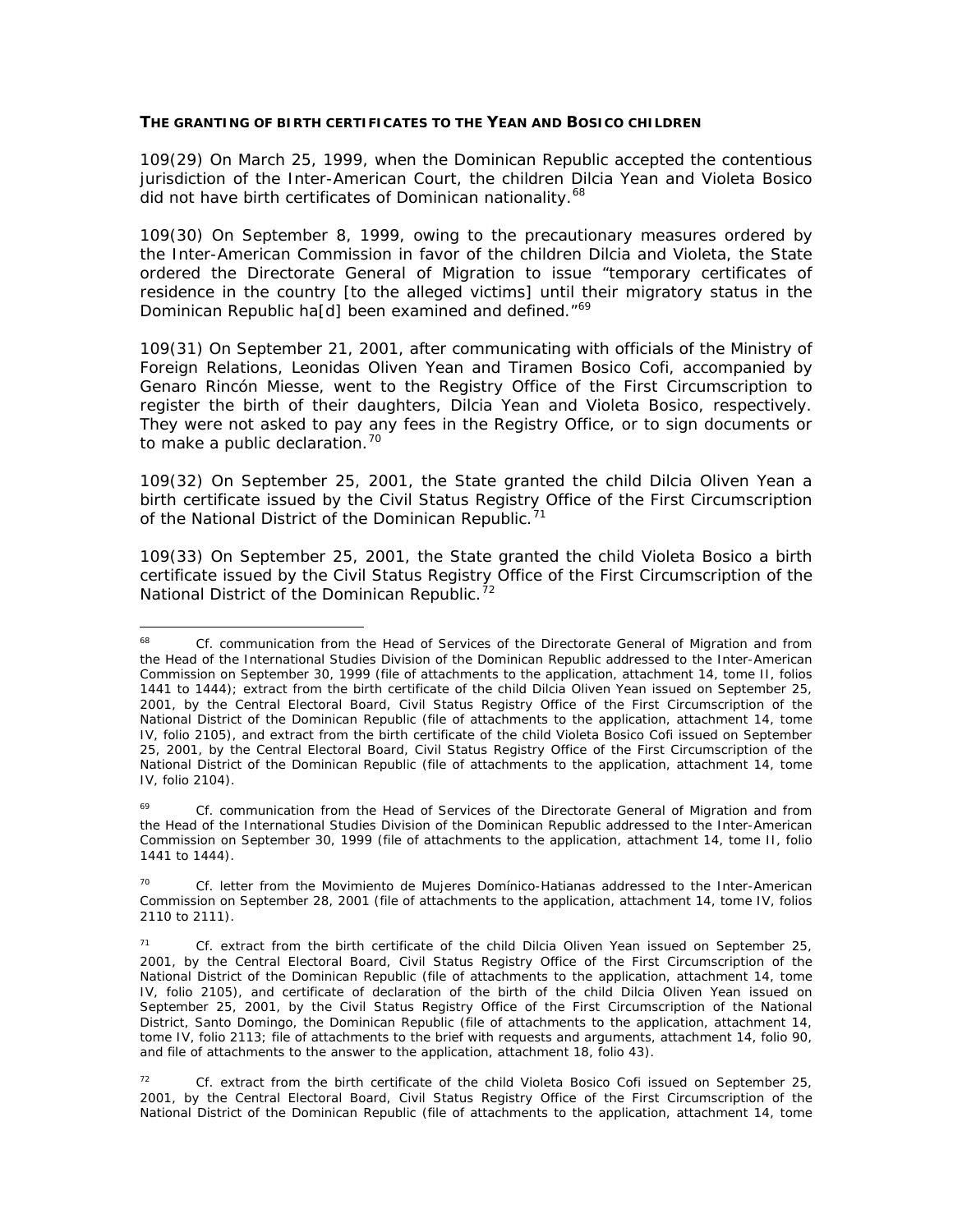#### *THE EDUCATION OF THE CHILD VIOLETA BOSICO*

 $\overline{a}$ 

109(34) During her early years, Violeta Bosico was admitted to school without a birth certificate. In 1991, Violeta entered primary school in Batey Las Charcas. In 1994, having interrupted her studies, she returned to school and began to attend the Palavé School up until third grade.<sup>[73](#page-47-0)</sup>

109(35) In September and October 1998, when trying to enroll for fourth grade, the State did not allow Violeta Bosico to enroll in day school because she did not have a birth certificate.<sup>[74](#page-47-1)</sup> For the 1998-1999 school year, the child had to enroll in the school for adults during the evening, which is for those over 18 years of age. She attended fourth and fifth grades there.<sup>[75](#page-47-2)</sup>

109(36) The main purpose of evening school is to teach adults to read and write and they adopt a "compressed" type of education, in which pupils do two grades in one year. This method makes fewer demands than day school. Most of those attending the evening session are from 20 to 30 years of age; exceptionally, there are adolescents. The classes in the evening are shorter, usually two and a half hours a day, and there is no break.<sup>[76](#page-47-3)</sup>

IV, folio 2104), and certificate of declaration of the birth of the child Violeta Bosico Cofi issued on September 25, 2001, by the Civil Status Registry Office of the First Circumscription of the National District, Santo Domingo, the Dominican Republic (file of attachments to the application, attachment 14, tome IV, folio 2112; file of attachments to the brief with requests and arguments, attachment 15, folio 91, and file of attachments to the answer to the application, attachment 35, folio 105).

<span id="page-47-0"></span><sup>73</sup> *Cf.* statement made by the child Violeta Bosico Cofi on August 8, 1999, before Katherine A. Fleet in Batey Palavé, Manoguayabo, the Dominican Republic (file of attachments to the application, attachment 6, folios 446 to 457, and file of attachments to the brief with requests and arguments, attachment 24, folios 370 to 381); statement made by Tiramen Bosico Cofi made before Katherine A. Fleet n July 11, 1999, in Palavé, Manoguayabo, the Dominican Republic (file of attachments to the application, attachment 9, folios 612 to 619; file of attachments to the brief with requests and arguments, attachment 4, folios 28 to 39, and file of attachments to the answer to the application, attachment 25, folios 57 and 60), and testimony of Amada Rodríguez Guante given before the Inter-American Court during the public hearing held on March 14, 2005.

<span id="page-47-1"></span><sup>74</sup> *Cf.* statement made by the child Violeta Bosico Cofi on August 8, 1999, before Katherine A. Fleet in Batey Palavé, Manoguayabo, the Dominican Republic (file of attachments to the application, attachment 6, folios 446 to 457, and file of attachments to the brief with requests and arguments, attachment 24, folios 370 to 381); additional statement made by the child Violeta Bosico Cofi before Hillary Ronen on July 31, 2001, in Batey Palavé, Santo Domingo, the Dominican Republic (file of attachments to the brief with requests and arguments, attachment 27, folios 393 to 396), and statement of Teresa Tucent Mena on August n8, 1999, before Katherine A. Fleet (file of attachments to the application, attachment 4, folios 358 to 367; file of attachments to the brief with requests and arguments, attachment 25, folios 382 to 388).

<span id="page-47-2"></span><sup>75</sup> *Cf.* statement made by Genaro Rincón Miesse on August 9, 1999, before Katherine A. Fleet, in Gazcue, Santo Domingo, the Dominican Republic (file of attachments to the brief with requests and arguments, attachment 2, folio 18); statement made by Amada Rodríguez Guante before the Inter-American Court during the public hearing held on March 14, 2005; certification issued on November 6, 2003, by Amada Rodríguez Guante, Director of the Palavé Basic School (file of attachments to the final arguments brief of the State, attachment 28, folio 3934); additional statement made by the child Violeta Bosico Cofi before Hillary Ronen on July 31, 2001, in Batey Palavé, Santo Domingo, The Dominican Republic (file of attachments to the brief with requests and arguments, attachment 27, folios 393 to 396), and statement of Teresa Tucent Mena on August 8, 1999, before Katherine A. Fleet (file of attachments to the application, attachment 4, folios 358 to 367; file of attachments to the brief with requests and arguments, attachment 25, folios 382 to 388).

<span id="page-47-3"></span><sup>76</sup> *Cf.* statement made by the child Violeta Bosico Cofi, authenticated on February 2, 2005, by Marcelino de la Cruz Nuñez (file of preliminary objections and possible merits and reparations, tome III,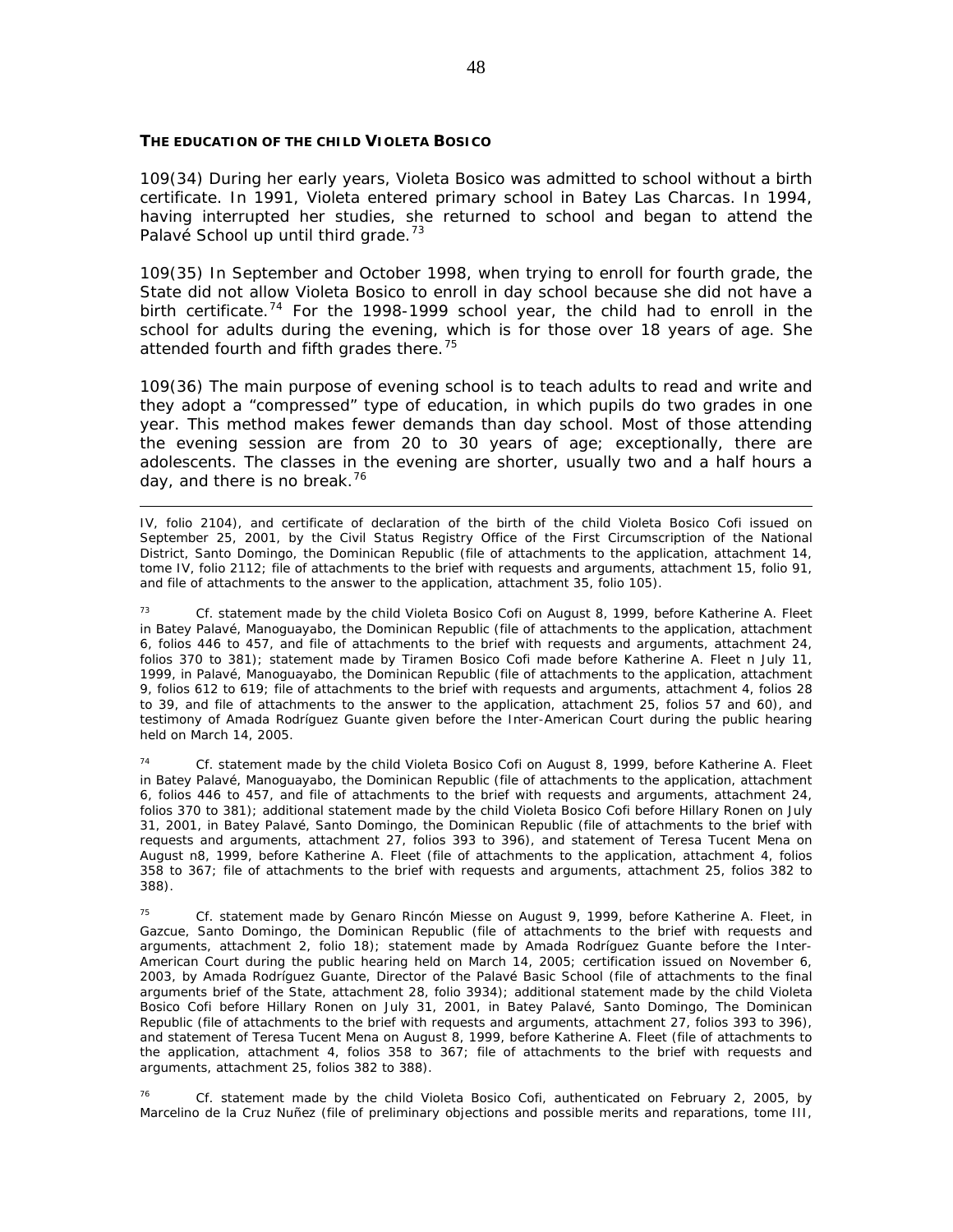109(37) In 2001, Violeta Bosico reverted to attending school during the day, completed sixth grade, and was enrolled for seventh grade in day school.<sup>7</sup>

## *THE NON-PECUNIARY DAMAGE CAUSED TO THE CHILDREN DILCIA YEAN AND VIOLETA BOSICO AND THEIR NEXT OF KIN*

109(38) The child Dilcia Yean and her next of kin have suffered non-pecuniary damage[78](#page-48-1) (*infra* paras. 224 and 227).

109(39) The child Violeta Bosico and her next of kin have suffered non-pecuniary damage[79](#page-48-2) (*infra* paras. 224, 225 and 227).

## *THE REPRESENTATION OF THE ALLEGED VICTIMS AND THEIR NEXT OF KIN AND THE RESPECTIVE EXPENSES*

109(40) The Yean and Bosico children have been represented<sup>[80](#page-48-3)</sup> in the proceedings before the domestic system, and also those conducted before the Commission and

 $\overline{a}$ 

<span id="page-48-0"></span><sup>77</sup> *Cf.* additional statement made by the child Violeta Bosico Cofi before Hillary Ronen on July 31, 2001, in Batey Palavé, Santo Domingo, the Dominican Republic (file of attachments to the brief with requests and arguments, attachment 27, folios 393 to 396), and Basic Education diploma of Violeta Bosico issued by the Palavé Center on July 1, 2004 (file of attachments to the final arguments brief of the State, attachment 30, folio 3938).

<span id="page-48-1"></span><sup>78</sup> *Cf.* expert report of Débora Munczek given before the Inter-American Court during the public hearing held on March 14, 2005, and statement made by Leonidas Oliven Yean on June 25 or July 9, 1999, before Katherine A. Fleet, in Batey Enriquillo, Sabana Grande de Boyá (file of attachments to the brief with requests and arguments, attachment 34, folio 411).

<span id="page-48-2"></span><sup>79</sup> *Cf.* expert report of Débora Munczek given before the Inter-American Court during the public hearing held on March 14, 2005; statement made by Teresa Tucent Mena, authenticated on February 2, 2005, by Marcelino de la Cruz Nuñez (file of preliminary objections and possible merits and reparations, folios 899 al 900), and statement made by the child Violeta Bosico Cofi on August 8, 1999, before Katherine A. Fleet in Batey Palavé, Manoguayabo, the Dominican Republic (file of attachments to the application, attachment 14, tome III, folio 1758).

<span id="page-48-3"></span>80 *Cf.* power of attorney granted by Leonidas Oliven Yean to Genero Rincón M. authenticated on October 10, 1998, and power of attorney granted by Tiramen Bosico Cofi to Genero Rincón M. authenticated on October 10, 1998 (file of attachments to the brief with requests and arguments, attachment 1, folios 3748 to 3750); power of attorney granted by Tiramen Bosico Cofi to the Center for Justice and International Law (CEJIL), the University of California, Berkeley, Boalt Hall School of Law, and the *Movimiento de Mujeres Domínico-Haitianas* (MUDHA) authenticated on June 13, 2003, by Marcelino de la Cruz Nuñez (file of preliminary objections and possible merits, reparations and costs, tome I, folios 76 and 77), and power of attorney granted by Leonidas Oliven Yean to the Center for Justice and International Law (CEJIL), the University of California, Berkeley, Boalt Hall School of Law, and the *Movimiento de Mujeres Domínico-Haitianas* (MUDHA) authenticated on June 13, 2003, by Marcelino de la Cruz Nuñez (file of preliminary objections and possible merits, reparations and costs, tome I, folios 78 and 79).

folios 892 and 893, and file of attachments to the State's brief with final arguments, attachment 33, folio 370 to 381); statement made by the child Violeta Bosico Cofi on August 8, 1999, before Katherine A. Fleet in Batey Palavé, Manoguayabo, the Dominican Republic (file of attachments to the application, attachment 6, folios 446 to 457, and file of attachments to the brief with requests and arguments, attachment 24, folios 370 to 381); statement made by Genaro Rincón Miesse on August 9, 1999, before Katherine A. Fleet, in Gazcue, Santo Domingo, the Dominican Republic (file of attachments to the brief with requests and arguments, attachment 2, folio 18), and testimony of Amada Rodríguez Guante given before the Inter-American Court during the public hearing held on March 14, 2005.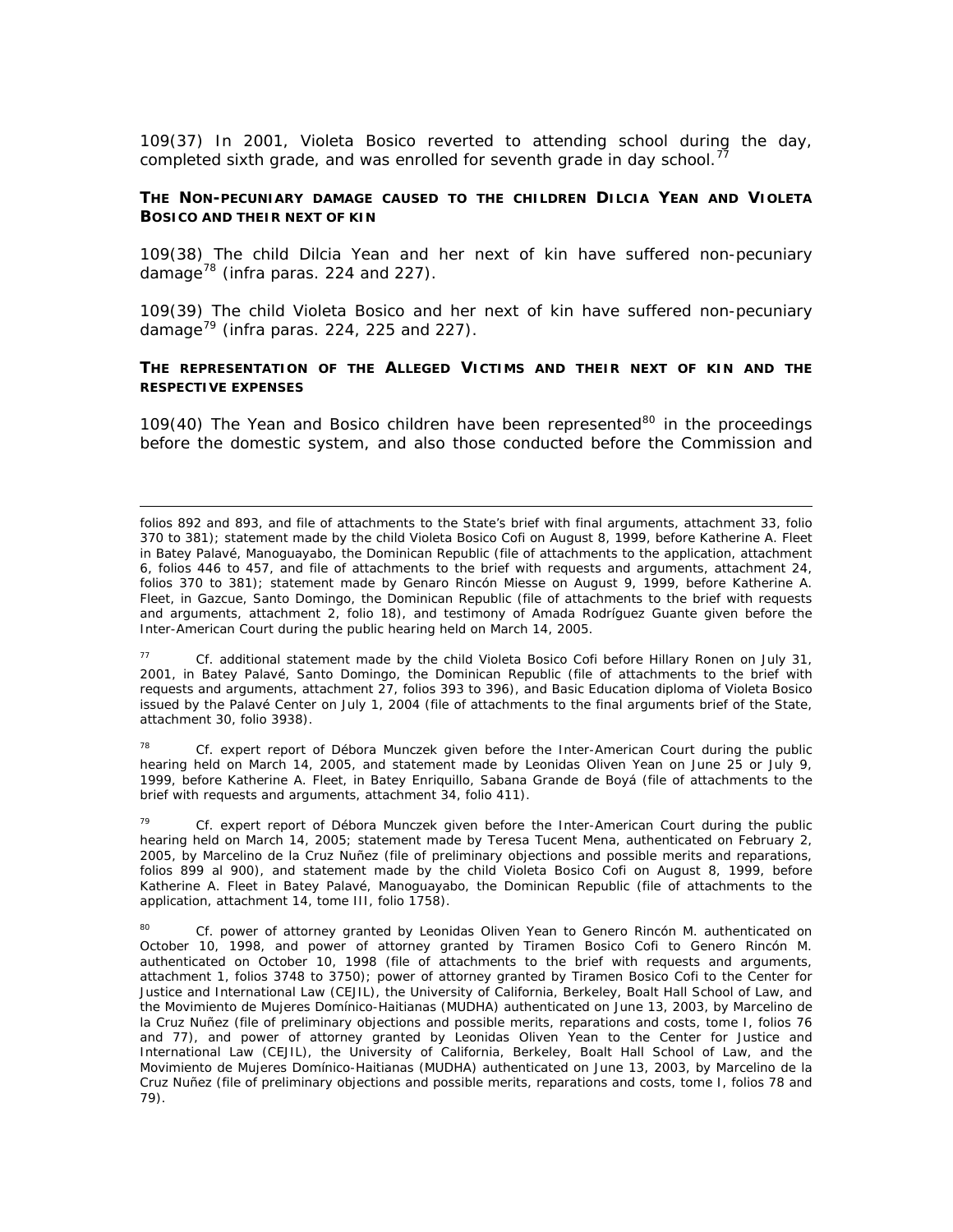the Court by the *Movimiento de Mujeres Domínico-Haitianas* (MUDHA),<sup>[81](#page-49-0)</sup> the Center for Justice and International Law (CEJIL),<sup>[82](#page-49-1)</sup> and the International Human Rights Law Clinic, University of California, Berkeley, Boalt Hall School of Law,<sup>[83](#page-49-2)</sup> who have incurred a series of expenses related to the said measures.

# **IX**

#### **VIOLATION OF ARTICLES 19, 20, 24, 3 AND 18 OF THE AMERICAN CONVENTION IN RELATION ARTICLE 1(1) THEREOF**

*(Rights of the Child, Right to Nationality, Right to Equal Protection, Right to Juridical Personality, Right to a Name, and Obligation to Respect Rights)* 

## *Arguments of the Commission*

110. With regard to Article 19 of the American Convention, the Commission indicated that:

(a) The State failed to comply with its international obligations because it did not adopt the necessary measures that took into consideration the superior interest of the child and ensured the protection of Dominican children of Haitian origin, such as the children Dilcia and Violeta;

(b) The State disregarded its obligation to protect the children Dilcia and Violeta in accordance with Article 19 of the Convention, by maintaining them in a situation of legal, social and economic vulnerability and marginalization, and failing to ensure their right to nationality, exposing the children to the risk of being expelled from the Dominican Republic, and

(c) The State did not comply with its obligation to ensure the right to education, since the child Violeta was prevented from enrolling in day school because she had no birth certificate.

111. In relation to Article 20 of the American Convention, The Commission argued that:

(a) The Constitution established *ius soli* as the principle for acquiring Dominican nationality, and the right to nationality based on having been born on Dominican territory is protected by the Constitution, irrespective of the nationality or legal status of the parents. Any restriction of the right to nationality that is not based on a child's place of birth directly contradicts this principle;

<span id="page-49-0"></span> $\overline{a}$ <sup>81</sup> *Cf.* MUDHA expense vouchers in the case of the Yean and Bosico children (file of attachments to the brief with requests and arguments, attachments 55 and 56, folios 729 to 828).

<span id="page-49-1"></span><sup>&</sup>lt;sup>82</sup> *Cf.* CEJIL expense vouchers in the case of the Yean and Bosico children (file of attachments to the brief with requests and arguments, attachment 54, folios 537 to 728, and file of preliminary objections and possible merits and reparations, tome V, folios 1314 to 1319).

<span id="page-49-2"></span><sup>83</sup> *Cf.* expense vouchers of the International Human Rights Law Clinic in the case of the Yean and Bosico children (file of attachments to the brief with requests and arguments, attachment 57, folios 829 to 852).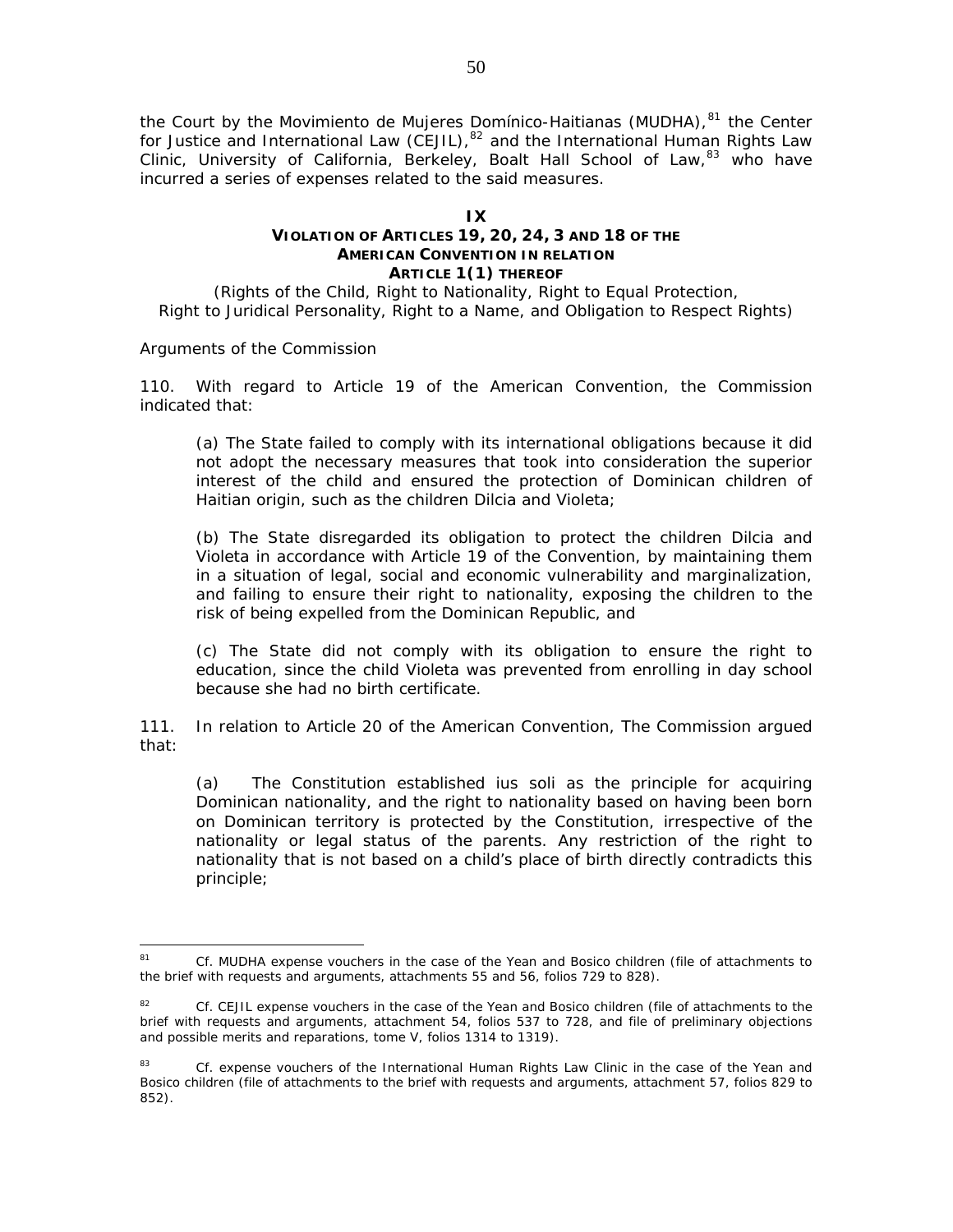(b) It is unacceptable to describe the alleged victims in this case as "foreigners in transit," since those who live for 10, 15 or more years in a country cannot be described as transients;

(c) The Central Electoral Board insists that a series of documents must be presented in order to proceed with a late declaration of birth. These requirements violate not only rights contained in the Constitution and laws deriving from it, but also rights enshrined in the American Convention, because they are difficult to comply with, involve expenditure and constitute obstacles that prevent the enjoyment of the right to nationality of most children in the same situation as the children Dilcia and Violeta; namely, Dominicans of Haitian origin;

(d) The inconsistent procedures of the civil status registrars did not allow the children Dilcia and Violeta to obtain their birth certificates for four years and four months, even though they had complied with the requirements established for children under 13 years of age;

(e) The delivery of the birth certificates to the alleged victims in the instant case was the result of a decision of the State, which could possibly deny their validity in the future, owing to the way in which they were granted, and

(f) The collaboration agreement signed by the State at the end of 2001 eliminated several requirements that tended to hinder the late declaration procedure; however, it retained the principal requirement of the parents' identity cards, which is a contradiction to the principle of *ius soli*.

112. Regarding Article 24 of the American Convention, the Commission indicated that:

(a) States may establish distinctions in the enjoyment of certain benefits between its citizens, foreigners in a regular situation, and foreigners in an irregular situation. Nevertheless, to do this, the content and scope of the norm must be examined in detail, together with its justification and consequences;

(b) The treatment that the alleged victims received was due to considerations relating to their origin, their name and the migratory status of their parents. Policies and practices that are deliberately discriminatory, as well as those that have a discriminatory impact on a specific category of individuals are prohibited, even if the discriminatory intention cannot be proved;

(c) The secondary legislation applicable in this case is open and allows the authorities of the Central Electoral Board and the Civil Status Registry Office to establish the requirements for late declarations of birth and to apply them discretionally, and

(d) Although it has indicated that some officials may have shown a discriminatory attitude, the State has not investigated or penalized such practices.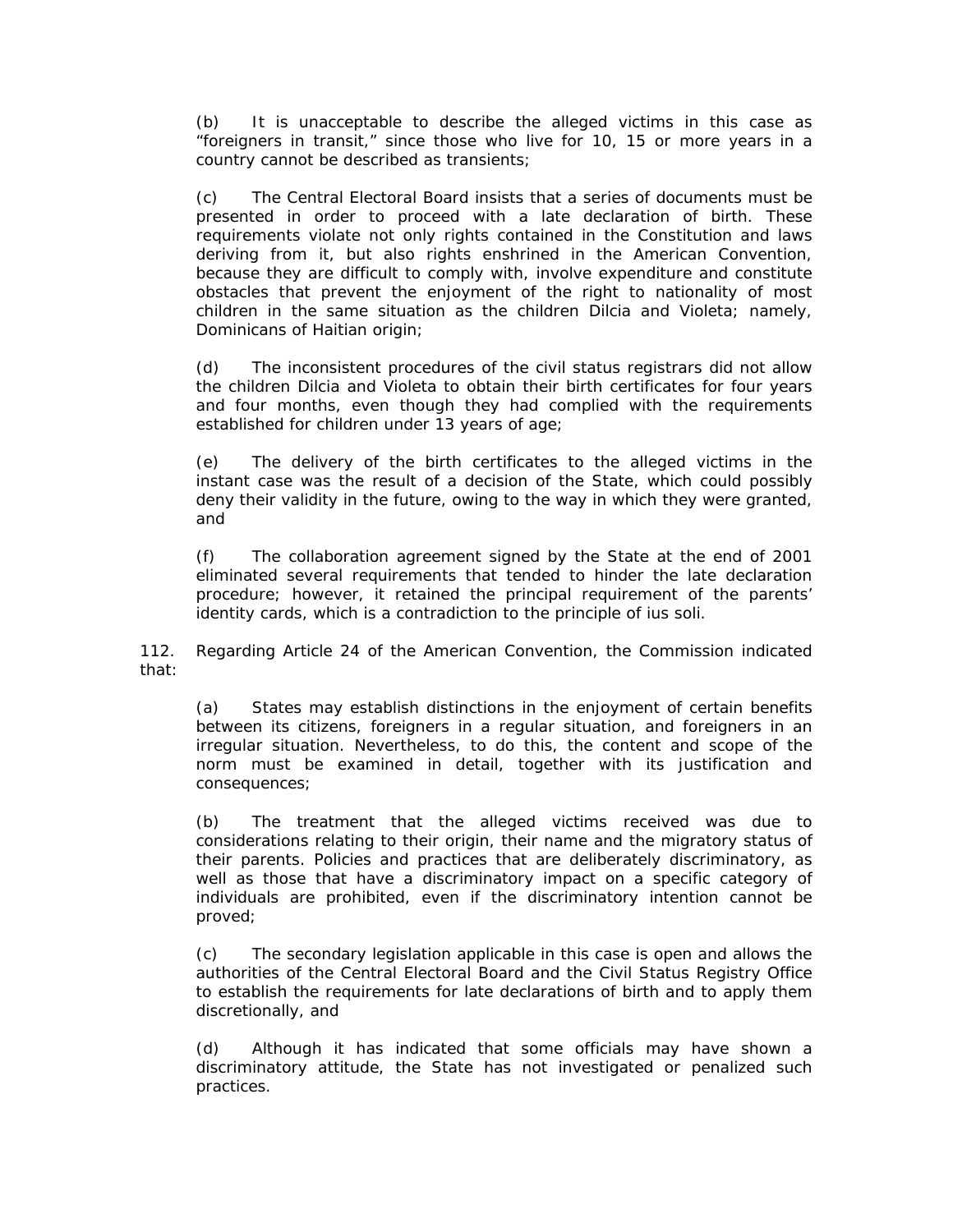113. With regard to Article 3 of the Convention, the Commission stated that:

(a) The right to juridical personality is a fundamental requirement for the enjoyment of all the basic freedoms, because this right grants the individual recognition before the law;

(b) The Dominican Republic's domestic legislation, in the Code for the Protection of Children and Adolescents (Act No. 14–94), recognizes the relationship between legal identity and the protection of the fundamental rights of the child, and guarantees the child's fundamental right to dignity, which includes the right to identity and explicitly prohibits any discrimination in granting or withdrawing the fundamental rights of the child based on race or nationality, and

(c) The refusal by Dominican officials to register the children Dilcia and Violeta in the Civil Status Registry Office resulted in their exclusion from the State's juridical and institutional system since, for over four years, neither Dilcia nor Violeta had a birth certificate (the legal document recognized by the Dominican Republic as proof of identity) and, consequently, they were not recognized before the law, which violates Article 3 of the American Convention.

114. The Commission did not allege that Article 18 of the Convention had been violated.

## *Arguments of the representatives*

115. With regard to Article 19 of the American Convention, the representatives indicated that:

(a) Given the legal incapacity and vulnerability of the children Dilcia and Violeta, the State had a special obligation, required by their status as minors under Article 19 of the Convention, to adopt measures of protection to ensure their rights to nationality, juridical personality, education, the family and judicial protection. The arbitrary and inconsistent impediments to which the State subjected the children in their efforts to obtain the documentation constitute a direct violation of the rights embodied in Article 19 of the American Convention, in relation to Article 1(1) thereof, and

(b) Article 19 of the Convention requires special protection measures to be taken to guarantee the right of children to education, owing to their specific situation of vulnerability and because this right cannot be protected without special assistance from the family, society and the State. The right to education is one of the rights protected by Article 26 of the American Convention.

116. In relation to Article 20 of the Convention, the representatives argued that:

(a) The Dominican Republic violated the right to nationality of the children Dilcia and Violeta by denying them the possibility of registering their birth on national territory under the constitutional principle of *ius soli,* based on their race and parentage;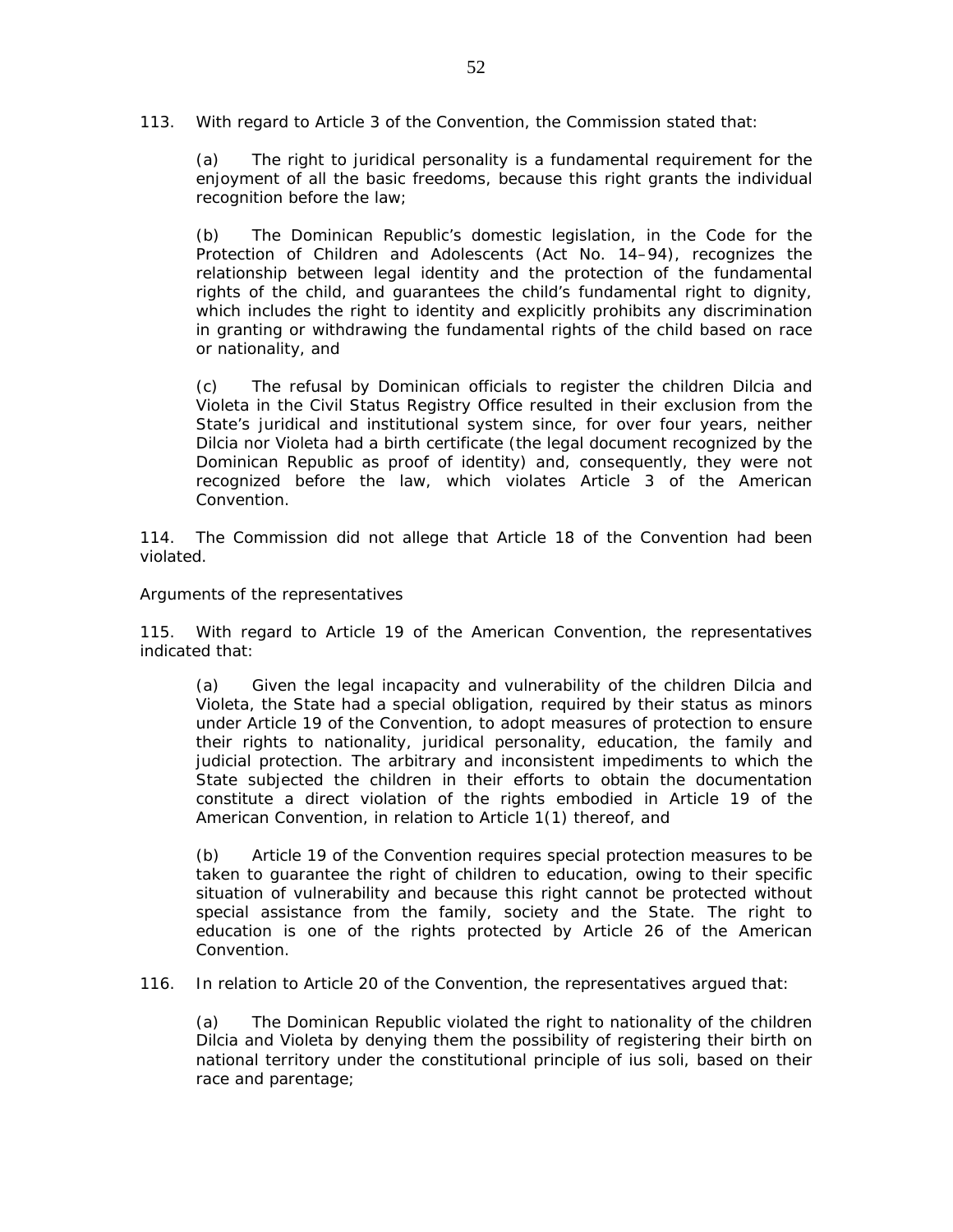(b) The State's interpretation of the "in transit" exception, and its application in the instant case, adds a restriction to obtaining nationality that is not stipulated in either the Constitution or the Civil Code of the Dominican Republic (hereinafter "Civil Code"), or in Act No. 659;

(c) Most of the requirements for late registration of birth established in the guidelines issued by the Civil Status Registry Office and not by law bear no relationship to proving birth on Dominican territory and are therefore disproportionate and unnecessary. This is especially pertinent in relation to individuals of Haitian origin who live in the bateyes. Restrictions to obtaining nationality should fulfill certain requirements to be considered legitimate and non-arbitrary. They should: (1) be established by law; (2) be nondiscriminatory; (3) pursue a legitimate purpose, and (4) strictly respect the principles of need and proportionality, and

(d) To prove a child's identity, States usually ask for a either a birth certification or a baptism certificate or a certification from a midwife or the hospital, but not all of these documents simultaneously. Since, under the *ius soli* system, it is only necessary for the child to have been born on the State's territory, the father's legal status is irrelevant and the parents only have to prove their relationship to the child by means of any common identity document, such as an identity card or a driving license.

117. With regard to Article 24 of the American Convention, the representatives argued that:

(a) The State had violated Articles 24 and 1(1) of the American Convention by introducing into its laws discriminatory regulations relating to legal protection and by applying them to the alleged victims, owing to the intentionality of the discriminatory acts of the public officials when refusing to grant them the birth declarations, and to the discriminatory effects produced by the application of the laws that regulate registration. To justify a distinction that affects children principally, it must be shown clearly that the violation of their rights is absolutely necessary to achieve a public interest objective, and the State did not prove this;

(b) There is no relationship between granting nationality and preventing the trafficking of children or electoral fraud and, even though these may be legitimate objectives, the means to achieve them are incompatible with the protection of human rights;

(c) International law prohibits direct discrimination as well as indirect discrimination or the discriminatory effect, and

(d) The regulations introduced into the laws of the Dominican Republic have a discriminatory effect on Dominicans of Haitian origin, resulting from a series of requirements demanded by Dominican officials in order to grant late declarations of birth, which, in practice, prevent the former from obtaining Dominican nationality.

118. Regarding Article 3 of the Convention, the representatives indicated that: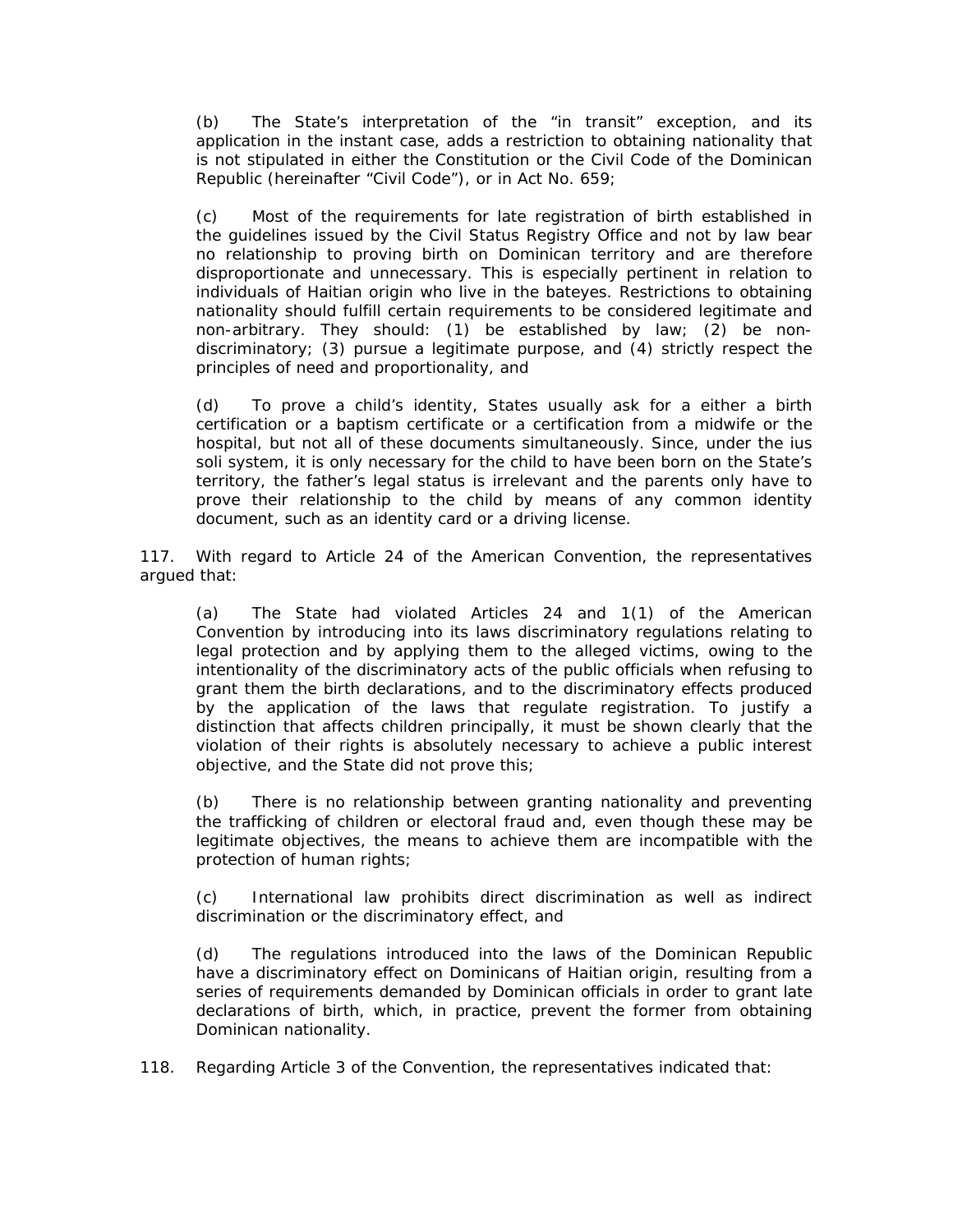(a) The right to juridical personality is protected by numerous international instruments and may never be suspended. In the Dominican Republic, the birth certificate is the legal document used as official proof of name and identity; consequently, it is necessary to ensure juridical personality, and

(b) The children were deprived of the fundamental right to recognition of juridical personality for more than four years. During this time, the children Dilcia and Violeta lived in a situation of illegality in which they were permanently at risk of deportation to Haiti. Without a birth certificate, they could not obtain legal property titles, they could not obtain an identity card, and they would not have been allowed to vote when they came of age.

119. As regards Article 18 of the Convention, the representatives argued that:

(a) The right to a name, as the right to nationality and to juridical personality, is a fundamental right and can never be suspended. The right to a name is closely linked to the identity of an individual and is associated with the rights to privacy and juridical personality;

(b) The State has failed to comply with its obligation to ensure to Dilcia and to Violeta their right to a name, by refusing to grant them a birth certificate for more than four years. Without official names, the children Dilcia and Violeta did not have any of the State protections that arise from registration of a name, and

(c) Since the Public Prosecutor and the Central Electoral Board maintained that the children had not complied with the requirements, the State granted them birth certificates illegally because they had not complied with the requirements; this action could therefore be revoked by the State. Consequently, the violation is continuing, because their rights have still not been assured.

# *Arguments of the State*

120. With regard to Article 19 de Convention, the State indicated that:

(a) The fact that Violeta has had problems with her education is not the State's responsibility, because the different reasons that have prevented her from studying continuously have been caused by her family, since they changed their place of residence constantly and she had to leave several educational establishments abruptly. Even though Violeta did not present her birth certificate, she was allowed to attend school for several years, and

(b) Despite the efforts of the competent public bodies to ensure the right to education and facilitate the enrolment of all children of school age, there is an unavoidable public policy rule with regard to education that makes it necessary to enroll children with their birth certificates.

121. In relation to Article 20 of the American Convention, the State argued that:

(a) The fact that the children are of Haitian origin bears no relationship to the reasons why the civil status registrars did not register them and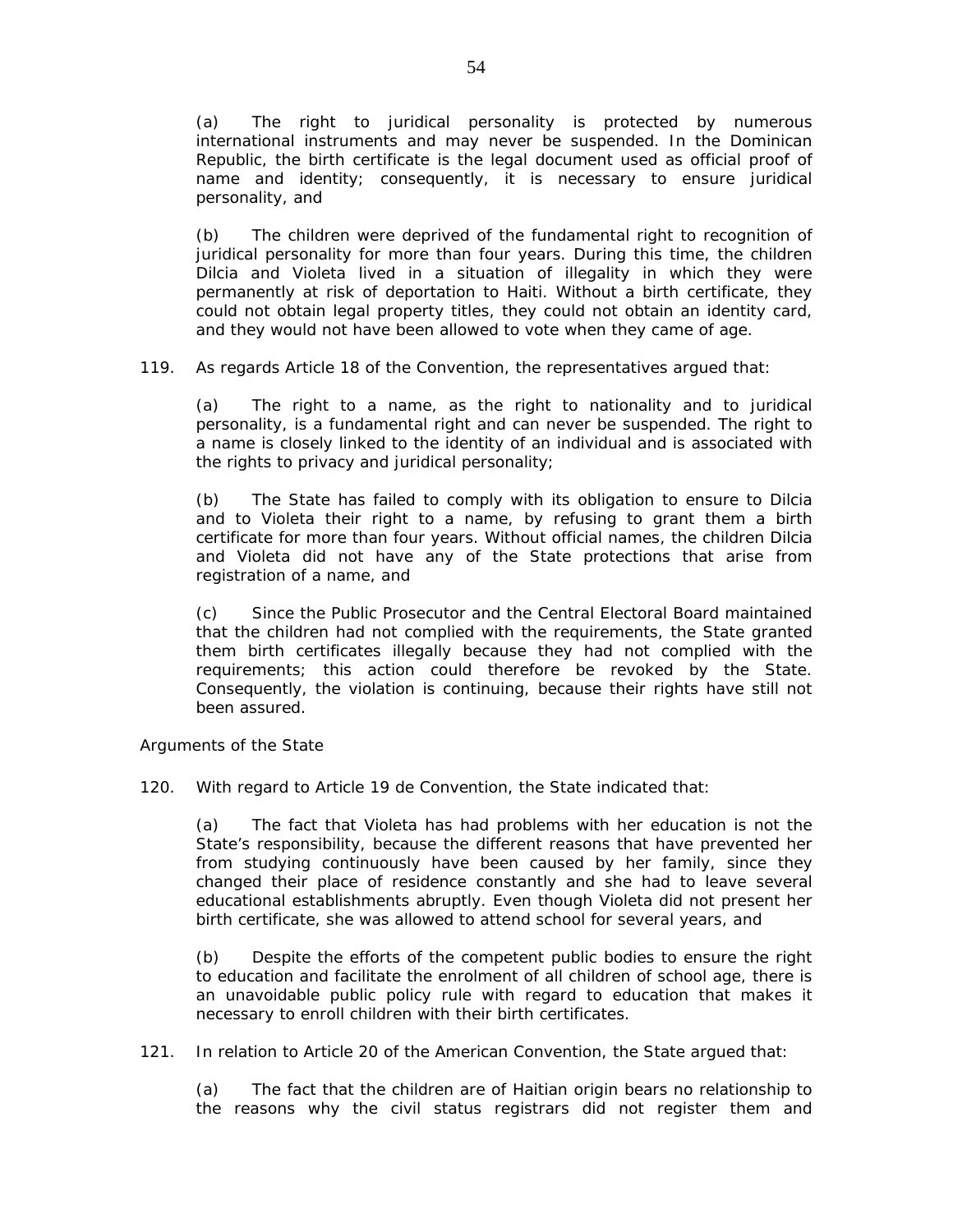acknowledge their Dominican nationality. The decision was based on noncompliance with the presentation of the requirements to opt for this nationality. There is no evidence that the Registry Office refused to register them for discriminatory reasons, since this Office cannot make exceptions and its work is merely to confirm that applicants have proved they were born in the country;

(b) It is irrelevant whether the fathers of the Yean and Bosico children were in transit in the country because, by being born on Dominican territory, the children had the right to opt for this nationality and never lost this privilege; however, this matter is of no interest since, the children now have Dominican nationality;

(c) The alleged victims were able to opt for Haitian nationality because of the *ius sanguinis* connection through their fathers; therefore, they were never in danger of being stateless;

(d) The presentation of the parents' identity cards is a requirement for obtaining late declaration of birth, to show whether they are the legitimate children of foreigners who are resident in the country, or diplomats, or in transit. In this specific case, the children's mothers are Dominicans so they should not have had any problem complying with this requirement. The other documents required are necessary to ensure that the registration mechanism is reliable and to avoid fraudulent supplantation;

(e) The alleged continuing situation of illegality of the children does not exist, because there is no deportation policy against individuals who are illegally on Dominican territory, and

(f) The State is not responsible for a continuing violation of the right to nationality, because the delay in granting it was due to the negligence of the mothers who did not register the births of the children opportunely and who, when they attempted to make a late registration, did not provide the evidence and the requirements needed to complete this procedure.

122. In relation to Article 24 of the American Convention, the State argued that:

(a) The particular situation of late birth declaration of the children Dilcia Yean and Violeta Bosico means that they are treated separately from the general regime for all other Dominicans who are registered at birth. The regulations in force for all those who have not been registered with the Civil Status Registry Office are applied to them; namely the late declaration procedure. This procedure must be carried out in accordance with a series of requirements and steps needed to show reliably and legally that the applicants have a real right to Dominican nationality, and

(b) It has not been proved and it is not true that the Dominican Republic civil status registrars have been instructed by their superiors to prevent the registration of children of Haitian origin and not grant them birth certificates. The civil status registrars involved in this case were simply complying with their obligation to ask for the documents that are required of both Dominicans and foreigners, without any form of distinction, for late declarations of birth.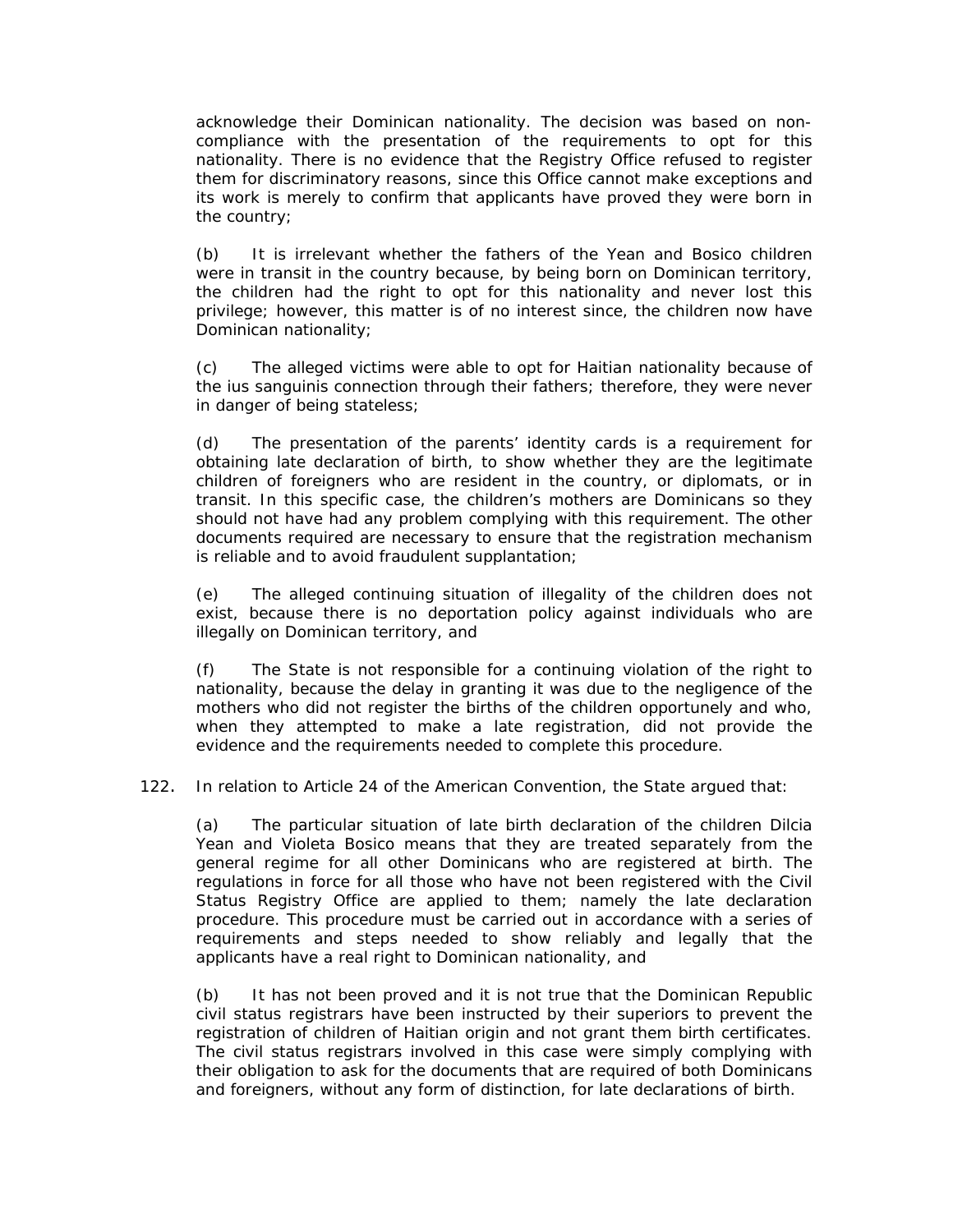123. In relation to Article 3 of the Convention, the State argued that it had not violated the right to juridical personality, since it never prevented the children's registration.

124. The State did not submit any specific arguments concerning Article 18 of the Convention.

#### *Considerations of the Court*

- 125. Article 20 of the American Convention establishes that:
	- 1. Every person has the right to a nationality.
	- 2. Every person has the right to the nationality of the State in whose territory he was born if he does not have the right to any other nationality.
	- 3. No one shall be arbitrarily deprived of his nationality or of the right to change it.

#### 126. Article 24 of the American Convention stipulates that:

All persons are equal before the law. Consequently, they are entitled, without discrimination, to equal protection of the law.

127. Article 19 of the American Convention stipulates that:

Every minor child has the right to the measures of protection required by his condition as a minor on the part of his family, society, and the state.

#### 128. Article 3 of the American Convention establishes that:

Every person has the right to recognition as a person before the law.

129. Article 18 of the American Convention stipulates that:

Every person has the right to a given name and to the surnames of his parents or that of one of them. The law shall regulate the manner in which this right shall be ensured for all, by the use of assumed names if necessary.

#### 130. Article 1(1) of the American Convention establishes that:

The States Parties to this Convention undertake to respect the rights and freedoms recognized herein and to ensure to all persons subject to their jurisdiction the free and full exercise of those rights and freedoms, without any discrimination for reasons of race, color, sex, language, religion, political or other opinion, national or social origin, economic status, birth, or any other social condition.

131. The Court will take into consideration its competence *ratione temporis* (*supra* paras. 4 and 100 to 108) and the facts of the case *sub judice* to determine whether the Dominican Republic is responsible for the alleged violation of the said articles of the American Convention, which are considered together in this chapter.

132. The Court considers it necessary to emphasize that, although the rejection of the application for late registration of birth in the Registry Office took place on March 5, 1997, and the decision of the Public Prosecutor confirming this rejection was issued on July 20, 1998, both facts determined that the children Dilcia Yean and Violeta Bosico had no nationality until September 25, 2001. Consequently, this denial persisted after March 25, 1999, the date on which the Dominican Republic accepted the contentious jurisdiction of the Court; and this is the reason why this Court affirms that it is competent to consider the refusal (*supra* paras. 4 and 100 to 108).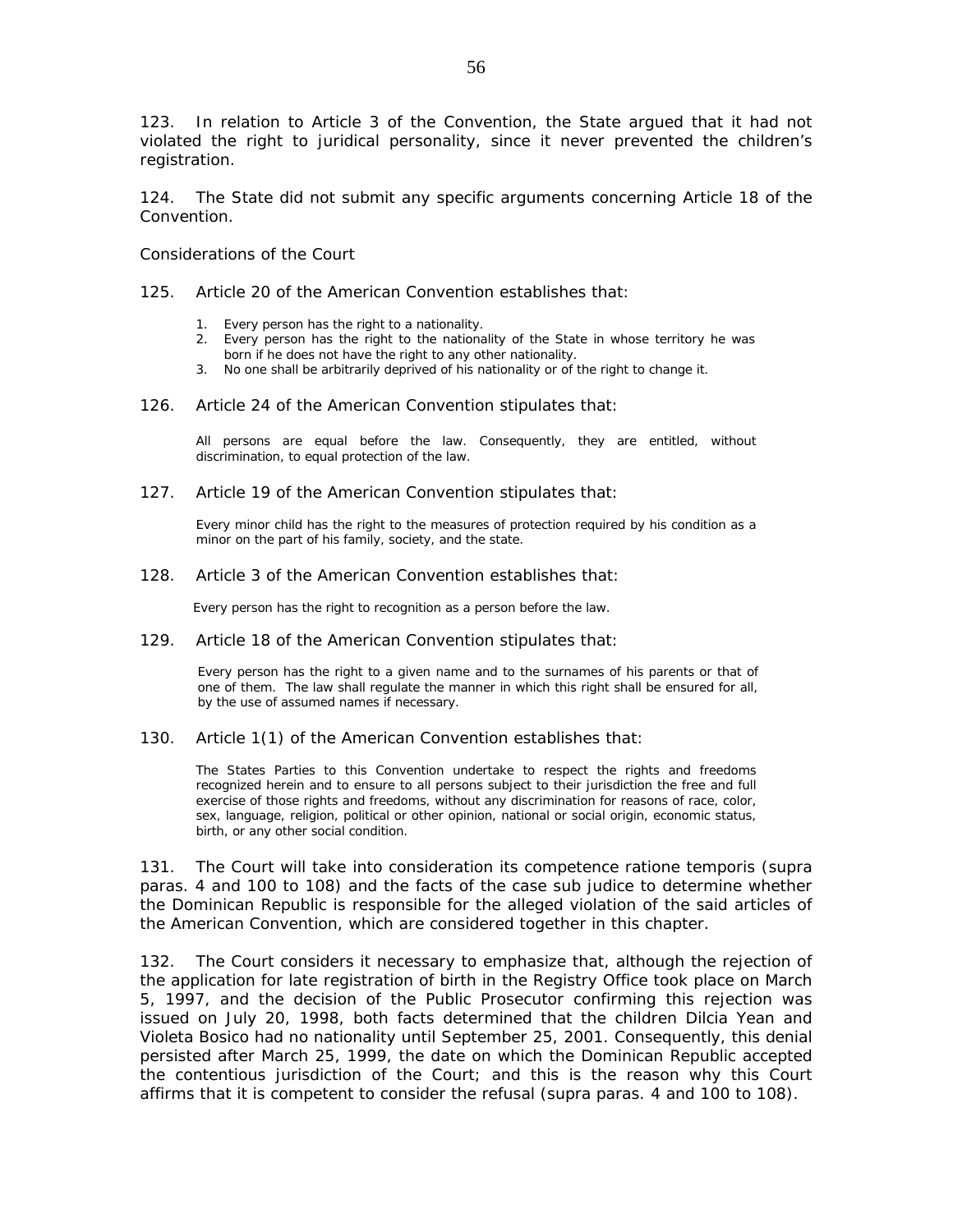133. The Court notes that when the State accepted the Court's contentious jurisdiction, Dilcia Yean and Violeta Bosico were children $84$  who, as such, had special rights corresponding to specific obligations of the family, society and the State that required the special protection of the State, and this should be understood as an additional and complementary right.<sup>[85](#page-56-1)</sup>

134. This Court has stated that the cases in which the victims of human rights violations are children are particularly serious.<sup>[86](#page-56-2)</sup> The prevalence of the child's superior interest should be understood as the need to satisfy all the rights of the child, and this obliges the State and affects the interpretation of the other rights established in the Convention when the case refers to children.<sup>[87](#page-56-3)</sup> Moreover, the State must pay special attention to the needs and the rights of the alleged victims owing to their condition as girl children, who belong to a vulnerable group.<sup>[88](#page-56-4)</sup>

135. In view of the above, the Court will not rule on the alleged violation of Article 19 of the American Convention in isolation, but will include its decision in this regard together with the examination of the other articles that are relevant to this case.

> \* \* \*

136. With regard to the right embodied in Article 20 of the Convention, the Court understands that nationality is a juridical expression of a social fact that connects an individual to a State.<sup>[89](#page-56-5)</sup> Nationality is a fundamental human right enshrined in the American Convention, and other international instruments,  $90$  and is non-derogable in accordance with Article 27 of the Convention.

<span id="page-56-3"></span><sup>87</sup> *Cf. Juridical Status and Human Rights of the Child, supra* note 84, paras. 56, 57 and 60.

<span id="page-56-0"></span><sup>84</sup> The Court notes that when it delivered this judgment, Dilcia Yean was 9 years old and Violeta Bosico was 20 years old; however, given that on March 25, 1999, Dilcia and Violeta were 2 years old and 14 years old, respectively, the Court will refer to the alleged victims as children, Cf. *Juridical Status and Human Rights of the Child.* Advisory Opinion OC-17/02 of August 28, 2002. Series A No. 17, para. 42.

<span id="page-56-1"></span><sup>85</sup> *Cf. Juridical Status and Human Rights of the Child, supra* note 84, paras. 53, 54 and 60, and *the Case of Gómez Paquiyauri Brothers.* Judgment of July 8, 2004, Series C No. 110, para. 164.

<span id="page-56-2"></span><sup>86</sup> *Cf. Case of the "Street Children" (Villagrán Morales).* Judgment of November 19, 1999. Series C. No. 64 para. 146; *the Case of Gómez Paquiyauri Brothers, supra* note 85, para. 162, and *Case of Bulacio.*  Judgment of September 18, 2003. Series C No. 100, para. 133.

<span id="page-56-4"></span>Cf. United Nations, Committee for the Elimination of All forms of Discrimination against Women, General Recommendation No. 24, on the application of Article 12 of the Convention on the Elimination of all Forms of Discrimination against Women.

<span id="page-56-5"></span><sup>89</sup> *Cf. Nottebohm case* (Liechtenstein *vs.* Guatemala), second phase. Judgment of 6 April 1955. International Court of Justice, ICJ Reports 1955, p. 23.

<span id="page-56-6"></span><sup>90</sup> *Cf.*, among others, American Declaration of Human Rights, Article XIX; Universal Declaration of Human Rights, Article 15; International Covenant on Civil and Political Rights, Article 24(3); Convention on the Rights of the Child, Article 7(1); International Convention on the Protection of the Rights of all Migrant Workers and Members of their Families, Article 29, and Convention on the Reduction of Statelessness, Article 1(1).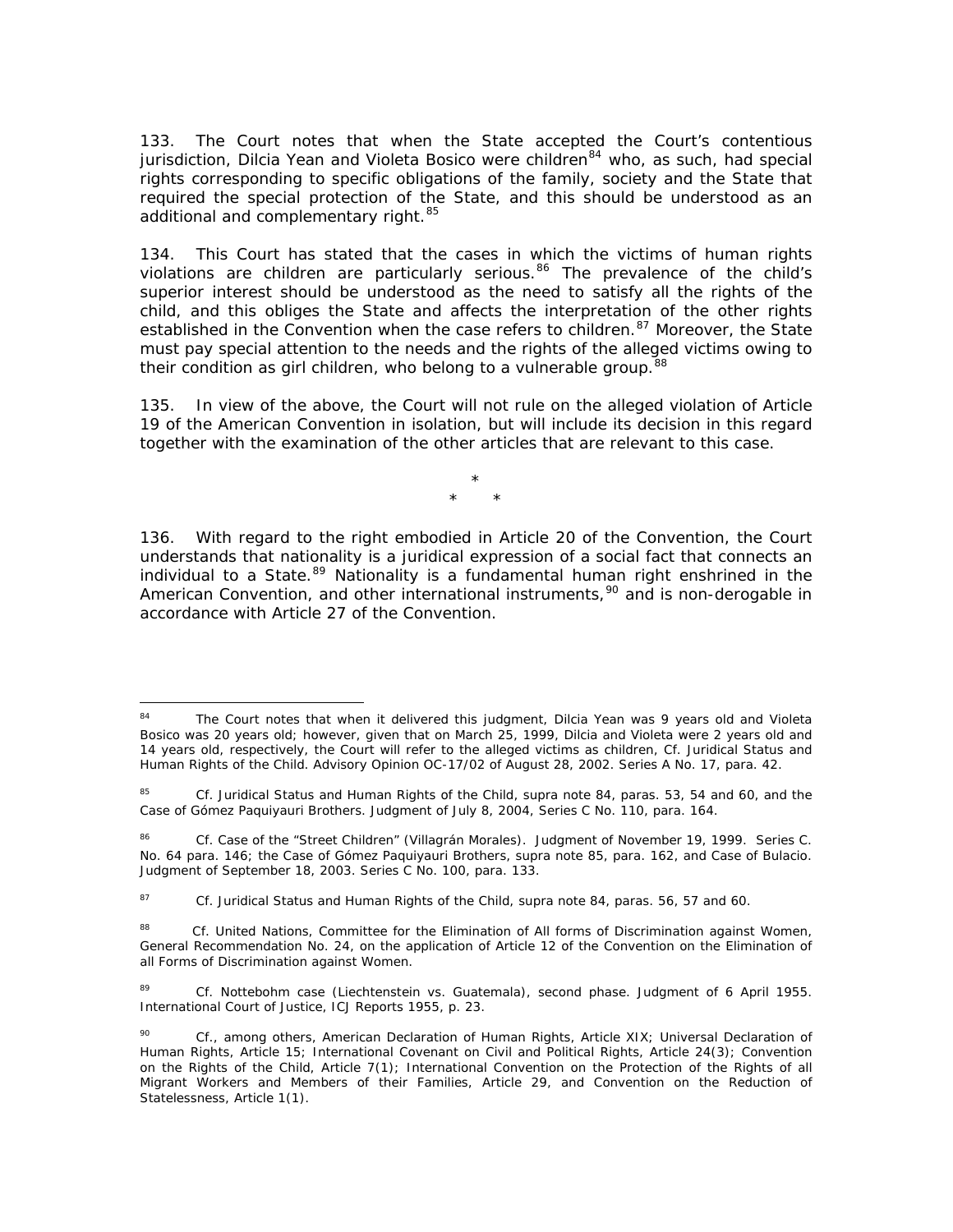137. The importance of nationality is that, as the political and legal bond that connects a person to a specific State, <sup>[91](#page-57-0)</sup> it allows the individual to acquire and exercise rights and obligations inherent in membership in a political community. As such, nationality is a requirement for the exercise of specific rights.

138. The Court has established that:

It is generally accepted today that nationality is an inherent right of all human beings. Not only is nationality the basic requirement for the exercise of political rights, it also has an important bearing on the individual's legal capacity. Thus, despite the fact that it is traditionally accepted that the conferral and regulation of nationality are matters for each state to decide, contemporary developments indicate that international law does impose certain limits on the broad powers enjoyed by the states in that area, and that the manners in which states regulate matters bearing on nationality cannot today be deemed within their sole jurisdiction; those powers of the state are also circumscribed by their obligations to ensure the full protection of human rights. [...]

The classic doctrinal position, which viewed nationality as an attribute granted by the State to its subjects, has gradually evolved to a conception of nationality which, in addition to being the competence of the State, is a human right. $92$ 

139. The American Convention recognizes both aspects of the right to nationality: the right to have a nationality from the perspective of granting the individual a "minimal measure of legal protection in international relations through the link his nationality establishes between him and the State in question; and second the protection accorded the individual against the arbitrary deprivation of his nationality, without that are tied to the nationality of the individual."<sup>[93](#page-57-2)</sup>

140. The determination of who has a right to be a national continues to fall within a State's domestic jurisdiction. However, its discretional authority in this regard is gradually being restricted with the evolution of international law, in order to ensure a better protection of the individual in the face of arbitrary acts of States. Thus, at the current stage of the development of international human rights law, this authority of the States is limited, on the one hand, by their obligation to provide individuals with the equal and effective protection of the law and, on the other hand, by their obligation to prevent, avoid and reduce statelessness.<sup>[94](#page-57-3)</sup>

141. The Court considers that the peremptory legal principle of the equal and effective protection of the law and non-discrimination determines that, when regulating mechanisms for granting nationality, States must abstain from producing regulations that are discriminatory or have discriminatory effects on certain groups

<span id="page-57-0"></span><sup>91</sup> <sup>91</sup> *Cf. Proposed Amendments to the Naturalization Provision of the Constitution of Costa Rica*. Advisory Opinion OC-4/84 of January 19, 1984. Series A No. 4, para. 35.

<span id="page-57-1"></span><sup>92</sup> *Cf. Proposed Amendments to the Naturalization Provision of the Constitution of Costa Rica, supra* note 91, paras. 32 and 33.

<span id="page-57-2"></span><sup>93</sup> *Cf. Proposed Amendments to the Naturalization Provision of the Constitution of Costa Rica, supra* note 91, para. 34.

<span id="page-57-3"></span><sup>94</sup> *Cf.* inter alia, Convention on the Reduction of Statelessness, Article 1(1); International Convention on the Protection of the Rights of all Migrant Workers and Members of their Families, Article 29, and Convention on the Rights of the Child, Article 7(1), and International Covenant on Civil and Political Rights, Article 24(3).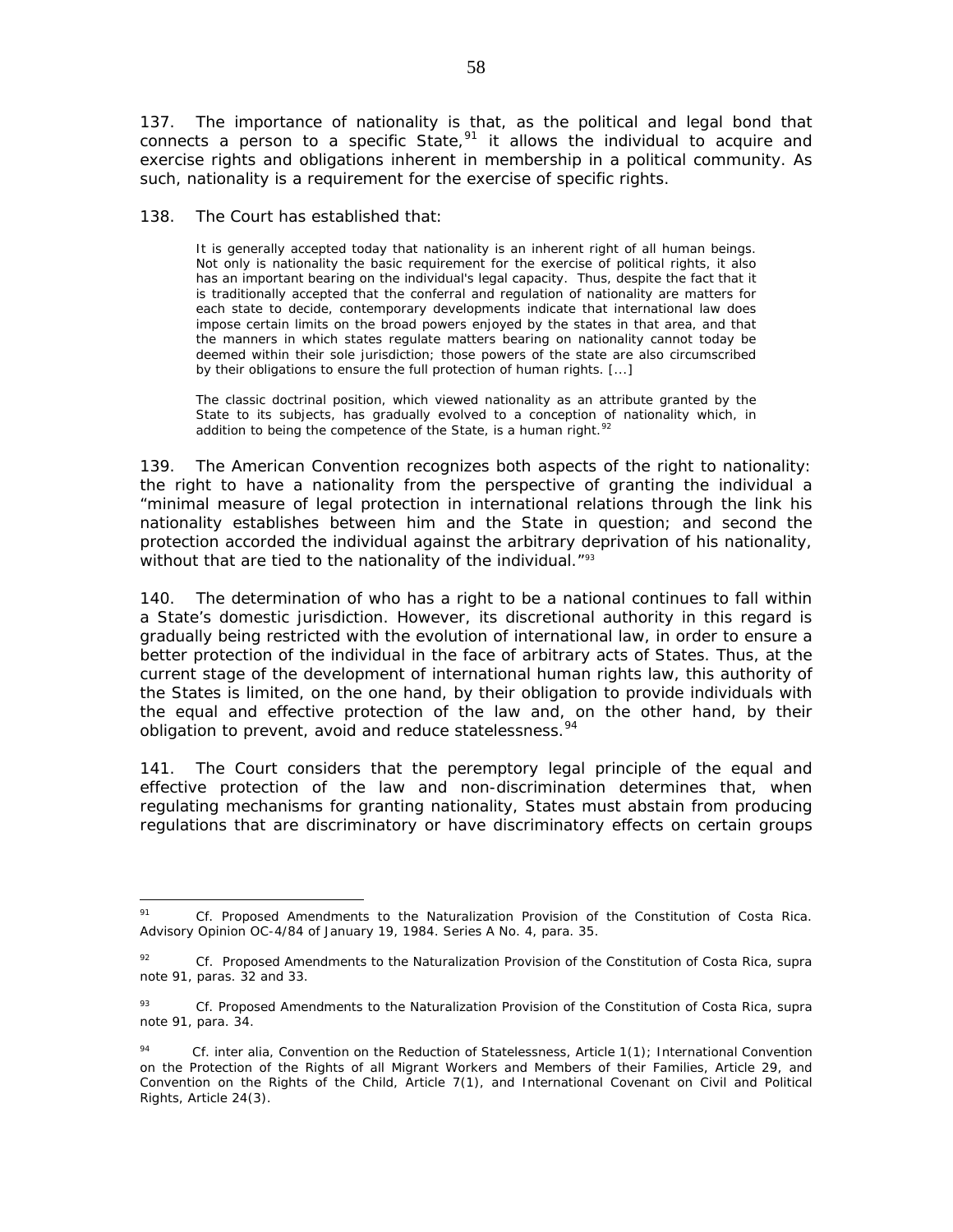of population when exercising their rights.<sup>[95](#page-58-0)</sup> Moreover, States must combat discriminatory practices at all levels, particularly in public bodies and, finally, must adopt the affirmative measures needed to ensure the effective right to equal protection for all individuals.

142. States have the obligation not to adopt practices or laws concerning the granting of nationality, the application of which fosters an increase in the number of stateless persons. This condition arises from the lack of a nationality, when an individual does not qualify to receive this under the State's laws, owing to arbitrary deprivation or the granting of a nationality that, in actual fact, is not effective. Statelessness deprives an individual of the possibility of enjoying civil and political rights and places him in a condition of extreme vulnerability.

143. The Convention on the Reduction of Statelessness, which was signed by the Dominican Republic on December 5, 1961, was ratified by 26 States, and entered into force on December 13, 1975. Its Article 1 establishes that States shall grant nationality to a person born in their territory who would otherwise be stateless. This Convention establishes that nationality shall be granted at birth, by operation of law, or upon an application being lodged with the appropriate authority, by or on behalf of the person concerned, in the manner prescribed by the national law, and that this application may not be rejected unless the person concerned does not comply with the following list of conditions, to which the State may subordinate the granting of its nationality:

- (a) That the application is lodged during a period, fixed by the Contracting State, beginning not later than at the age of eighteen years and ending not earlier than at the age of twenty-one years, so, however, that the person concerned shall be allowed at least one year during which he may himself make the application without having to obtain legal authorization to do so;
- (b) That the person concerned has habitually resided in the territory of the Contracting State for such period as may be fixed by that State, not exceeding five years immediately preceding the lodging of the application nor ten years in all;
- (c) That the person concerned has neither been convicted of an offence against national security nor has been sentenced to imprisonment for a term of five years or more on a criminal charge;
- (d) That the person concerned has always been stateless.

 $\overline{a}$ 

\* \* \*

144. According to the facts of the instant case, the children Dilcia Yean and Violeta Bosico were born in the Dominican Republic on April 15, 1996, and March 13, 1985, respectively, and they have grown up and lived there. Also, their mothers, Leonidas Oliven Yean and Tiramen Bosico Cofi, are of Dominican nationality and have lived in the Dominican Republic, and the children's fathers are Haitians (*supra* paras. 109(6) and 109(7)).

145. On March 5, 1997, when Dilcia Yean was 10 months old and Violeta Bosico was 12 years old, the children applied for late registration of their births before the Civil Status Registry Office of Sabana Grande de Boyá. These applications for late registration were rejected by the Registrar, who considered that the documents

<span id="page-58-0"></span><sup>95</sup> *Cf. Case of Yatama*, *supra* note 13, para. 185; *Juridical Status and Rights of Undocumented Migrants*. Advisory Opinion OC-18/03 de September 17, 2003, Series A No. 18, para. 88, and *Juridical Status and Human Rights of the Child, supra* note 84, para. 44.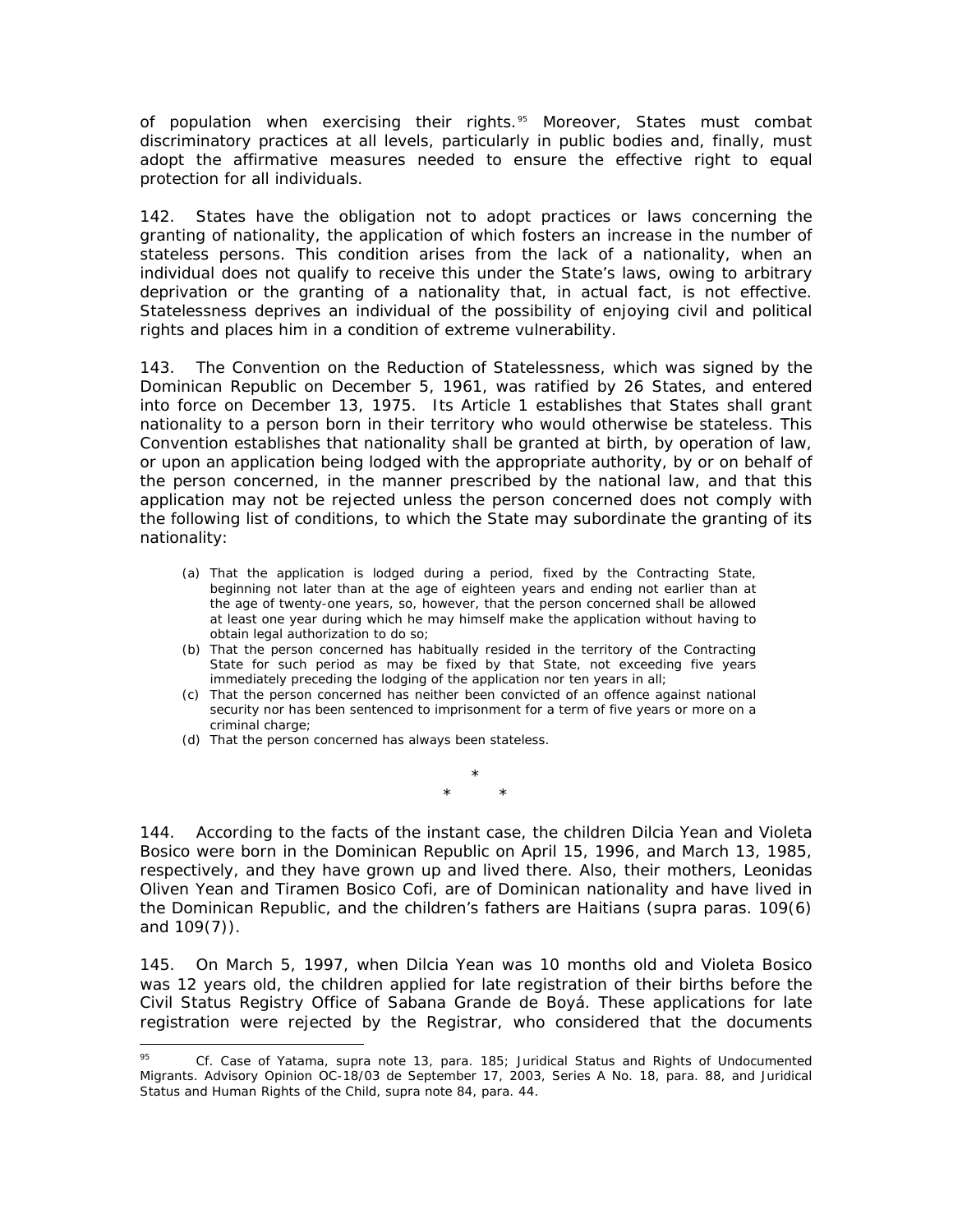presented by the children were insufficient for late registration, based on a list of eleven requirements (*supra* paras. 109(14), 109(17) and 109(18)). On September 11, 1997, the children had recourse to the Public Prosecutor of the Judicial District of Monte Plata, who confirmed the Registrar's decision on July 20, 1988, and ratified the rejection, because the late registration "was not supported by the documentation and procedure established for this course of action," based on a list containing twelve requirements for late registration of birth (*supra* paras. 109(19) and 109(20)).

146. To register their births in the Registry Office, the children Dilcia Yean and Violeta Bosico were asked to comply with the eleven requirements listed in the attachment to the State's communication to the Inter-American Commission of September 30, 1999, or the twelve requirements indicated in the decision issued by the Public Prosecutor of the Judicial District of Monte Plata on July 20, 1998 (*supra* paras. 109(18) and 109(20)). In other words, the birth certificates were not granted owing to the children's failure to comply with the presentation of the eleven or twelve requirements demanded by the said State officials. However, in its final written arguments, the State indicated that they should have presented three documents to the Registrar on March 5, 1997, and they did not do this (*supra* para. 109(16)). From the foregoing we can conclude that the State adopted different positions regarding the requirements the children had to fulfill while the case was being processed before the Inter-American System for the protection of human rights. This situation shows that there are no standard criteria for demanding and applying the requirements for late birth registration of children under 13 years of age in the Dominican Republic.

147. Following the meeting held by the Commission in the Dominican Republic on August 24, 2001, in the exercise of its jurisdiction, the State informed Leonidas Oliven Yean and Tiramen Bosico Cofi that they should register the births of their daughters, and on September 25, 2001, the Dominican Republic granted birth certificates to the Yean and Bosico children and, consequently, on this date it granted them Dominican nationality (*supra* paras. 109(32) and 109(33)).

> \* \* \*

148. In the Dominican Republic, nationality is regulated in the Constitution promulgated on August 14, 1994, in force at the time of the facts. Article 11 of the Constitution establishes that Dominicans are:

All persons who were born in the territory of the Republic, except for the legitimate children of foreign diplomats resident in the country or foreigners who are in transit. […]

## 149. Also, article 9 of the Civil Code stipulates

Dominicans are: First – All persons who have been born or will be born on the territory of the Republic, whatsoever the nationality of their parents. For the effects of this provision, the legitimate children of foreigners resident in the country either representing or serving their own country shall not be considered as having been born in the territory of the Republic. […]

150. As can be inferred from article 11 of the Constitution, the Dominican Republic has established the principle of *ius soli* to determine those who have a right to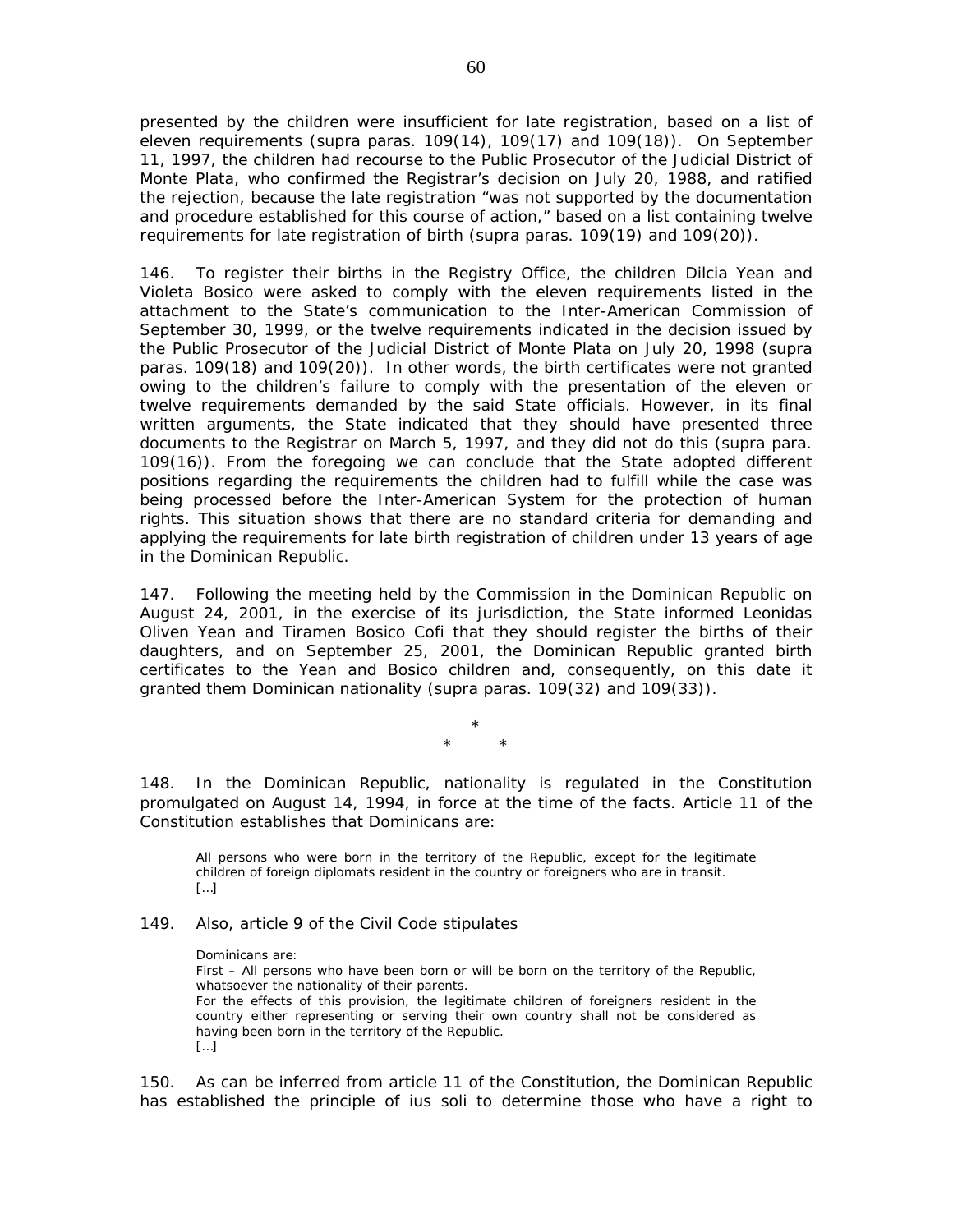nationality. Nevertheless, in order to acquire this nationality by birth, the child may not be included in one of the constitutional exceptions, which refer to the children of diplomats or foreigners who are in the country in transit.

151. The Court will not examine the first exception concerning the children of diplomats, because the facts of the instant case do not relate to this.

152. With regard to the exception concerning foreigners in transit, both the Commission and the representatives alleged that the State authorities had taken the position, and made it effective in the practice, that children of Haitian origin born in the Dominican Republic, such as the children Dilcia and Violeta, would not be Dominican nationals, because their fathers are Haitian migratory workers and are considered to be in transit.

153. Regarding the Dominican authorities' interpretation of the condition of person in transit, in its 1999 Report on the Situation of Human Rights in the Dominican Republic the Inter-American Commission observed that:

[...] Around 500,000 undocumented Haitian workers live in the Dominican Republic. In many cases, these are people who have lived there for 20 or 40 years and many of them have been born on Dominican territory. Most of them face a situation of permanent illegality, which they transmit to their children, who cannot obtain Dominican nationality because, according to the restrictive interpretation that Dominican Authorities give to article 11 of the Constitution, they are children of 'foreigners in transit.' It is not possible to consider that people are in transit when they have lived for many years in a country where they have developed innumerable connections of all kinds.<sup>[96](#page-60-0)</sup>

154. Judgment No. 453 of the Civil Chamber of the Appeals Court of the National District, delivered on October 16, 2003, concerning the registration in the Civil Status Registry Office of two children whose fathers are Haitian and live in the Dominican Republic, established that:

[...] It is not possible to equate the situation of a foreigner's illegality to the notion of transit, because they are different concepts; also, in neither the regulations for the application of the Migration Law nor the report issued by the [Inter-American] Commission on Human Rights [on the Situation of Human Rights in the Dominican Republic in 1999], is the condition of legality established as a requirement for having the right to the nationality of the place of birth; [...] that, in the instant case, there is no possibility that the parents of the children who are applying for their birth to be registered can be considered in transit because, from the documents in the case file, it is clear that they have lived in the country for several years [..., and] that, although it is true that the parents of the child live in the country illegally, it is no less true that this situation of illegality cannot in any way affect the children, who can benefit from Dominican nationality merely by proving that they were born on Dominican territory, and that their parents are not diplomats in the country and are not in transit in it [...].<sup>9</sup>

155. The Court considers it should mention that the obligation to respect and ensure the principle of the right to equal protection and non-discrimination is irrespective of a person's migratory status in a State. In other words, States have the

 $\overline{a}$ 

<span id="page-60-0"></span><sup>96</sup> *Cf.* Organization of American States, Inter-American Commission on Human Rights, Report on the Situation of Human Rights in the Dominican Republic, OEA/Ser.L/V/II.104, doc.49, rev. 1, of October 7, 1999, para. 363.

<span id="page-60-1"></span><sup>97</sup> *Cf.* judgment No. 453 of the Civil Chamber of the Court of Appeal of the National District issued on October 16, 2003 (file of preliminary objections and possible merits, reparations and costs, tome II, folios 586 to 612).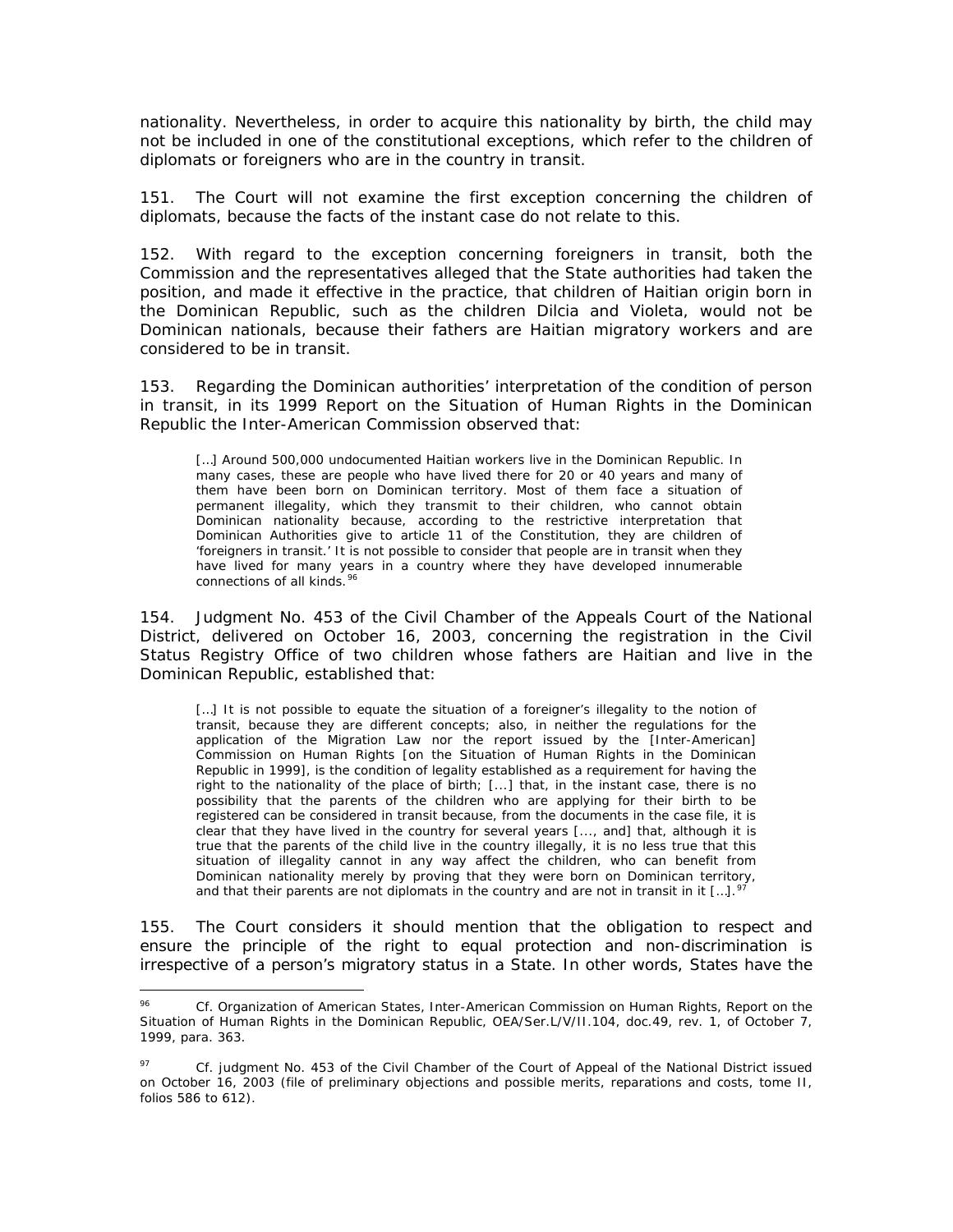obligation to ensure this fundamental principle to its citizens and to any foreigner who is on its territory, without any discrimination based on regular or irregular residence, nationality, race, gender or any other cause.<sup>[98](#page-61-0)</sup>

156. In view of the above, and considering the right to nationality of the children of migrants in the Dominican Republic according to the pertinent constitutional provision and the international principles concerning protection for migrants, the Court considers that:

(a) The migratory status of a person cannot be a condition for the State to grant nationality, because migratory status can never constitute a justification for depriving a person of the right to nationality or the enjoyment and exercise of his rights; <sup>[99](#page-61-1)</sup>

(b) The migratory status of a person is not transmitted to the children, and

(c) The fact that a person has been born on the territory of a State is the only fact that needs to be proved for the acquisition of nationality, in the case of those persons who would not have the right to another nationality if they did not acquire that of the State where they were born.

157. In addition to the foregoing, the Court considers it opportune to refer to Section V of the Migration Regulations of the Dominican Republic No. 279 of May 12, 1939, in force at the time of the request for late registration of birth in this case. This establishes clearly that the purpose of the person in transit is merely to pass through the territory and, to this end, it establishes a temporal limit of no more than ten days.<sup>[100](#page-61-2)</sup> The Court observes that, to consider that a person is in transit, irrespective of the classification used, the State must respect a reasonable temporal limit and understand that a foreigner who develops connections in a State cannot be equated to a person in transit.

158. The Court considers that, under no circumstances, could the State have applied the exception referring to the children of a person in transit to the Yean and Bosico children, because the mothers of the alleged victims are Dominican and the children were born in the Dominican Republic, the latter being the condition established in article 11 of the Constitution for granting Dominican nationality.

> \* \* \*

<span id="page-61-0"></span><sup>98</sup> <sup>98</sup> *Cf. Juridical Status and Rights of Undocumented Migrants, supra* note 95*,* para. 118.

<span id="page-61-1"></span><sup>99</sup> *Cf. Juridical Status and Rights of Undocumented Migrants, supra* note 95*,* para. 134.

<span id="page-61-2"></span><sup>100</sup> Section V of the Rules of Procedure of Migration No. 279 of May 12, 1939, stipulates that "Foreigners endeavoring to enter the Republic with the principal purpose of proceeding through the country towards another country shall be granted the privileges of "transients." These privileges shall be granted even though the foreigner is not admissible as an immigrant, provided his entry is not contrary to public order and health. The foreigner shall be required to state his destination, the chosen means of transportation, and the date and place of leaving the Republic. A period of 10 days shall usually be considered sufficient to be able to pass through the Republic<sup>[</sup>; and] a foreigner admitted in order to proceed through the country shall be granted a Landing Permit, valid for 10 days [...]" (file of attachments to the brief with requests and arguments, attachment 21, folios 364 and 365).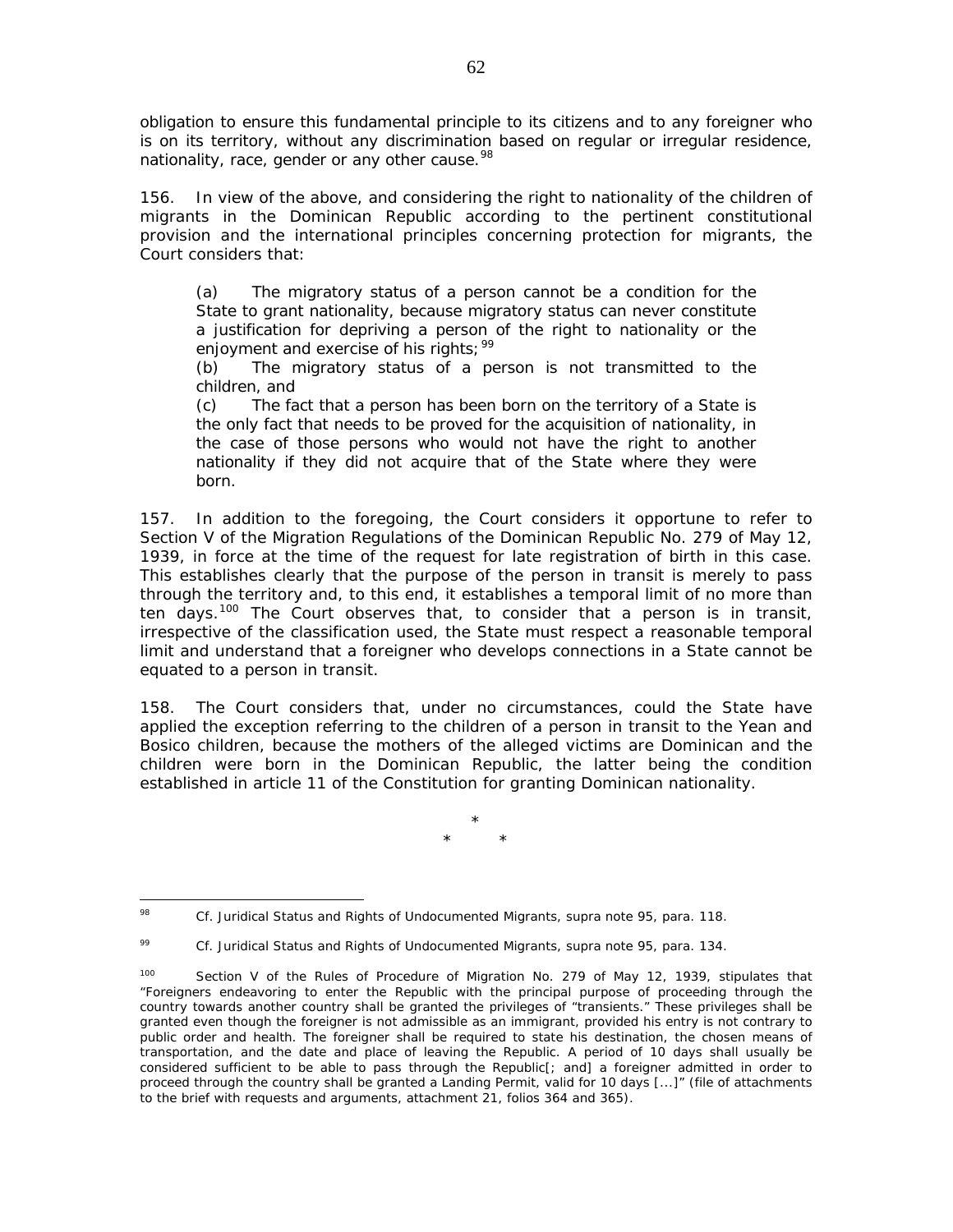159. The Court will now examine the application of the requirements for the late registration of birth in the Dominican Republic and their effects on the Yean and Bosico children in this case.

160. In the Dominican Republic the birth registration procedure is regulated in articles 39, 40 and 41 of Act No. 659 on Civil Status Acts of July 17, 1944.<sup>[101](#page-62-0)</sup> This law establishes that in the case of late declaration of birth, the civil status registrar may register it or not in the corresponding register, after investigating the truth of the declaration. The truth is verified by the presentation of a series of documents that are considered requirements for late declaration of birth, to be established by the Central Electoral Board, as can be inferred from article 9 of Act No. 659.[102](#page-62-1)

 Officials responsible for receiving testimonial identity certifications to substitute for civil status records must also require presentation of the certification of the corresponding civil status registrar indicating that the person concerned is not registered in the registers for which he is responsible.

Art. 41 – (Modified by Act 90 of December 23, 1965, G.O. No. 8963.) The civil status registrar who has received a late declaration of birth shall immediately transmit a certified copy of the record to the public prosecutor of the corresponding judicial district, who, following the appropriate investigation shall forward it to the court of first instance; the latter can request any type of probative measure; this includes consulting books, the papers of the parents (even if they are deceased), hearing witnesses and summoning the parties concerned, so that it can issue a ruling ratifying or not the record of late declaration. The public prosecutor shall forward a copy of the respective judgment to the civil status registrar, and the latter must note this in the margin of the corresponding birth declaration, with any valid objections, and can then issue a copy of this record (file of attachments to the brief with requests and arguments, attachment 1, folios 11 to 12).

<span id="page-62-1"></span>102 Article 9 of Act No. 659 on Civil Status Acts of July 17, 1944, establishes the following: "the Civil Status Registrars shall follow the instructions they receive from the Central Electoral Board and from the Central Civil Status Office and shall be under the immediate and direct supervision of the Public Prosecutors."

<span id="page-62-0"></span><sup>101</sup> Act No. 659 on Civil Status Acts of July 17, 1944, stipulates:

Art. 39. Birth declarations shall be made before the Civil Status Registrar of the place where the birth takes place within the following thirty (30) days. If there is no registrar in the place of birth, the declaration shall be made within sixty (60) days before the Civil Status Registrar corresponding to that jurisdiction.

If the Civil Status Registrar has any doubt about the existence of the child whose birth is declared, he shall require the child to be brought before him immediately should the birth have taken place in the same village, and if it took place in another place, the certification of the (Mayor), today Justice of the Peace of the district, shall suffice.

Art. 40. (Modified by Act 90 of December 23, 1965, G.O. No. 8963.) In the case of late declarations of birth, the civil status registrar may, following an investigation into the truth of this declaration, register the birth or not in the corresponding register under [article] 38 of this law, but he shall not issue a copy to the party concerned until the registration has been ratified by the competent court, pursuant to [article] 41 hereof. Nevertheless, late declarations of birth shall not be admitted until the person concerned submits a certification issued [by] the civil status registrar of the jurisdiction where the person in question is alleged to have been born, stating that this person has not been declared previously in that jurisdiction; this requirement shall be noted in the margin of the corresponding record. Only when this formality has been completed can the registrar receive the respective testimonial information or identity certification. If the birth occurred after January 1, 1945, and if there is more than one civil status registrar in the municipality where the person declared is alleged to have been born, the certification can be issued by the Director of the Central Civil Status Office, following an inspection of the registers for which he is responsible, and the late declaration shall be received by the civil status registrar of the corresponding jurisdiction. This certification shall not be necessary when the declaration is made before the civil status registrar corresponding to the place of birth of the person to be declared when there is only one registrar, after the records have been inspected by this official, who records this in the respective registration record and who shall be responsible should this formality be omitted. The documents proving that the beneficiary has not been declared in the place of birth, together with a certified copy of the ratification judgment, must be carefully recorded and filed by the acting official.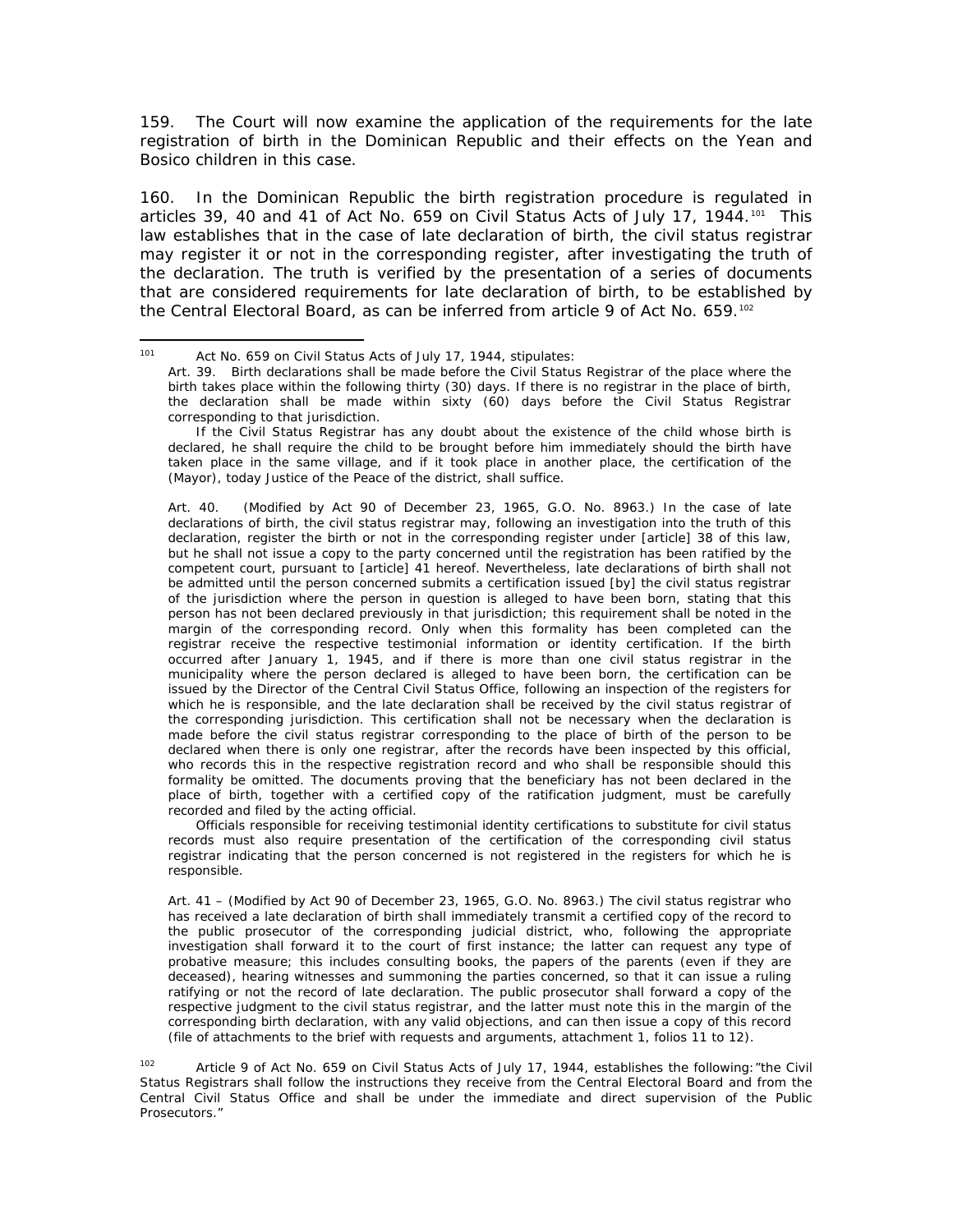161. In the Dominican Republic the lists of requirements have been drawn up based on the age of the child to be registered, but distinctions have also been made involving the number and type of requirements for the same age group, according to the competent authority who applies them, without any objective criteria being followed.

162. According to the facts of this case, when the request for late registration was made, the birth certifications of the children were presented; namely, for Dilcia Yean, the birth certification issued by the "local health center" of Sabana Grande de Boyá, and for Violeta Bosico, the birth certification issued by the Auxiliary Mayor of Batey Las Charcas de Sabana Grande de Boyá; and also the identity cards of the mother of each child (*supra* para. 109(15)).

163. The Court considers that by appearing before the Civil Status Registrar and making a request for late registration, the children claimed their right to nationality. To this end, they presented their birth certifications and the identity cards of their mothers, which were the two requirements that should be applied according to the pertinent domestic legislation and their ages (*supra* para. 109(16)). Despite this, the State rejected the request and denied Dominican nationality to the alleged victims (*supra* paras. 109(17), 109(18) and 109(20)).

164. The Court observes that the request for late registration of birth was denied based on failure to comply with the presentation of 11 or 12 requirements that were not needed in the case of children under 13 years of age, and that were applied to the children, even though at the time of the request Dilcia Yean was 10 months old and Violeta Bosico was 12 years old (*supra* paras. 109(14), 109(17), 109(18) and 109(20)).

165. It should be observed that age is the legal norm used in the Dominican Republic to make a distinction in the application of requirements for late registration of birth. Under the applicable laws, the circumstances of the Yean and Bosico children did not differ from other Dominican children under 13 years of age in a way that could justify increasing the requirements for registering their birth. By applying to the alleged victims requirements that, as children under 13 years of age, did not correspond to them, the pertinent domestic norms were violated and a disproportionate and undue burden of proof was imposed on them.

166. The Court considers that, by applying to the children requirements that differed from those requisite for children under 13 years of age in order to obtain nationality, the State acted arbitrarily, without using reasonable and objective criteria, and in a way that was contrary to the superior interest of the child, which constitutes discriminatory treatment to the detriment of the children Dilcia Yean and Violeta Bosico. This situation placed them outside the State's juridical system and kept them stateless, which placed them in a situation of extreme vulnerability, as regards the exercise and enjoyment of their rights.<sup>[103](#page-63-0)</sup>

167. Bearing in mind that the alleged victims were children, the Court considers that the vulnerability arising from statelessness affected the free development of

 $\overline{a}$ 

<span id="page-63-0"></span><sup>103</sup> *Cf. Juridical Status and Human Rights of the Child, supra* note 84, para. 56.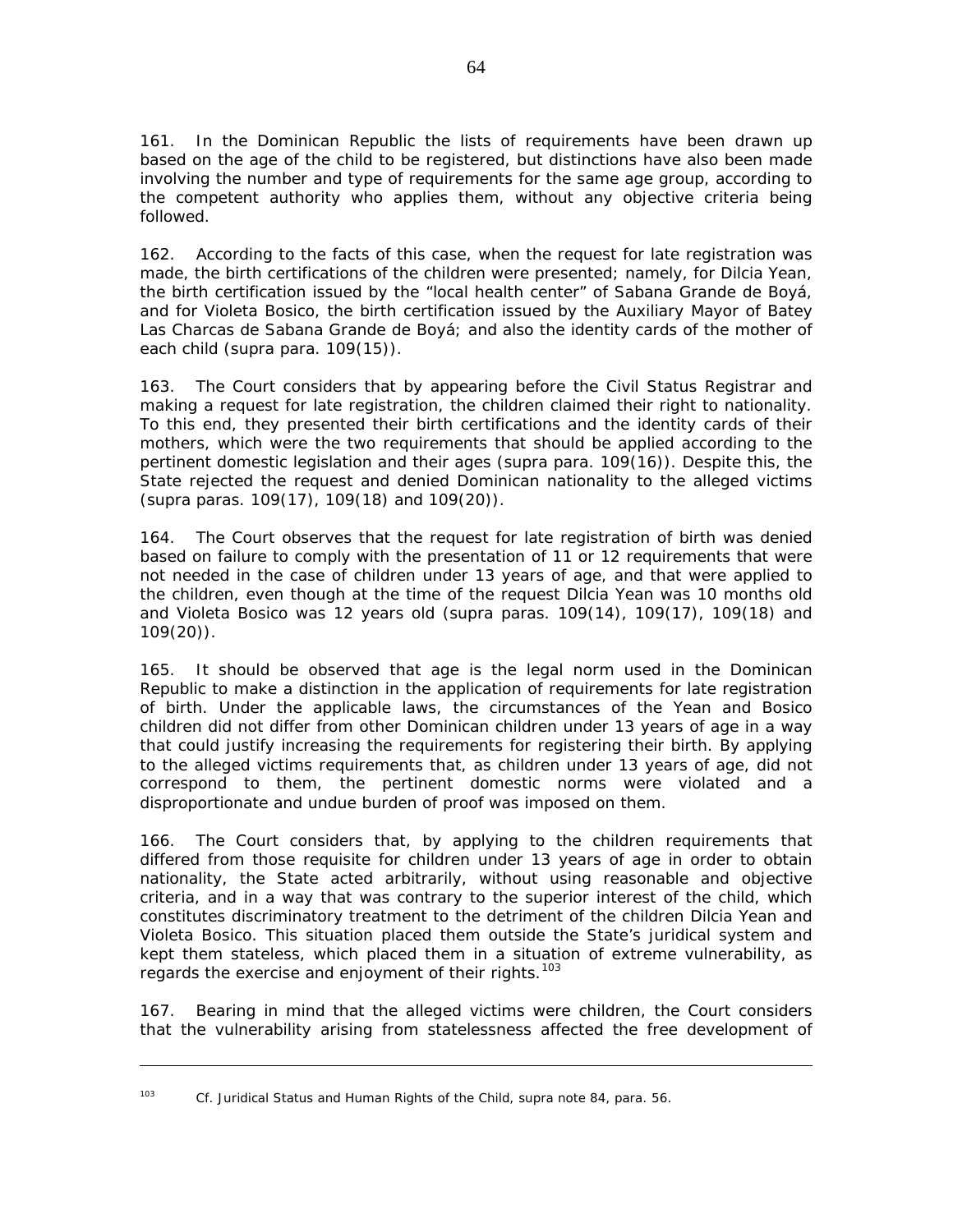their personalities, since it impeded access to their rights and to the special protection to which they are entitled.

168. Furthermore, the Court considers that the discriminatory treatment imposed by the State on the Yean and Bosico children is situated within the context of the vulnerable situation of the Haitian population and Dominicans of Haitian origin in the Dominican Republic, to which the alleged victims belong (*supra* para. 109(9)).

169. In this regard, the United Nations Committee on the Rights of the Child expressed its deep concern "at the discrimination against children of Haitian origin born in the territory [of the Dominican Republic] or belonging to Haitian migrant families, especially their limited access to housing, education and health services, and note[d] in particular the lack of specifically targeted measures to address this problem." The Committee, specifically in relation to birth registration, indicated that "in particular, concern [was] expressed about the situation of children of Haitian origin or belonging to Haitian migrant families whose right to birth registration has been denied in the State [... and, as a] result of this policy, those children have not been able to enjoy fully their rights, such as to access to health care and education."<sup>[104](#page-64-0)</sup>

170. The United Nations Commission on Human Rights, through an independent expert, issued a report entitled "Human rights and extreme poverty," in which it referred to the situation of Haitians in the Dominican Republic as follows:

The issue of racism […] is sometimes manifested among Dominicans themselves, but above all it is evident towards Haitians or those of Haitian origin whose families have, at times, been established for several generations and who continue entering the country. [...] There are very few Haitians, even those who have been living in the Dominican Republic since 1957, […] who obtain naturalization. This is the strongest discrimination that the independent expert has met throughout her mission. The authorities are very aware of this problem […]. The fact that Haitians do not have legal existence in the Dominican Republic is based on a deep-rooted phenomenon of lack of recognition [...]<sup>[105](#page-64-1)</sup>

171. Considering that it is the State's obligation to grant nationality to those born on its territory, the Dominican Republic must adopt all necessary positive measures to guarantee that Dilcia Yean and Violeta Bosico, as Dominican children of Haitian origin, can access the late registration procedure in conditions of equality and nondiscrimination and fully exercise and enjoy their right to Dominican nationality. The requirements needed to prove birth on Dominican territory should be reasonable and not represent an obstacle for acceding to the right to nationality.

172. The Court finds that, owing to the discriminatory treatment applied to the children, the State denied their nationality and left them stateless, which, in turn, placed them in a situation of continuing vulnerability that lasted until September 25,

<span id="page-64-0"></span><sup>104</sup> Cf. United Nations, Committee on the Rights of the Child, Examination of the Reports presented by the States Parties under Article 44 of the Convention. Concluding Observations of the Committee on the Rights of the Child. The Dominican Republic. UN Doc. CRC/C/15/Add.150, of 21 February 2001, paras. 22 and 26.

<span id="page-64-1"></span><sup>105</sup> *Cf.* United Nations, Commission on Human Rights, "Human rights and extreme poverty," report presented by the independent expert on the question of human rights and extreme poverty, A. M. Lizin, under Resolution 2002/30 of the Commission on Human Rights. Addition: Mission to the Dominican Republic. UN Doc. E/CN.4/2003/52/Add.1, paras. 8 to 13.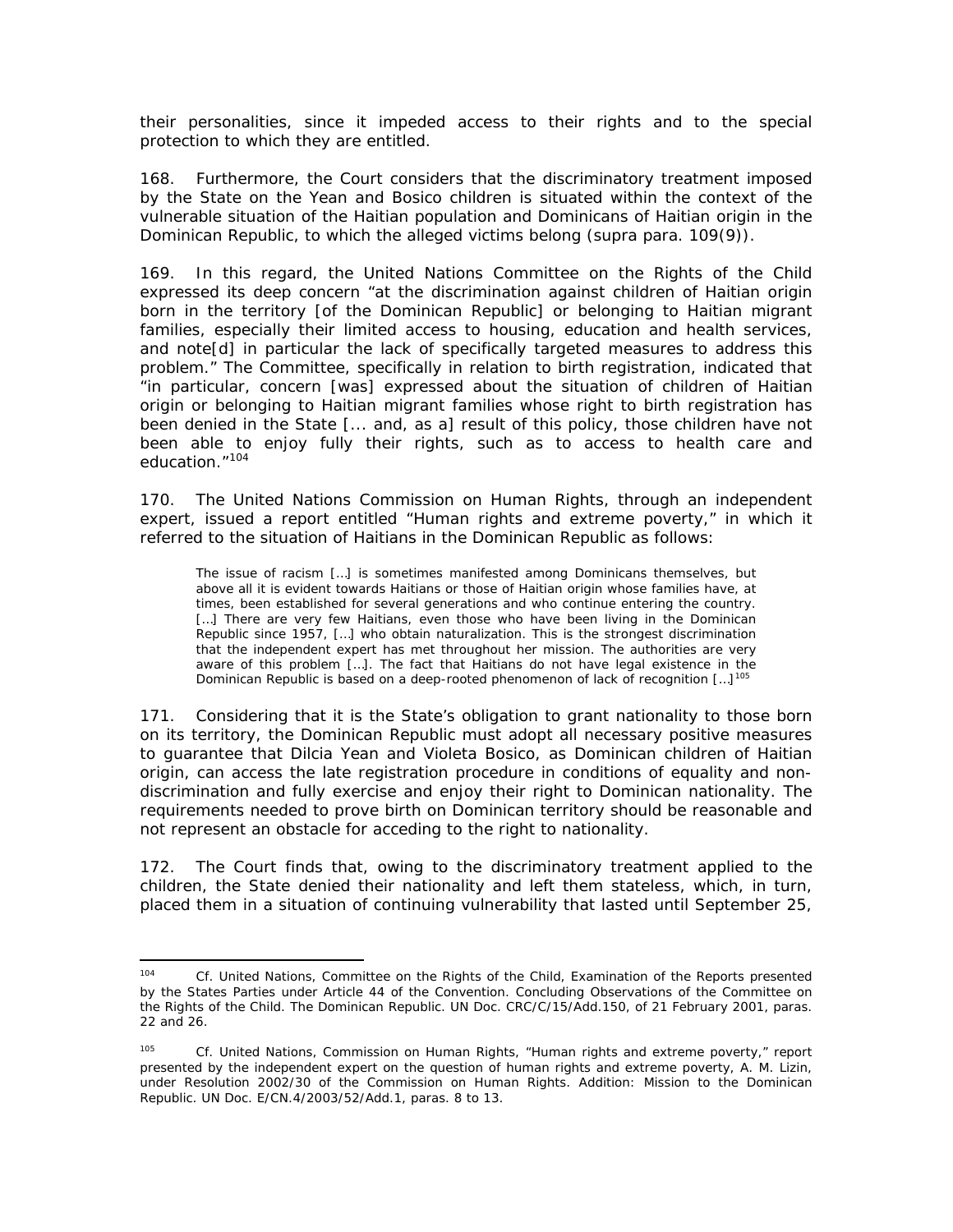2001; in other words, after the date on which the Dominican Republic accepted the Court's contentious jurisdiction.

173. The Court considers that the Dominican Republic failed to comply with its obligation to guarantee the rights embodied in the American Convention, which implies not only that the State shall respect them (negative obligation), but also that it must adopt all appropriate measures to guarantee them (positive obligation),  $106$ owing to the situation of extreme vulnerability in which the State placed the Yean and Bosico children, because it denied them their right to nationality for discriminatory reasons, and placed them in the impossibility of receiving protection from the State and having access to the benefits due to them, and since they lived in fear of being expelled by the State of which they were nationals and separated from their families owing the absence of a birth certificate.

174. The Court finds that for discriminatory reasons, and contrary to the pertinent domestic norms, the State failed to grant nationality to the children, which constituted an arbitrary deprivation of their nationality, and left them stateless for more than four years and four months, in violation of Articles 20 and 24 of the American Convention, in relation to Article 19 thereof, and also in relation to Article 1(1) of the Convention, to the detriment of the children Dilcia Yean and Violeta Bosico.

> \* \* \*

175. The situation of extreme vulnerability of the children Dilcia Yean and Violeta Bosico, owing to lack of nationality and the condition of statelessness, had consequences on their rights to juridical personality and to a name.

176. Article 3 of the American Convention, as well as other international instruments,<sup>[107](#page-65-1)</sup> embodies the right to juridical personality, regarding which the Inter-American Courts has stated that:

Every person has the right to be recognized everywhere as a person having rights and obligations, and to enjoy the basic civil rights. The right to the recognition of juridical personality implies the capacity to be the holder of rights (capacity and exercise) and obligations; the violation of this recognition presumes an absolute disavowal of the possibility of being a holder of such rights and obligations.[108](#page-65-2)

177. Regarding exercise of the entitlement to human rights, the Court has indicated that:

Adulthood brings with it the possibility of fully exercising rights, also known as the capacity to act. This means that a person can exercise his or her subjective rights personally and directly, as well as fully undertake legal obligations and conduct other

<span id="page-65-0"></span><sup>106</sup> <sup>106</sup> *Cf. the Case of "Children's Rehabilitation Institute."* Judgment of September 2, 2004. Series C No. 112, para. 158; *the Case of Gómez Paquiyauri Brothers, supra* note 85, para. 129, and the *Case of the 19 Tradesmen*. Judgment of July 5 2004. Series C. No. 109, para. 153*.* 

<span id="page-65-1"></span><sup>107</sup> *Cf.* among others, the Universal Declaration of Human Rights, Article 6; the International Covenant on Civil and Political Rights, Article 16; the American Declaration on the Rights and Duties of Man, Article XVII, and the African Charter of Human's and People's Rights, Article 5.

<span id="page-65-2"></span><sup>108</sup> <sup>108</sup> *Cf. Case of Bámaca Velásquez*. Judgment of November 25, 2000, Series C No. 70, para. 179.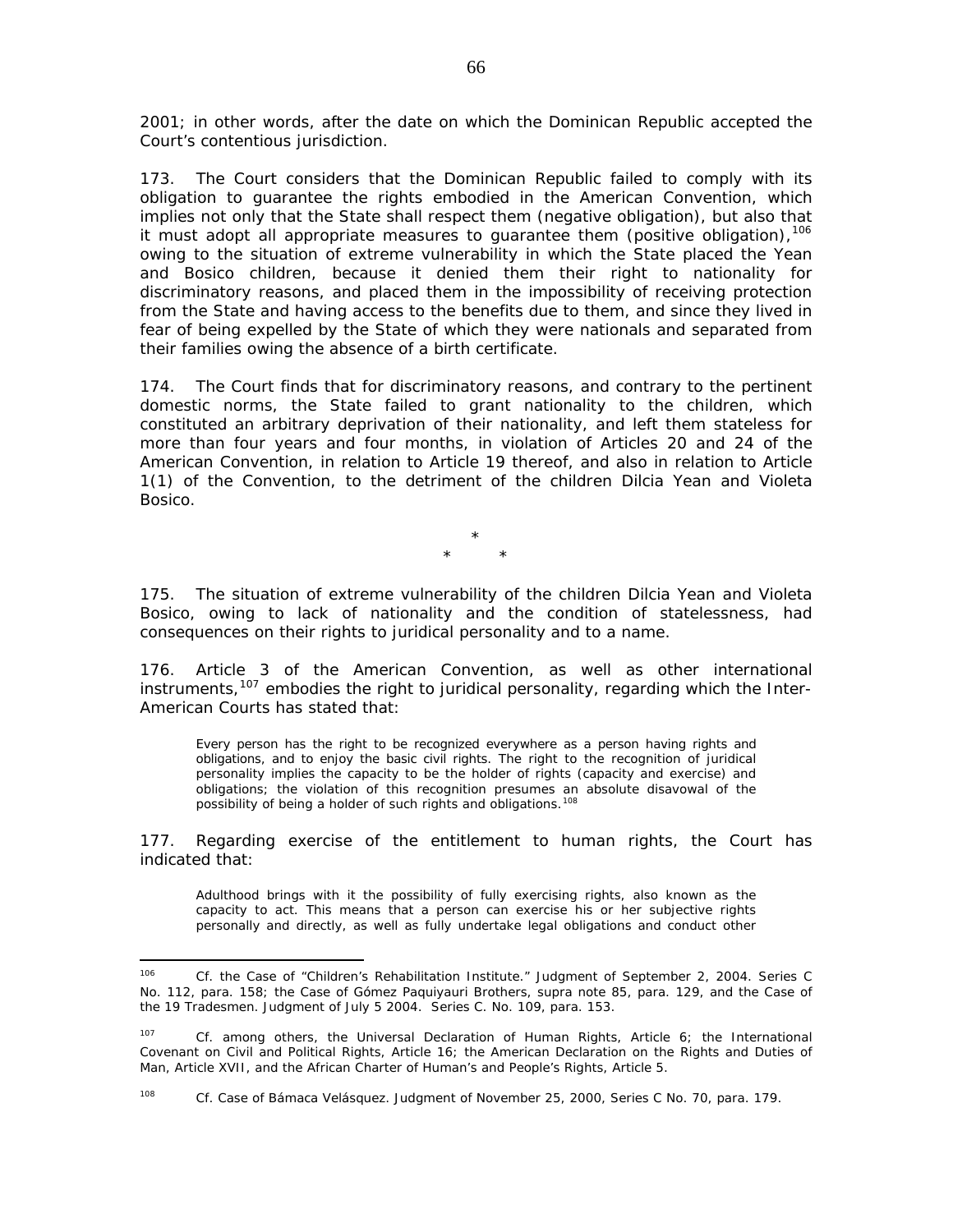personal or patrimonial acts. Children do not have this capacity, or lack this capacity to a large extent. Those who are legally disqualified are subject to parental authority, or in its absence, to that of guardians or representatives. But they are all subjects of rights, entitled to inalienable and inherent rights of the human person.<sup>[109](#page-66-0)</sup>

178. A stateless person, *ex definitione*, does not have recognized juridical personality, because he has not established a juridical and political connection with any State; thus nationality is a prerequisite for recognition of juridical personality.

179. The Court considers that the failure to recognize juridical personality harms human dignity, because it denies absolutely an individual's condition of being a subject of rights and renders him vulnerable to non-observance of his rights by the State or other individuals.

180. In this specific case, the State maintained the Yean and Bosico children in a legal limbo in which, even though the children existed and were inserted into a particular social context, their existence was not recognized juridically; in other words they did not have juridical personality.

181. With regard to the alleged violation of the right to a name established in Article 18 of the American Convention, it should be noted that, although this was not alleged by the Inter-American Commission, the Court has established that the alleged victims, their next of kin or their representatives can invoke different rights from those included in the Commission's application, based on the facts presented by the latter.<sup>[110](#page-66-1)</sup>

182. The right to a name, embodied in Article 18 of the American Convention, constitutes a basic and essential element of the identity of each individual, without which he cannot be recognized by society or registered before the State. This right is also established in several international instruments.<sup>[111](#page-66-2)</sup>

183. Under Article 18 of the Convention, States are obliged not only to protect the right to a name, but also to provide the necessary measures to facilitate the registration of an individual, immediately after birth.

184. The State must also ensure that the individual is registered under the name that he or his parents have chosen, according to the moment when registration occurs, without any type of restriction to the right or interference in the decision of choosing the name. Once an individual is registered, the possibility of preserving and re-establishing the given name and surname must be ensured. The given name and

<span id="page-66-0"></span> $\overline{a}$ <sup>109</sup> *Cf. Juridical Status and Human Rights of the Child*, *supra* note 84, para. 41.

<span id="page-66-1"></span><sup>110</sup> *Cf. Case of Yatama*, *supra* note 13, para. 183*; Case of De la Cruz Flores.* Judgment of November 18, 2004. Series C No. 115, para. 122, and *the Case of "Children's Rehabilitation Institute," supra* note 106, para. 125.

<span id="page-66-2"></span><sup>111</sup> *Cf.* among others, the International Covenant on Civil and Political Rights, Article 24(2); he Convention on the Rights of the Child, Article 7(1); the African Charter on the Rights and Welfare of the Child, Article 6(1), and the International Convention on the Protection of the Rights of all Migrant Workers and Members of their Families, Article 29. The European Court has stated that the right to a name is protected by Article 8 of the European Convention for the Protection of Human Rights and Fundamental Freedoms, even though it is not specifically mentioned; *cf. Stjerna v. Finland*, judgment of 25 November 1994, Series A, No. 299-B, p. 60, para. 37, and *Burghartz v. Switzerland*, judgment of 22 February 1994, Series A No. 280-B, p. 28, para. 24.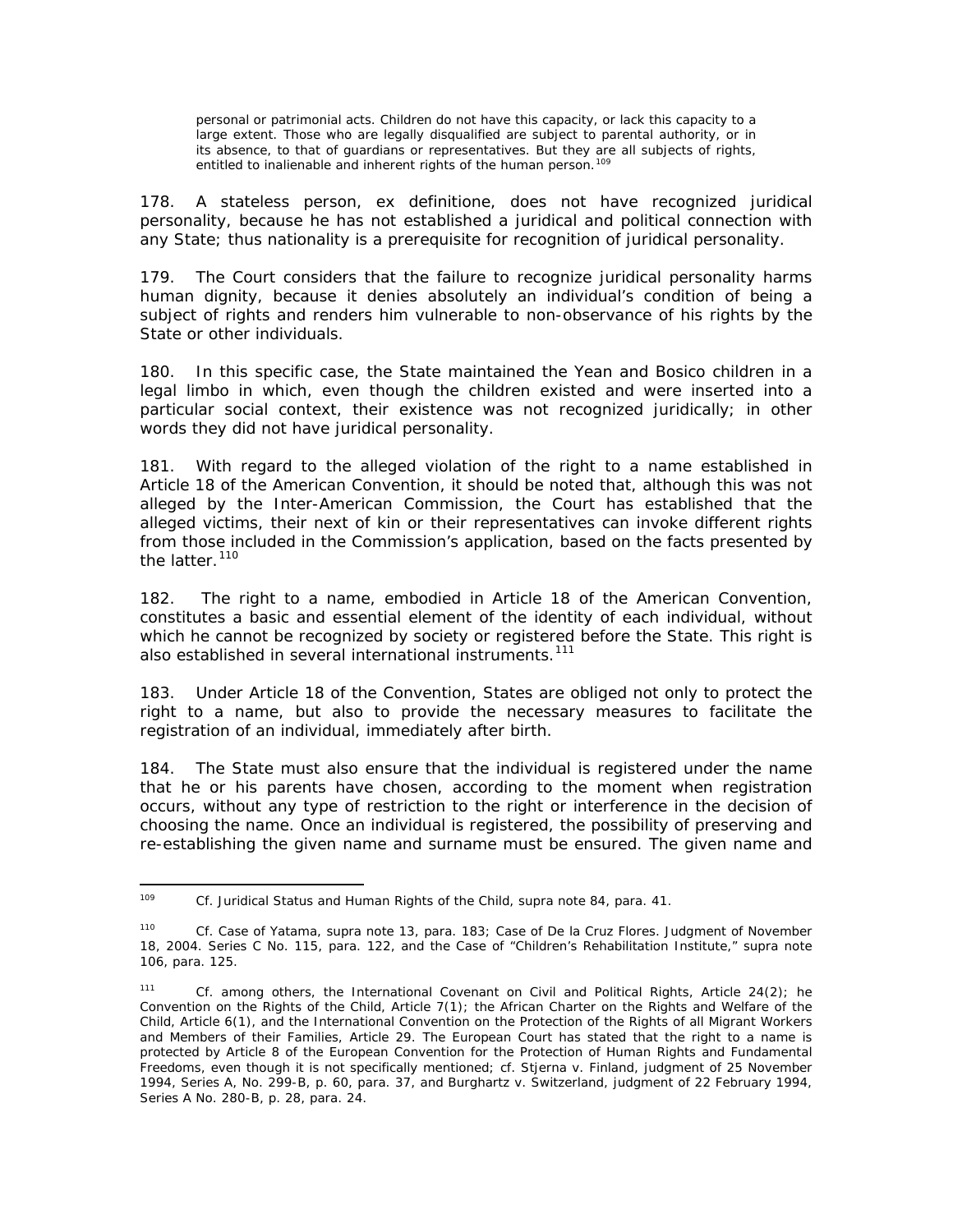surname are essential to establish formally the connection that exists between the different members of the family with society and with the State, and this was not ensured to the Yean and Bosico children by the Dominican Republic.

185. In addition to the above, the Court considers that the vulnerability to which the children were exposed as a result of the lack of nationality and juridical personality was also reflected, in the case of the child Violeta Bosico, by the fact that she was prevented from attending day school at the Palavé School during the 1998- 1999 school year. It was precisely because she had no birth certificate that she was forced to study at evening school, for individuals over 18 years of age, during this period. This fact also exacerbated her situation of vulnerability, because she did not receive the special protection, due to her as a child, of attending school during appropriate hours together with children of her own age, instead of with adults (*supra* paras. 109(34), 109(35) and 109(36)). It is worth noting that, according to the child's right to special protection embodied in Article 19 of the American Convention, interpreted in light of the Convention on the Rights of the Child and the Additional Protocol to the American Convention on Human Rights in the Area of Economic, Social and Cultural Rights, in relation to the obligation to ensure progressive development contained in Article 26 of the American Convention, the State must provide free primary education to all children in an appropriate environment and in the conditions necessary to ensure their full intellectual development.

186. The Court observes that the violation of the right to nationality of the Yean and Bosico children, the situation of statelessness in which they were kept, and the non-recognition of their juridical personality and name, denaturalized and denied the external or social projection of their personality.

187. Based on the above, the Court considers that by depriving the children of their nationality, the Dominican Republic violated the rights to juridical personality and to a name embodied in Articles 3 and 18 of the American Convention, in relation to Article 19 thereof, and also in relation to Article 1(1) of the Convention, to the detriment of the children Dilcia Yean and Violeta Bosico.

> \* \* \*

188. The representatives and the Commission alleged that the domestic laws of the Dominican Republic on birth registration and the granting of nationality are applied discretionally and produce discriminatory effects on children of Haitian origin, such as the Yean and Bosico children.

189. The State argued that the Constitution and the migration and civil registration laws offer the necessary guarantees to protect the rights embodied in the American Convention.

190. In this regard, the Court considers that the domestic norms establishing the requirements for late birth registration must be coherent with the right to nationality in the Dominican Republic and with the terms of the American Convention and other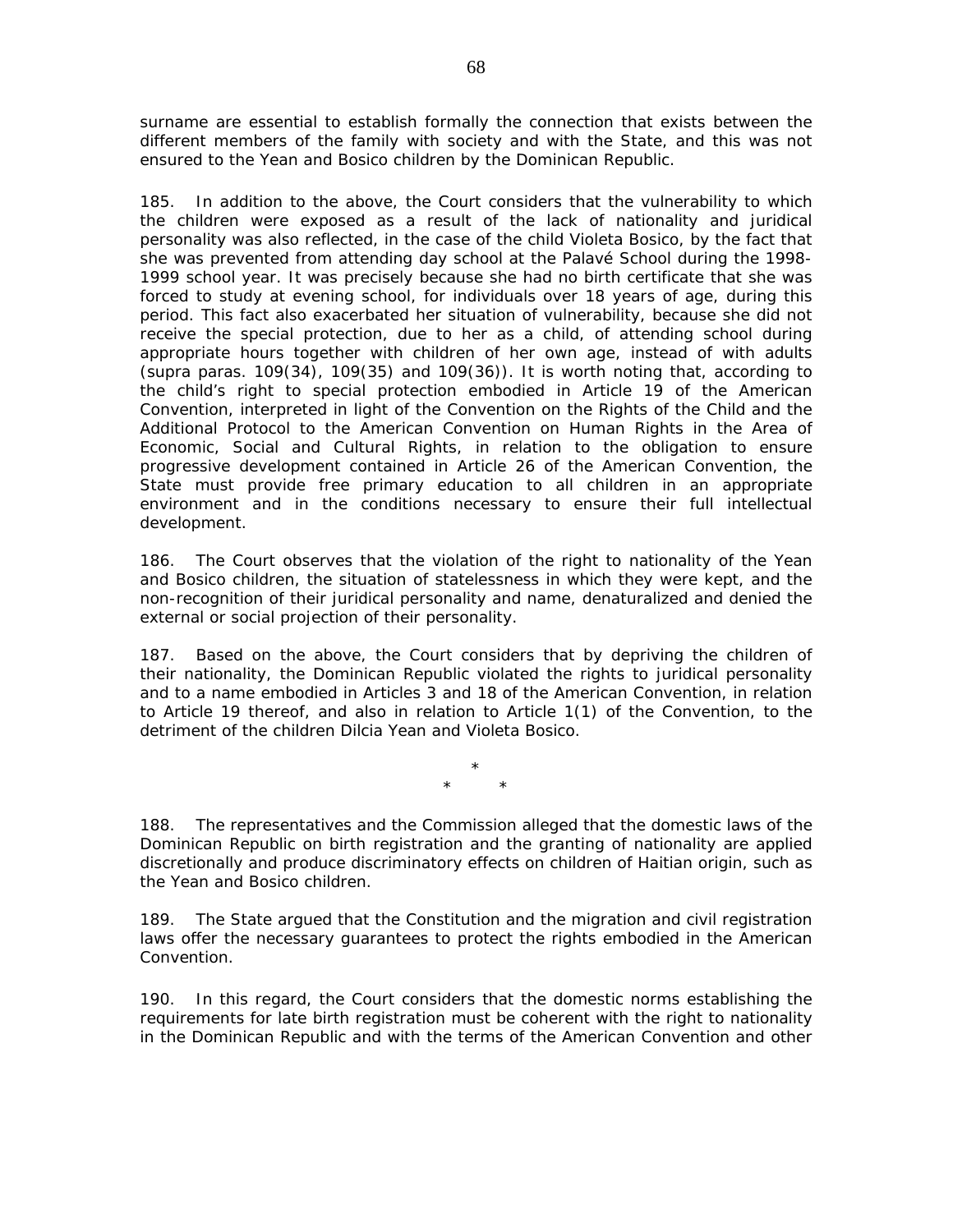international instruments;  $112$  namely, they must accredit that the person was born on the State's territory.

191. In accordance with the obligation arising from Article 2 of the American Convention, the Court considers that the requirements for obtaining nationality must be clearly and objectively established previously by the competent authority. Likewise, the law should not provide the State officials applying it with broad discretionary powers, because this creates opportunities for discriminatory acts.

192. The requirements for late declaration of birth cannot be an obstacle for enjoying the right to nationality, particularly for Dominicans of Haitian origin, who belong to a vulnerable sector of the population in the Dominican Republic.

## **X ARTICLE 17 OF THE AMERICAN CONVENTION** *(Rights of the Family)*

# *Arguments of the representatives*

193. With regard to the alleged violation of the rights of the family, embodied in Article 17 of the American Convention, the representatives argued that:

a) The State is obliged to adopt basic measure to protect family unity. In this case, the State has not instituted the necessary measures to guarantee the rights of the child (especially in relation to the right not to be forcibly separated from its family) and to ensure the right of the child to reside in the country. The State has violated the rights of the family of the children Dilcia and Violeta by refusing to grant birth certificates to children of Haitian origin; and

b) Although the Dominican Republic has not attempted to separate the children Dilcia and Violeta from their families as yet, there is a real threat of separation, given that the State systematically carries out collective expulsions of Haitians and Dominicans of Haitian origin.

## *Arguments of the Commission*

194. The Commission did not submit any arguments concerning Article 17 of the American Convention.

## *Arguments of the State*

195. With regard to the alleged violation of Article 17 of the American Convention, the State indicated that it cannot be accused of violating the rights of the family when this violation does not exist. In addition, the State mentioned that the families were responsible for the failure to register the Yean and Bosico children.

<span id="page-68-0"></span> $112$ Cf. among others, the American Declaration of Human Rights, Article 19; the Universal Declaration of Human Rights, Article 15; the International Covenant on Civil and Political Rights, Article 24(3); the Convention on the Rights of the Child, Article 7(1); the International Convention on the Protection of the Rights of all Migrant Workers and Members of their Families, Article 29, and the Convention on the Reduction of Statelessness, Article 1(1).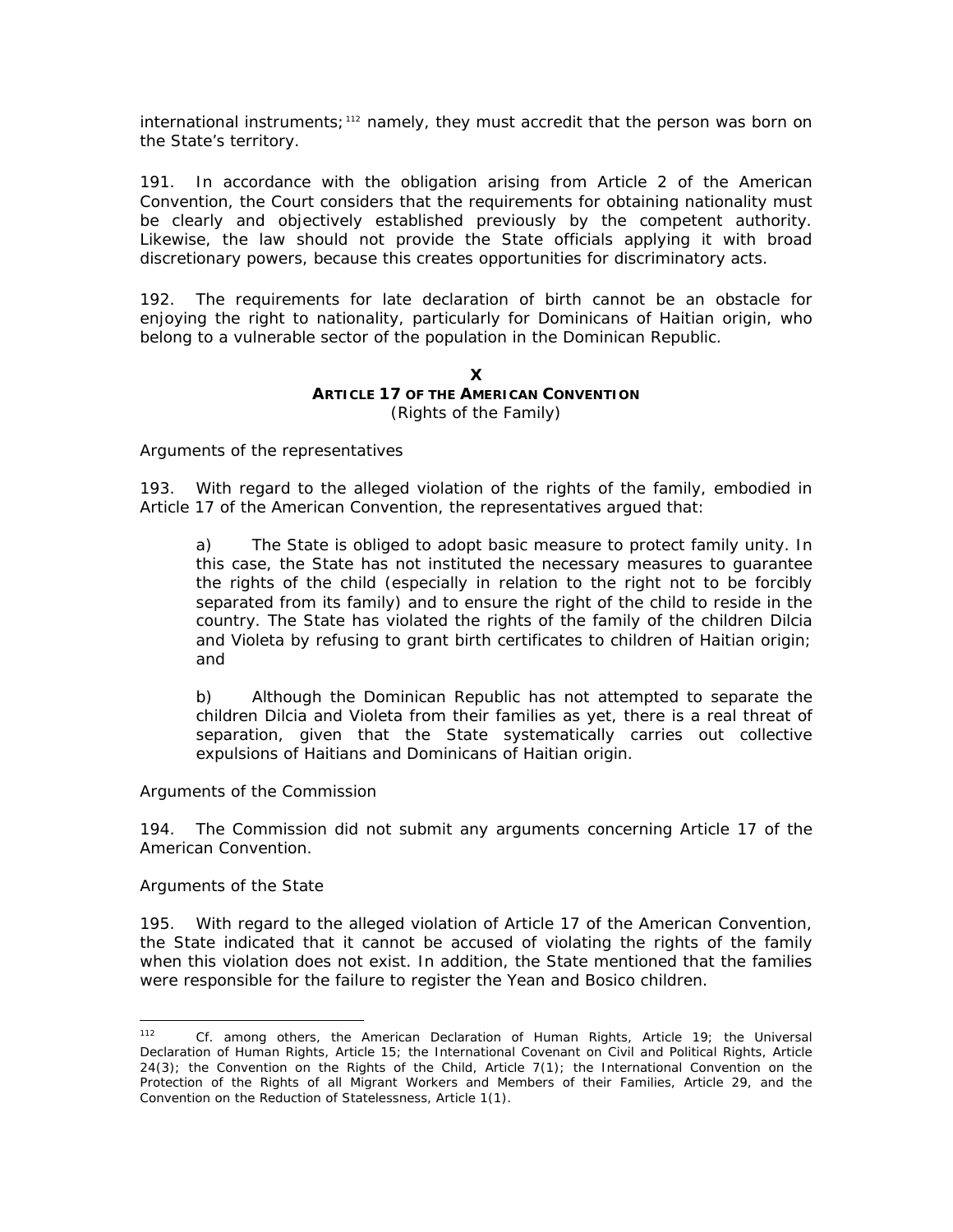*Considerations of the Court* 

196. Article 17(1) of the American Convention stipulates:

1. The family is the natural and fundamental group unit of society and is entitled to protection by society and the State. […]

197. In this regard, the Court considers that the alleged facts concerning the alleged violation of this article have already been examined in relation to the condition of vulnerability of the children Dilcia Yean and Violeta Bosico (*supra* paras. 172 and 173).

#### **XI ARTICLES 8 AND 25 OF THE AMERICAN CONVENTION** (*RIGHT TO A FAIR TRIAL AND RIGHT TO JUDICIAL PROTECTION*)

*Arguments of the Commission* 

198. In relation to the alleged violation of Articles 8 and 25 of the Convention, the Commission argued that:

(a) The children's mothers made a direct request to the Public Prosecutor of the District of Monte Plata to order the registration of their daughters in the Civil Status Registry Office, because the Public Prosecutor is the person responsible for monitoring and reporting on errors committed by the registrars. The Public Prosecutor rejected the petition and ordered the file to be returned to the Registry Office;

(b) The State's legislation establishes two procedural measures for revision of the decisions of the Civil Status Registry Office on requests for late declaration: the administrative procedure which devolves upon the Public Prosecutor and can also be reviewed by the Central Electoral Board; and that of the court of first instance. These measures do not provide for an appeal against a negative decision by the Registry Office. The Central Electoral Board is not a judicial authority, nor does it belong to the judicial system under Dominican law; moreover, its decisions cannot be appealed, so that the hierarchic recourse cannot be considered an effective remedy. The alleged victims lacked the legitimacy to file a legal action, and their requests were never reviewed by a competent court;

(c) The remedy of amparo did not exist in law at the time of the facts, and the remedy of unconstitutionality was not appropriate in the case of administrative acts until 1998; and

(d) The State has not investigated, sanctioned or repaired the alleged violations committed by its agents in this case.

#### *Arguments of the representatives*

199. With regard to the alleged violation of Articles 8 and 25 of the Convention, the representatives indicated that: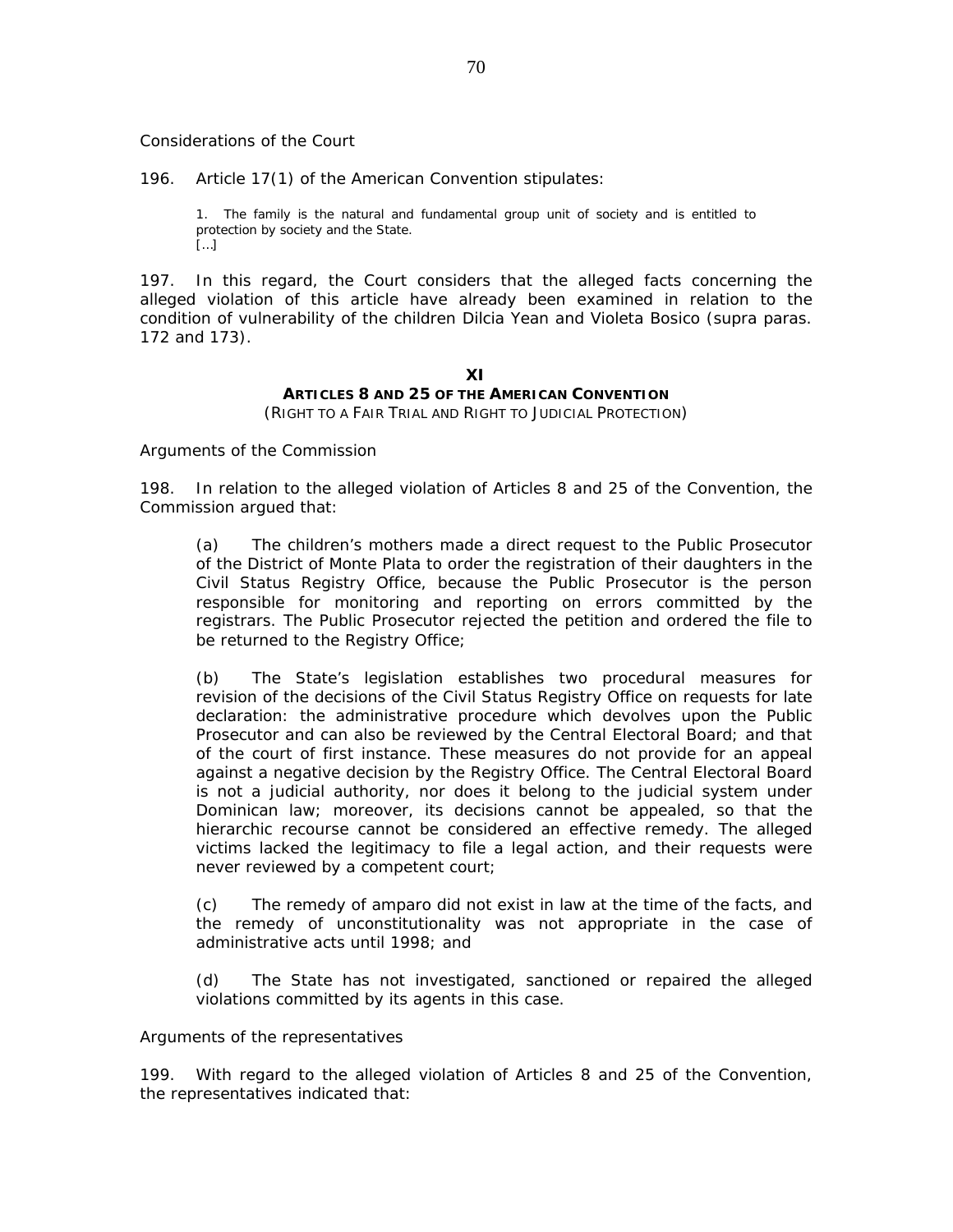(a) The State has not established a mechanism or procedure for appeal before a competent judge or court against a decision not to register an individual. Despite several reasonable attempts by the mothers of the children Dilcia and Violeta, the negative decision of the Civil Status Registrar was never reviewed by a competent and independent court;

(b) There are two procedures for reviewing the decisions of a civil status registrar: (1) the review established in Act No. 659, and (2) review by the administrative authority responsible for recording the registrations, in this case the Central Electoral Board. The Central Electoral Board is not regulated by formal procedures and has not published regulations or issued procedures that applicants may use to request a review of the adverse decisions of the civil status registrars. Consequently, the State does not offer an effective remedy that would allow the children Dilcia and Violeta to contest the Civil Status Registrar's refusal;

(c) The resolution of remedies of amparo and unconstitutionality can take up to two years; accordingly, in the Dominican Republic, there is no simple recourse, and this constitutes a violation of Article 25 of the Convention, and

(d) The State deprived the children of the procedural guarantees embodied in Article 8 of the Convention by not granting them the right to be heard in a judicial proceeding on the denial of birth certificates. Under the former legislation and the new decision of the Central Electoral Board, when a civil registrar refuses to issue a birth certificate, this official must immediately request the Central Electoral Board to review the case, without providing the applicants with any type of document.

## *Arguments of the State*

200. The State argued that there cannot be a violation of the right to judicial protection when the alleged victims have never made use of these mechanisms. The children had a series of administrative and judicial guarantees at their disposal and they failed to use them, alleging that they knew nothing about their existence or how they functioned; thus the alleged victims are responsible for not having used these recourses, and this cannot be attributed to the State.

# *Considerations of the Court*

201. The Court will not refer to the alleged violations of Articles 8 and 25 of the American Convention, because it lacks jurisdiction to rule on possible violations based on facts or acts that occurred prior to March 25, 1999, the date on which the Dominican Republic accepted the contentious jurisdiction of the Inter-American Court.

# **XII**

## **ARTICLES 5 AND 12 OF THE AMERICAN CONVENTION** *(Right to Humane Treatment and Freedom of Conscience and Religion)*

202. In the final part of their brief with final arguments, the representatives indicated that the State had violated, among others, Articles 5 (Right to Humane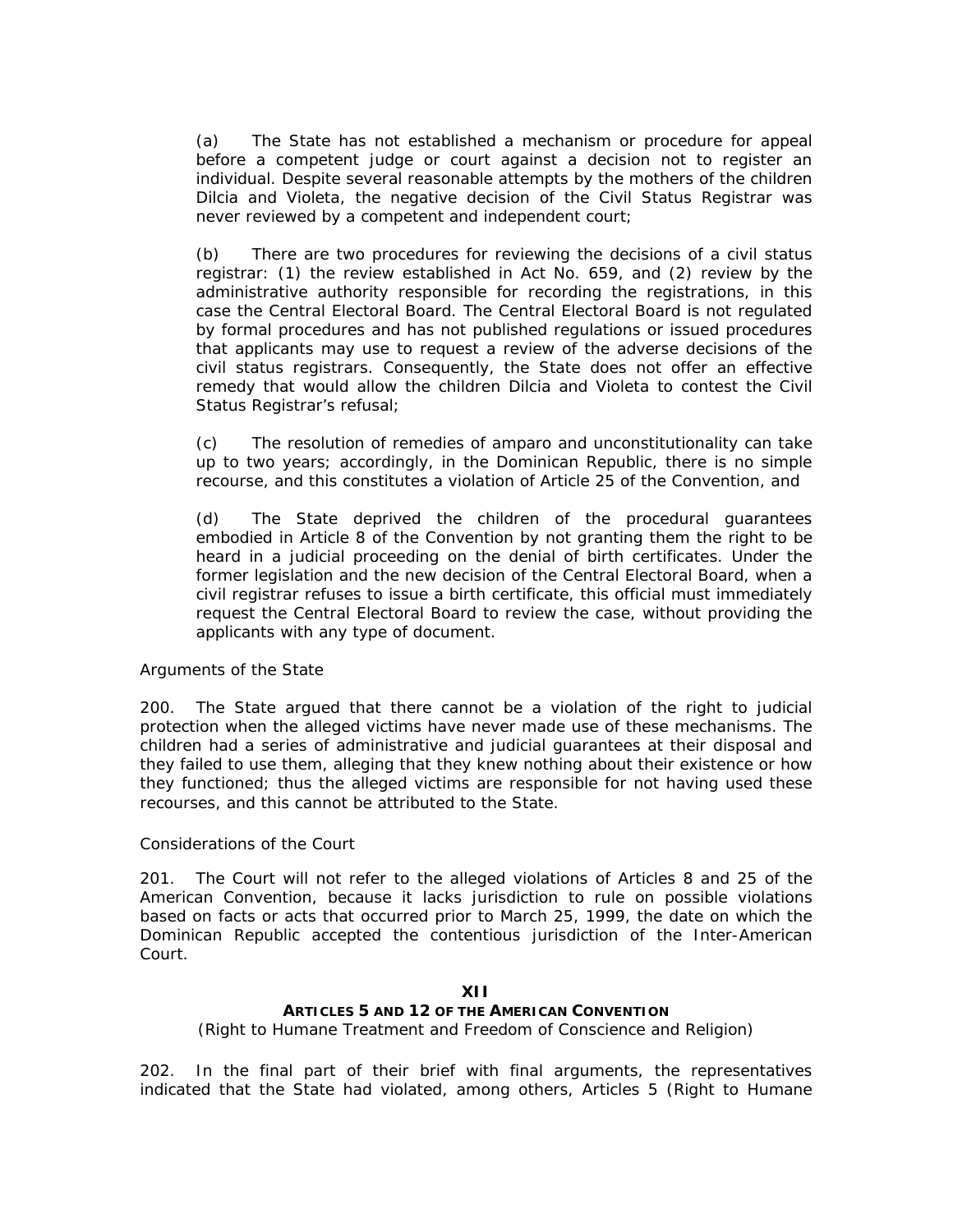Treatment) and 12 (Freedom of Conscience and Religion) of the Convention; however, they did not submit any arguments to support these alleged violations.

## *Considerations of the Court*

203. With regard to the alleged violations of Articles 5 and 12 of the American Convention, which the representatives only indicated in the final part of the brief with final arguments, and which were not included in the brief with requests and arguments, this Court considers that these allegations are time-barred; however, nothing prevents it from examining them, under the *iura novit curia* principle.<sup>[113](#page-71-0)</sup>

204. In this case, the Court acknowledges the situation of vulnerability of the Yean and Bosico children when they did not obtain Dominican nationality. Also, owing to the lack of a birth certificate, the child Violeta Bosico was unable to enroll in day school, but was obliged to enroll in evening classes, during the 1998-1999 school year. This caused her suffering and uncertainty; the Court will therefore assess these circumstances when establishing the pertinent reparations, and will not refer to the alleged violation of Article 5 of the American Convention to the detriment of the children.

205. With regard to the next of kin of the children Dilcia Yean and Violeta Bosico, based on the American Convention and in light of the said *iura novit curia* principle, the Court considers that Leonidas Oliven Yean and Tiramen Bosico Cofi, the children's mothers, and Teresa Tucent Mena, the child Violeta's sister, were also caused uncertainty and insecurity by the situation of vulnerability that the State imposed on the Yean and Bosico children, owing to the very real fear that they could be expelled from the Dominican Republic, of which they were nationals, owing to the lack of birth certificates, and to the various difficulties they faced to obtain these documents.

206. Based on the above, the Court considers that the State violated the right to humane treatment embodied in Article 5 of the American Convention, in relation to 1(1) thereof, to the detriment of Leonidas Oliven Yean, Tiramen Bosico Cofi and Teresa Tucent Mena.

207. Regarding Article 12 of the American Convention, the Court considers that the facts of the instant case are not adapted to it, so the Court will not rule on it.

# **XIII REPARATIONS**

 *APPLICATION OF ARTICLE 63(1)* 

## *Obligation to repair*

208. In accordance with the considerations in the preceding chapters, the State is responsible for the violation of the rights embodied in Articles 3, 18, 20 and 24 of the American Convention, in relation to Article 19 thereof, and also in relation to Article

<span id="page-71-0"></span> $113$ <sup>113</sup> *Cf. Case of Durand and Ugarte*. Judgment of August 16, 2000. Series C No. 68, para. 76; *Case of Castillo Petruzzi et al.* Judgment of May 30, 1999. Series C No. 52, para. 166, and *Case of Blake.*  Judgment of January 24, 1998. Series C No. 36, para. 112.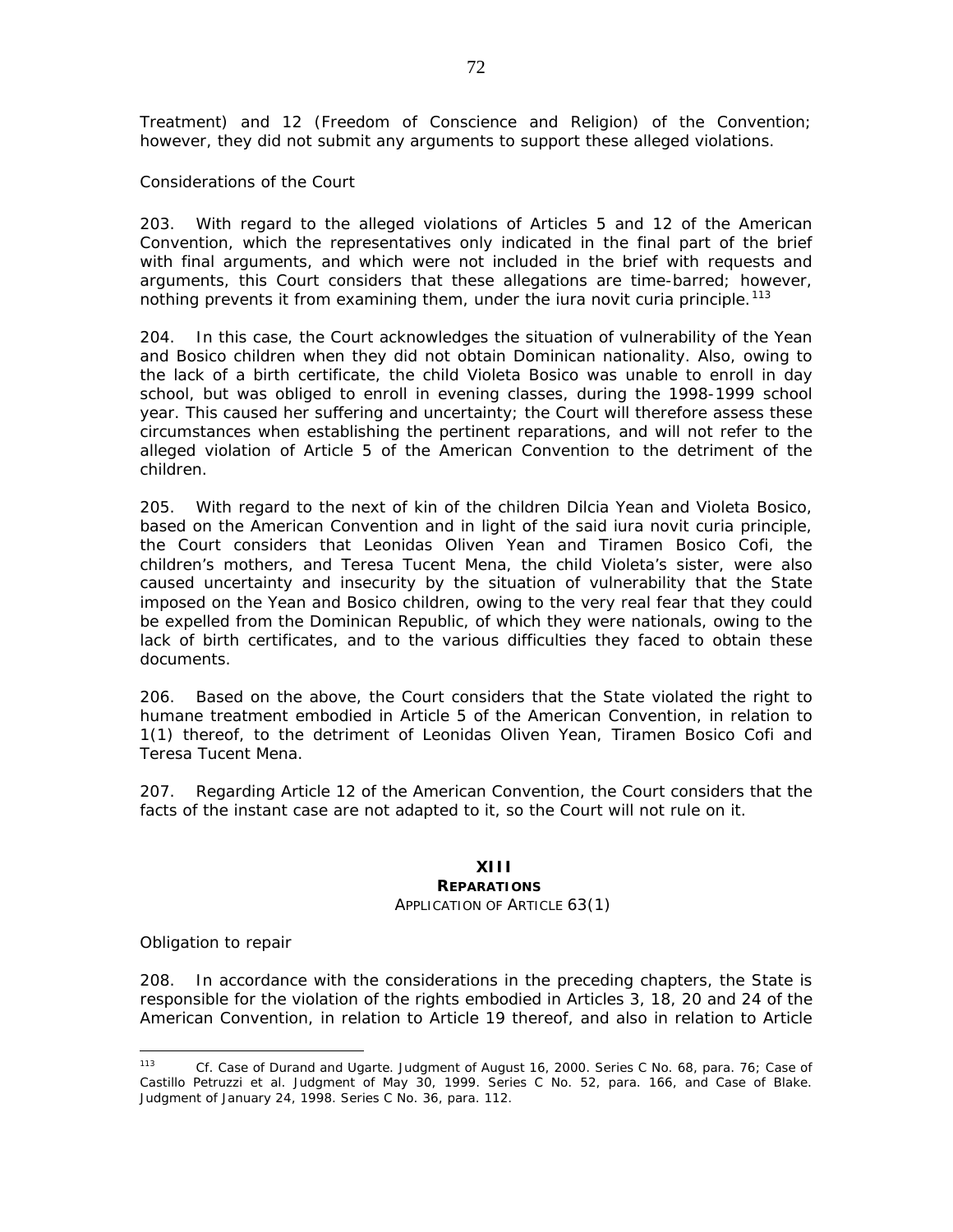1(1) of the Convention, to the detriment of the children Dilcia Yean and Violeta Bosico. The State is also responsible for the violation of the right embodied in Article 5 of the Convention, in relation to Article 1(1) thereof, to the detriment of Leonidas Oliven Yean and Tiramen Bosico Cofi, the victims' mothers and Teresa Tucent Mena, the child Violeta Bosico's sister. Article 63(1) of the American Convention establishes that:

If the Court finds that there has been a violation of a right or freedom protected by this Convention, the Court shall rule that the injured party be ensured the enjoyment of his right or freedom that was violated. It shall also rule, if appropriate, that the consequences of the measure or situation that constituted the breach of such right or freedom be remedied and that fair compensation be paid to the injured party.

209. This precept reflects a customary norm that constitutes one of the basic principles of contemporary international law on State responsibility. When an unlawful act occurs, which can be attributed to a State, this gives rise immediately to its international responsibility for violating the international norm, with the consequent obligation to cause the consequences of the violation to cease and to repair the damage caused.<sup>[114](#page-72-0)</sup>

210. Whenever possible, reparation of the damage caused requires full restitution (*restitutio in integrum*), which consists in the re-establishment of the previous situation. If this is not possible, as in the instant case, the international court must determine measures to ensure the damaged rights, repair the consequences of the violations and avoid new violations, and also establish compensation for the damage caused. The responsible State may not invoke provisions of domestic law to modify or fail to comply with its obligation to provide reparation, all aspects of which (scope, nature, methods and determination of the beneficiaries) are regulated by international law.<sup>[115](#page-72-1)</sup>

211. The purpose of reparations is to eliminate the effects of the violations that have been committed. Their nature and amount depend on the characteristics of the violations committed, the legally-protected interest affected and both the pecuniary and non-pecuniary damage that as been caused. Reparations should not make the victims or their successors either richer or poorer.<sup>[116](#page-72-2)</sup>

212. In accordance with the probative elements amassed during the proceeding and in light of the above criteria, the Court will examine the claims of the parties with regard to reparations and order the measures it deems pertinent.

## *A) BENEFICIARIES*

*Arguments of the Commission* 

<span id="page-72-0"></span><sup>114</sup> <sup>114</sup> *Cf. Case of Acosta Calderón, supra* note 13, para. 146; *Case of Yatama, supra* note 13, para. 231, and *Case of Yakye Axa Indigenous Community, supra* note 16, para. 180.

<span id="page-72-1"></span><sup>115</sup> *Cf. Case of Acosta Calderón, supra* note 13, para. 147; *Case of Yatama, supra* note 13, para. 232, and *Case of Fermín Ramírez, supra* note 13, para. 123.

<span id="page-72-2"></span><sup>116</sup> *Cf. Case of Acosta Calderón case, supra* note 13, para. 148; *Case of Yatama case, supra* note 13, para. 233, and *Case of Fermín Ramírez case, supra* note 13, para. 124.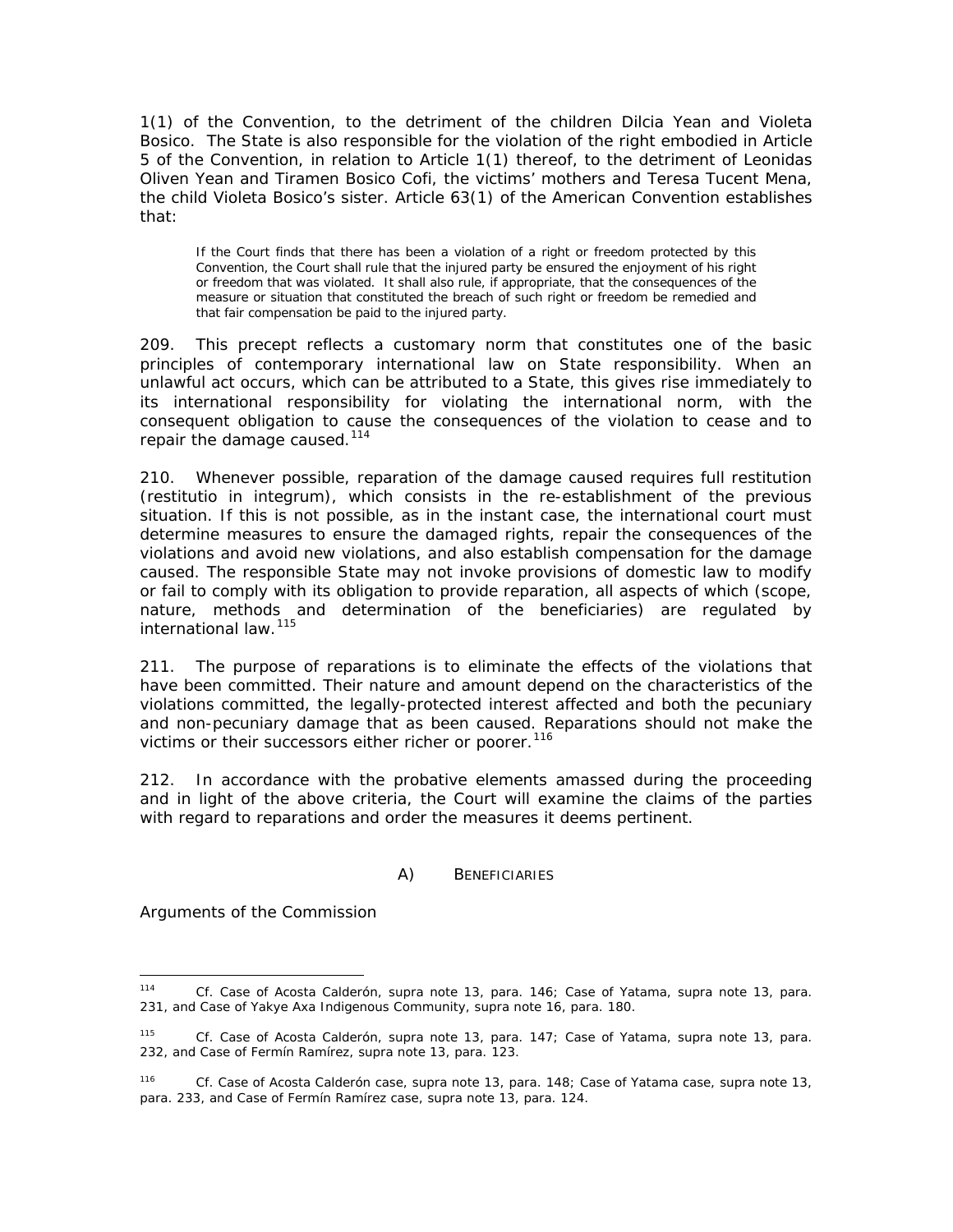213. The Commission argued that, owing to the nature of this case and without detriment to what the representatives of the alleged victims would determine at the opportune moment, the beneficiaries of the reparations ordered by the Court are: Dilcia Yean and Violeta Bosico, and their mothers, Leonidas Yean and Tiramen Bosico Cofi.

## *Arguments of the representatives*

214. The representatives stated that the Dominican Republic should make reparation to the children Dilcia and Violeta and to their next of kin for the harm suffered owing to the alleged violations of which they were victims.

## *Arguments of the State*

215. The State did not present any arguments in this respect.

### *Considerations of the Court*

216. The Court finds that the children Dilcia Yean and Violeta Bosico are the "injured parties," as victims of the violations of the rights embodied in Articles 3, 18, 20 and 24 of the American Convention, in relation to Article 19 thereof, and also in relation to Article 1(1) of the Convention; they will therefore be beneficiaries of the reparations that the Court establishes for non-pecuniary damage.

217. In addition, Leonidas Oliven Yean and Tiramen Bosico Cofi, the victims' mothers, and Teresa Tucent Mena, the child Violeta Bosico's sister, as victims of the violation of the right embodied in Article 5 of the American Convention, in relation to Article 1(1) thereof, are considered "injured parties" in this case.

### *B) PECUNIARY AND NON-PECUNIARY DAMAGE*

### *Arguments of the Commission*

218. The Commission did not refer to pecuniary damage and, regarding compensation for non-pecuniary damage, stated that:

(a) The reparations required to ensure that the State complies with its international responsibility include payment of fair compensation for "the nonpecuniary damage caused;"

(b) The children's uncertainty about their fate caused them and their next of kin anxiety and fear. The fear of two single mothers, with limited financial resources, that their children of eleven months and 12 years of age respectively, could be expelled and sent to Haiti, has a significance which goes beyond pecuniary reparation, and

(c) In the case of Violeta Bosico, her mother experienced feelings of frustration on seeing that, owing to the imposing of a requirement with which she was unable to comply, and not because of lack of the right, but rather owing to discriminatory application of the law by several State officials, the efforts to ensure that her daughter could go to school and improve her situation were interrupted and suspended for a year.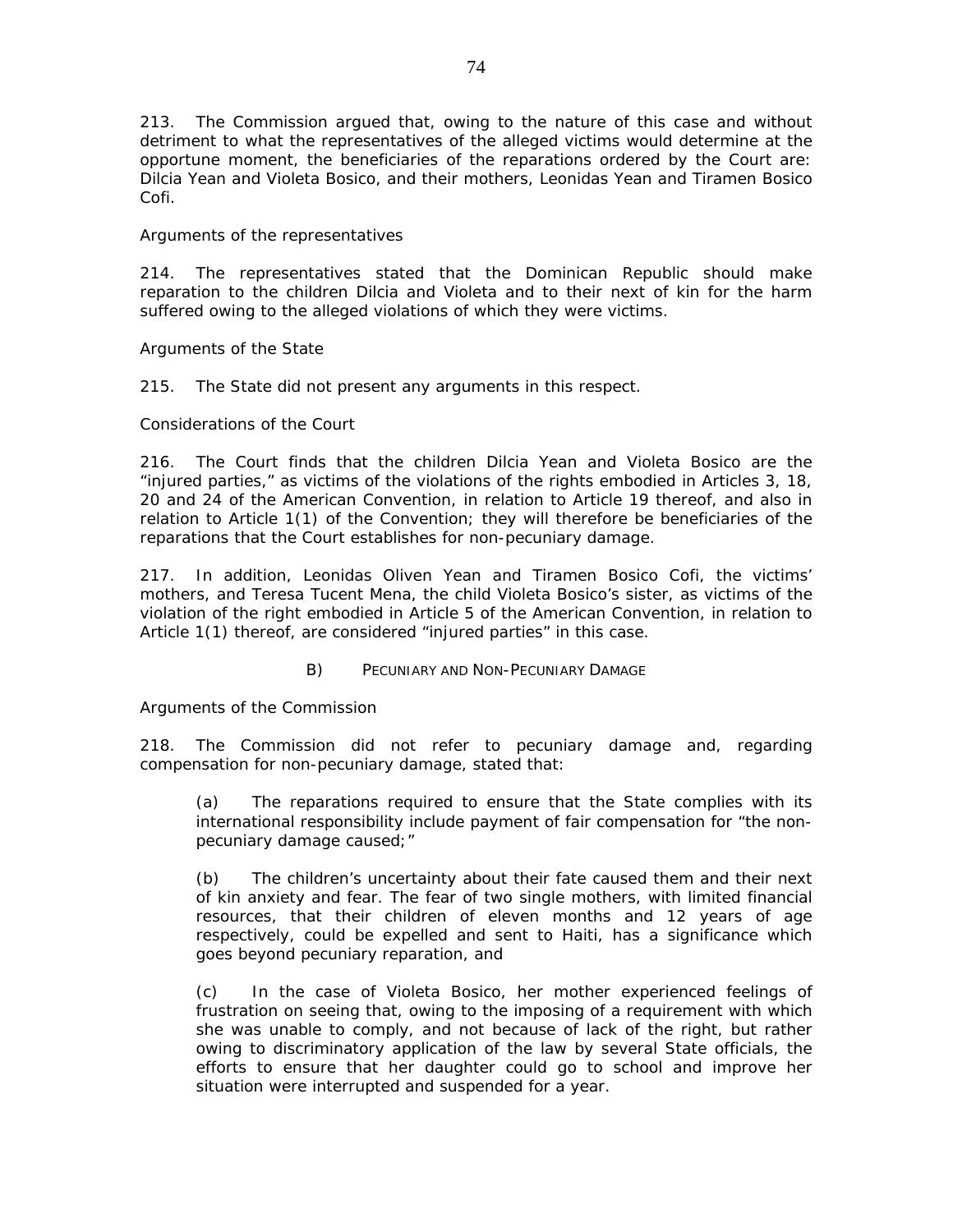### *Arguments of the representatives*

219. The representatives did not refer to pecuniary damage and, regarding nonpecuniary damage, indicated:

(a) On its own, the judgment of the Court is insufficient to ensure that the violations committed in this case are not repeated or that full restitution is made to the alleged victims;

(b) The violations committed by the Dominican Republic subjected the children Dilcia and Violeta to grave and irreparable damage, which included negative psychological consequences;

(c) The mothers of the children Dilcia and Violeta suffered harm when the State refused their children their rights to juridical personality, nationality and a name, because they feared their children could be expelled from the Dominican Republic. Moreover, they had to face the possibility that their daughters would never be acknowledged as persons and as Dominicans by the State, and

(d) The fear and uncertainty caused by the State's past and continuing violations has created feelings of anxiety and uncertainty for the children Dilcia and Violeta and their next of kin. Consequently, they requested the Court to order the State to pay, for non-pecuniary damage, US\$8,000.00 (eight thousand United States dollars) to each child; US\$4,000.00 (four thousand United States dollars) to their mothers, and US\$2,000.00 (two thousand United States dollars) to Teresa Tucent Mena, Violeta's sister.

### *Arguments of the State*

220. The State argued that:

(a) No form of compensation was appropriate in this case because no causal relationship has been established between the effective damage to the alleged victims and the alleged acts and omissions of the State. To the contrary, it was the children's mothers who did not take up and use the legal instruments made available to them by the State in order to comply with the obligation of all Dominicans to register their children, and

(b) It would be a financial impossibility for the State to pay these expenses because, should they be awarded to the applicants, based on the principle of non-discrimination it would have to make financial reparation to all the other citizens who have carried out similar measures, and this would seriously undermine the Dominican Republic's financial reserves.

## *Considerations of the Court*

221. This Court will not rule on pecuniary damage in favor of the victims or their next of kin, since neither the Commission nor the representatives requested compensation for this concept.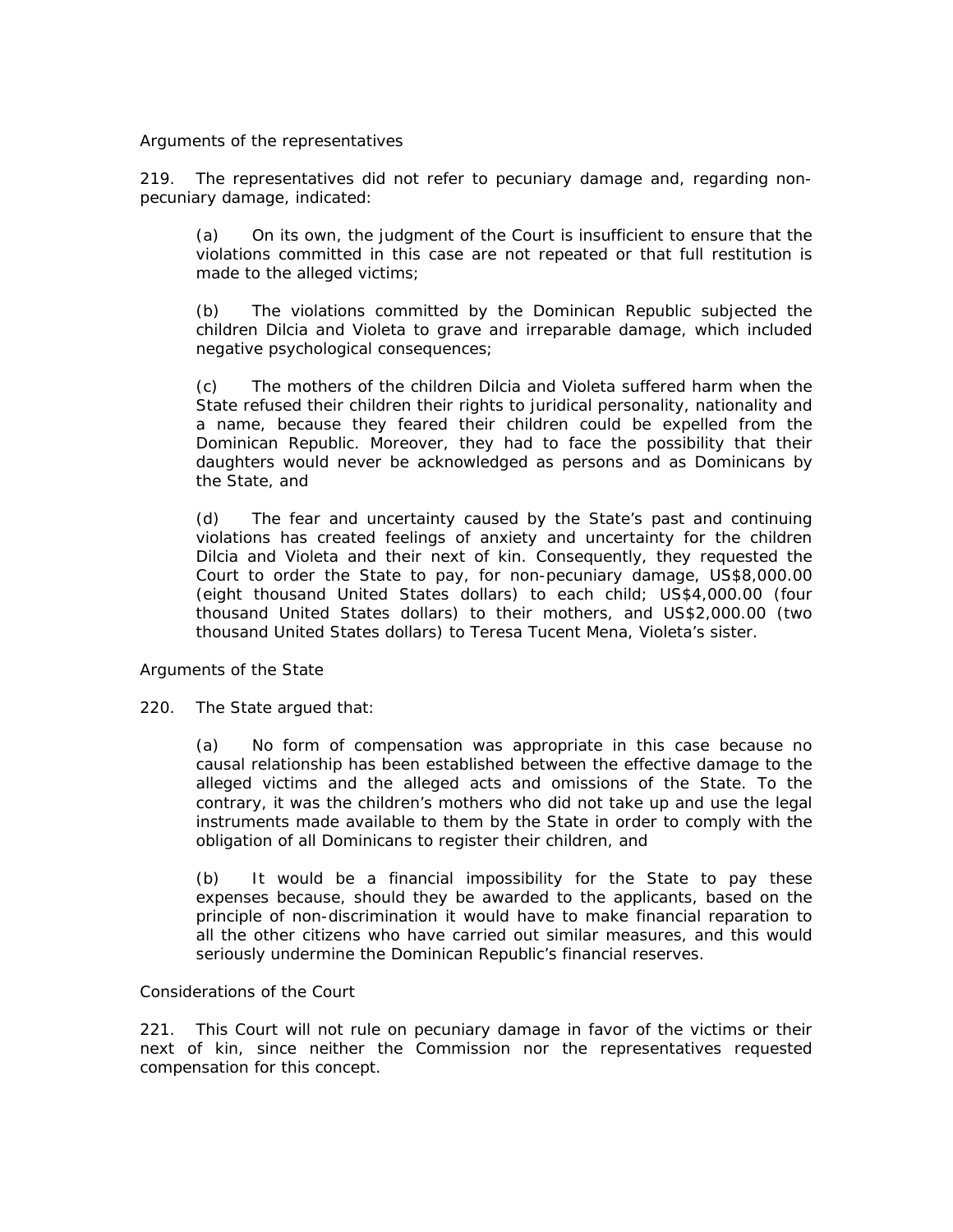222. Non-pecuniary damage can include the suffering and hardship caused to the direct victims and to their next of kin, the harm of objects of value that are very significant to these people, and also changes, of a non-pecuniary nature, in the living conditions of the victims or their family.<sup>[117](#page-75-0)</sup>

223. International case law has established repeatedly that the judgment constitutes, *per se*, a form of reparation. However, owing to the circumstances of the instant case, and the suffering that the facts have caused to the children, to their mothers and to the sister of the child Violeta Bosico, this Court will consider whether, in fairness, it is pertinent to order the payment of compensation for non-pecuniary damage. $118$ 

224. When establishing the compensation for non-pecuniary damage in the case *sub judice,* it should be borne in mind that the State did not recognize the Dominican nationality of the children Dilcia and Violeta until September 25, 2001; in other words, more than four years and four months after they requested late registration of their birth. By not granting the children Dominican nationality, the State placed them in a situation of extreme vulnerability and, for discriminatory reasons, violated their right to nationality as well as other rights, namely: the right to juridical personality and to a name and the right to equal protection, all in relation to the rights of the child. Moreover, the State did not grant them the special protection that was due to them, prevented them from having access to the benefits that were there due, and caused them to live in the very real fear of being expelled from the State of which they were nationals and separated from their families. The children Dilcia and Violeta did not have the protection that the Dominican Republic should have provided according to its treaty-based international obligations.

225. Also, during the 1998-1999 school year, the child Violeta Bosico attended school during the evening, because she had no birth certificate (*supra* paras. 109(34) and 109(35)). Thus, the State prevented the child from enrolling in day school, which she should have attended together with her peers, owing to her age, aptitudes and the appropriate curriculum and level of difficulty. This situation caused the child uncertainty and anxiety.

226. In view of the foregoing, the Court considers it should decide that the children should be paid compensation. Accordingly, based on the representatives' indications (*supra* para. 219(d)), it establishes, in fairness, the amount of US\$8,000.00 (eight thousand United States dollars) to be paid to the child Dilcia Yean for non-pecuniary damage and the amount of US\$8,000.00 (eight thousand United States dollars) to be paid to the child Violeta Bosico under the same heading.

227. In addition, the situation of vulnerability that the State imposed on the Yean and Bosico children caused the victims' next of kin uncertainty and insecurity, and also the very real fear that they could be expelled from their country, owing to the lack of birth certificates and the difficulties they faced to obtain them. This was mentioned by Leonidas Oliven Yean, Dilcia's mother, in a statement made on July 24, 1999, when she indicated that "she feared that Dilcia [could be] expelled to Haiti

<span id="page-75-0"></span><sup>117</sup> <sup>117</sup> *Cf. Case of Acosta Calderón, supra* note 13, para. 158; *Case of Yatama, supra* note 13, para. 243, and *Case of Fermín Ramírez, supra* note 13, para. 129.

<span id="page-75-1"></span><sup>118</sup> *Cf. Case of Acosta Calderón, supra* note 13, para. 159; *Case of Yakye Axa Indigenous Community. supra* note 16, para. 200, and *the Case of Moiwana community, supra* note 8, para. 192.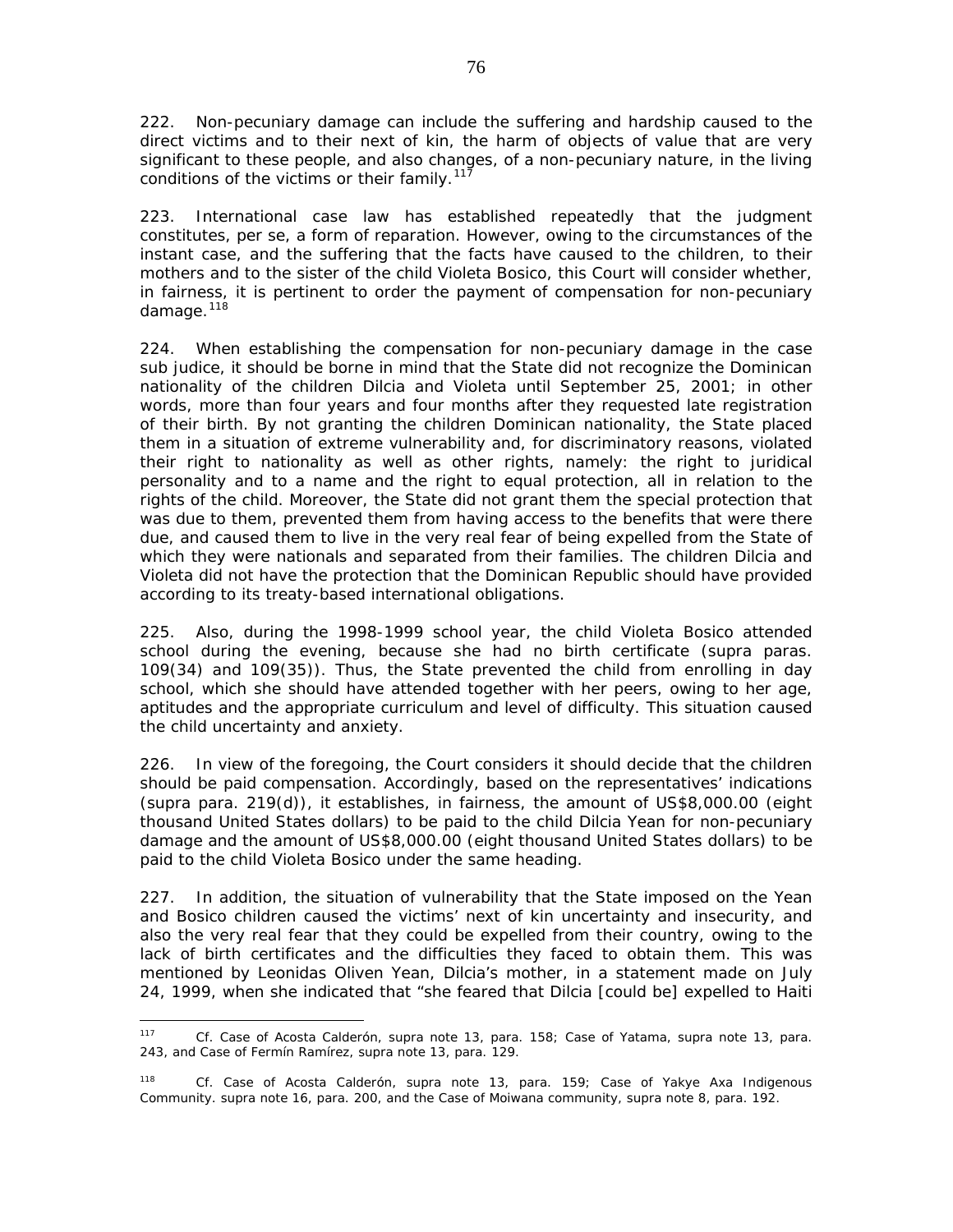[...] because she knew many people of Haitian origin in Sabana Grande de Boyá who did not have birth certificates and who were expelled by Migration for this reason." Also, Teresa Tucent Mena, the child Violeta Bosico's sister, with whom the latter has lived, suffered because her sister could be expelled owing to the lack of a birth certificate, and because she could not conclude her education for the same reason.

228. In view of the above, the situation of the children Dilcia and Violeta caused their mothers and Violeta Bosico's sister anxiety and insecurity.

229. With regard to the non-pecuniary damage suffered by Leonidas Oliven Yean, Tiramen Bosico Cofi and Teresa Tucent Mena, the Court considers that the judgment *per se* constitutes a form of reparation, as indicated above (*supra* para. 223), together with the various measures of satisfaction and the guarantees of nonrepetition established in this judgment (*infra* paras. 234, 235 and 239 to 242), which have public repercussions.

## *C) OTHER FORMS OF REPARATION (MEASURES OF SATISFACTION AND GUARANTEES OF NON-REPETITION)*

230. The Court will now consider the harmful effects of the facts, which are not of a financial or patrimonial nature, and which could be repaired by actions taken by the public authorities.

*Arguments of the Commission* 

231. The Commission argued that:

(a) In this case, comprehensive reparation of the damage caused to the children is necessary, to guarantee non-repetition of this type of situation. The State cannot allege that, with the delivery of documents that were not issued in accordance with Dominican law, it has repaired a violation that had serious effects on the especially susceptible victims, who required the special protection of the State;

and requested that:

(b) The State should acknowledge publicly the violations committed to the detriment of the children and offer a public apology;

(c) The State should modify the birth registration system to ensure that the right to a birth certificate is not denied to Dominican children of Haitian origin, either by law or by the discretional application of the law by State officials;

(d) The State should modify the law to adapt it to the American Convention, which implies not only eliminating requirements that become arbitrary and discriminatory, but also providing an appropriate and effective remedy that allows people to have recourse to appropriate bodies when necessary, and

(e) The State should initiate a serious and exhaustive investigation into the actions of the officials of the Dominican Civil Status Registry and the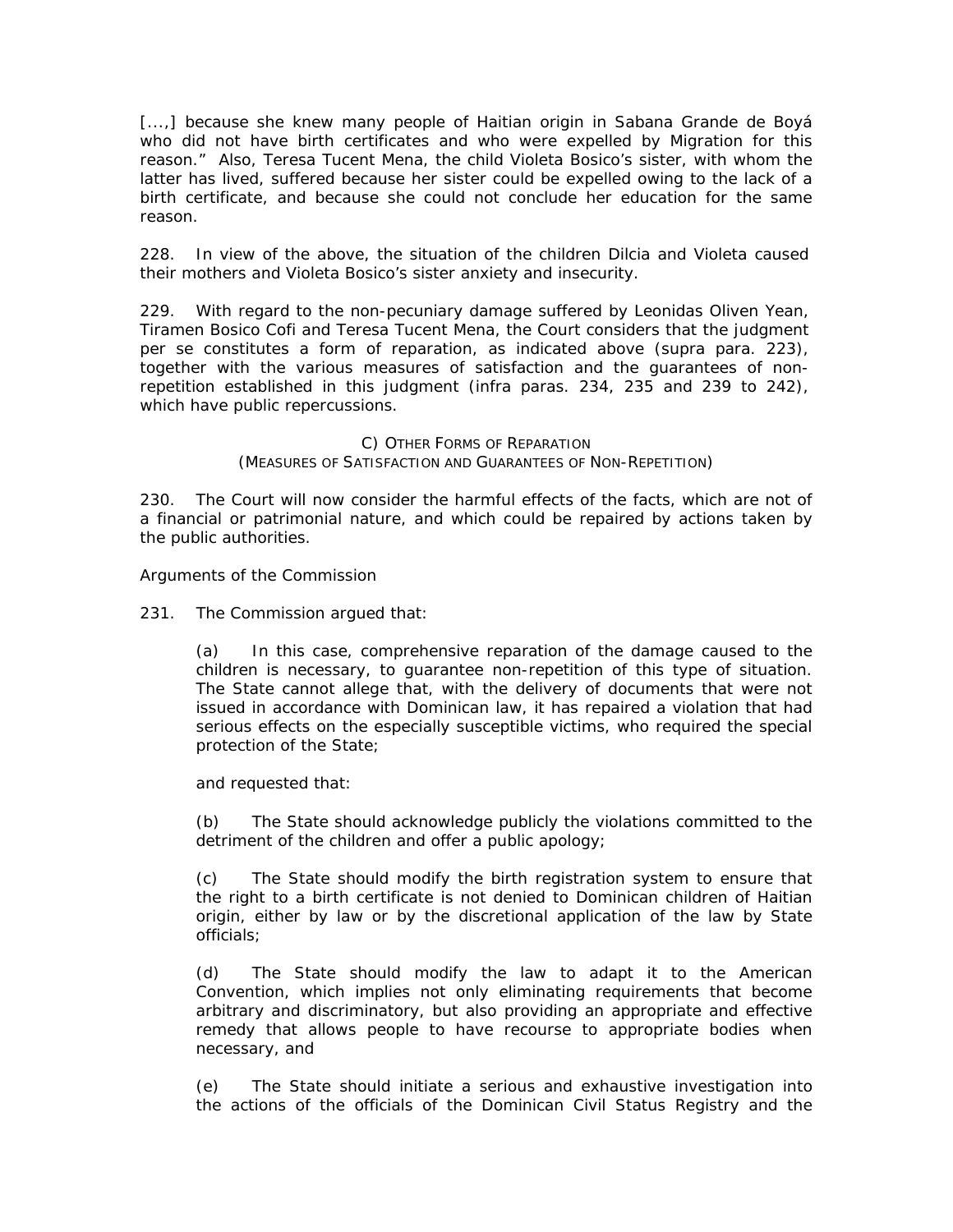Public Prosecutor's Office who violated the fundamental rights of the children Dilcia and Violeta.

#### *Arguments of the representatives*

232. The representatives requested the Court to order the State:

(a) To acknowledge the violations of the human rights of the children Dilcia and Violeta and offer them a public apology, to be made by the President of the Republic. The public acknowledgement would indicate to the civil status registrars in the Dominican Republic that discrimination will not be tolerated. This public acknowledgement is necessary to prevent future violations;

(b) To implement the judgment and disseminate it in the media;

(c) To modify or repeal all laws, practices and procedures that are contrary to the norms established in the American Convention and the Constitution;

(d) To establish laws and procedures that protect and ensure the rights of Dominican children of Haitian origin. In this regard, the State should offer additional assistance to the Dominican-Haitian communities to repair the damage caused by the practice of not registering Dominican children of Haitian origin and implement registration campaigns and other programs;

(e) To implement a campaign and a policy to guarantee the right of children to be registered immediately at birth;

(f) To accept the presentation of documents identifying the parents other than the identity card, when registering children;

(g) To send civil status registrars to register the children in the communities where they live;

(h) To reduce birth registration costs;

(i) To eliminate the requirement to present birth certificates for school enrolment, as well as all other obstacles that prevent children from exercising their right to education, and

(j) To establish a fund to enable the children Dilcia and Violeta to pay for the cost of their schooling together with their living expenses during their studies at the primary, secondary and higher education levels. This fund will allow Dilcia and Violeta to complete their education despite the serious damage caused to their life projects. The State should also pay tutoring expenses to ensure the children attain an appropriate level of education for their age and recover their self-confidence and belief in the possibility of successfully completing their education.

#### *Arguments of the State*

233. The State indicated that the requests of the Commission and the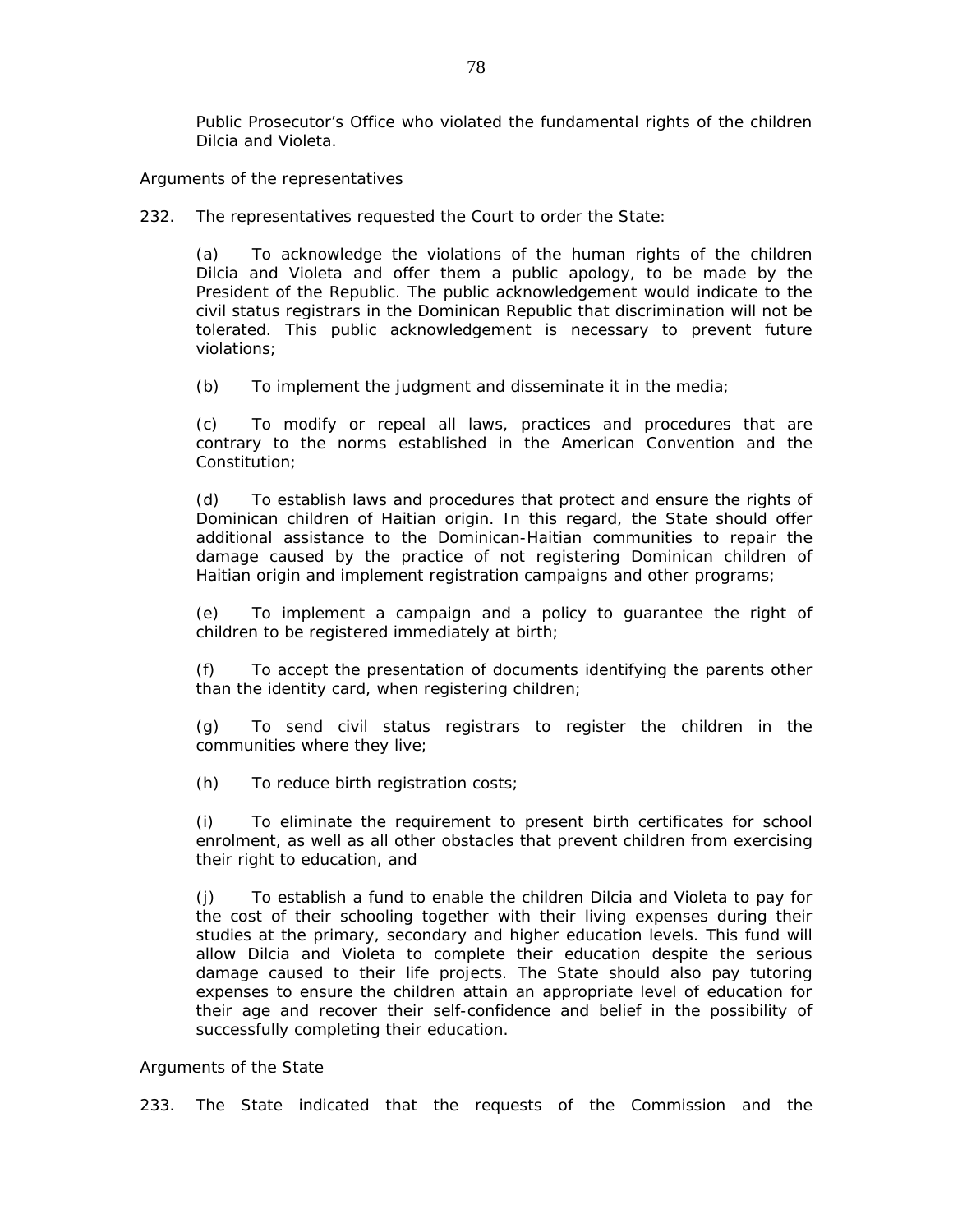representatives that the Court should order the adaptation and simplification of the legal requirements for access to the late declaration procedure were unwarranted and unnecessary. Moreover, when submitting the answer to the application, it had indicated that Congress was considering a draft law that would facilitate this procedure, setting up birth registration offices in clinics, hospitals, rural health facilities and other community entities to register all those born on Dominican territory.

## *Considerations of the Court*

## *a) Publication of the pertinent part of the judgment of the Court*

234. The Court finds, as it has on other occasions,  $119$  that, as a measure of satisfaction, the State should publish in the official gazette and in another newspaper with national circulation in the Dominican Republic at least once, within six months from notification of this judgment, both the section entitled "Proven facts," without the corresponding footnotes, and the operative paragraphs of the judgment.

## *b) Public act to acknowledge international responsibility and to make reparation to the children Dilcia Yean and Violeta Bosico and their next of kin*

235. With regard to the act of public apology requested by the victims' representatives and the Commission as a result of the violations established in this judgment, the Court finds that the State should organize a public act to acknowledge its international responsibility for the facts referred to in this judgment and to apologize to the children Dilcia Yean and Violeta Bosico, and to Leonidas Oliven Yean, Tiramen Bosico Cofi and Teresa Tucent Mena, within six months of this judgment, with the participation of the authorities, the victims and their next of kin, and disseminate it via the media (radio, press, television). This act would be a measure of satisfaction and would serve as a guarantee of non-repetition.

## c) *Regarding the norms on late birth registration in the civil status registry*

236. The State should adopt "the legislative or other measure necessary to make effective" the rights established in the American Convention. This is an obligation the State should fulfill because it has ratified this legal instrument.<sup>[120](#page-78-1)</sup>

237. Given the characteristics of this case, the Court finds it necessary to refer to the context of late registration of birth in the Dominican Republic. In this regard, the United Nations Committee on the Rights of the Child has recommended that the Dominican Republic:

[...] strengthen and increase its measures to ensure the immediate registration of the birth of all children. Special emphasis should be placed on the registration of children belonging to the most vulnerable groups, including children of Haitian origin or belonging to Haitian migrant families.<sup>[121](#page-78-2)</sup>

<span id="page-78-0"></span><sup>119</sup> <sup>119</sup> *Cf. Case of Acosta Calderón, supra* note 13, para. 164; *Case of Yatama, supra* note 13, para. 252, and *Case of Yakye Axa Indigenous Community, supra* note 16, para. 227.

<span id="page-78-1"></span><sup>120</sup> *Cf. Case of Yatama, supra* note 13, para. 254; *Case of Fermín Ramírez, supra* note 13, para. 130(d), and *Case of Yakye Axa Indigenous Community, supra* note 16, para. 225.

<span id="page-78-2"></span><sup>121</sup> *Cf.* United Nations, Committee on the Rights of the Child, Examination of the Reports presented by the States Parties under Article 44 of the Convention. Concluding Observations of the Committee on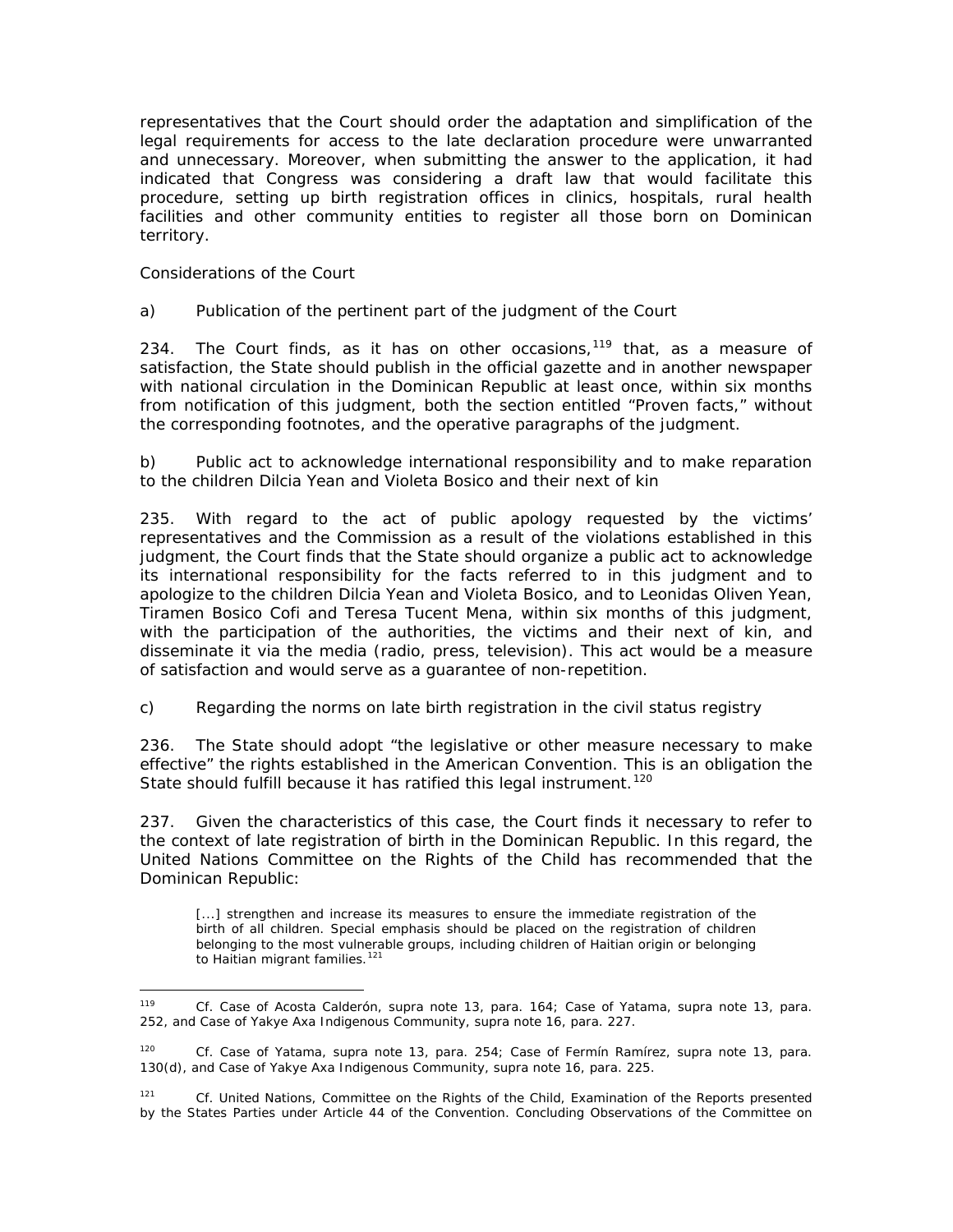238. The Court has noted that the Dominican Republic modified its legislation and, in particular, the norms applicable to late registration of birth, while this case was being heard by the organs of the Inter-American System for the protection of human rights.

239. The Court finds that, pursuant to Article 2 of the American Convention and within a reasonable time, the Dominican Republic should adopt within its domestic laws, the legislative, administrative and any other measures needed to regulate the procedure and requirements for acquiring Dominican nationality by late declaration of birth. This procedure must be simple, accessible and reasonable, because, to the contrary, applicants could remain stateless. Furthermore, there must be an effective recourse for cases in which the request is refused.

240. The Court finds that, when establishing the requirements for late registration of birth, the State should take into consideration the particularly vulnerable situation of Dominican children of Haitian origin. The requirements should not constitute an obstacle for obtaining Dominican nationality and should be only those essential for establishing that the birth occurred in the Dominican Republic. In this regard, the identification of the father or the mother of the child cannot be restricted to the presentation of the identity card; rather, for this purpose, the State should accept another appropriate public document, since the said identity card is only held by Dominican citizens. Moreover, the requirements should be specified clearly and be standardized, and their application should not be left to the discretion of State officials, in order to guarantee the legal certainty of those who use this procedure and to ensure an effective guarantee of the rights embodied in the American Convention, pursuant to Article 1(1) of the Convention.

241. The State should also take the permanent measures necessary to facilitate the early and opportune registration of children, irrespective of their parentage or origin, so as to reduce the number of individuals who resort to the procedure of late registration of birth.

242. The Court also finds that the State should implement, within a reasonable time, a program to provide training on human rights, with special emphasis on the right to equal protection and non-discrimination, to the State officials responsible for registering births, during which they should receive guidance on the special situation of children, and a culture of tolerance and non-discrimination is fostered.

> \* \* \*

243. The Commission and the representatives alleged that the children's nationality is not safe, because the State issued their registration documents in violation of the pertinent domestic regulations and could revoke them at any time. The State indicated that the children's birth certificates are of a permanent nature because they were issued by the competent authority. The Dominican Republic, in the exercise of its powers, delivered birth certificates to the children Dilcia Yean and Violeta Bosico on September 25, 2001, and on that date granted them Dominican

 $\overline{a}$ 

the Rights of the Child. The Dominican Republic. UN Doc. CRC/C/15/Add.150, of 21 February 2001, para. 27.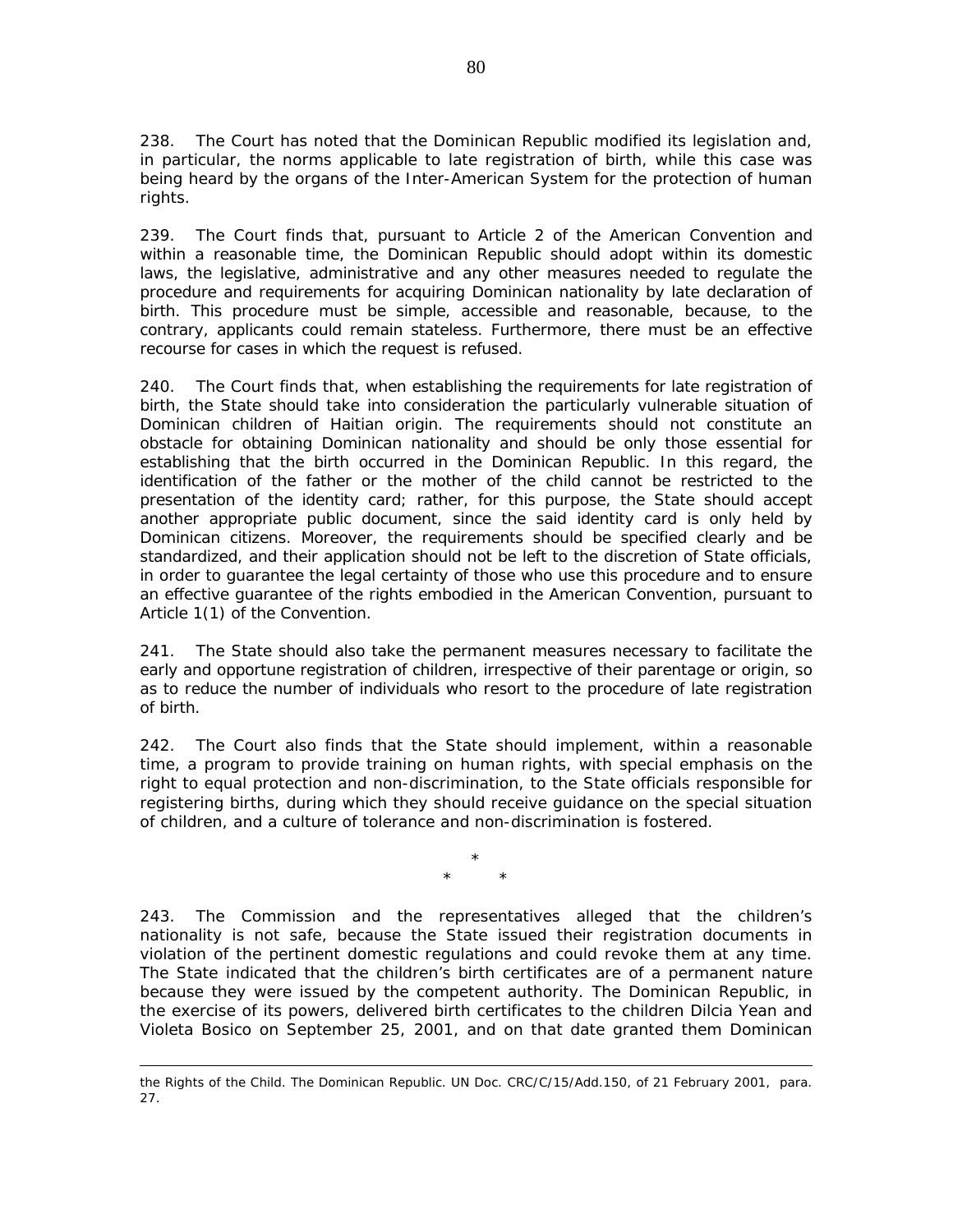nationality (*supra* paras. 109(32), 109(33) and 147). The Court considers that the State made a positive contribution by granting the children Dominican nationality, by which it ensured them the rights to nationality, juridical personality and a name.

## *d) Regarding education*

244. The State should comply with its obligation to guarantee access to free primary education for all children, irrespective of their origin or parentage, which arises from the special protection that must be provided to children.

### *D) Costs and Expenses*

### *Arguments of the Commission*

245. The Commission indicated that, after hearing the representatives, the Court should order the State to pay the costs arising from the legal procedures undertaken by the alleged victims in the national sphere, and also those arising from processing the case at the international level before the Commission and the Court, which are duly authenticated by the representatives.

### *Arguments of the representatives*

246. The representatives indicated that:

(a) They have a right to reimbursement of the expenses incurred for travel, translation costs, honoraria of experts, telephone calls, copies and also legal fees;

(b) MUDHA has worked on this case since 1997, and has incurred expenses of US\$4,513.13 (four thousand five hundred and thirteen United States dollars and thirteen cents);

(c) CEJIL has worked on this case since 1999, and has incurred expenses of US\$37,995.94 (thirty seven thousand nine hundred and ninety-five United States dollars and ninety-four cents);

(d) The International Human Rights Law Clinic has devoted five years of the time of its personnel and students to this case, so they request reimbursement of US\$50,000.00 (fifty thousand United States dollars) as a symbolic amount for the expenses incurred, and

(e) The amount listed for the expenses of the different organizations does not include those they will incur during the remaining procedure before the Court.

### *Arguments of the State*

247. The State requested the Court to condemn the "plaintiffs" to pay the costs and professional fees arising from this proceeding, based on the inadmissibility of their claim.

### *Considerations of the Court*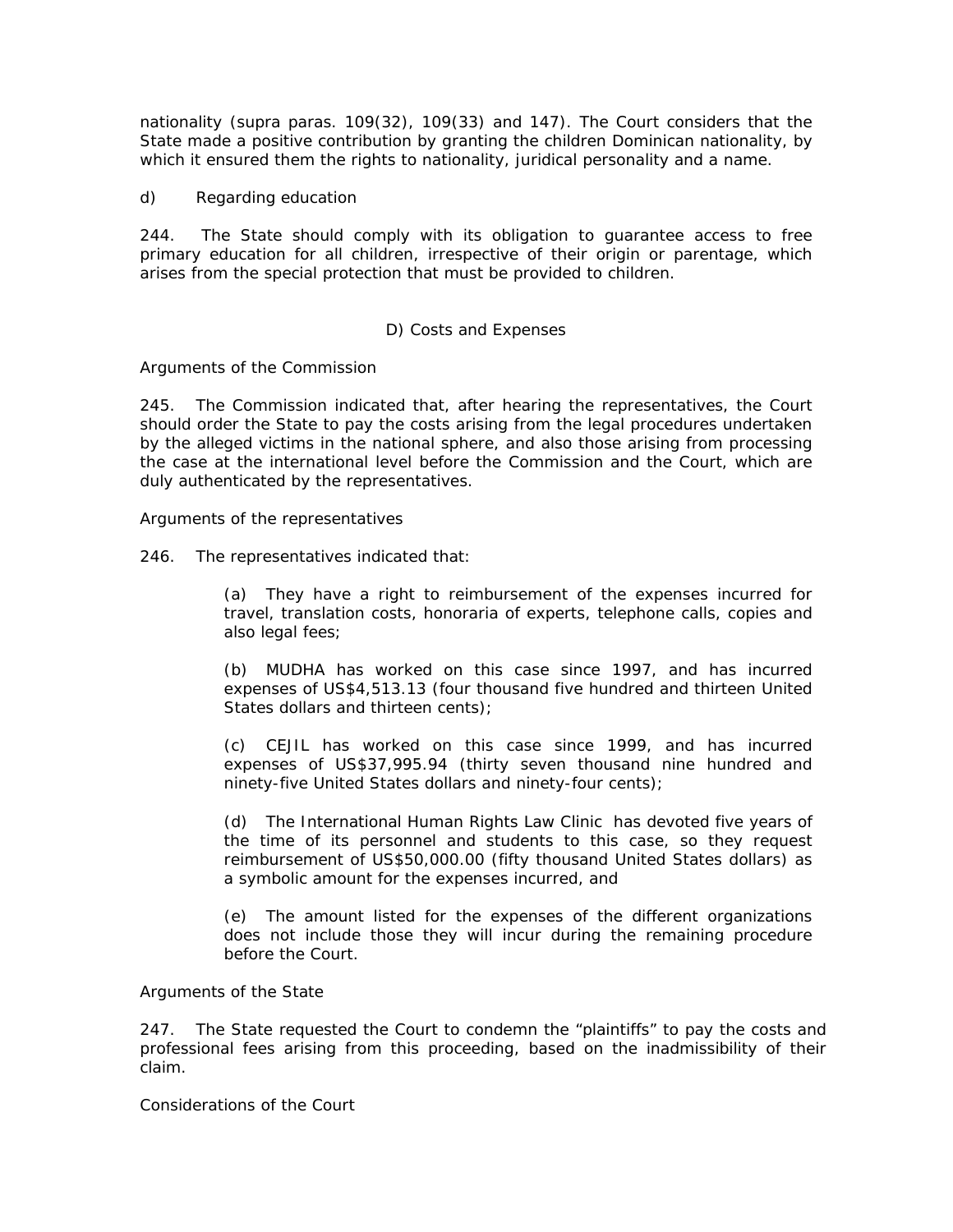248. The Court has indicated that costs and expenses are included in the concept of reparation embodied in Article 63(1) of the American Convention, because the measures taken by the victims, their qualifying dependents or their representatives in order to obtain justice at the international level imply expenditure and financial commitments that must be compensated.<sup>[122](#page-81-0)</sup> For purposes of reimbursement, the Court must prudently assess their scope, which includes the expenses incurred before the authorities of the domestic jurisdiction, and also those incurred during the proceedings before the Inter-American System, taking into account the legitimate expenses, the circumstances of each specific case and the nature of the international jurisdiction for the protection of human rights. This assessment may be based on the principle of fairness and by taking into account the expenses authenticated by the parties, providing the *quantum* is reasonable.<sup>[123](#page-81-1)</sup>

249. The costs include those related to access to justice at the national level, and to the international proceedings before the Commission and the Court.<sup>[124](#page-81-2)</sup>

250. MUDHA incurred expenses for the measures taken in representation of the victims at the domestic level. Also, MUDHA, CEJIL and the International Human Rights Law Clinic incurred expenses when representing the victims in the international proceedings. Consequently, the Court considers it fair to order the State to reimburse the amount of US\$6,000.00 (six thousand United States dollars) or the equivalent in the currency of the Dominican Republic to Leonidas Oliven Yean and Tiramen Bosico Cofi for costs and expenses, and they should make payments to MUDHA, CEJIL and the International Human Rights Law Clinic to compensate their expenditures.

## *E) Methods of compliance*

251. The State shall pay the compensations and reimburse the costs and expenses (*supra* para. 226 and 250) within one year of notification of this judgment. In the case of the other reparations ordered, it shall comply with the measures within a reasonable time (*supra* paras. 239 to 241 and 242), or within the time indicated in this judgment (*supra* paras. 234 and 235).

252. The payment of the compensation established in favor of the victims shall be made directly to them. If any of them shall have died, the payment shall be made to the successors.

253. With regarding the compensation ordered in favor of the child Dilcia Yean, the State shall deposit it in a solvent Dominican institution. The investment shall be made within one year under the most favorable financial conditions allowed by law and banking practice, until the beneficiary comes of age. It may be withdrawn when the beneficiary comes of age or before this, if this is in the superior interest of the

<span id="page-81-0"></span> $122$ <sup>122</sup> *Cf. Case of Yatama, supra* note 13, para. 264; *Case of Yakye Axa Indigenous Community, supra*  note 16, para. 231, and *the Case of Moiwana community, supra* note 8, para. 222.

<span id="page-81-1"></span><sup>123</sup> *Cf. Case of Yakye Axa Indigenous Community, supra* note 16, para. 231; *the Case of Moiwana Community, supra* note 8, para. 222, and *the Case of Gómez Paquiyauri Brothers, supra* note 85, para. 242.

<span id="page-81-2"></span><sup>124</sup> *Cf. Case of Acosta Calderón, supra* note 13, para. 168; *Case of Yakye Axa Indigenous Community, supra* note 16, para. 231, and *Case of Molina Theissen. Reparations (Art. 63(1) American Convention on Human Rights).* Judgment of July 3, 2004. Series C No. 108, para. 96.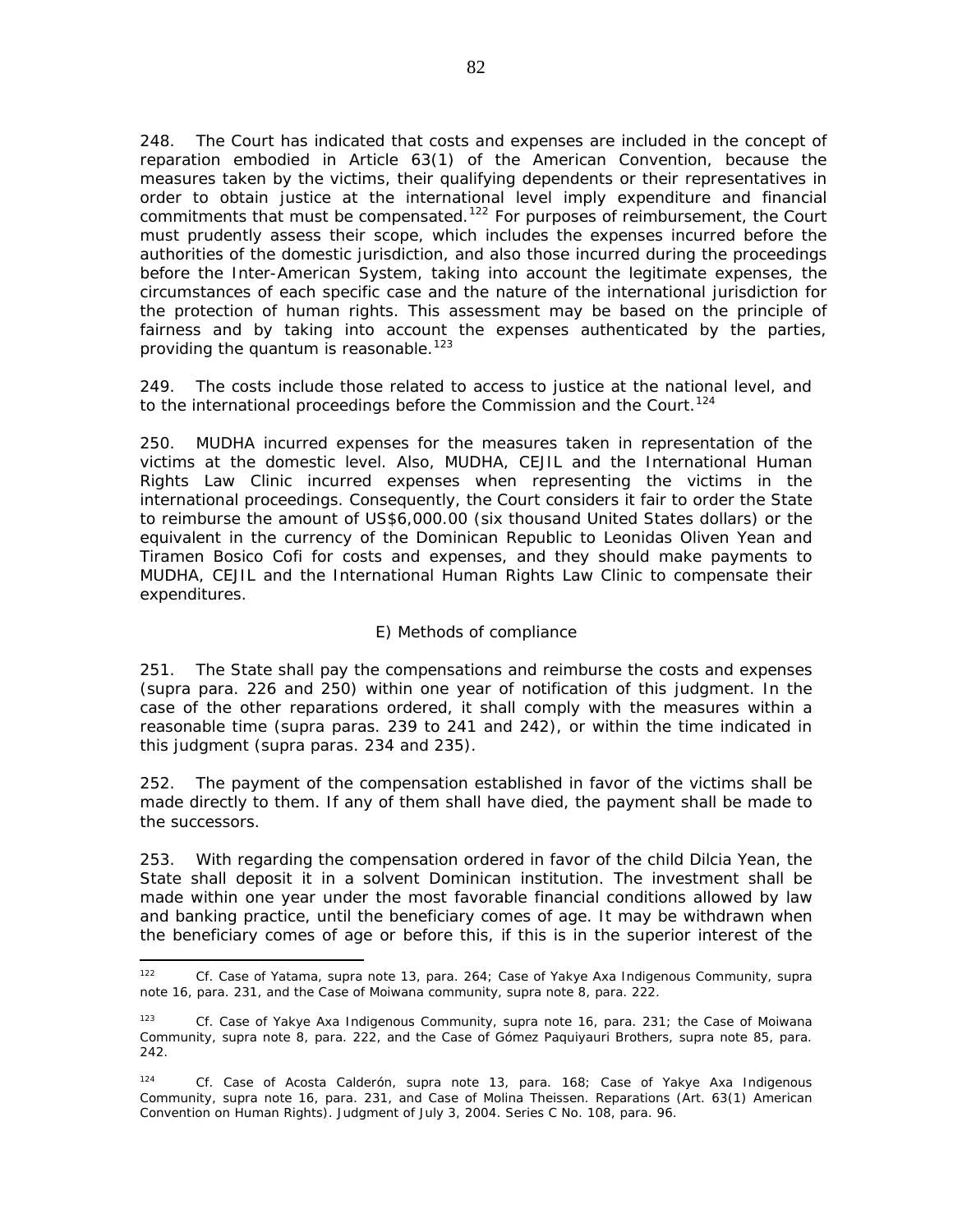child, established by the decision of a competent judicial official. If the compensation is not claimed within ten years of the child attaining her majority, the amount shall revert to the State together with the accrued interest.

254. If, due to causes that can be attributed to the beneficiaries of the compensation, they are unable to receive it within the period indicated, the State shall deposit such amounts in their favor in an account or a deposit certificate in a reputable Dominican banking institution under the most favorable conditions permitted by law and banking practice. If, after ten years, the compensation has not been claimed, the amount shall revert to the State together with the accrued interest.

255. The payment to reimburse the costs and expenses generated by the representatives in the domestic and international proceedings shall be made to Leonidas Oliven Yean and Tiramen Bosico Cofi (*supra* para. 250), who shall make the corresponding payments.

256. The State shall comply with the financial obligations indicated in this judgment by payment in the currency of the Dominican Republic or the equivalent in United States dollars.

257. The amounts allocated in this judgment for compensation, expenses and costs shall not be affected, reduced or conditioned by any current or future taxes or charges. Consequently, the total amount shall be delivered to the beneficiaries as established in this judgment.

258. If the State should delay payment, it shall pay interest on the amount owed, calculated according to the bank rate of interest on arrears in the Dominican Republic.

259. As it has decided and put in practice in all the cases submitted to its consideration, the Court shall monitor compliance with all aspects of this judgment. This task is inherent in the Court's jurisdictional attributes and is necessary for the due observation by the Court of Article 65 of the Convention. The case shall be deemed complete when the State has fully complied with the terms of this judgment. Within one year of notification of this judgment, the State shall provide the Court with a first report on the measures adopted to comply with the judgment.

### **XIV OPERATIVE PARAGRAPHS**

260. Therefore,

## **THE COURT,**

## **DECIDES:**

### Unanimously

1. To reject the three preliminary objections filed by the State, in accordance with paragraphs 59 to 65, 69 to 74, and 78 and 79 of this judgment.

### **DECLARES:**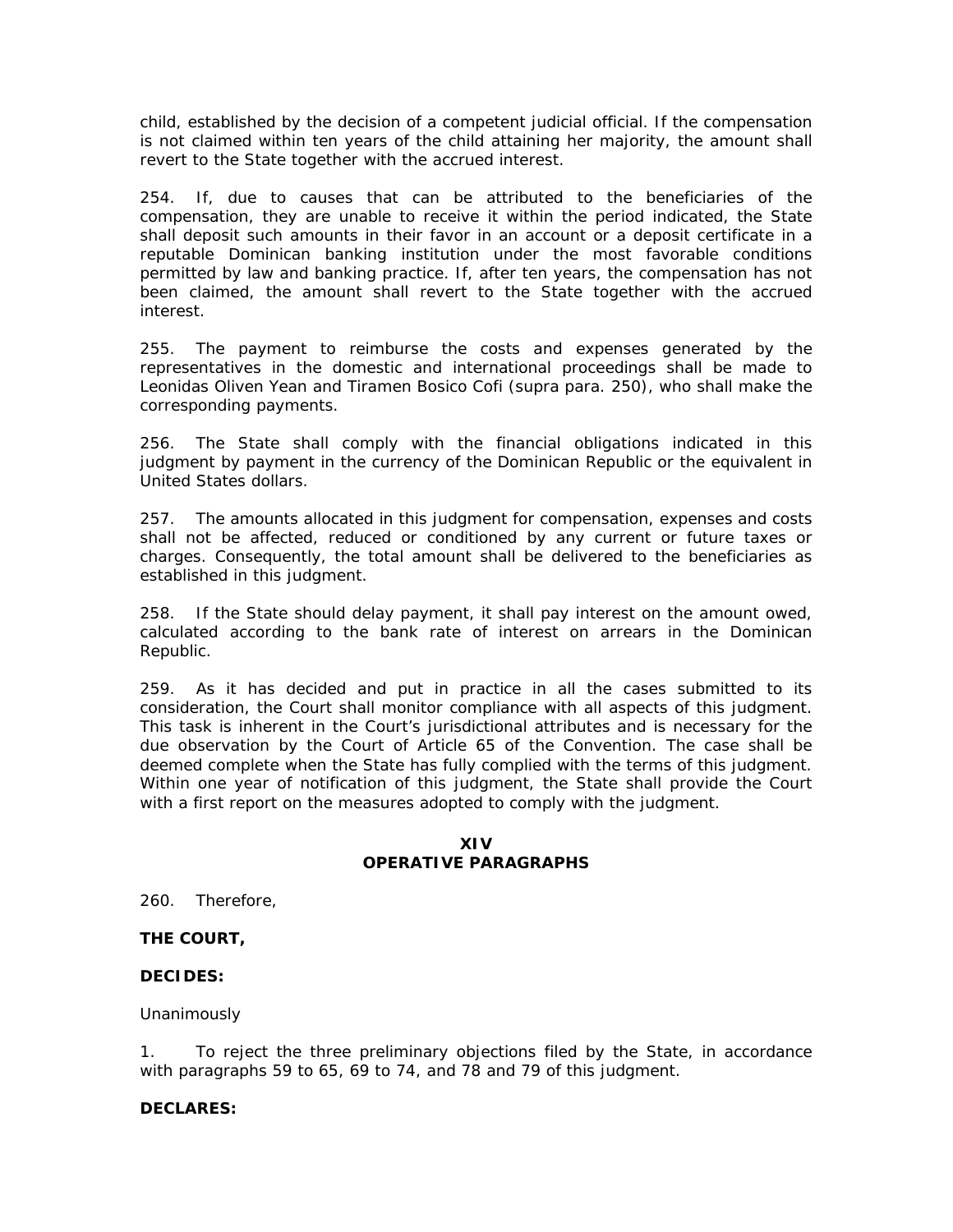Unanimously that:

2. The State violated the rights to nationality and to equal protection embodied, respectively, in Articles 20 and 24 of the American Convention, in relation to Article 19 thereof, and also in relation to Article 1(1) of the Convention, to the detriment of the children Dilcia Yean and Violeta Bosico, in the terms of paragraphs 131 to 174 of this judgment.

3. The State violated the rights to a name and to juridical personality embodied, respectively, in Articles 3 and 18 of the American Convention, in relation to Article 19 thereof, and also in relation to Article 1(1) of the Convention, to the detriment of the children Dilcia Yean and Violeta Bosico, in the terms of paragraphs 131 to 135 and 175 to 187 of this judgment.

4. The State violated the right to humane treatment embodied in Article 5 of the American Convention, in relation to 1(1) thereof, to the detriment of Leonidas Oliven Yean, Tiramen Bosico Cofi and Teresa Tucent Mena, in the terms of paragraphs 205 to 206 of this judgment.

5. This judgment constitutes *per se* a form of reparation, in the terms of paragraph 223 thereof.

# **AND ORDERS,**

Unanimously that:

6. The State should publish at least once, within six months of notification of this judgment, in the official gazette and in another newspaper with national circulation in the Dominican Republic, both the section entitled "Proven Facts", without the corresponding footnotes, and also the operative paragraphs of this judgment, in the terms of paragraph 234 thereof.

7. The State should organize a public act acknowledging its international responsibility and apologizing to the victims Dilcia Yean and Violeta Bosico, and to Leonidas Oliven Yean, Tiramen Bosico Cofi and Teresa Tucent Mena, within six months, in the presence of State authorities, the victims and their next of kin, and also the representatives and this shall be disseminated in the media (radio, press and television). The purpose of this act is to provide satisfaction and to serve as a guarantee of non-repetition, in the terms of paragraph 235 of this judgment.

8. The State should adopt within its domestic law, within a reasonable time, in accordance with Article 2 of the American Convention, the legislative, administrative and any other measures needed to regulate the procedure and requirements for acquiring Dominican nationality based on late declaration of birth. This procedure should be simple, accessible and reasonable since, to the contrary, applicants could remain stateless. Also, an effective remedy should exist for cases in which the request is rejected in the terms of the American Convention, in accordance with paragraphs 239 to 241 of this judgment.

9. The State should pay, as compensation for non-pecuniary damage, the amount established in paragraph 226 of this judgment to the child Dilcia Yean and the amount established in the same paragraph to the child Violeta Bosico.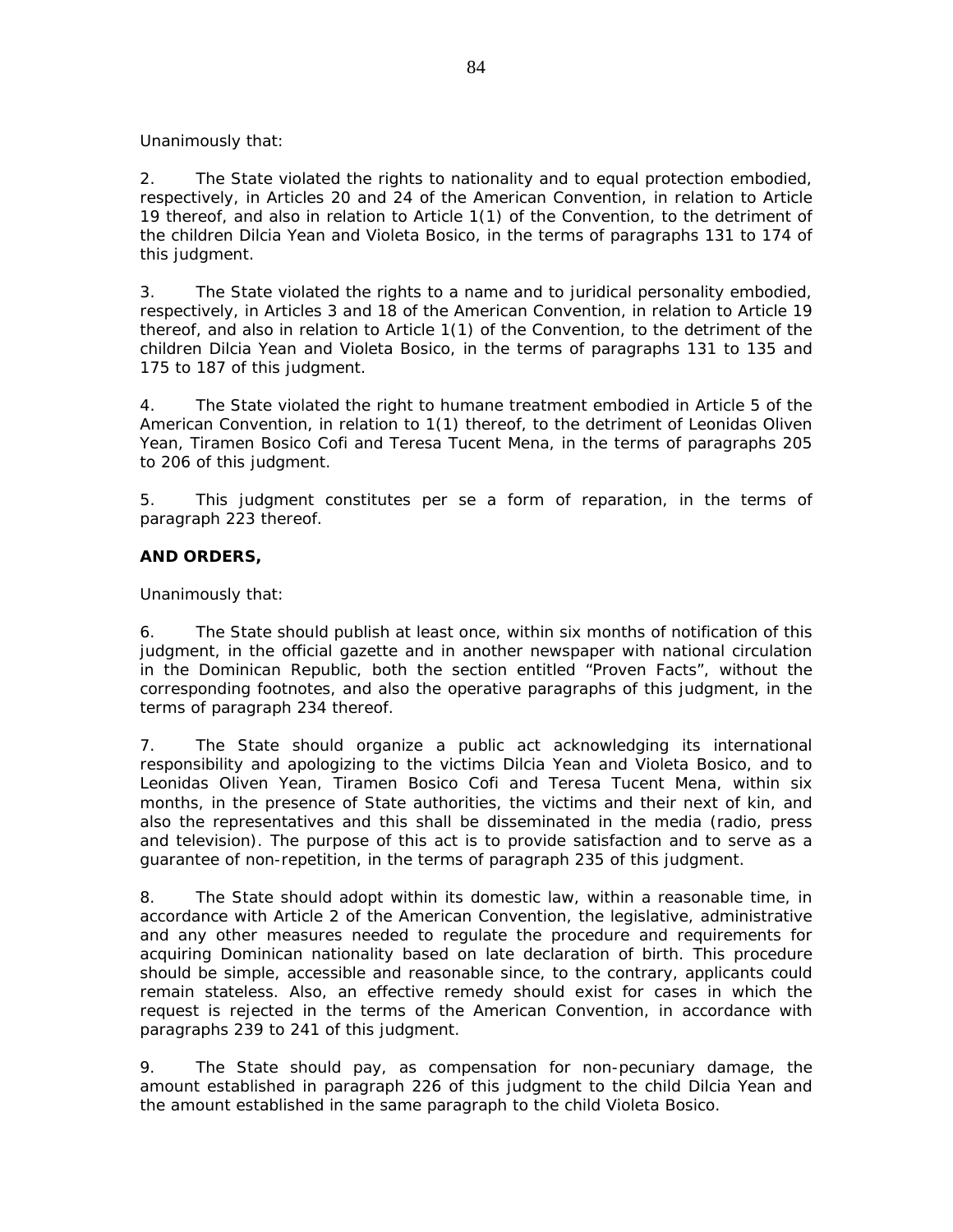10. The State should pay the amount established in paragraph 250 of this judgment to Leonidas Oliven Yean and Tiramen Bosico Cofi for costs and expenses arising in the domestic sphere and in the international sphere before the Inter-American System for the protection of human rights; and they should make the payments to the *Movimiento de Mujeres Domínico Haitianas* (MUDHA), the Center for Justice and International Law (CEJIL), and the International Human Rights Law Clinic, Boalt Hall School of Law, University of California, Berkeley, to compensate the expenses they incurred.

11. The Court shall monitor implementation of this judgment and will deem the case closed when the State has fully complied with the terms of this judgment. Within one year of notification of this judgment, the State shall provide the Court with a report on the measures adopted to comply with it, in the terms of paragraph 259 of this judgment.

Judge Cançado Trindade informed the Court of his separate opinion, which accompanies this judgment.

DONE, in San José, Costa Rica, on September 8, 2005, in Spanish and English, the Spanish text being authentic.

> Sergio García-Ramírez President

Alirio Abreu-Burelli Oliver Jackman

Antônio A. Cancado Trindade Manuel E. Ventura-Robles

Pablo Saavedra-Alessandri **Secretary** 

So ordered,

 Sergio García-Ramírez **President** *President President* 

Pablo Saavedra-Alessandri **Secretary**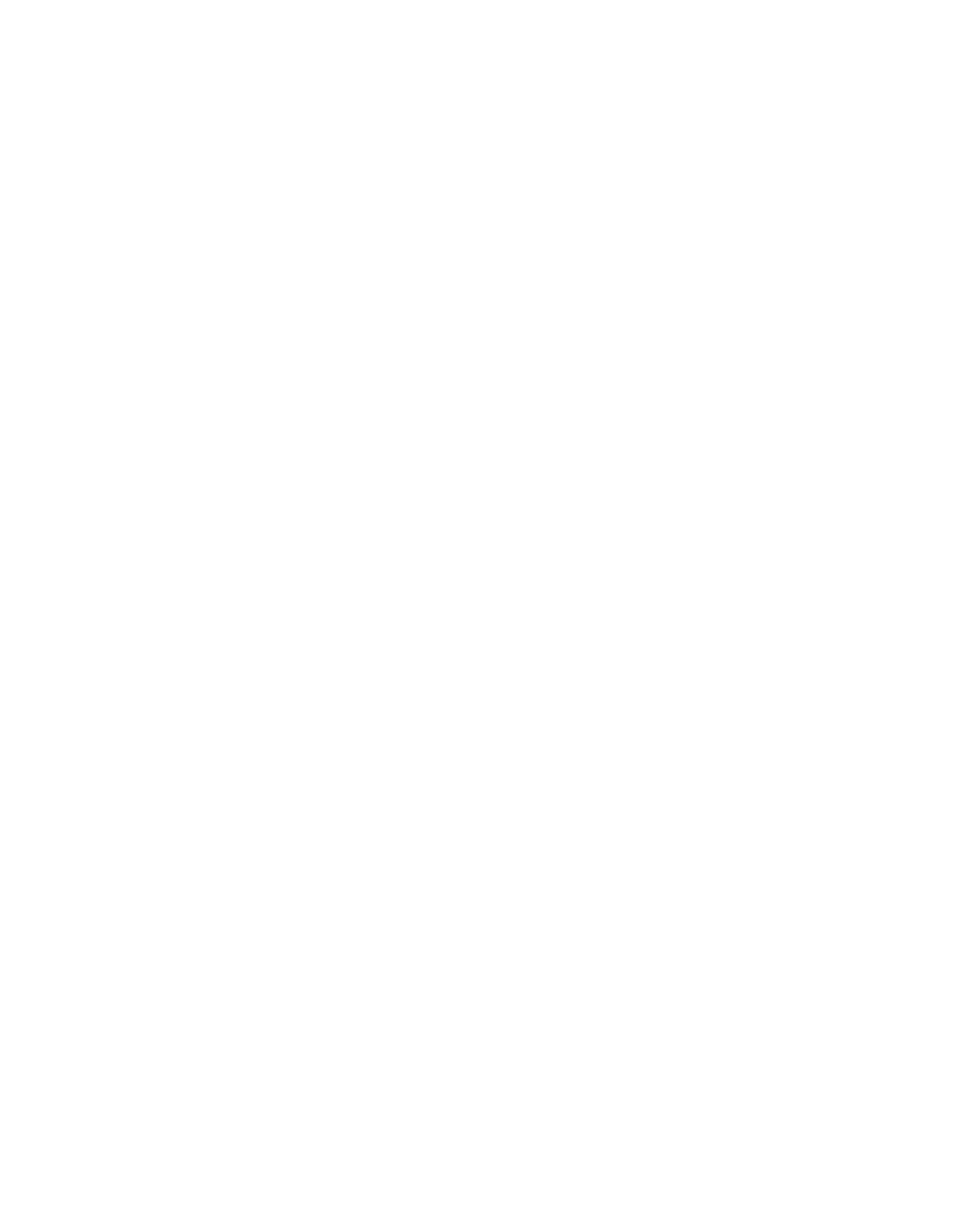### **SEPARATE OPINION OF JUDGE A.A. CANÇADO TRINDADE**

1. While voting in favor of the adoption of the judgment of the Inter-American Court of Human Rights in *the Case of Yean and Bosico children versus the Dominican Republic*, with which I am basically in agreement, in this separate opinion I wish to add some brief personal observations on the central issue of the case, because this is the first time in its history that the Inter-American Court is ruling on the right to nationality under the American Convention on Human Rights when deciding a contentious case. Therefore, allow me to focus on three key aspects of this matter – to which I attribute particular relevance: (a) normative advances with regard to nationality and the troubling persistence of the causes of statelessness; (b) the legal response to the disturbing diversification of the manifestations of statelessness, and (c) the broad scope of the general protection obligations (Articles 1(1) and 2) of the American Convention.

## **I. Normative advances with regard to nationality and the troubling persistence of the causes of statelessness**

2. Over the past three decades, I have been indicating that there is no issue that belongs intrinsically to the sphere reserved to the State or to its exclusive national jurisdiction. The *locus classicus* for examining the question continues to be the celebrated *obiter dictum* of the former Permanent Court of International Justice in its Advisory Opinion on the *Nationality Decrees in Tunis and Morocco* (1923). According to this, determination of whether or not a matter falls within the jurisdiction of a State is a relative matter, dependent on the development of international relations.<sup>[125](#page-86-0)</sup> In fact, in regard to the right to nationality, this development has effectively removed the matter from exclusive national competence and, for some time, has raised it to the level of the international juridical system.

3. In short, the issue of nationality cannot be considered merely from the perspective of the State's discretional authority, because general principles of international law are involved, such as the obligation to protect. Consequently, I consider that certain constructs concerning nationality (original or acquired) derived from traditional doctrine that revolves around the State have been totally surpassed; these include the unlimited power of the State, the exclusive will of the State, the sole interest of the State, and also the contractualist theory (a variant of voluntarism). The emergence and impact of international human rights law has made a decisive contribution to this advancement.

4. Even at the level of domestic law, the acquisition of nationality is a matter of *ordre public* that conditions and regulates the relationship between the individual and the State, through the acknowledgement and observance of reciprocal rights and obligations. The attribution of nationality, as a matter of *ordre public,* always involves, at the level of domestic law, principles and obligations arising from international law, owing to the interaction and interpenetration of the national and international juridical systems.

<span id="page-86-0"></span> $125 -$ 125. A.A. Cançado Trindade, *O Direito Internacional em um Mundo em Transformação*, Rio de Janeiro, Edit. Renovar, 2002, pp. 413 and 475; and cf., for a general overview, A.A. Cançado Trindade, "The Domestic Jurisdiction of States in the Practice of the United Nations and Regional Organisations", 25 *International and Comparative Law Quarterly* - London (1976) pp. 713-765.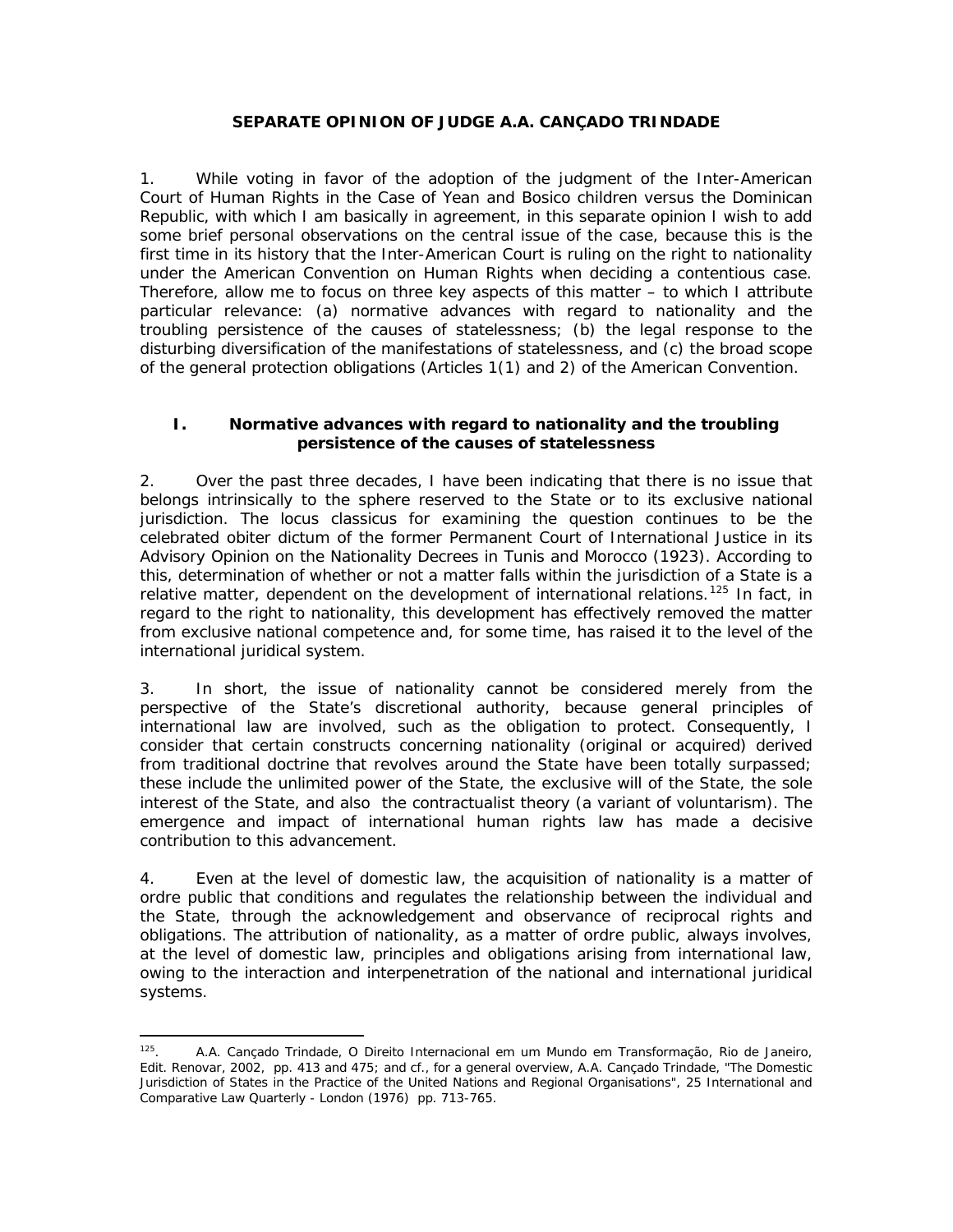5. More than a quarter of a century before the adoption of the Convention on the Reduction of Statelessness (1961), it had been observed – but only considering the need for advances in treaty-based international law and not taking into account general international law – that it was urgent to tackle the problem of stateless persons (both those who had never had a nationality and those who had had one and lost it), bearing in mind that the organization of the international community assumed that the normal condition of all individuals was to have a nationality, and that statelessness represented an anomaly with disastrous consequences for those in that situation.<sup>[126](#page-87-0)</sup>

6. After all, in international law, according to the writings of its founders, *jus gentium* was conceived to include not only States, but also individuals (subjects of rights and holders of obligations emanating directly from the *law of the peoples*) and already, in classical international law, the regime of nationality began to be regulated by basic principles of *jus soli* and *jus sanguinis*[127](#page-87-1) (at times in different combinations that did not exclude one another). This regime provided individuals with an important means of protecting their inherent rights, at least at the level of domestic law; these are the rights of each individual (who is the *dominus litis* when seeking their protection) and not of the State, whose *raison d'être* is based on certain fundamental principles, such as the protection of the individual.<sup>[128](#page-87-2)</sup>

7. However, with the passage of time, it became evident that the nationality regime was not always sufficient to provide protection under any and every circumstance (as evidenced, for example, by the situation of stateless persons). Throughout the twentieth century and to date, international human rights law has sought to remedy this deficiency or vacuum, by denationalizing protection (and thus including every individual, even stateless persons). As I pointed out more than two decades ago, nationality has ceased being the *vinculum juris* (distinct from diplomatic protection), and this came to be constituted by the *condition of victim* of the alleged human rights violations (in the fundamentally different context of the international protection of human rights).  $129$ 

8. The right to nationality is effectively a right inherent in the human being, embodied as a non-derogable right in the American Convention on Human Rights (Articles 20 and 27), as emphasized in this judgment (para. 136). It is also protected under the 1966 United Nations International Covenant on Civil and Political Rights (Article 24(3)), the United Nations 1989 Convention on the Rights of the Child (Article 7), and the 1990 International Convention on the Protection of the Rights of All Migrant Workers and Members of Their Families (Article 29), and also in the Universal Declaration of Human Rights (Article 15) and the American Declaration of the Rights and Duties of Man (Article 19) of 1948. Moreover, the Convention relating to the Status

<span id="page-87-0"></span><sup>126</sup> This observation had also been made in view of the perverse tendency (of that time) towards denationalization and de-naturalization (even as a punishment), which violated the "fundamental principles of the organization of the international community", and owing to the need to tackle statelessness by eliminating its causes; J.-P.-A. François, "Le problème des apatrides", 53 *Recueil des Cours de l'Académie de Droit International de La Haye* (1935), pp. 371-372.

<span id="page-87-1"></span><sup>127.</sup> *Ibid*., pp. 315 and 288.

<span id="page-87-2"></span><sup>128.</sup> *Ibid*., pp. 316 and 318. And, for more general information, cf., e.g. P. Weis*, Nationality and Statelessness in International Law*, London, Stevens, 1956, pp. 3 ff.

<span id="page-87-3"></span><sup>129.</sup> A.A. Cançado Trindade, *The Application of the Rule of Exhaustion of Local Remedies in International Law*, Cambridge, University Press, 1983, pp. 16-17, 19-20, 33, 35-36, 301 and 311-312.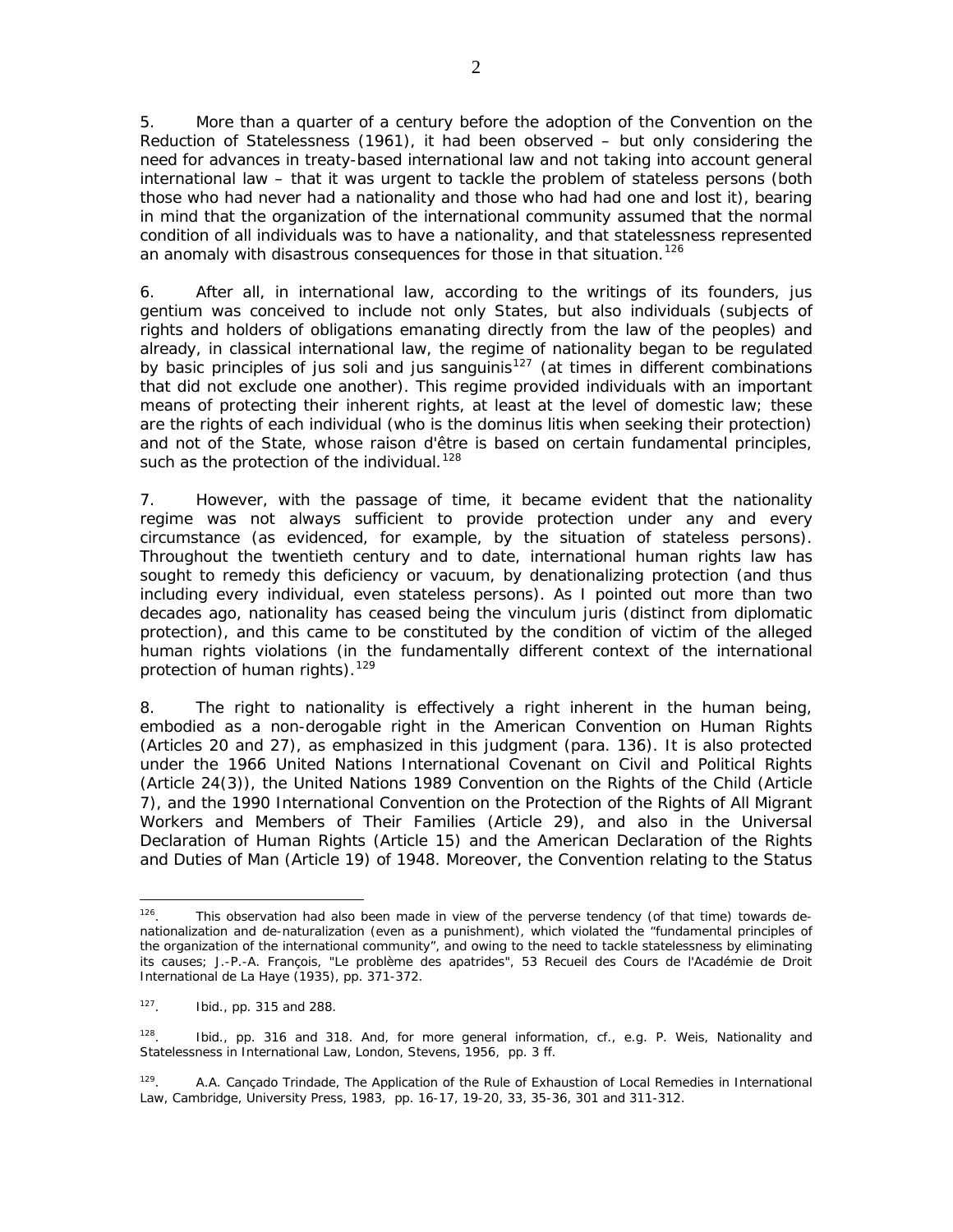of Stateless Persons (1954) and the Convention on the Reduction of Statelessness (1961) appear to acquire even greater relevance nowadays, given the disturbing persistence of cases of loss of nationality and statelessness.

9. The 1954 Convention sought to protect stateless persons, without attempting to be a substitute for the attribution and acquisition of nationality. The 1961 Convention seeks the attribution and acquisition or retention of nationality, to reduce or avoid statelessness. It incorporates general principles of relevant international law, which have been a source of inspiration for both new international instruments (such as the 1997 European Convention on Nationality) and new national laws on nationality. I consider that the 1961 Convention pronounced one of those general principles that belong to both international treaty-based law and general international law when it determines in its Article 1(1), that "each Contracting State shall grant its nationality to the persons born within its territory who would otherwise be stateless," the mentioned 1961 Convention states, in my opinion, one o those general principles of treaty-based and general International Law.

## **II. The legal response to the disturbing diversification of the manifestations of statelessness**

10. Despite normative progress in this sphere, it is regrettable that the causes of statelessness continue to exist and are perhaps compounded nowadays, insofar as they are sometimes combined with current population displacements (intrinsic to the socalled "globalized" world in which we live). Among the causes of statelessness are situations and practices such as those revealed in this *Case of the Yean and Bosico Children versus the Dominican Republic* (in which the children Dilcia Yean and Violeta Bosico, whose mothers are Dominican and whose fathers are Haitian, were deprived of nationality and remained stateless for more than four years and four months), in addition to other causes, such as conflicts concerning laws on nationality, laws on marriage (particularly, with regard to married women), situations of children who have been abandoned and whose births have not been registered, and discriminatory administrative practices.<sup>[130](#page-88-0)</sup>

11. The persistence of causes of statelessness constitutes a disturbing picture, because the possession of a nationality is a basic requirement for the exercise of other individual rights, such as political rights, and the right of access to education and healthcare, along with so many others. Nowadays, the *de jure* stateless persons are joined by the *de facto* stateless persons, i.e., those who are unable to prove their nationality, and those without an effective nationality (for the effects of protection). Nowadays, the *de facto* stateless persons – whose registration documents have often been confiscated or destroyed by those who control and exploit them – are multiplying, owing to the barbarian practice of the "invisible" trafficking of human beings (especially children and women) throughout the world.<sup>[131](#page-88-1)</sup> This is a widespread contemporary tragedy.

<span id="page-88-0"></span> $\overline{a}$ <sup>130</sup>. For example, transfers of territory (in cases of dissolution or succession of States and changes in borders), loss of nationality owing to de-nationalization, loss of nationality through waiver without prior acquisition of another nationality.

<span id="page-88-1"></span><sup>131.</sup> *Cf*., e.g. R. Piotrowicz, "Victims of Trafficking and *De Facto* Statelessness", 21 *Refugee Survey Quarterly* - UNHCR/Geneva (2002), pp. 50-59.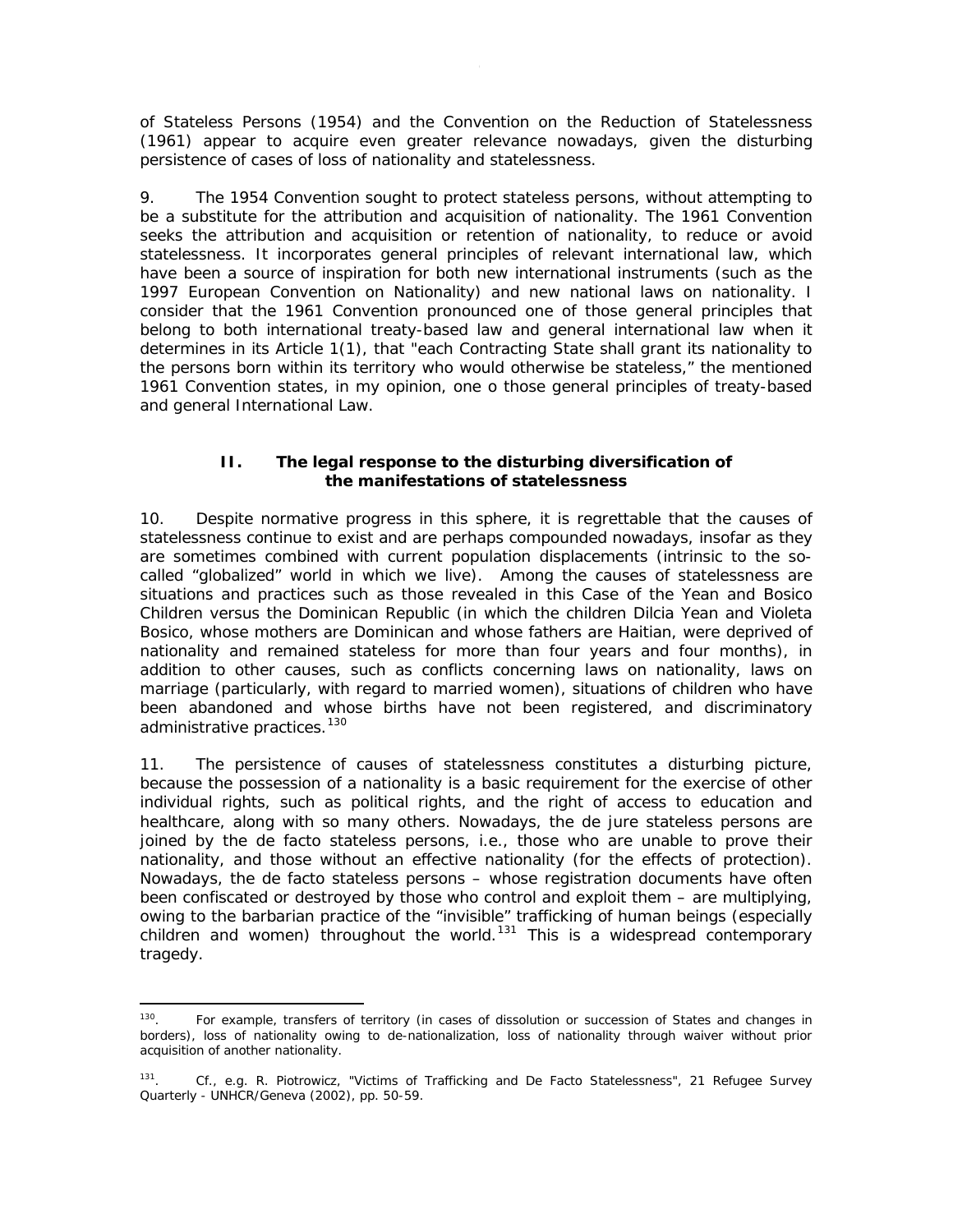12. In actual fact, international human rights protection (essential) and diplomatic protection (discretional), operating in fundamentally different ways and contexts, continue to co-exist nowadays, thereby mitigating the extreme vulnerability of many people. Diplomatic protection is conditioned by nationality (effective) as a *vinculum juris*, while international human rights protection emphasizes the general obligation of States Parties to human rights treaties, such as the American Convention, to respect and ensure the respect of the protected rights, for the benefit of all individuals subject to their respective jurisdictions, irrespective of their *nationality*.

13. ln this respect, this judgment of the Court provides a timely warning – bearing in mind the general obligations of the States Parties to the American Convention stipulated in Articles 1(1) and 2 thereof - that discriminatory administrative practices and legislative measures on nationality are prohibited (starting with its attribution and acquisition - paras. 141-142). The judgment takes care to emphasize the fact that Dilcia Yean and Violeta Bosico were children, which increased their vulnerability, and jeopardized the development of their personalities, making it impossible to grant them the special protection of their rights to which they were entitled (para. 167); in this respect, the Court rightly recalled the important legacy of its own Advisory Opinion No. 17 (on *the Juridical Status and Human Rights of the Child*, 2002) as regards their protection as subjects of inalienable and inherent rights (para. 177).

14. In this case of the *Yean and Bosico children*, the Court understood that the violation of the right to nationality and the rights of the child also resulted in the violation of the rights to juridical personality, to a name and to equal protection under the American Convention (paras. 174-175, 179-180 and 186-187). Significantly, following this same line of lucid reasoning – in keeping with the challenges of our times, which the Court commenced in its historical Advisory Opinion No. 19 on *the Juridical Status and Rights of Undocumented Migrants* (2003) – it observed in this case that:

"(...) the obligation to respect and ensure the principle of the right to equal protection and non-discrimination is irrespective of the migratory status of a person in a State. In other words, States have the obligation to ensure this fundamental principle to its citizens and to any foreigner who is on its territory, without any discrimination based on regular or irregular residence, nationality, race, gender or any other cause.

In view of the above, (...) the Court considers that:

a) The migratory status of a person cannot be a condition for the State to grant nationality, because migratory status can never constitute a justification for depriving a person of the right to nationality or the enjoyment and exercise of his rights;<br>b) The migratory status of a persons is not transmitted to their children.

The migratory status of a persons is not transmitted to their children, and

c) The fact that a person has been born on the territory of a State is the only fact that needs to be demonstrated for the acquisition of nationality, in the case of those persons who would not have the right to another nationality if they did not acquire that of the State where they were born" (paras. 155-156).

## **III. The broad scope of the general protection obligations (Articles 1(1) and 2) of the American Convention.**

15. Thus, the obligation to respect and ensure respect for the protected rights (Article 1(1) of the American Convention) is of a continuous and permanent nature; if the State does not take all possible measures to guarantee this, new victims may arise leading *per se* (owing to the State's inaction) to additional violations, without these having to be related to the rights that were originally violated. Consequently, my understanding differs fundamentally from the argument according to which there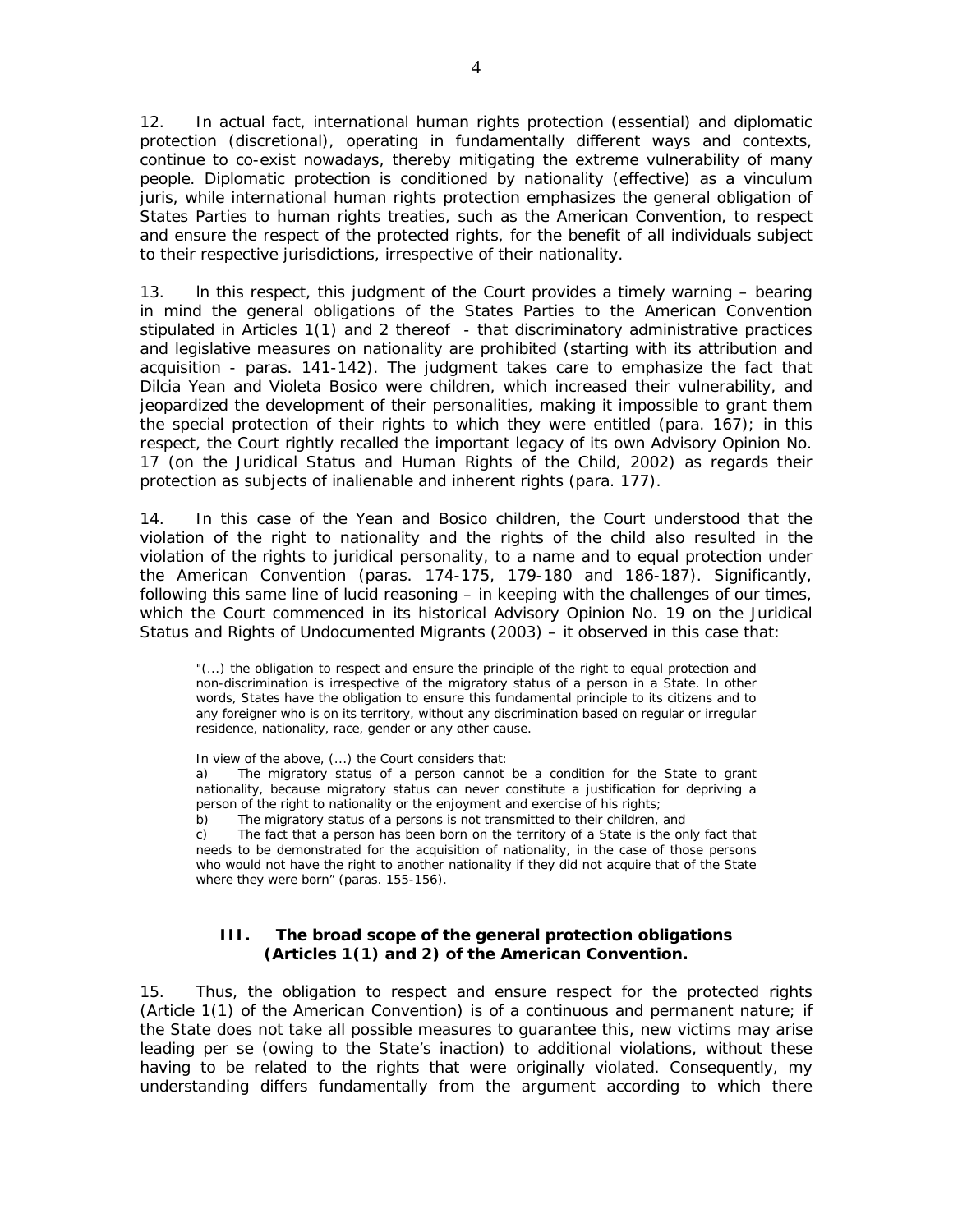cannot be a violation of Article 1(1) of the Convention if it is not accompanied by a parallel and associated violation of the rights protected by the Convention.

16. This argument, which I cannot accept, corresponds to a restrictive, atomized and disaggregated vision of a general obligation to guarantee under the Convention as a whole. Allow me the metaphor that it would be equivalent to observing only the nearest tree and losing sight of the forest around it. My interpretation of Article  $1(1)$  – and also of Article 2 - of the Convention is and always has been much broader, and evidently aggregative, maximizing the protection under the Convention. I stated this clearly, in this Court, more than eight years ago, in my dissenting opinion in the *Case of Caballero Delgado and Santana versus Colombia* (judgment on reparations of January 29, 1997). Allow me to recapitulate it here in brief, as a final reflection in this separate opinion.

17. When emphasizing the "comprehensive scope" of the general obligation of States stipulated in Article 1(1) of the American Convention in that dissenting opinion, I stated that compliance with this obligation calls for a series of measures from the States Parties to the Convention:

"... to the effect of educating and empowering individuals under their jurisdiction to make full use of all the protected rights. They include the adoption of legislative and administrative measures designed to remove obstacles, fill in lacunae, and enhance the conditions for the exercise of the protected rights (para. 3).

Thus, I added, to deny the "comprehensive scope" of Article 1(1) of the Convention would be to deprive the American Convention of its effects, since Article 1(1) "embraces all the rights" that the Convention protects (para. 4).

18. Subsequently, in the same dissenting opinion in the *Case of Caballero Delgado and Santana*, I sought to show that the two general obligations enshrined in the American Convention - Articles 1(1) and (2) – are "ineluctably intertwined" and I referred to hypothetical situations to illustrate this (para. 9). Further on, I expanded on this:

"In my understanding, despite the assertion that there was no violation of Article 2 of the Convention, the finding of non-compliance with the general duty of Article 1(1) is *per se* sufficient to determine to the State Party that it ought to take measures, including of a legislative character, *to guarantee* to all persons under its jurisdiction the full exercise of all the rights protected by the American Convention" (para. 19).

19. Cases soon appeared in which the Inter-American Court itself took a stance in this respect. In the *Case of Five Pensioners versus Peru* (judgment of February 29, 2003), the Court concluded that the defendant State had committed an autonomous violation of the general obligation embodied in Article 2 of the Convention (of harmonizing its domestic law with the provisions of this article), in combination with the general obligation of Article 1(1) thereof (paras. 164-168). Previously, following the same line of thought, in *Case of Castillo Petruzzi et al. versus Peru* (judgment of May 30, 1999), the Court determined that a violation of Articles 1(1) and 2 of the Convention had occurred *separately* (paras. 204-208). Also, in *Case of Baena Ricardo et al. versus Panama* (judgment of February 2, 2001), the Court decided that the defendant State had failed to comply with the general obligations of Articles 1(1) and (2) of the Convention, and devoted a whole chapter (No. XIII) of the judgment to this (paras. 176-184).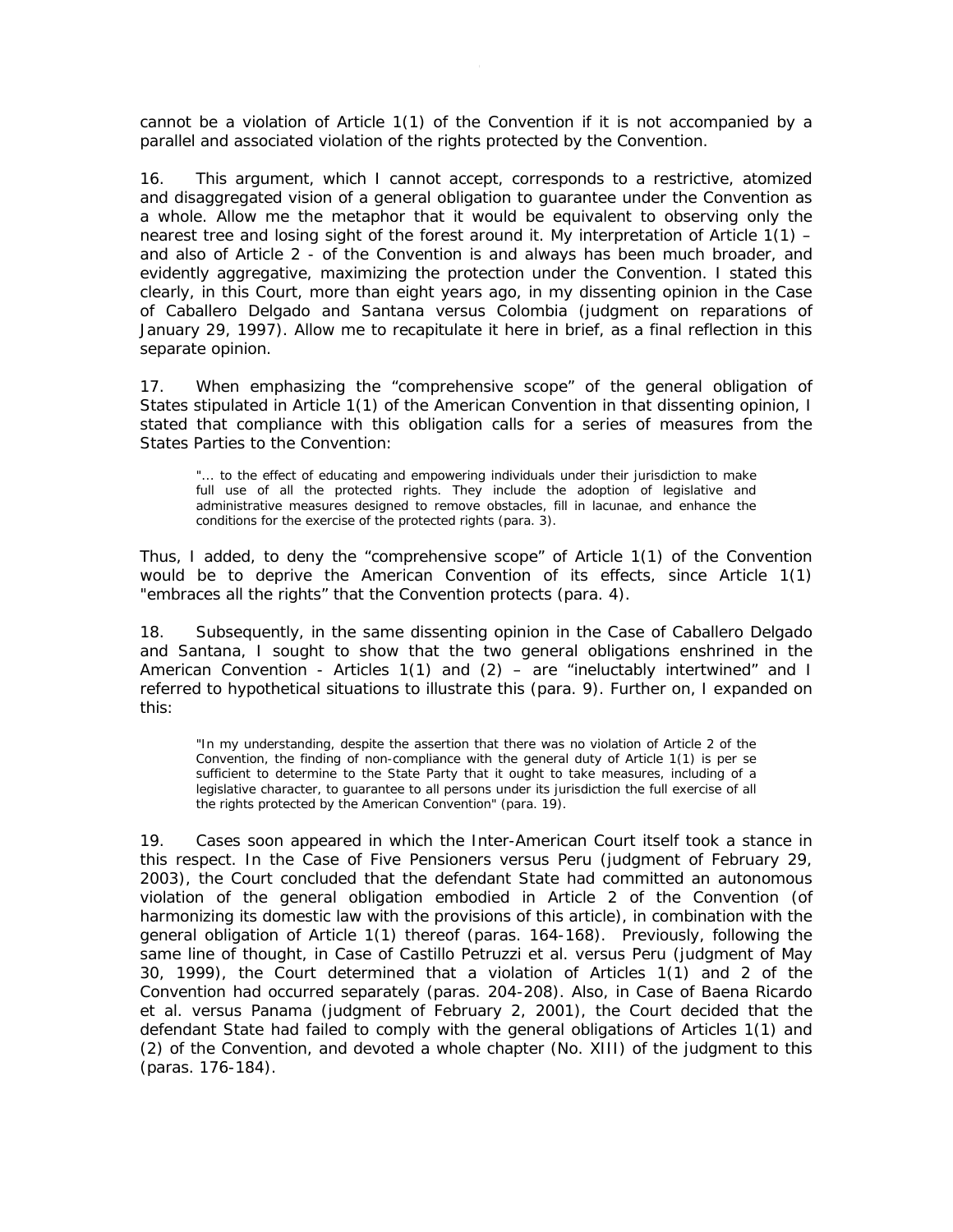20. In this regard, in the memorable *Case of Suárez Rosero versus Ecuador* (judgment of November 12, 1997), for the first time in its history, the Court decided expressly that a norm of domestic law (the Ecuadorian Penal Code) violated *per se* Article 2 of the American Convention, "*irrespective of whether it had been applied in the instant case"* (paras. 93-99, particularly para. 98). Significantly, this judgment of the court in the *Case of Suárez Rosero* also devoted a whole chapter (No. XIV) to establishing the autonomous violation of the general obligation of Article 2 of the American Convention.<sup>[132](#page-91-0)</sup>

21. Likewise, in *Case of Hilaire, Constantine and Benjamin et al. versus Trinidad and Tobago* (judgment on merits of June 21, 2002), invoking the principle of *jura novit curia*, the Court considered that the defendant State had incurred in an autonomous violation of Article 2 of the American Convention owing to the mere existence of its "Law on Crimes against the Person," *irrespective of its application* (paras. 110-118). Lastly, in the instant case of the *Case of Yean and Bosico children versus the Dominican Republic*, when ordering reparations in the judgment it has just adopted, the Court stressed the broad scope of the general obligations of Articles 2 and 1(1) of the Convention, when it considered that:

"(...) Pursuant to Article 2 of the American Convention, the Dominican Republic should adopt in its domestic laws, within a reasonable time, the legislative, administrative and any other measures necessary to regulate the procedure and requirements for acquiring Dominican nationality by late declaration of birth. This procedure must be simple, accessible and reasonable, because, to the contrary, applicants could remain stateless. Furthermore, there must be an effective recourse for cases in which the request is refused.

(...) When establishing the requirements for late registration of birth, the State should take into consideration the particularly vulnerable situation of Dominican children of Haitian origin. The requirements should not constitute an obstacle for obtaining Dominican nationality and should only be those that are essential for establishing that birth occurred in the Dominican Republic. (...) Moreover, the requirements should be specified clearly and be standardized, and their application should not be left to the discretion of State officials, in order to guarantee the legal certainty of those who use this procedure and to ensure an effective guarantee of the rights embodied in the American Convention, pursuant to Article 1(1) of the Convention.

The State should also take the permanent measures necessary to facilitate the early and opportune registration of children, irrespective of their parentage or origin, so as to reduce the number of individuals who resort to the procedure of late registration of birth" (paras. 239-241).

22. In brief, in this judgment, the Court has preserved the standards of protection embodied in its *consistent case law*. It has availed itself of the extremely useful contribution made by its Advisory Opinion No. 18, on the *Juridical Status and Rights of Undocumented Migrants* (2003), and also the relevant legacy of its Advisory Opinion No. 17 (on the *Juridical Status and Human Rights of the Child,* 2002); it has interrelated the violated rights (right to nationality and rights of the child, right to a name and to juridical personality, and the right to equal protection and the right to humane treatment<sup>[133](#page-91-1)</sup>), instead of dealing with them in an unduly compartmentalized way<sup>[134](#page-91-2)</sup>; and it has underscored the broad scope of the general obligations of Articles

 $\overline{a}$ 

<span id="page-91-0"></span><sup>&</sup>lt;sup>132</sup>. Shortly afterwards (on December 12, 1977), the Supreme Court of Ecuador decided to declare that the norm in question was unconstitutional; this was the first time that a provision of domestic emergency law was modified promptly owing to a decision of the Inter-American Court.

<span id="page-91-1"></span><sup>&</sup>lt;sup>133</sup>. In this specific case, the latter violation with regard to the next of kin.

<span id="page-91-2"></span><sup>134.</sup> In my recent separate opinion in *Case of Acosta Calderón versus Ecuador* (Judgment of June 24, 2005), I reiterated my continued understanding that "the best hermeneutics for the protection of human rights is that which interrelates the indivisible protected rights – and not that which seeks incorrectly to